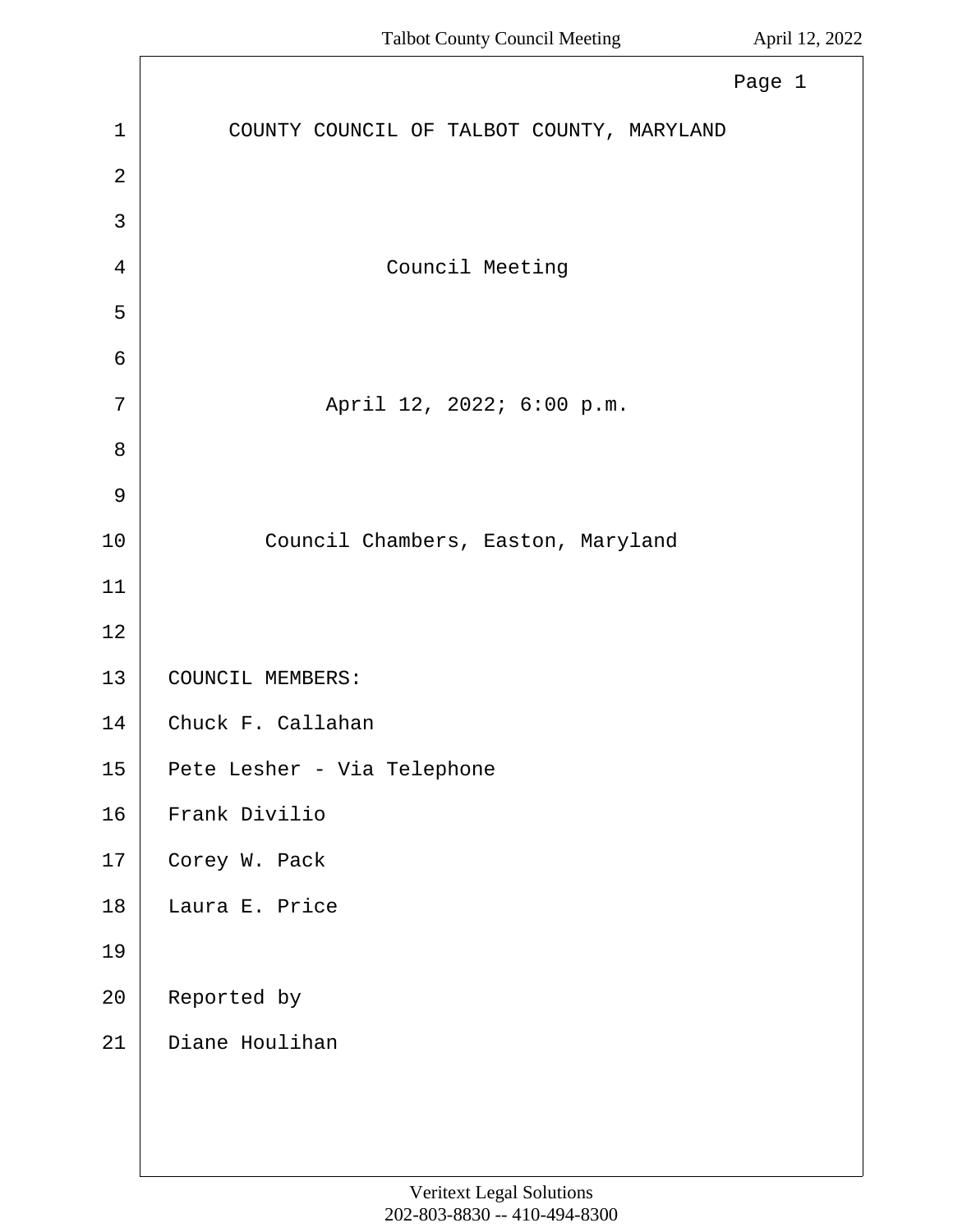|                | Page 2                                          |                | Page 4                                         |
|----------------|-------------------------------------------------|----------------|------------------------------------------------|
| 1              | <b>TRANSCRIPT OF PROCEEDINGS</b>                | 1              | Disbursements of March 29th, April 5th, and    |
| 2              |                                                 | $\overline{c}$ | April 12th. Council have anything about that?  |
| 3              | MR. CALLAHAN: Okay. Welcome, everybody.         | 3              | Okay. If there are any -- are there any        |
| 4              | Let's get ready to get started. Good evening.   | $\overline{4}$ | additions, deletions, or corrections? Hearing  |
| 5              | Would you please stand and join me in the       | 5              | none, the Council moves that the disbursements |
| 6              | opening prayer with Mr. Divilio? And then       | 6              | be accepted as unanimous consent. Okay.        |
| 7              | after that, Pledge of Allegiance of the Flag.   | 7              | So first thing tonight is a proclamation.      |
| 8              | (Prayer and Pledge of Allegiance.)              | 8              | Is Greg -- yup. Come on up. Yup. Flood         |
| 9              | MR. CALLAHAN: Okay. Thank you,                  | 9              | Awareness Month.                               |
| 10             | Mr. Divilio. That was great. Appreciate it.     | 10             | How you doing?                                 |
| 11             | So let's get started. Council has an            | 11             | MR. ALLIS: Good. How are you?                  |
| 12             | agenda in front of us for April 12th before us. | 12             | MR. CALLAHAN: Good, good.                      |
| 13             | Are there any additions, deletions, or          | 13             | Madam Secretary, could you read the            |
| 14             | corrections to the agenda?                      | 14             | proclamation into the record, please. That     |
| 15             | MS. PRICE: Just one comment.                    | 15             | would be great.                                |
| 16             | MR. CALLAHAN: Yeah, sure.                       | 16             | <b>SECRETARY: Maryland Flood Awareness</b>     |
| 17             | MS. PRICE: All of the public hearings           | 17             | Month, April 2022. No Plan Act.                |
| 18             | this evening on the comprehensive water and     | 18             | Whereas, since 1970, there has been an         |
| 19             | sewer plans, we've been informed that the       | 19             | increase in Atlantic hurricane activity, with  |
| 20             | Planning Commission didn't meet last week. So   | 20             | the 2020 hurricane season having more named    |
| 21             | we wouldn't be getting their recommendations.   | 21             | storms than any other hurricane season in      |
|                |                                                 |                |                                                |
|                | Page 3                                          |                | Page 5                                         |
| 1              | So we just wanted to announce that we're        | 1              | recorded history.                              |
| 2              | going to be continuing all of those. So if      | $\overline{c}$ | And whereas, the number of intense storms      |
| 3              | anybody is here for those, we're going to --    | 3              | and rising waters is predicted to increase,    |
| $\overline{4}$ | won't be taking any action until at least the   | $\overline{4}$ | particularly in low-lying areas along the      |
| 5              | next Council meeting, so if you don't feel like | 5              | Chesapeake Bay and Maryland's waterways.       |
| 6              | sticking around.                                | 6              | And whereas, weather in the Mid Atlantic       |
| 7              | MR. CALLAHAN: Right. Thank you,                 | $\tau$         | region and along the Chesapeake Bay require    |
| 8              | Ms. Price. And make sure you remind me around   | 8              | Talbot County residents and visitors to take   |
| 9              | 6:30. We'll do the same thing.                  | 9              | extra precautions to ensure being safe at home |
| 10             | MS. PRICE: Yes.                                 | 10             | during severe weather or while traveling.      |
| 11             | MR. CALLAHAN: Yup. Okay. So being               | 11             | And whereas, each year floods in Maryland      |
| 12             | that's said, with April 12th, hearing none, the | 12             | kill more Maryland residents and destroy more  |
| 13             | chair moves that the agenda be accepted as      | 13             | property than any other natural hazard. And    |
| 14             | unanimous consent. Okay.                        | 14             | residents in flood prone areas should insure   |
| 15             | Moving on to the minutes of March 2nd.          | 15             | their property in the event they experience    |
| 16             | Excuse me. March 8th. Council, are there any    | 16             | flooding in and around their home or business. |
| 17             | additions, deletions, or corrections to the     | 17             | And whereas, flooding from rainfall,           |
| 18             | agenda on that on March 8th? Hearing none, the  | 18             | tropical storms, winter ice melt, and tidal    |
| 19             | chair moves that the agenda be accepted as      | 19             | flooding can impact Talbot County, with        |
| 20             | unanimous consent.                              | 20             | residents and visitors even experiencing       |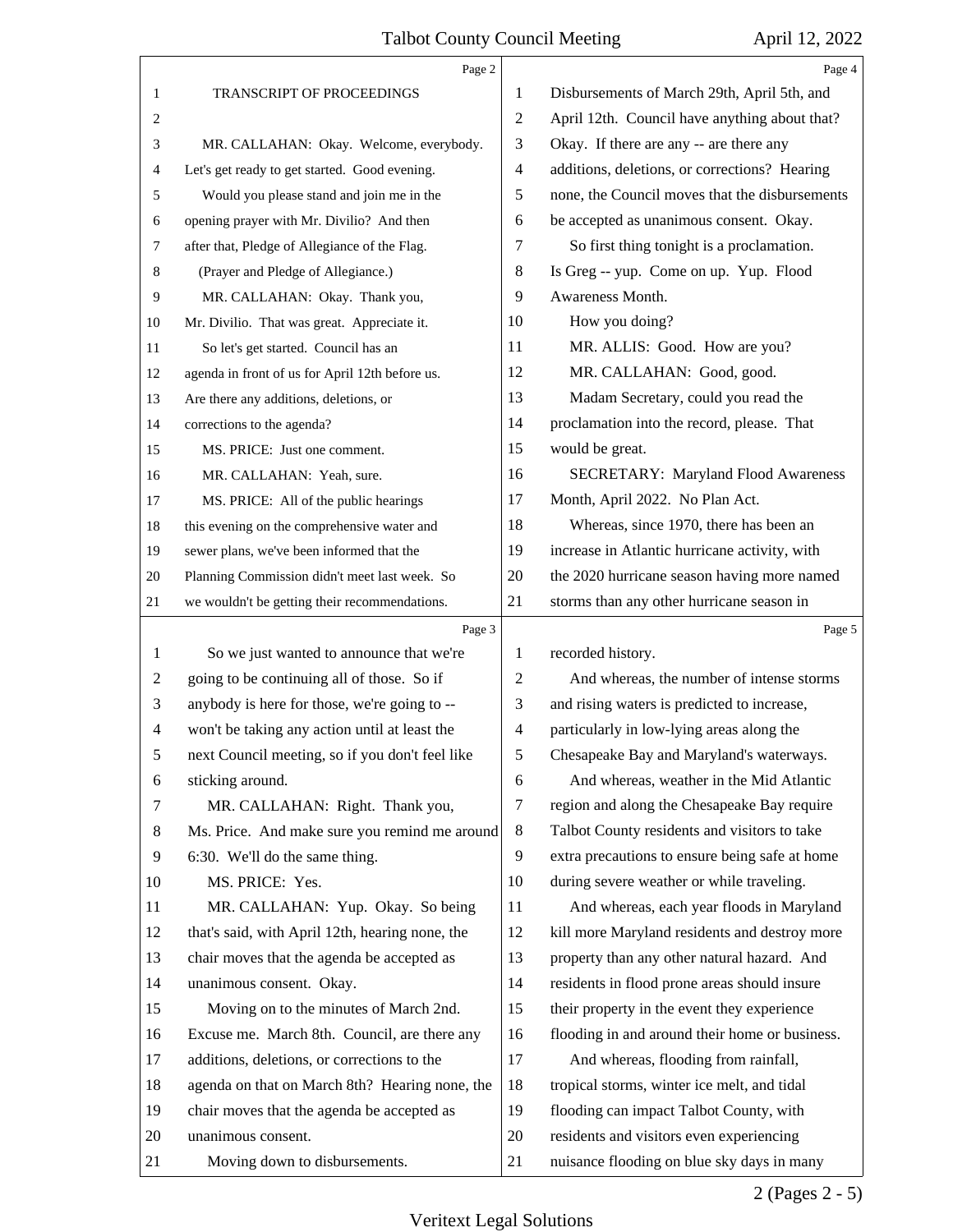|                | Page 6                                          |                | Page 8                                          |
|----------------|-------------------------------------------------|----------------|-------------------------------------------------|
| 1              | low-lying areas that require precautions to be  | 1              | homeowners, renters, and business owners within |
| 2              | taken, especially when traveling.               | $\overline{2}$ | Talbot County through the National Flood        |
| 3              | And whereas, in order for Talbot County         | 3              | Insurance Program as well as through private    |
| 4              | residents to remain vigilant and resilient,     | $\overline{4}$ | insurance. And while flood insurance is only    |
| 5              | they're encouraged to always be up to date on   | 5              | mandated in high risk areas called special      |
| 6              | weather forecasts, know the risk, make a plan,  | 6              | flood hazard areas, wherever it rains, it can   |
| 7              | and be ready to act on the plan.                | 7              | flood.                                          |
| 8              | Now, therefore, we, the County Council of       | 8              | Just one inch of water can cause up to          |
| 9              | Talbot County, do here recognize April 2022 as  | 9              | \$25,000 in damages. And 40 percent of claims   |
| 10             | Flood Awareness Month in Maryland and encourage | 10             | through the National Flood Insurance Program    |
| 11             | communities to observe this week with           | 11             | between 2015 and 2019 were filed by people      |
| 12             | appropriate programs, outreach, and activities. | 12             | outside of these high risk areas.               |
| 13             | Given under our hands in the great seal of      | 13             | Therefore, we are encouraging the citizens      |
| 14             | Talbot County this 12th day of April in the     | 14             | of Talbot County to know their flood            |
| 15             | year of our Lord, 2022.                         | 15             | vulnerability, plan ahead for flood events, and |
| 16             | MR. CALLAHAN: Thank you, Madam Secretary.       | 16             | act to share knowledge with friends, family,    |
| 17             | So Greg, I want to welcome you. Want to         | 17             | and neighbors.                                  |
| 18             | tell people who you are?                        | 18             | In addition to participating in the             |
| 19             | MR. ALLIS: Sure. Thank you.                     | 19             | National Flood Insurance Program, Talbot County |
| 20             | MR. CALLAHAN: Sure.                             | 20             | is also a CRS community. As such, Flood         |
| 21             | MR. ALLIS: My name is Greg Allis. I'm           | 21             | Awareness Month also gives our community an     |
|                | Page 7                                          |                | Page 9                                          |
|                |                                                 |                |                                                 |
| 1              | the zoning and floodplain coordinator for       | 1              | opportunity to turn activities that increase    |
| $\overline{c}$ | Talbot County. I oversee the review of          | $\overline{2}$ | awareness into CRS credits, which eventually    |
| 3              | building permits in the floodplain and ensure   | 3              | can improve our community rating and, in turn,  |
| $\overline{4}$ | compliance with the county's Floodplain         | $\overline{4}$ | increase the discount available to flood        |
| 5              | Management Ordinance, which allows Talbot       | 5              | insurance policy holders.                       |
| 6              | County to stay in compliance with and           | 6              | Talbot County is currently a class seven        |
| 7              | participate in the National Flood Insurance     | 7              | CRS community, which equates to a 15 percent    |
| 8              | Program, which is managed by FEMA.              | 8              | discount on policies within the unincorporated  |
| 9              | I also manage the community rating system,      | 9              | areas of the county.                            |
| 10             | which raises awareness and provides discounts   | 10             | I would like to thank the Talbot County         |
| 11             | for flood insurance policy owners in the        | 11             | Council for making this proclamation for the    |
| 12             | unincorporated areas of Talbot County.          | 12             | Flood Awareness Month and all of your support   |
| 13             | Flood Awareness Month provides an               | 13             | along with the Department of Emergency Services |
| 14             | opportunity for our community leaders to        | 14             | in keeping the county informed and prepared for |
| 15             | communicate the risks of flooding and the value | 15             | flood hazards. Thank you.                       |
| 16             | of flood insurance to the Talbot County         | 16             | MR. CALLAHAN: Okay. Thank you, Greg.            |
| 17             | community. Flooding is the number one natural   | 17             | Want to open it up to the Council.              |
| 18             | hazard in Maryland. And traditional home        | 18             | MR. PACK: Yeah. Thank you, Mr. Allis,           |
| 19             | insurance generally does not cover flood        | 19             | for that report.                                |
| 20             | damage.                                         | 20             | If you could go back just one paragraph         |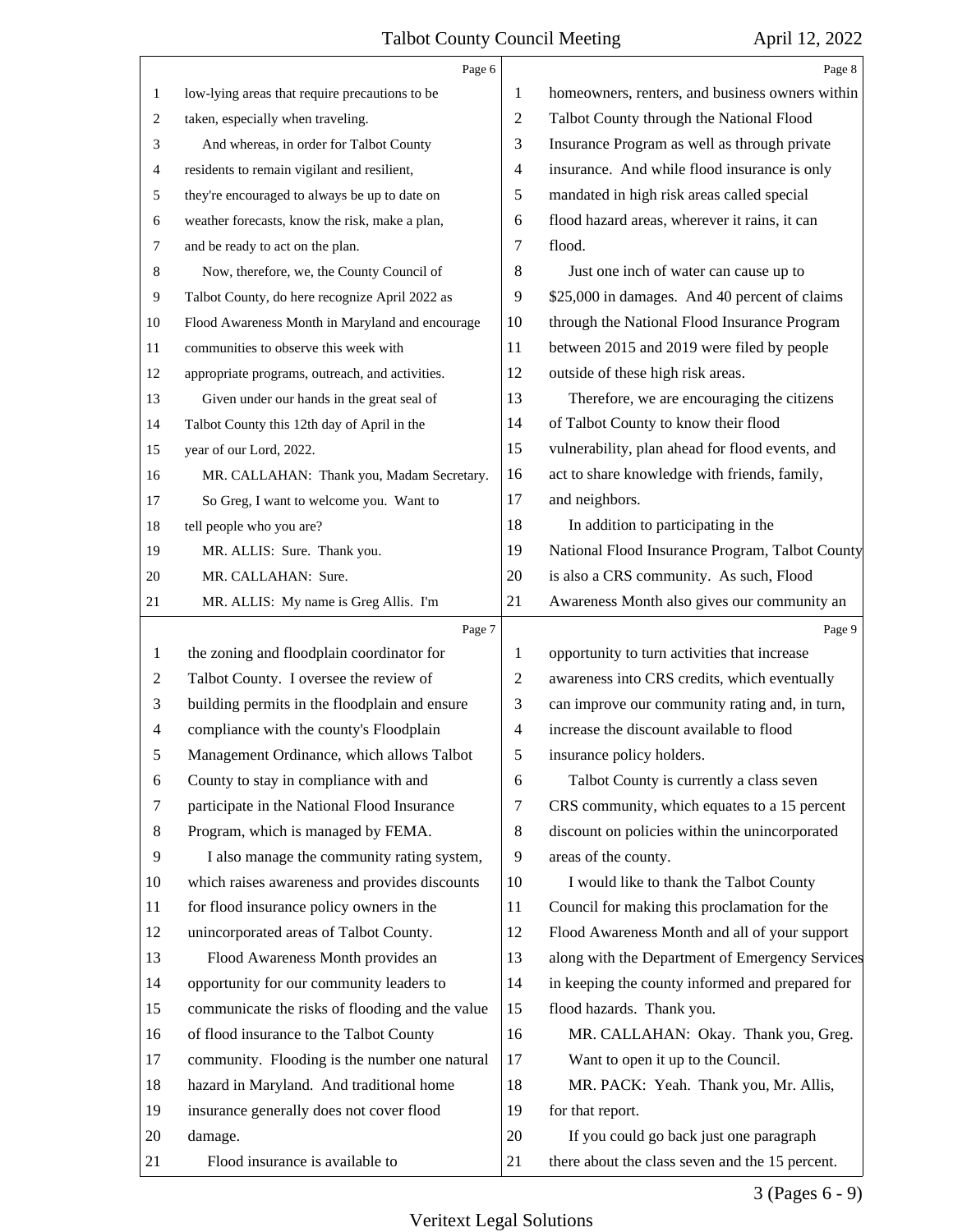|    | Page 10                                         |                          | Page 12                                         |
|----|-------------------------------------------------|--------------------------|-------------------------------------------------|
| 1  | How is that communicated to the homeowner that  | 1                        | again as we move into hurricane season and      |
| 2  | he's eligible or she's eligible for that        | 2                        | severe weather season.                          |
| 3  | 15 percent?                                     | 3                        | So Geneva Schaffle is our emergency manager.    |
| 4  | MR. ALLIS: That discount is automatically       | $\overline{4}$           | who remains available and does go out to speak  |
| 5  | applied by FEMA when they set their insurance   | 5                        | to community groups and talk about the hazards  |
| 6  | rates.                                          | 6                        | of flooding, along with Greg and his            |
| 7  | MR. PACK: Okay. So the insurer, so the          | 7                        | department.                                     |
| 8  | guy down here to right, he'll get a notice from | 8                        | And they are available to do that, and          |
| 9  | FEMA on that discount?                          | 9                        | they do press releases to highlight they are a  |
| 10 | MR. ALLIS: When their insurance rates are       | 10                       | hazard and things that people could do to be    |
| 11 | calculated, that 15 percent discount is already | 11                       | safe.                                           |
| 12 | baked in.                                       | 12                       | MR. PACK: Okay. Thank you, Mr. Callahan.        |
| 13 | MR. PACK: Got you, got you. We have             | 13                       | MR. CALLAHAN: Ms. Price.                        |
| 14 | maps, I think Mr. Edwards or I can't remember   | 14                       | MS. PRICE: I'm good. Thank you very             |
| 15 | which department, we have maps of all the       | 15                       | much.                                           |
| 16 | roadways when they were flooded or when a tree  | 16                       | MR. CALLAHAN: Yup. Okay.                        |
| 17 | goes down or something like that.               | 17                       | MR. DIVILIO: Just because Mr. Edwards is        |
| 18 | Warren, that's still being updated,             | 18                       | here, Greg, excellent speech. I really          |
| 19 | correct?                                        | 19                       | appreciate all the hard work that you do.       |
| 20 | MR. EDWARDS: Yes.                               | 20                       | I remember being a kid on Black Dog Alley.      |
| 21 | MR. PACK: So in the case of flooding, a         | 21                       | It would flood all the time. And you know, we   |
|    | Page 11                                         |                          |                                                 |
|    |                                                 |                          | Page 13                                         |
| 1  | resident can go to the county map, the county   | 1                        | would try to leave. Head out of the farm, turn  |
| 2  | website and see those areas where that flooding | $\mathbf{2}$             | right, have to turn around and go the other     |
| 3  | is taking place on the roadways.                | 3                        | way.                                            |
| 4  | MR. STAMP: So Mr. Pack, so the Department       | $\overline{\mathcal{A}}$ | And just recently, Mr. Edwards made Black       |
| 5  | of Emergency Services maintains --              | 5                        | Dog Alley one of the best roads in Talbot       |
| 6  | MR. PACK: U-map.                                | 6                        | County and really made a big improvement.       |
| 7  | MR. STAMP: -- what is called a U map in         | 7                        | And I know there's a lot of culverts.           |
| 8  | coordination with Easton Utilities. It's a      | 8                        | I think Three Bridge Road, the problems         |
| 9  | live map that's showed during the storm events  | 9                        | down there.                                     |
| 10 | and showed when trees are down or roads are     | 10                       | The flooding that we have, it can be            |
| 11 | flooded.                                        | 11                       | detrimental when we're sending out an           |
| 12 | And that can be obtained by, as well as         | 12                       | ambulance.                                      |
| 13 | flood information for individuals that use the  | 13                       | And I greatly appreciate all of you guys        |
| 14 | web, they can go to talbotcounty --             | 14                       | working together because when it rains hard,    |
| 15 | talbotdes.org. And they can access those        | 15                       | most people don't even realize all the          |
| 16 | resources.                                      | 16                       | resources that have to be pulled together to    |
| 17 | MR. PACK: During flooding times of the          | 17                       | make sure that the rescue is made in a timely   |
| 18 | year, are we doing PSAs to make people aware of | 18                       | manner, as well as all the planning that you're |
| 19 | this mapping, Mr. Stamp; do you know?           | 19                       | doing and as well as all the work that even Ray |
| 20 | MR. STAMP: So we do press releases. And         | 20                       | Clarke is doing as well. If you really sat      |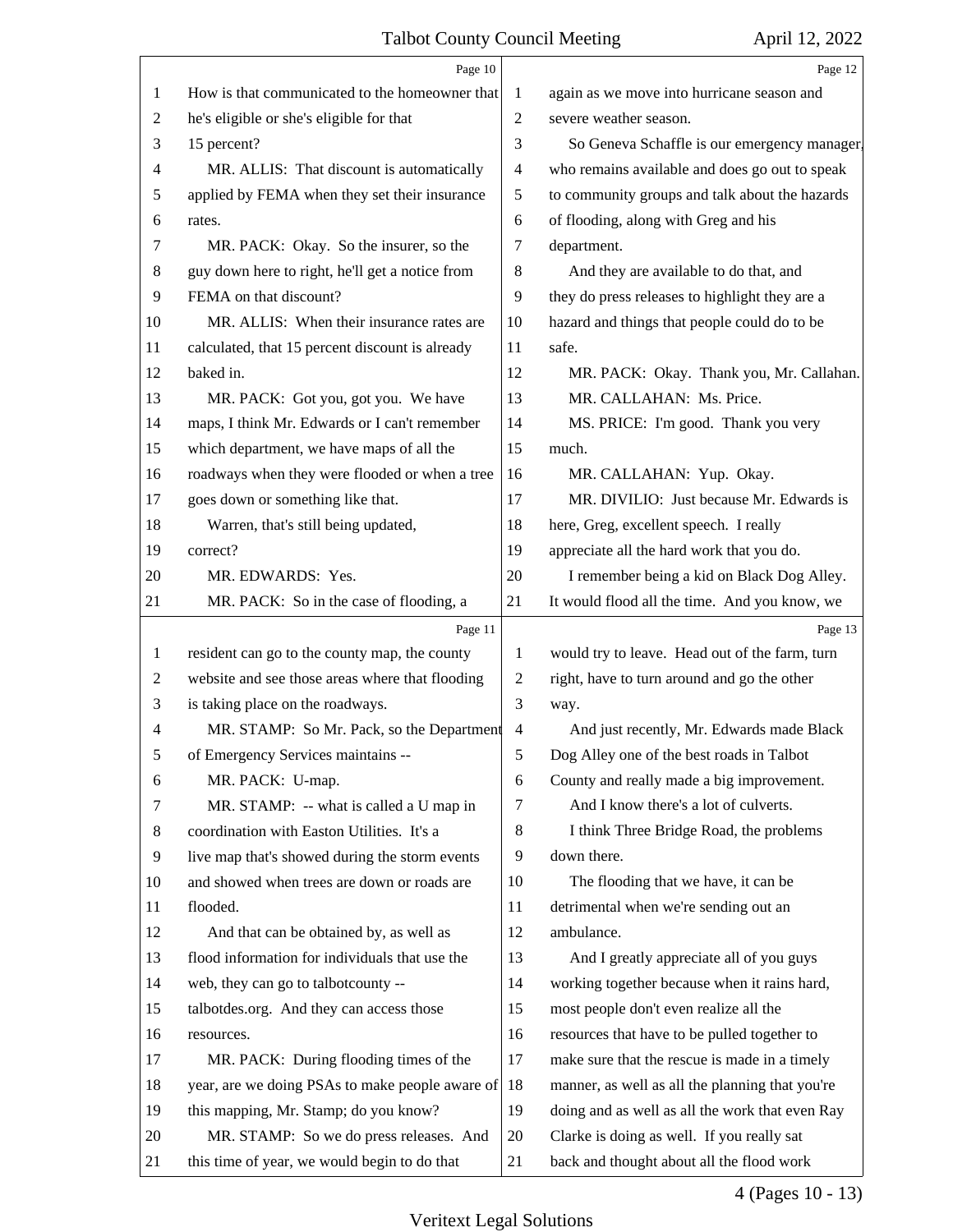|                | Page 14                                         |                | Page 16                                         |
|----------------|-------------------------------------------------|----------------|-------------------------------------------------|
| 1              | that's done in this community, you'd be shocked | 1              | MR. CALLAHAN: Well, that was recorded.          |
| $\overline{2}$ | about everybody working together for that.      | $\overline{2}$ | So that was great.                              |
| 3              | So I greatly appreciate it.                     | 3              | SECRETARY: My apologies.                        |
| 4              | Of course, in my industry with insurance,       | $\overline{4}$ | MR. CALLAHAN: Okay. Come on up, Greg.           |
| 5              | flood insurance is a big requirement for a lot  | 5              | MR. DIVILIO: Thank you.                         |
| 6              | of homes around here. We see that a lot. And    | 6              | MR. ALLIS: Thank you.                           |
| 7              | I appreciate everybody working together really  | 7              | MR. CALLAHAN: Thanks a lot, Greg.               |
| 8              | to make a big improvement that you've done. So  | 8              | MR. ALLIS: Thank you. Appreciate it.            |
| 9              | thank you.                                      | 9              | MS. PRICE: Thank you.                           |
| 10             | MR. ALLIS: Thank you.                           | 10             | MR. PACK: Thank you.                            |
| 11             | MR. CALLAHAN: Thank you, Mr. Divilio.           | 11             | MR. CALLAHAN: Okay. Next up is Mr. Ray          |
| 12             | Mr. Lesher, would you like to comment?          | 12             | Clarke and his team. If you guys want to come   |
| 13             | MR. LESHER: Thank you for the good work         | 13             | on up, that would be great with Mike. And       |
| 14             | on this. We do need to raise awareness of       | 14             | Warren, you want to come on up.                 |
| 15             | this.                                           | 15             | They're going to give us an update on the       |
| 16             | You know, I work in a flood zone and I've       | 16             | priorities of the transportation and our        |
| 17             | been impacted certainly by particularly tidal   | 17             | priorities here of all the roads and stuff.     |
| 18             | flooding in this county.                        | 18             | So Ray, you want to start us off?               |
| 19             | We have a lot of work to do in this county      | 19             | MR. CLARKE: Sure thing. Each year we are        |
| 20             | to be more resilient and to make people aware   | 20             | asked I guess by State Highways to provide the  |
| 21             | of these hazards and appropriately prepare for  | 21             | County Council with a priority ranking of State |
|                |                                                 |                |                                                 |
|                | Page 15                                         |                | Page 17                                         |
| 1              | them.                                           | 1              | roads for improvements.                         |
| 2              | MR. CALLAHAN: Thank you, Mr. Lesher.            | 2              | And so last year, we're not proposing any       |
| 3              | Okay.                                           | 3              | changes to the list that was presented to the   |
| 4              | Madam Secretary, could you --                   | 4              | County Council last year.                       |
| 5              | MR. PACK: You need a motion?                    | 5              | But ultimately, I'll turn it over to Mike       |
| 6              | MR. CALLAHAN: Yup. Is there a motion?           | 6              | to give you kind of the ranking and the         |
| 7              | MR. PACK: So moved.                             | 7              | projects that we had listed. And what we're     |
| 8              | MR. DIVILIO: Second.                            | 8              | proposing is last year's list be this year's    |
| 9              | MR. CALLAHAN: Okay. We got a motion and         | 9              | list.                                           |
| 10             | a second. Could you call the roll, please.      | 10             | MR. CALLAHAN: Sure. Welcome, Mike.              |
| 11             | SECRETARY: Mr. Callahan.                        | 11             | MR. MERTAUGH: Good evening. So like Ray         |
| 12             | MR. CALLAHAN: Aye.                              | 12             | said, it's essentially the same list as last    |
| 13             | SECRETARY: Mr. Divilio.                         | 13             | year.                                           |
| 14             | MR. DIVILIO: Aye.                               | 14             | Our top priority last year was trying to        |
| 15             | SECRETARY: Mr. Lesher.                          | 15             | take care of the allowed turns at the southern  |
| 16             | MR. LESHER: Aye.                                | 16             | end of the bypass where it meets 50. So that's  |
| 17             | SECRETARY: Ms. Pack -- Ms. Price.               | 17             | where they would allow you to cross with a      |
| 18             | MS. PRICE: Aye.                                 | 18             | flashing red I think.                           |
| 19             | SECRETARY: Mr. Pack.                            | 19             | So anyhow, that was our top priority.           |
| 20             | MR. PACK: Aye.                                  | 20             | They took care of that in a matter of weeks.    |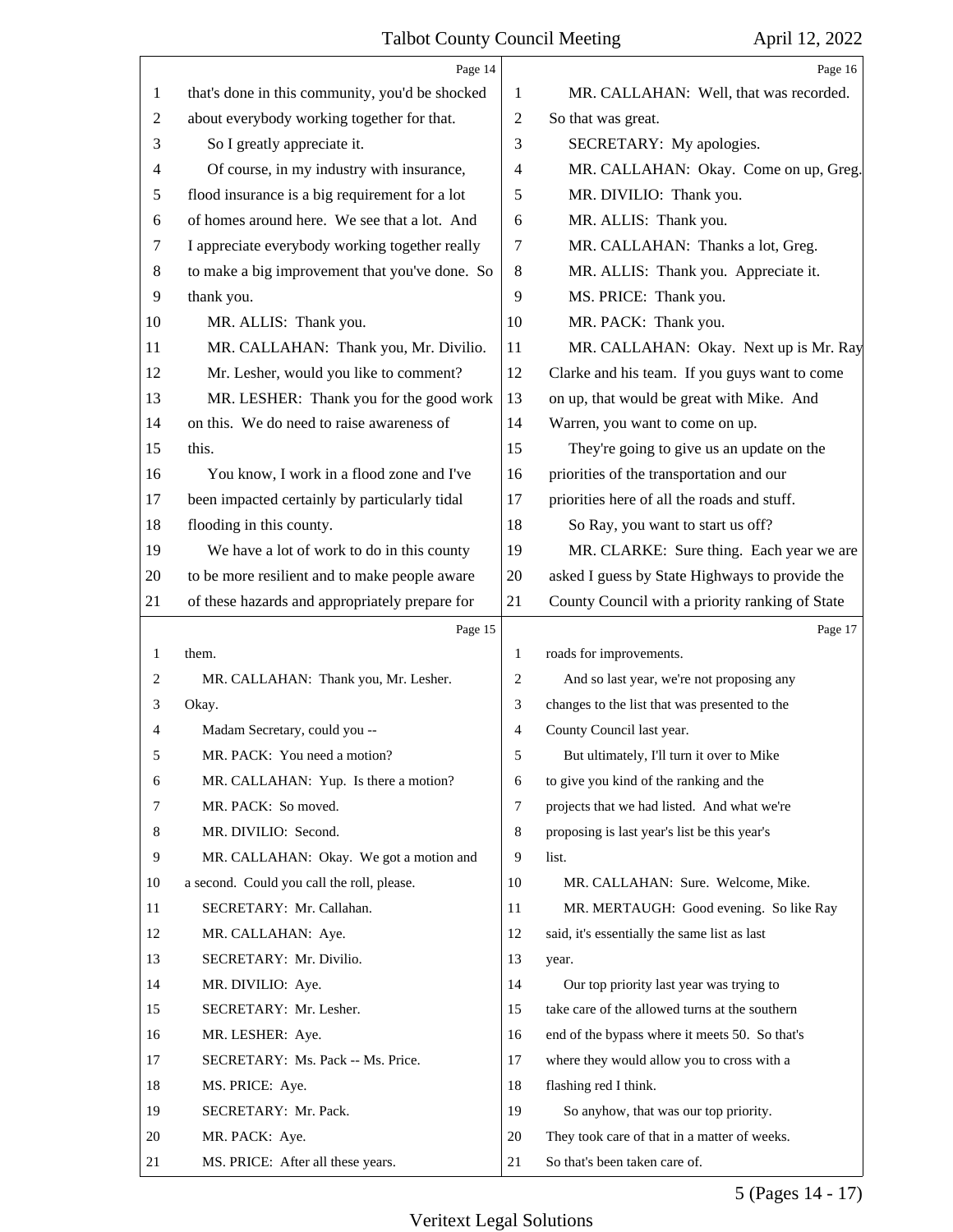|    | Page 18                                         |                | Page 20                                         |
|----|-------------------------------------------------|----------------|-------------------------------------------------|
| 1  | So this list is -- that's been removed          | 1              | problem.                                        |
| 2  | from the list. So on the priority list --       | 2              | MS. PRICE: Yeah. I was going to say.            |
| 3  | MS. PRICE: Mike, that was just a traffic        | 3              | Without that, I mean it's a traffic light.      |
| 4  | light, right?                                   | 4              | MR. MERTAUGH: Right.                            |
| 5  | MR. MERTAUGH: Correct.                          | 5              | MS. PRICE: There's really nothing               |
| 6  | MS. PRICE: So there's no more flasher?          | 6              | geometrically that can be done unless you --    |
| 7  | MR. MERTAUGH: Correct, correct. Thank           | $\tau$         | MR. MERTAUGH: That's correct.                   |
| 8  | you.                                            | 8              | MS. PRICE: -- revamp the whole thing.           |
| 9  | So the top priority project we have, as of      | 9              | And with all of the businesses and things that  |
| 10 | right now anyhow, is the other end of the       | 10             | are around, I don't -- I mean realistically     |
| 11 | bypass, 322 and 50, where we have the -- when   | 11             | we've had this on our list since before I was   |
| 12 | you do -- when you're coming off 322 going west | 12             | on the Council.                                 |
| 13 | or actually north on 50, the merge is on the    | 13             | MR. MERTAUGH: Yes.                              |
| 14 | high speed side of the road, which is always a  | 14             | MS. PRICE: Is there a realistic solution        |
| 15 | little tension creating. So we've kept that on  | 15             | to it?                                          |
| 16 | our list to try and see if they can do          | 16             | MR. MERTAUGH: An overpass.                      |
| 17 | something there.                                | 17             | MS. PRICE: Again, what do you do with the       |
| 18 | The next one is the capacity and                | 18             | businesses that are right there on the corners? |
| 19 | evacuation improvements on Maryland Route 33,   | 19             | MR. MERTAUGH: Right. Well, they have            |
| 20 | which is somewhat appropriate coming after the  | 20             | looked into it briefly years ago. And actually  |
| 21 | flood insurance because it's mostly related to  | 21             | I believe it was a new location that they were  |
|    | Page 19                                         |                | Page 21                                         |
|    |                                                 |                |                                                 |
| 1  | that. The flooding on that corridor went as     | 1              | contemplating. I wouldn't even say              |
| 2  | far as folks being able to get in and out of    | 2              | considering. But to address that concern you    |
| 3  | the Bay Hundred peninsula during storms. Plus   | 3              | have, because to get a right of way at any of   |
| 4  | just capacity. As you get closer to Easton,     | $\overline{4}$ | those existing locations would require wiping   |
|    | it's traffic volumes are getting pretty heavy.  | 5              | out businesses and things of that nature.       |
| 6  | And then the next three, 3A, B, and C, are      | 6              | MR. DIVILIO: Does it concern anyone else        |
| 7  | essentially the same. It's the crossings of 50  | 7              | that the crossings on Route 50 are 3A, 3B, 3C,  |
| 8  | at Goldsborough, Dover, and Chapel Road. The    | 8              | and where the Town of Easton is getting ready   |
| 9  | typical trying to get across there in the       | 9              | to add another crossing on to Route 50 by       |
| 10 | summertime. And you know, to try and do --      | 10             | Denny's? Is that going to become 3D?            |
| 11 | it's two-fold.                                  | 11             | Or should we maybe simplify all of those        |
| 12 | One, to try and get State Highway to            | 12             | and just focus it all on traffic flow through   |
| 13 | essentially work with the town to provide       | 13             | 50?                                             |
| 14 | adequate lanes to get across Chapel Road.       | 14             | MS. PRICE: It was all one at one point,         |
| 15 | There's no right turn lane right now coming out | 15             | didn't we, and then we separated them out.      |
| 16 | of town, not a formal one, anyhow. But they     | 16             | MR. CLARKE: I think we broke them out.          |
| 17 | become a problem during the summer beach        | 17             | MS. PRICE: Yeah.                                |
| 18 | traffic.                                        | 18             | MR. CLARKE: Into three separate projects.       |
| 19 | So then each of those is sort of caveat         | 19             | MS. PRICE: -- separately.                       |
| 20 | with an asterisk. We really need an overpass    | 20             | MR. CLARKE: Yeah. And I think it was            |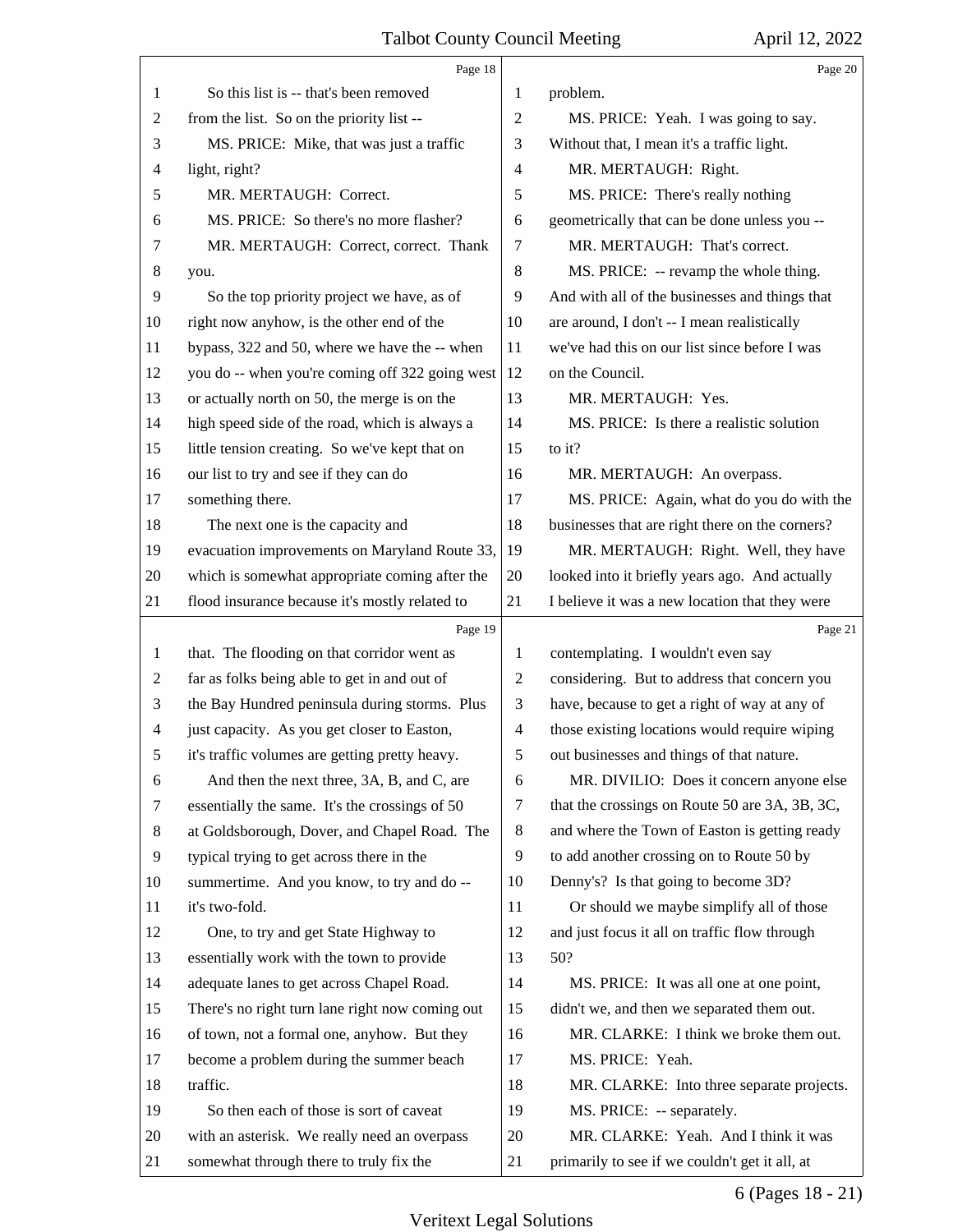|                | Page 22                                         |                | Page 24                                         |
|----------------|-------------------------------------------------|----------------|-------------------------------------------------|
| 1              | least identify the areas. Maybe they'd do one   | 1              | And I guess the one that's a little bit         |
| $\overline{2}$ | and then go to the next one.                    | $\overline{2}$ | different is number four because that's further |
| 3              | MS. PRICE: It used to be together, Frank.       | 3              | north and that's actually -- there's a lot of   |
| 4              | MR. DIVILIO: I think about we've had a          | $\overline{4}$ | things going on there.                          |
| 5              | lot of accidents there by the airport. And      | 5              | First of all, the Airport Road, double          |
| 6              | there is a blinking light a little bit before   | 6              | intersections, which is kind of not ideal, and  |
| 7              | it. There's a long stretch with nothing. So     | 7              | then the hospital, whether or not that has a    |
| 8              | that could be simple as just having the bigger  | 8              | higher potential for getting an overpass one    |
| 9              | lights there or the blackout behind the lights  | 9              | day. But they're all interrelated.              |
| 10             | so that they shine brighter.                    | 10             | I think when I started here, our concern        |
| 11             | But then when you're thinking about cross       | 11             | or the focus was trying to get an overpass at   |
| 12             | streets and you have three cross streets in a   | 12             | the north end of 322 and 50 because it seemed   |
| 13             | row, and we're going to add a fourth cross      | 13             | like that would work well, except it's on       |
| 14             | street, I don't know if it makes sense to go    | 14             | approach for the airport. So made it a little   |
| 15             | back, if it's new people who are going to be    | 15             | more difficult.                                 |
| 16             | reading this and rethinking it, or if it's      | 16             | I think that's how it's grown into these        |
| 17             | MS. PRICE: I don't know. Down at this           | 17             | other sites because if there were a true bypass |
| 18             | end of the table we're going there's going to   | 18             | of some sort where everybody would go to this   |
| 19             | be a fourth crossing.                           | 19             | one location across with an overpass --         |
| 20             | MR. DIVILIO: Yeah. Over by Denny's and          | 20             | MS. PRICE: There used to be one. And now        |
| 21             | by Norris Taylor.                               | 21             | there's like eight traffic lights on it. And    |
|                | Page 23                                         |                | Page 25                                         |
|                |                                                 |                |                                                 |
| 1              | MS. PRICE: Did not know that.                   | 1              | so we thought about swinging around to the east |
| $\overline{c}$ | MR. PACK: Where the Royal Farms is?             | $\overline{2}$ | side. And now, there's been all those housing   |
| 3              | MR. DIVILIO: Yeah. By Royal Farms.              | 3              | developments put up. So I don't know, again,    |
| 4              | MR. PACK: That's not a crossing. There's        | $\overline{4}$ | how realistically you can go out there. That's  |
| 5              | already a cut-through there.                    | 5              | really -- look, you're not going to put four    |
| 6              | MR. DIVILIO: There's a cut-through.             | 6              | overpasses in that section.                     |
| 7              | There's going to be a light with a crossing.    | 7              | MR. MERTAUGH: Absolutely not.                   |
| 8              | MR. CLARKE: One thing I would say,              | 8              | MS. PRICE: The only thing you can do is         |
| 9              | usually with new development, they hopefully    | 9              | try to figure a way to swing around to the east |
| 10             | would be working to secure right of way from    | 10             | and have an alternative true bypass without     |
| 11             | those property owners to try and do some type   | 11             | traffic lights on it.                           |
| 12             | of improvements so we're not caught kind of     | 12             | MR. DIVILIO: There is a letter drafted          |
| 13             | after the fact, you know, with the limited      | 13             | that we'll go over later, but I think it's      |
| 14             | right of way that we have like today for those  | 14             | relevant here about the Bay Bridge. And         |
| 15             | areas.                                          | 15             | hopefully there will be support for the letter  |
| 16             | Hopefully we can talk to the town about         | 16             | to go out to build the Bay Bridge.              |
| 17             | that.                                           | 17             | And I'm concerned with us being the next        |
| 18             | MR. MERTAUGH: So really with the                | 18             | bottleneck. And I've brought that up at every   |
| 19             | exception of there's the two projects on here   | 19             | discussion with them. And so one thing that we  |
| 20             | that deal with Maryland Route 33, they all are, | 20             | included in the letter, additionally, the       |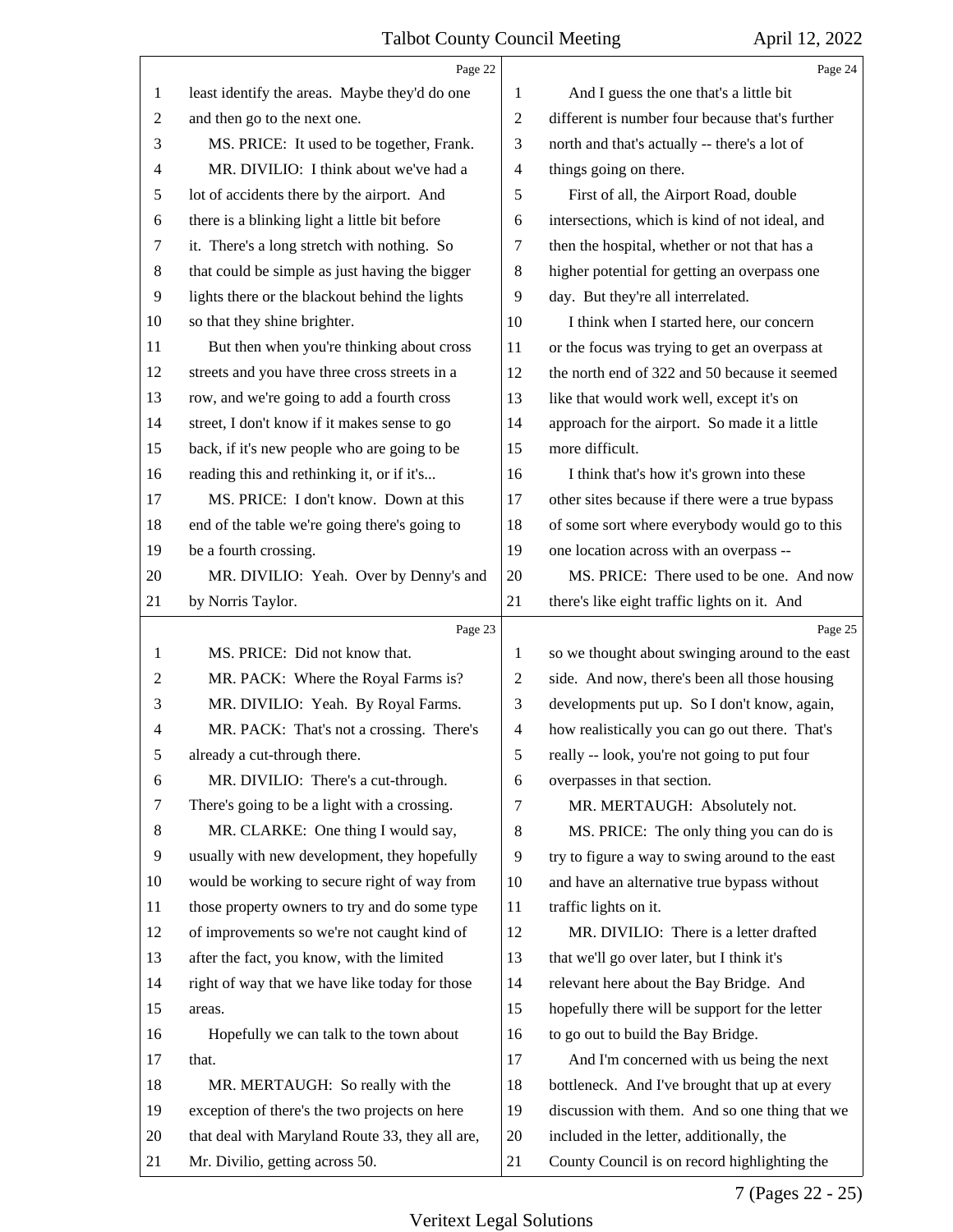|                | Page 26                                         |                | Page 28                                         |
|----------------|-------------------------------------------------|----------------|-------------------------------------------------|
| 1              | importance of maintaining traffic flow not only | 1              | it written differently, it just brings it to a  |
| 2              | across the Chesapeake Bay but through the US50  | $\overline{2}$ | different attention. If you see the same thing  |
| 3              | corridor as a priority item.                    | 3              | over and over again, you just kind of glance    |
| 4              | So I mean that's kind of the catch-all          | $\overline{4}$ | over it.                                        |
| 5              | that we could make traffic through Easton a     | 5              | MR. CLARKE: I mean we could add item            |
| 6              | priority on this list. Because they have to     | 6              | number three basically addressing through       |
| 7              | tackle all of them, whether they're going to    | 7              | traffic on Route 50. And then ultimately        |
| 8              | time the lights together or it's not going to   | 8              | subprojects, i.e., 3A, 3B, 3C. And then just    |
| 9              | be -- we can't just fix one intersection and    | 9              | have number three really being the through      |
| 10             | hope for the best.                              | 10             | traffic on Route 50, addressing through traffic |
| 11             | So I would be okay with updating the            | 11             | on Route 50.                                    |
| 12             | letter to say put all three of those being      | 12             | MR. DIVILIO: I would like that.                 |
| 13             | improvements of traffic through the Town of     | 13             | MR. CLARKE: We could do that.                   |
| 14             | Easton.                                         | 14             | MS. PRICE: And do we agree with --              |
| 15             | MR. LESHER: I agree with Mr. Divilio's          | 15             | MR. LESHER: Be careful with that wording,       |
| 16             | sentiments on this. We do need to get State     | 16             | though, because what we don't want is for State |
| 17             | Highway to pay attention to this.               | 17             | Highway to continue to prioritize through       |
| 18             | I do appreciate the level of detail in the      | 18             | traffic on Route 50 at the expense of cross     |
| 19             | way this is presented as three, as a three-part | 19             | traffic.                                        |
| 20             | priority. It's acknowledging that these are     | 20             | MS. PRICE: Right. You have to wait three        |
| 21             | related.                                        | 21             | lights.                                         |
|                |                                                 |                |                                                 |
|                | Page 27                                         |                | Page 29                                         |
| 1              | There's a tacit acknowledgment I believe        | 1              | MR. LESHER: (inaudible.)                        |
| $\overline{c}$ | in here as well that a previous priority has    | $\overline{c}$ | MR. CLARKE: And I guess instead of focus        |
| 3              | been addressed. And that's, of course, the      | 3              | on through traffic, maybe crossing, focus on    |
| 4              | Route 50 intersection at Chapel Road, where     | 4              | the safety, the necessary safety improvements   |
| 5              | they added turn lanes, where they added better  | $\mathfrak s$  | for traffic crossing Route 50.                  |
| 6              | signaling and sequences.                        | 6              | MR. DIVILIO: Yes. That sounds good.             |
| 7              | And maybe the engineers can tell us if, in      | 7              | MR. MERTAUGH: So I think one of the             |
| 8              | fact, that has improved traffic safety there.   | 8              | strategies of having the three three projects   |
| 9              | I don't know what the record is. But State      | 9              | separate like that would be that from a         |
| 10             | Highway really did do something there.          | 10             | strategy perspective, maybe one day State       |
| 11             | And we just need to get their attention on      | 11             | Highway would say let's just give them          |
| 12             | these additional Route 50 crossings a little    | 12             | something. They got so many things related to   |
| 13             | farther south and north with, of course, at     | 13             | this, that it might -- it's just hard to say.   |
| 14             | Airport Road.                                   | 14             | These are expensive projects that they're       |
| 15             | MR. PACK: That's westbound on Chapel, not       | 15             | not just going to do because they want to.      |
| 16             | eastbound on Chapel.                            | 16             | 404 was a classic example. It was -- they       |
| 17             | MR. MERTAUGH: That's correct. The               | 17             | were doing it piecemeal, a mile at a time. And  |
| 18             | westbound side was improved.                    | 18             | I guess when Hogan got elected, he decided to   |
| 19             | MR. PACK: Westbound was. But eastbound          | 19             | give each area's project. And that project      |
| 20             | is where the problem is.                        | 20             | ticked a lot of boxes because Queen Anne wanted |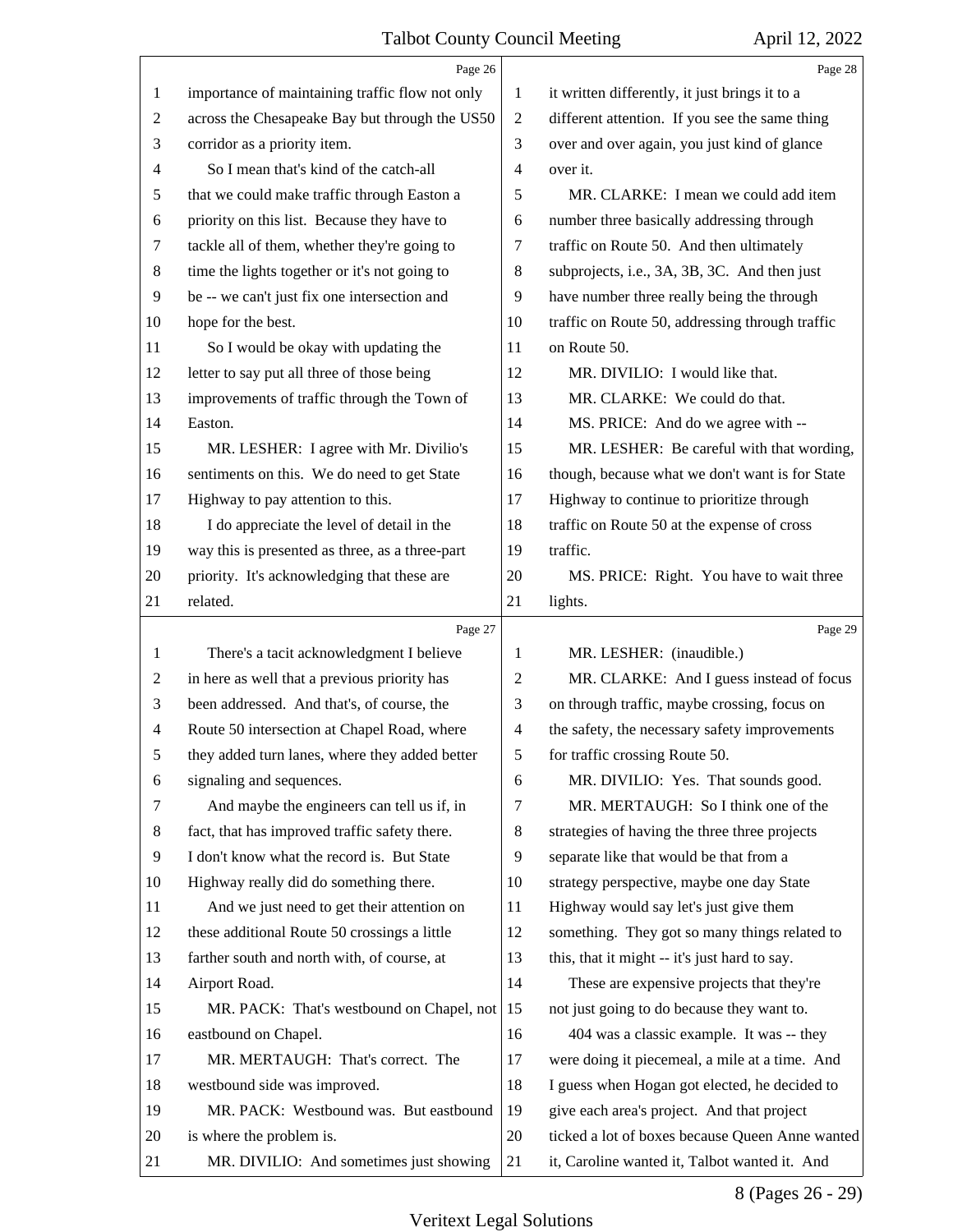|                | Page 30                                         |                | Page 32                                         |
|----------------|-------------------------------------------------|----------------|-------------------------------------------------|
| 1              | so, you know, they were able to check off a lot | 1              | MR. PACK: Then it goes to two.                  |
| $\overline{2}$ | of boxes with one project.                      | $\overline{2}$ | MS. PRICE: Right. But it starts out as          |
| 3              | MS. PRICE: So have we ever looked at            | 3              | two. And then, of course, our other problem --  |
| 4              | Dorchester's priority listing? Because they     | $\overline{4}$ | MR. PACK: Ends up two. Like he's saying         |
| 5              | don't have quite as many lights as we do, but   | 5              | at Dorchester, they have three going through    |
| 6              | they have some. Now, their sideways traffic     | 6              | the heart of the town.                          |
| 7              | isn't the same as our Goldsborough and Dover    | 7              | MR. MERTAUGH: Of course, that third lane        |
| 8              | Road.                                           | 8              | used to be our shoulder. And that was our       |
| 9              | MR. MERTAUGH: Right.                            | 9              | shortcut. Now we lost that.                     |
| 10             | MS. PRICE: But do they list that traffic        | 10             | And I guess that's the case. We all know        |
| 11             | flow or does that not seem to be as much of a   | 11             | State Highway's focus is always going to be --  |
| 12             | problem through Dorchester as it is here?       | 12             | MS. PRICE: It's not going to be these           |
| 13             | MR. MERTAUGH: I don't think it is as big        | 13             | projects. We know that. I mean they've been     |
| 14             | of a problem, but I do not know what their      | 14             | sitting here for over 12 years.                 |
| 15             | priority list is.                               | 15             | MR. MERTAUGH: I mean the signals are            |
| 16             | MR. CLARKE: We can find out.                    | 16             | interconnected, but they're not interconnected  |
| 17             | MR. MERTAUGH: They have a full three            | 17             | to facilitate cross traffic. They're to         |
| 18             | lanes in each direction.                        | 18             | facilitate through traffic.                     |
| 19             | Here we have like two and a half. And I         | 19             | MR. PACK: Right. I mean I'm not going           |
| 20             | think that makes a big difference because they  | 20             | to -- I'm looking at your list. But for me,     |
| 21             | don't neck down I guess until you get down      | 21             | that 329 has always been a problem. I know you  |
|                |                                                 |                |                                                 |
|                | Page 31                                         |                | Page 33                                         |
| 1              | towards the Walmart there, where it gets back   | 1              | have it as your number five, but we know the    |
| 2              | to four.                                        | 2              | State.                                          |
| 3              | MR. PACK: (Inaudible) Walmart, then you         | 3              | And that 322 northbound, when you're            |
| 4              | go to two.                                      | $\overline{4}$ | coming off of 322 going northbound on 50, other |
| 5              | MR. MERTAUGH: It's where all the lights         | 5              | than an overpass, there's nothing basically     |
| 6              | are where they have more capacity. Essentially  | 6              | else you're going to do. You're going to be     |
| 7              | a third more, if you will.                      | $\tau$         | merging into that high speed lane.              |
| 8              | MR. PACK: We have three until you go up         | 8              | So I don't know why this would be my one,       |
| 9              | past, what, what is that restaurant there?      | 9              | because really you already know, other than an  |
| 10             | There's three. Most of the way coming through   | 10             | overpass, which you can't do because of the     |
| 11             | Easton, there's three.                          | 11             | airport, it's almost like you're putting this   |
| 12             | MR. MERTAUGH: Once you get down --              | 12             | as your number one, in my opinion, as a         |
| 13             | MR. PACK: Going north, if you're going          | 13             | default. Because you know there's nothing that  |
| 14             | north --                                        | 14             | they can do about that.                         |
| 15             | MR. MERTAUGH: Down towards Denny's and          | 15             | If you're leaving Perdue Stadium and            |
| 16             | that kind of stuff, I think it starts going     | 16             | you're going back home, you're going to be      |
| 17             | south.                                          | 17             | merging onto the fast lane coming back home     |
| 18             | MR. PACK: Right when you pass -- what's         | 18             | when you're leaving Perdue.                     |
| 19             | that hotel there by Denny's? It goes to two.    | 19             | So most of the time when you're coming          |
| 20             | MR. MERTAUGH: Yeah. Is that the Holiday         | 20             | back northbound on the shore, you're merging    |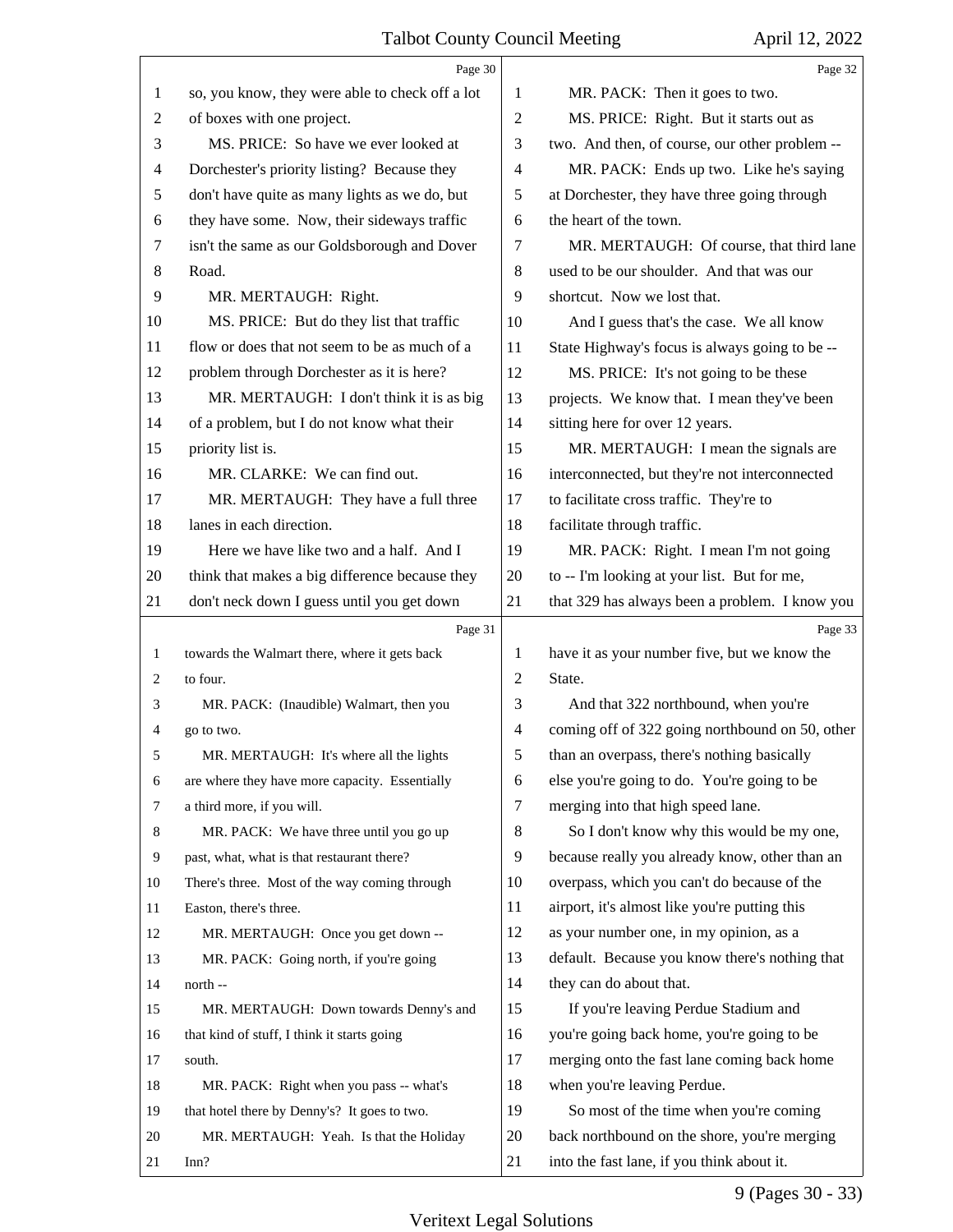|                | Page 34                                         |                | Page 36                                         |
|----------------|-------------------------------------------------|----------------|-------------------------------------------------|
| 1              | So I don't know why this would be any           | 1              | the shore, if you're leaving coming northeast   |
| 2              | different than any place else on the shore. If  | $\overline{2}$ | bound, you're going to be merging into the      |
| 3              | you're going northbound or eastbound, you're    | 3              | speed lane, so to speak.                        |
| 4              | going to be merging into that fast lane. This   | 4              | We're no different than any other county        |
| 5              | is the same.                                    | 5              | on the shore in that sense.                     |
| 6              | I wouldn't have this as my number one. I        | 6              | So having this as my number one is almost       |
| 7              | would have 329 as my number one because of the  | 7              | a de facto because there's nothing they can do  |
| 8              | safety problem on this road.                    | 8              | about that.                                     |
| 9              | MR. MERTAUGH: Right. So I mean there's a        | 9              | MS. PRICE: Could there be a lane -- I           |
| 10             | couple of things.                               | 10             | mean instead of just the high speed merge lane, |
| 11             | First of all, yes, the left-hand merge is       | 11             | couldn't that lane be continued? It seems like  |
| 12             | always a bit of a challenge. But it saves a     | 12             | there's room to take it all the way up to the   |
| 13             | bridge basically when they -- well, there's no  | 13             | traffic light where you turn left at the        |
| 14             | overpass here, but even when there is. But the  | 14             | airport.                                        |
| 15             | length of that merge has a lot to do with it.   | 15             | If that was just a lane just for what's         |
| 16             | In other words, so you've got -- I don't        | 16             | coming off 322, and you have all the way up to  |
| 17             | know how long that merge is off the top of my   | 17             | the light, then you wouldn't have to actually   |
| 18             | head, but there are things going on up ahead of | 18             | merge.                                          |
| 19             | you. There's crossings that are fairly well     | 19             | MR. MERTAUGH: If it went all the way to         |
| 20             | used for people coming the other way on 50 that | 20             | the light, yes, that would be good.             |
| 21             | want to go down to Kennedy and stuff like that. | 21             | MS. PRICE: And then there's actually            |
|                | Page 35                                         |                | Page 37                                         |
|                | So the length of that merge, and I think        | 1              | space there.                                    |
| 1              |                                                 |                |                                                 |
| 2              | myself anyhow, and I imagine a lot of people,   | $\overline{c}$ | MR. MERTAUGH: Right.                            |
| 3              | you feel pressured to get over because you know | 3              | MS. PRICE: There's quite a grassy area in       |
| $\overline{4}$ | that thing is going to end because you don't    | $\overline{4}$ | between.                                        |
| 5              | really have enough time to make your decision.  | 5              | MR. MERTAUGH: And I think that's a good         |
| 6              | And combined with the fact that most people     | 6              | point. Where you have room, add the lane,       |
| 7              | going westbound on 50, going north, once they   | 7              | because it allows people to make decisions      |
| 8              | get past that Chapel Road light, they tend to   | 8              | without that pressure.                          |
| 9              | put it to it. And so it makes it that much      | 9              | Now, you still have the issue of crossings      |
| 10             | more of a challenge --                          | 10             | and things going on. You can't just keep        |
| 11             | MR. PACK: Other than some signage on 50         | 11             | looking over your shoulder looking for an       |
| 12             | saying merge ahead to alert the driver in that  | 12             | opening, but --                                 |
| 13             | fast lane, I don't know too much more the State | 13             | (Cross talk.)                                   |
| 14             | can do about that.                              | 14             | MS. PRICE: But you --                           |
| 15             | MR. MERTAUGH: But the other thing, too, I       | 15             | MR. MERTAUGH: -- the pressure.                  |
| 16             | guess is that one of the reasons we're here     | 16             | MS. PRICE: -- that lane and not have to         |
| 17             | right now is to seek Council opinion on how to  | 17             | speed up.                                       |
| 18             | prioritize these and add or remove.             | 18             | MR. MERTAUGH: That's right. And a lot of        |
| 19             | MR. PACK: Well, that's my two cents. I          | 19             | times, they will add lanes in high volume merge |
| 20             | mean that has been an issue.                    | 20             | areas for that very reason.                     |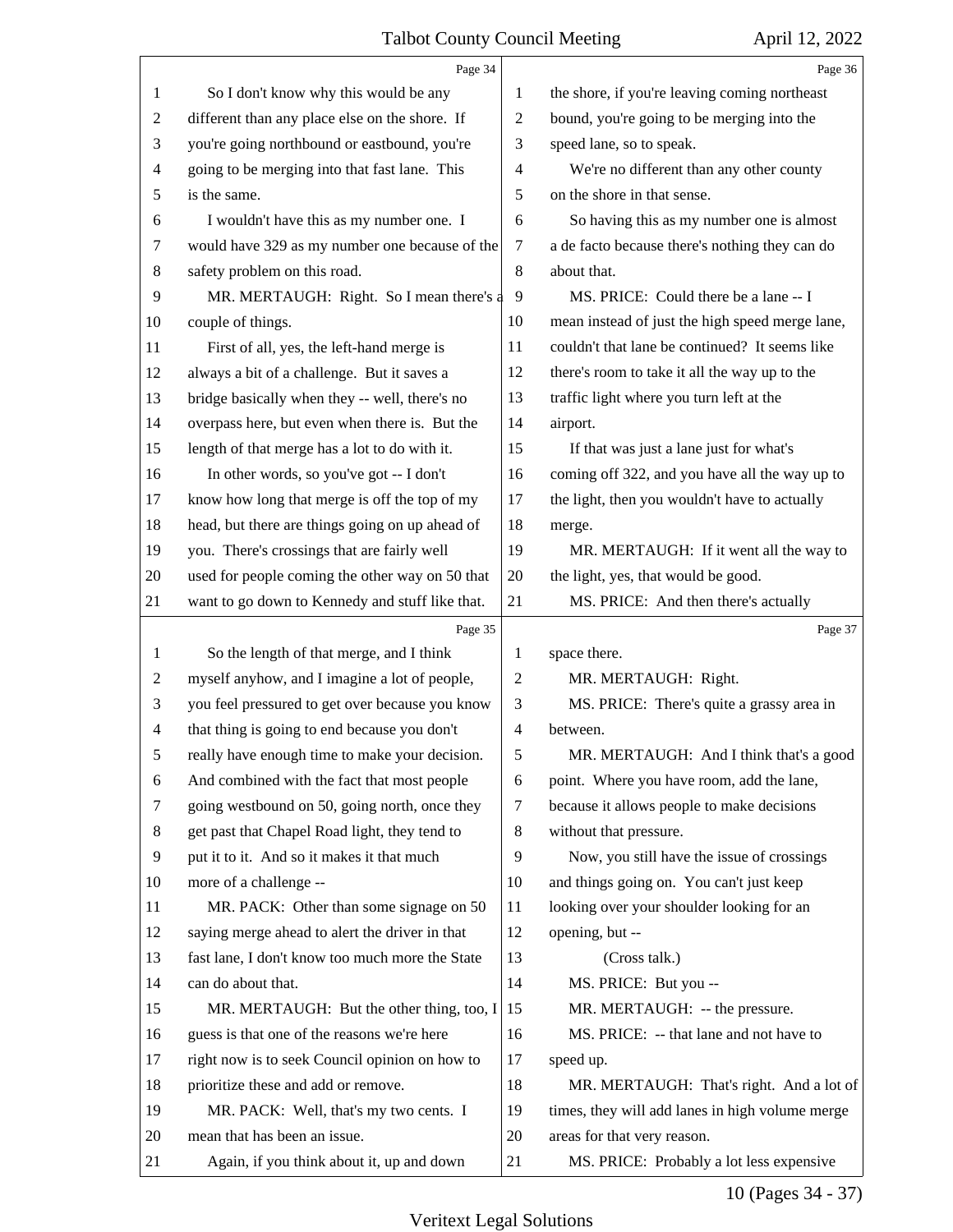|                | Page 38                                                                                      |                          | Page 40                                                          |
|----------------|----------------------------------------------------------------------------------------------|--------------------------|------------------------------------------------------------------|
| 1              | than an overpass.                                                                            | 1                        | talk to them and add in there to actually make                   |
| $\overline{2}$ | MR. MERTAUGH: That's true.                                                                   | $\overline{2}$           | it a full lane at least all the way up to the                    |
| 3              | MR. PACK: Has anyone done a study on this                                                    | 3                        | traffic light at Airport Road.                                   |
| 4              | to see the length of the merge, of this merge                                                | $\overline{\mathcal{A}}$ | Because the other problem, too, is that                          |
| 5              | here in Talbot County, as opposed to other                                                   | 5                        | the bypass bypass. 322 backs up so badly to go                   |
| 6              | counties that have the same type of setup to                                                 | 6                        | left there that on a Sunday morning, you can't                   |
| $\tau$         | see if our merge is any shorter than other                                                   | 7                        | get out. I know I shared this story before                       |
| $\,8\,$        | counties?                                                                                    | 8                        | when I was trying to drive out. And I ended up                   |
| 9              | MR. MERTAUGH: We certainly haven't, no.                                                      | 9                        | having to go around the back side and over                       |
| 10             | There's -- it's not always the length of                                                     | 10                       | to -- up Dover Road, (Inaudible) Road or                         |
| 11             | the merge. There's a lot of geometry issues.                                                 | 11                       | whatever and around 213 or whatever. And that                    |
| 12             | MR. PACK: Sure.                                                                              | 12                       | was better time than just trying to take the                     |
| 13             | MR. MERTAUGH: And other impacts.                                                             | 13                       | bypass out of Easton. And it took me an hour                     |
| 14             | Ms. Price was saying if you had an                                                           | 14                       | to do that. It was just that backed that up.                     |
| 15             | additional lane, you could almost carry a                                                    | 15                       | That light there is so bad.                                      |
| 16             | two-lane merge across to get the volume.                                                     | 16                       | MR. CLARKE: I was thinking instead of                            |
| 17             | Because in the afternoons, that people waiting                                               | 17                       | making number five, move that to maybe number                    |
| 18             | to go west on 50 off the bypass, the line backs                                              | 18                       | two. It would come after the                                     |
| 19             | up past Washington Street sometimes. Well, not                                               | 19                       | MR. CALLAHAN: Hey, Ray.                                          |
| 20             | past it. But to it, just because it's one                                                    | 20                       | MR. CLARKE: Yes.                                                 |
| 21             | lane.                                                                                        | 21                       | MR. CALLAHAN: Just kind of a quick                               |
|                | Page 39                                                                                      |                          |                                                                  |
|                |                                                                                              |                          | Page 41                                                          |
| 1              | There's a lot of things that can change.                                                     | 1                        | question. So since I've been here, we've been                    |
| 2              | MR. PACK: (Inaudible.) Again, I have a                                                       | 2                        | doing this every year.                                           |
| 3              | question about that as a one, but that's just                                                | 3                        | So when's the last time that the State has                       |
| $\overline{4}$ | my opinion on it.                                                                            | $\overline{4}$           | actually done something for us because of this?                  |
| 5              | MR. CLARKE: Well, I mean one suggestion                                                      | 5                        | MR. CLARKE: Well, we did have the, what                          |
| 6              | might be, I mean we do have as our number one,                                               | 6                        | is it, the Choptank Bridge was on it for quite                   |
| 7              | which is the north US Route 50 and 322                                                       | 7                        | some time. And they finally did that.                            |
| 8              | intersection as the safety component. I mean                                                 | 8                        | MR. CALLAHAN: The what?                                          |
| 9              | we could move the number five priority, which                                                | 9                        | MR. CLARKE: Dover Bridge, Dover Bridge.                          |
| 10             | was the 329, which is also a safety --                                                       | 10                       | And then as Mike pointed out, 404 was a                          |
| 11             | MS. PRICE: Safety issue, the Royal Oak                                                       | 11                       | joint project that we had. It took a long                        |
| 12             | thing. But that's not where all of our high                                                  | 12                       | time. I'm not going to say it didn't.                            |
| 13             | volume traffic is.                                                                           | 13                       | MS. PRICE: Yeah. So basically all                                |
| 14             | MR. CLARKE: Correct.                                                                         | 14                       |                                                                  |
| 15             | MS. PRICE: So I don't, for those reasons,                                                    | 15                       | they've done for us, though, is change a<br>blinking light to -- |
| 16             |                                                                                              | 16                       |                                                                  |
| 17             | I don't know that I would move it to the number<br>one.                                      | 17                       | MR. CLARKE: Yeah. None of these<br>projects --                   |
| 18             |                                                                                              | 18                       |                                                                  |
| 19             | Now, is it one of the least expensive                                                        | 19                       | MS. PRICE: No. None of these projects<br>has ever changed.       |
| 20             | things they could do and address our concerns,<br>where the other ones are more high dollar. | 20                       | MR. DIVILIO: Didn't they kind of give us                         |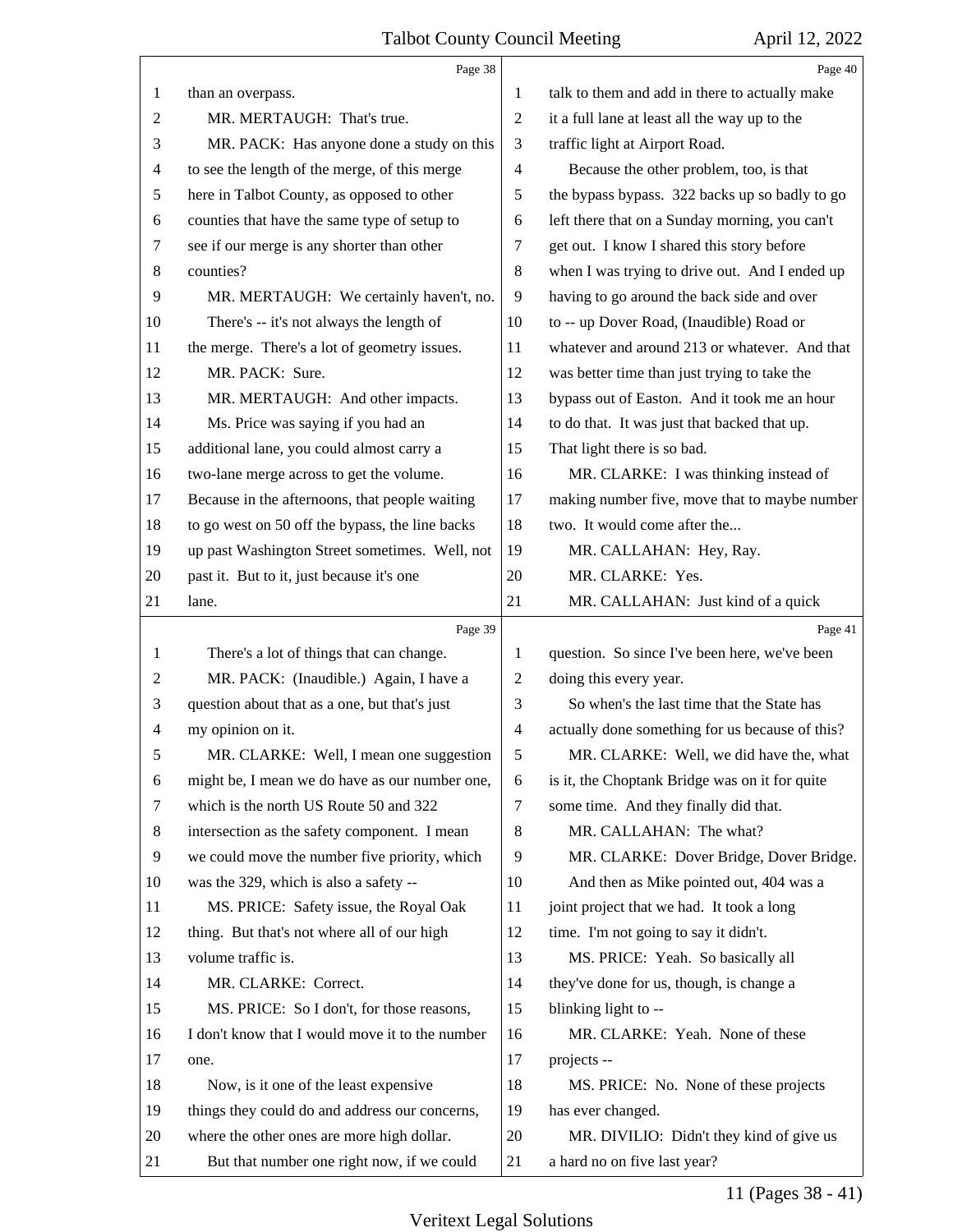|                          | Page 42                                         |                | Page 44                                         |
|--------------------------|-------------------------------------------------|----------------|-------------------------------------------------|
| 1                        | MR. CLARKE: I think what happened with          | 1              | I mean they're certainly independent.           |
| 2                        | number five is they kind of pushed us towards   | $\overline{c}$ | They can do what they want, but I think it      |
| 3                        | we can give you, the county, the road. And      | 3              | would be beneficial for us to see what their    |
| $\overline{\mathcal{A}}$ | we're kind of like no.                          | 4              | plan is.                                        |
| 5                        | MR. PACK: Right. And you would have to          | 5              | MR. MERTAUGH: Right.                            |
| 6                        | buy so much of right of way to do that work.    | 6              | MR. CALLAHAN: Not only that. I think            |
| 7                        | It's a concern.                                 | 7              | you're right. I just think maybe you trying to  |
| 8                        | MR. DIVILIO: I don't think they were even       | 8              | coordinate with the State, is there any hope    |
| 9                        | willing to reduce the speed on that, right?     | 9              | for us to do anything when it comes, you know,  |
| 10                       | MR. MERTAUGH: That's also correct.              | 10             | north to south where our problems are?          |
| 11                       | MR. PACK: I think you're right. I think         | 11             | And if it is, is there, you know, is            |
| 12                       | they did push back on that.                     | 12             | there -- you're talking about millions of       |
| 13                       | MR. STAMP: Correct.                             | 13             | dollars in the budget for them. So is there     |
| 14                       | MR. PACK: The Chapel, the eastbound             | 14             | something that we can do? Take a look at this   |
| 15                       | Chapel one is a concern. I live near that       | 15             | list, and is it something they can actually     |
| 16                       | neighborhood. I see the backup there at that    | 16             | pick out and say hey, I can't do one but I can  |
| 17                       | light. So you have that as your 3C.             | 17             | do number four?                                 |
| 18                       | If you can have that turn lane. They did        | 18             | So can you give us some hope on is it           |
| 19                       | the westbound Chapel turn lane going north on   | 19             | something in the next couple of years on this   |
| 20                       | 50. If they can now mirror that and do that     | 20             | list that we can do?                            |
| 21                       | eastbound Chapel with a south turn lane, you'll | 21             | MS. PRICE: So when are we sending this?         |
|                          |                                                 |                |                                                 |
|                          | Page 43                                         |                | Page 45                                         |
| 1                        | probably get that traffic moving, especially    | 1              | CTC isn't until October, November.              |
| $\overline{c}$           | since that's a major corridor in the evening,   | $\overline{2}$ | MR. CALLAHAN: Right.                            |
| 3                        | people leaving downtown Easton and going back   | 3              | MS. PRICE: So this is five months from          |
| 4                        | home to Caroline County. So                     | $\overline{4}$ | now. So yes, it's good to discuss it tonight,   |
| 5                        | MR. DIVILIO: I know when we met when wel        | 5              | but I don't know that we need to make a final   |
| 6                        | did the annual consolidated transportation      | 6              | decision on this.                               |
| 7                        | meeting or whatever, I asked about the towns.   | 7              | I know you send it probably prior to.           |
| 8                        | And they said that they meet with the towns     | 8              | MR. CLARKE: Yeah, we do send it up prior.       |
| 9                        | during the MML.                                 | 9              | But I think, to your point, we can come         |
| 10                       | MR. PACK: MLL?                                  | 10             | back to the County Council with some ideas and  |
| 11                       | MR. DIVILIO: Yes. But does the town,            | 11             | maybe we can look at, check the town's          |
| 12                       | does each town submit something like this as    | 12             | priorities and have that information for you as |
| 13                       | well?                                           | 13             | well.                                           |
| 14                       | MR. MERTAUGH: I believe they do.                | 14             | MS. PRICE: That would be good.                  |
| 15                       | MR. DIVILIO: Okay. I think it would be          | 15             | MR. DIVILIO: I would appreciate that. I         |
| 16                       | really beneficial to see what the Town of       | 16             | think that would be good.                       |
| 17                       | Easton has on here because, you know, because   | 17             | MR. CALLAHAN: Ray, that would be great.         |
| 18                       | they're making changes to the bypass or         | 18             | MR. CLARKE: And then we'll also see what        |
| 19                       | parkway. I feel like we need to coordinate it   | 19             | the priority listing in Dorchester County is    |
| 20                       | a little bit better than what we're doing       | 20             | and maybe see what we come up with.             |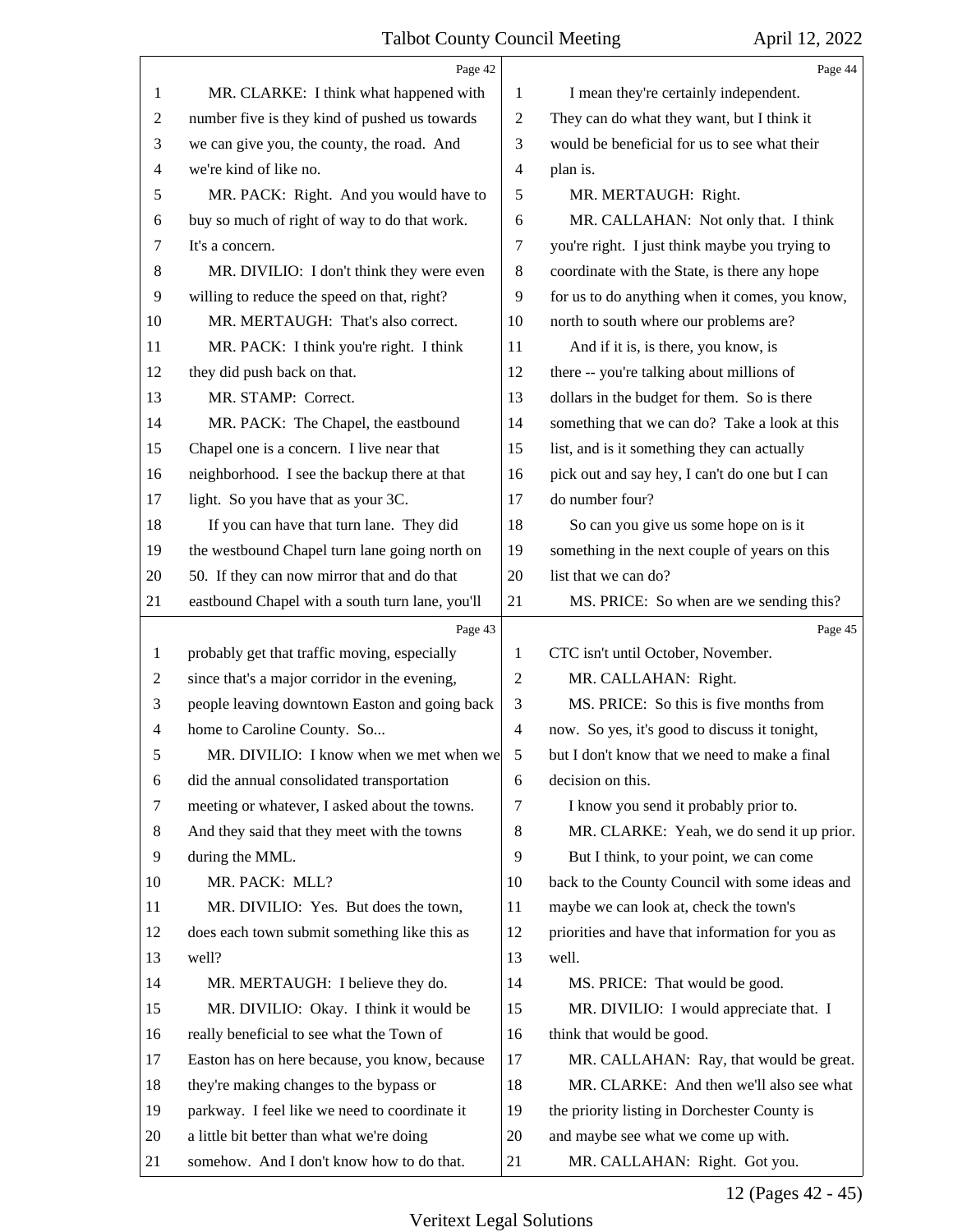|    | Page 46                                         |                | Page 48                                         |
|----|-------------------------------------------------|----------------|-------------------------------------------------|
| 1  | MR. STAMP: So Council, we will have to          | 1              | MR. CALLAHAN: But we just really want to        |
| 2  | get this back to the State. I think it's due    | 2              | let you know there's not going to be any vote   |
| 3  | back in May.                                    | 3              | on it tonight.                                  |
| 4  | MR. CLARKE: It is I think May, but I            | 4              | MS. DUPONT: I was aware of that.                |
| 5  | think $-$                                       | 5              | MR. CALLAHAN: Yes, ma'am. Because the           |
| 6  | MR. STAMP: If we can get something back         | 6              | Planning Commission hasn't seen it.             |
| 7  | to Council by the next meeting.                 | 7              | MS. DUPONT: I do understand that. Thank         |
| 8  | MR. CLARKE: We'll definitely have that.         | 8              | you.                                            |
| 9  | MR. CALLAHAN: Okay.                             | 9              | MR. CALLAHAN: So you know, we would love        |
| 10 | MR. CLARKE: Thank you.                          | 10             | to hear some of your concerns.                  |
| 11 | MR. MERTAUGH: Thanks.                           | 11             | MS. DUPONT: Okay. Thank you so much.            |
| 12 | MR. CALLAHAN: Okay. So is there -- so           | 12             | MR. CALLAHAN: No problem.                       |
| 13 | we're not approving anything. You're coming     | 13             | SECRETARY: You just want me to read the         |
| 14 | back.                                           | 14             | title, correct?                                 |
| 15 | MR. CLARKE: Yeah.                               | 15             | MR. CALLAHAN: Yes, ma'am, yup.                  |
| 16 | MR. CALLAHAN: Okay. No problem. Thank           | 16             | SECRETARY: Administrative resolution of         |
| 17 | you, guys. Appreciate it.                       | 17             | the County Council of Talbot County, the County |
| 18 | MR. MERTAUGH: Thank you.                        | 18             | Council. Pursuant to the authority of Bill      |
| 19 | MR. CALLAHAN: Thank you, Warren. Okay.          | 19             | Number 1494, enacted by the County Council on   |
| 20 | Next, Madam Secretary, we're got                | 20             | November 9, 2021, the public local law,         |
| 21 | introduction of administrative resolution.      | 21             | authorizing the execution and delivery of a     |
|    |                                                 |                |                                                 |
|    | Page 47                                         |                | Page 49                                         |
| 1  | Could you read that into the record, please.    | 1              | master lease agreement, equipment schedule      |
| 2  | Oh, I'm sorry.                                  | $\overline{c}$ | number 001, and related instruments between     |
| 3  | MS. DUPONT: Oh, no problem. May I ask a         | 3              | Talbot County, Maryland, as lessee, and         |
| 4  | quick question of the Council?                  | 4              | Signature Public Funding, Corp., as lessor, for |
| 5  | We were, we are here, and we all respect        | 5              | the purchase of equipment for the county's      |
| 6  | your decision to wait until after the Planning  | 6              | Repurposing Center located at 28128             |
| 7  | Commission's meeting next week.                 | 7              | St. Michael's Road, Easton, Maryland.           |
| 8  | MR. CALLAHAN: Yes, ma'am.                       | 8              | MR. CALLAHAN: Thank you, Madam Secretary.       |
| 9  | MS. DUPONT: To move forward with the            | 9              | Mr. Thomas, Ms. Nagle, you want to start        |
| 10 | resolutions. And I understand (inaudible).      | 10             | us off on anything?                             |
| 11 | Our neighborhood, as you can see, is here       | 11             | MR. THOMAS: I'll turn it over to                |
| 12 | to have -- testify about Kirkham Station        | 12             | Ms. Nagle. This is the essential component of   |
| 13 | Resolution 323.                                 | 13             | the leasing of the equipment for the            |
| 14 | MR. CALLAHAN: Yes, ma'am.                       | 14             | Repurposing Center.                             |
| 15 | MS. DUPONT: Is there a possibility that         | 15             | MR. CALLAHAN: Okay. No problem.                 |
| 16 | we could continue with that? What is best for   | 16             | Joye.                                           |
| 17 | you and most effectively for us?                | 17             | MS. NAGLE: Good evening.                        |
| 18 | MR. CALLAHAN: Well, you're welcome. When        | 18             | MR. CALLAHAN: Good evening. Come up just        |
| 19 | we go to public hearing, you're welcome to come | 19             | a little bit. There you go.                     |
| 20 | up in front of us and talk.                     | 20             | MS. NAGLE: As Mr. Thomas just mentioned,        |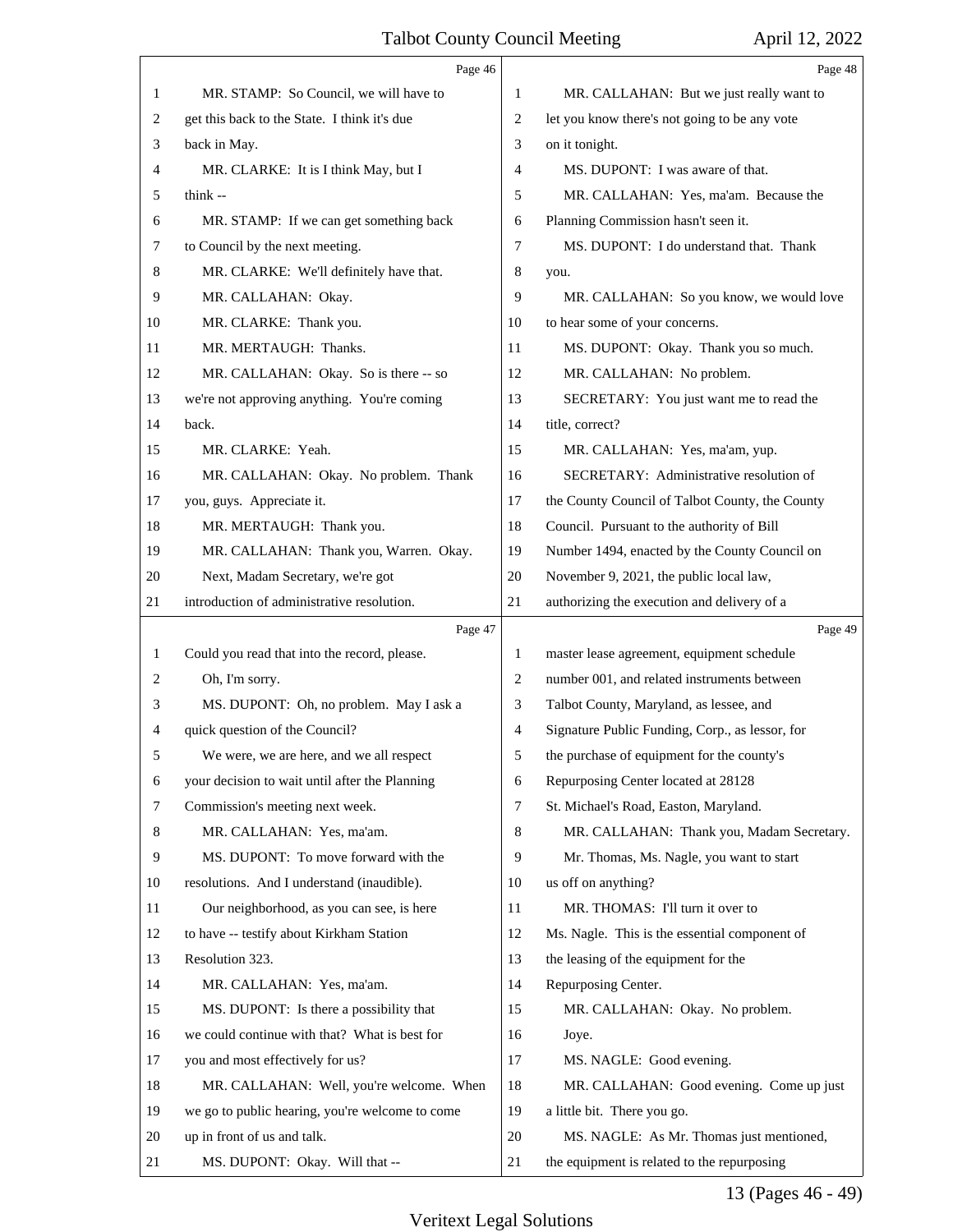|              | Page 50                                         |         | Page 52                                         |
|--------------|-------------------------------------------------|---------|-------------------------------------------------|
| $\mathbf{1}$ | facility.                                       | 1       | SECRETARY: Mr. Callahan.                        |
| $\mathbf{2}$ | MR. CALLAHAN: Okay.                             | 2       | MR. CALLAHAN: Aye.                              |
| 3            | MS. NAGLE: We've been able to secure a          | 3       | SECRETARY: Mr. Divilio.                         |
| 4            | lease for five years to fund the purchase of    | 4       | MR. DIVILIO: Aye.                               |
| 5            | the equipment.                                  | 5       | SECRETARY: Mr. Lesher.                          |
| 6            | MR. CALLAHAN: That's great.                     | 6       | MR. LESHER: Aye.                                |
| 7            | MS. NAGLE: And we need this resolution to       | 7       | SECRETARY: Ms. Price.                           |
| 8            | be able to make that purchase.                  | 8       | MS. PRICE: Aye.                                 |
| 9            | MR. CALLAHAN: Sure.                             | 9       | SECRETARY: Mr. Pack.                            |
| 10           | MS. NAGLE: Or lease.                            | 10      | MR. PACK: Aye.                                  |
| 11           | MR. CALLAHAN: So Warren, did you want to        | 11      | MR. EDWARDS: Thank you, everyone.               |
| 12           | say anything or are you good?                   | 12      | MR. CALLAHAN: Okay. Thank you.                  |
| 13           | MR. EDWARDS: It's been a long journey,          | 13      | MS. NAGLE: Thank you.                           |
| 14           | but I really appreciate everybody's support.    | 14      | MR. CALLAHAN: Okay. Now we're going to          |
| 15           | And we're going to make it work.                | 15      | move into the public hearing.                   |
| 16           | MR. CALLAHAN: That sounds great. Okay.          | 16      | MS. PRICE: So you want to go ahead?             |
| 17           | At this time                                    | 17      | MR. CALLAHAN: Yeah. Go ahead.                   |
| 18           | MR. PACK: Need a show of hands,                 | 18      | Ms. Price, you want to.                         |
| 19           | Mr. Callahan.                                   | 19      | MS. PRICE: And say the same thing I did?        |
| 20           | MR. CALLAHAN: I'm sorry?                        | 20      | MR. CALLAHAN: Yeah, absolutely.                 |
| 21           | MR. PACK: Just need a show of hands.            | 21      | MS. PRICE: And some of you may have             |
|              | Page 51                                         |         | Page 53                                         |
| 1            | MR. CALLAHAN: Okay. Madam Secretary, you        | 1       | heard, some may not have heard.                 |
|              |                                                 |         |                                                 |
| 2            | want a show of hands?                           | 2       | Since we have not heard from our Planning       |
| 3            | SECRETARY: Yes.                                 | 3       | Commission yet, we are going to be continuing   |
| 4            | MR. DIVILIO: Mr. Lesher.                        | 4       | this public hearing.                            |
| 5            | MS. PRICE: We need to ask Mr. Lesher.           | 5       | Sometimes what, as Mr. Callahan said,           |
| 6            | MR. CALLAHAN: Mr. Lesher.                       | 6       | we're welcome to hear from you. But sometimes   |
| 7            | MR. LESHER: I will join in the                  | 7       | based on what the Planning Commission           |
| 8            | sponsorship of the resolution.                  | $\,8\,$ | recommendation is or is not, may determine what |
| 9            | MR. CALLAHAN: Okay. Thank you.                  | 9       | you may or may not want to say in your          |
| 10           | MR. PACK: Mr. Callahan, since this is an        | 10      | testimony.                                      |
| 11           | administrative resolution, it is eligible for   | 11      | So obviously we're going to go forward          |
| 12           | vote this evening.                              | 12      | with the public hearing. But if you're more     |
| 13           | Would you be open to a vote, to move this       | 13      | comfortable waiting until the next meeting,     |
| 14           | to vote tonight?                                | 14      | that's great as well.                           |
| 15           | MR. CALLAHAN: Sure.                             | 15      | MS. DUPONT: Would we be able to testify         |
| 16           | MR. PACK: I ask that we move the                | 16      | again or is that not appropriate?               |
| 17           | administrative resolution to vote this evening. | 17      | MS. PRICE: No. There wouldn't be two.           |
| 18           | MS. PRICE: I'll second that.                    | 18      | MR. CALLAHAN: Yeah.                             |
| 19           | MR. CALLAHAN: We got a motion and a             | 19      | MS. PRICE: The same person can come back        |
| 20           | second. Madam Secretary, could you call the     | 20      | up again?                                       |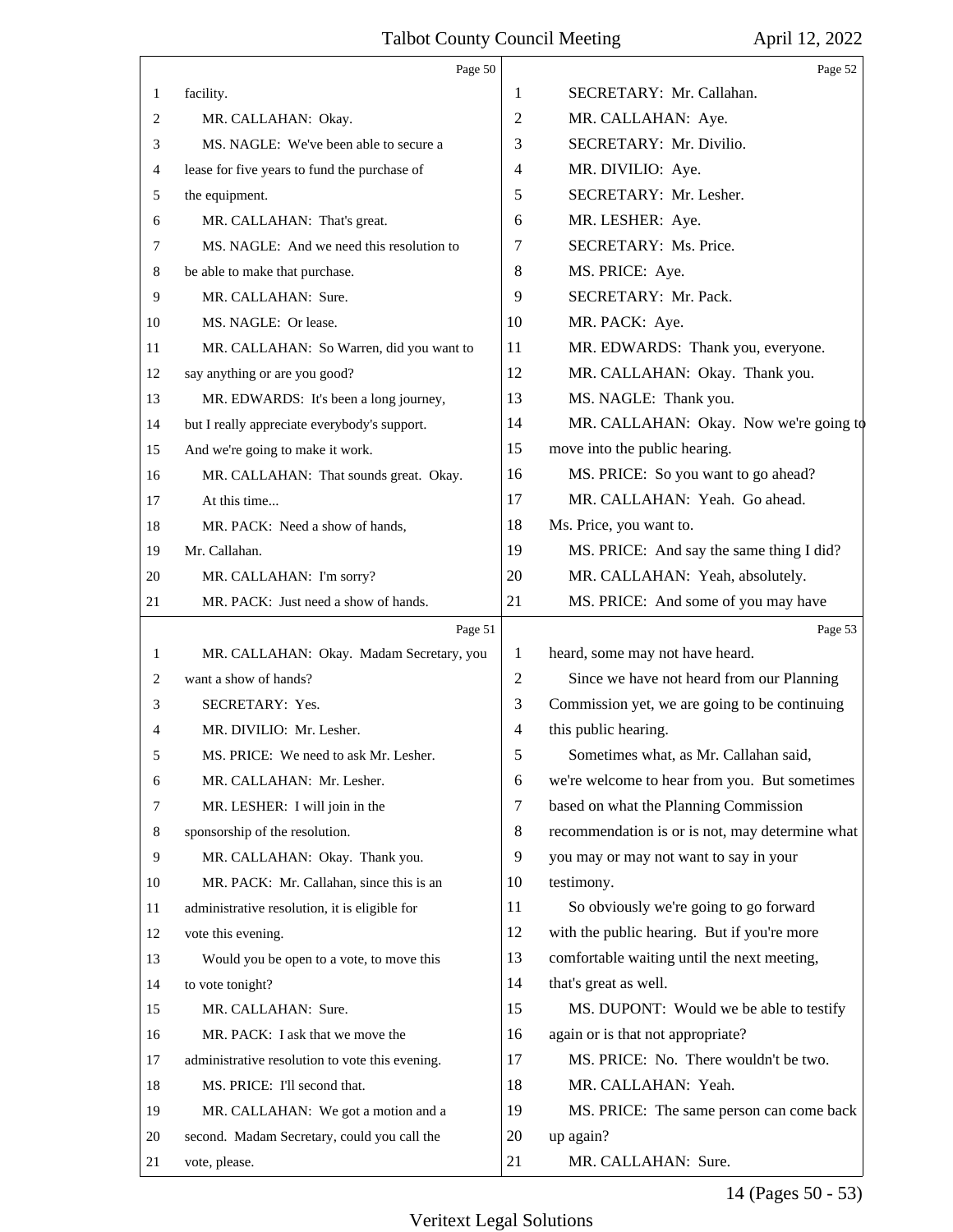|    | Page 54                                         |              | Page 56                                         |  |
|----|-------------------------------------------------|--------------|-------------------------------------------------|--|
| 1  | MS. PRICE: Yes?                                 | 1            | Okay. Nobody. We're to go ahead --              |  |
| 2  | MR. CALLAHAN: Uh-huh, yeah.                     | 2            | nobody is coming up to talk about that. We'll   |  |
| 3  | MR. THOMAS: You'll be leaving the record        | 3            | go ahead and keep that open.                    |  |
| 4  | open to allow for additional testimony at the   | 4            | Madam Secretary, would you like to go           |  |
| 5  | next meeting. So somebody could conceivably     | 5            | ahead and do 316, please.                       |  |
| 6  | just wait and testify at the next meeting.      | 6            | SECRETARY: Resolution Number 316, a             |  |
| 7  | They would have an opportunity to do so.        | 7            | resolution to amend the Talbot County           |  |
| 8  | MR. CALLAHAN: Okay. Great.                      | 8            | comprehensive water and sewer plan for the      |  |
| 9  | MS. PRICE: I would think if you're              | 9            | purpose of adding or modifying the Talbot       |  |
| 10 | changing your testimony, yes. But you wouldn't  | 10           | County capital projects for fiscal years 2023   |  |
| 11 | come back up and give the exact same testimony  | 11           | and 2024 to add a new capital project in the    |  |
| 12 | twice.                                          | 12           | amount of \$800,000 for force main pressure     |  |
| 13 | MS. DUPONT: Correct.                            | 13           | sensors and vacuum sensors for the region I,    |  |
| 14 | MR. CALLAHAN: Are we ready, Madam               | 14           | Unionville, Tunis Mills, and Copperville,       |  |
| 15 | Secretary?                                      | 15           | region II, Royal Oak, Newcomb, and Bellevue,    |  |
| 16 | SECRETARY: I'm ready.                           | 16           | and region II, Martingham sewer service areas.  |  |
| 17 | MR. CALLAHAN: Okay. We want to start off        | 17           | MR. CALLAHAN: Thank you, Madam Secretary.       |  |
| 18 | with 315, Resolution 315.                       | 18           | Okay.                                           |  |
| 19 | SECRETARY: Resolution Number 315, a             | 19           | So would anybody like to come up and speak      |  |
| 20 | resolution to amend the Talbot County           | 20           | about 316? You're welcome to come up. 316.      |  |
| 21 | comprehensive water and sewer plan for the      | 21           | Okay. So we'll move on. We'll keep that         |  |
|    |                                                 |              |                                                 |  |
|    | Page 55                                         |              | Page 57                                         |  |
| 1  | purpose of adding or modifying the Talbot       | $\mathbf{1}$ | one open.                                       |  |
| 2  | County capital project for fiscal years 2023    | 2            | Madam Secretary, could you go ahead and         |  |
| 3  | and 2024 to add a new capital project in the    | 3            | move to 317.                                    |  |
| 4  | amount of \$8.6 million for the purpose of      | 4            | SECRETARY: Resolution Number 317, a             |  |
| 5  | replacing the Town of Easton's Glebe water      | 5            | resolution to amend the Talbot County           |  |
| 6  | treatment plant with upgraded technology.       | 6            | comprehensive water and sewer plan for the      |  |
| 7  | MR. CALLAHAN: Okay. Thank you, Madam 7          |              | purchase (sic.) of adding or modifying the      |  |
| 8  | Secretary. Okay.                                | 8            | Talbot County capital projects for fiscal years |  |
| 9  | At this time, like we said, we're open to       | 9            | 2023 and 2024 to add a new capital project in   |  |
| 10 | public hearing. Is there anyone that would      | 10           | the amount of \$360,000 for a new emergency     |  |
| 11 | like to come up here and talk about 315 at this | 11           | generator for the region II, Martingham sewer   |  |
| 12 | time? Anybody want to come up?                  | 12           | service area and Martingham water system.       |  |
| 13 | MR. PACK: Mr. Callahan, are you still           | 13           | MR. CALLAHAN: Thank you, Madam Secretary.       |  |
| 14 | doing three to five?                            | 14           | Okay. This is 317. If anybody would like        |  |
| 15 | <b>MS. PRICE: 315?</b>                          | 15           | to come up and speak about 317, be glad to hear |  |
| 16 | MR. CALLAHAN: I said 315.                       | 16           | from you.                                       |  |
| 17 | MR. PACK: No. I'm saying three minutes          | 17           | If not, we're going to move on to 318,          |  |
| 18 | for individuals, five minutes --                | 18           | Madam Secretary, and we're going to keep that   |  |
| 19 | MR. CALLAHAN: Oh, yeah, yeah.                   | 19           | open.                                           |  |
| 20 | MR. PACK: I just want to make sure.             | 20           | SECRETARY: Resolution Number 318, a             |  |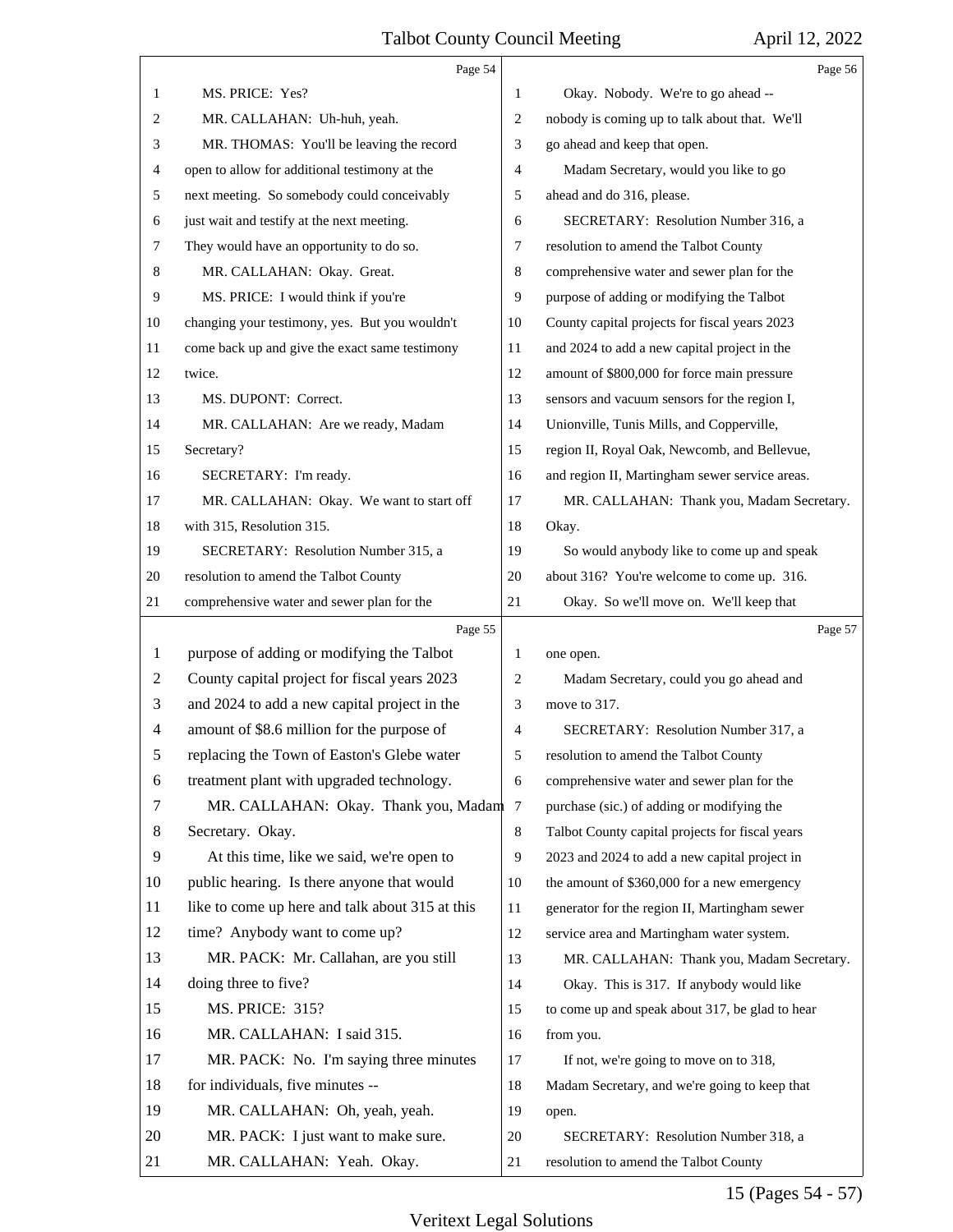|                | Page 58                                          |                | Page 60                                         |
|----------------|--------------------------------------------------|----------------|-------------------------------------------------|
| 1              | comprehensive water and sewer plan for the       | 1              | grinder pumps in the region I, Unionville,      |
| 2              | purpose of adding or modifying the Talbot        | 2              | Tunis Mills, Copperville, sewer service area.   |
| 3              | County capital projects for fiscal years 2023    | 3              | MR. CALLAHAN: Thank you, Madam Secretary.       |
| 4              | and 2024 to add a new capital project in the     | 4              | Would anybody like to come up and talk          |
| 5              | amount of \$2.190 million to eliminate septic    | 5              | about Resolution 320? Resolution 320, you're    |
| 6              | systems in the villages of Bar Neck and          | 6              | welcome to come up.                             |
| 7              | Fairbank by extending sewer service from the     | 7              | If not, we'll go ahead and keep that open       |
| 8              | region V Tilghman wastewater system.             | 8              | for you.                                        |
| 9              | MR. CALLAHAN: Thank you, Madam Secretary.        | 9              | Madam Secretary, could you do 321 now.          |
| 10             | So that is Resolution 318. If anybody has        | 10             | SECRETARY: Resolution Number 321, a             |
| 11             | anything to say, you're welcome to come up and   | 11             | resolution to amend the Talbot County           |
| 12             | we'll hear you.                                  | 12             | comprehensive water and sewer plan for the      |
| 13             | If not, we'll leave that open for the next       | 13             | purpose of adding or modifying the Talbot       |
| 14             | meeting and we'll go to 319, Madam Secretary,    | 14             | County capital projects for fiscal years 2023   |
| 15             | if you don't mind reading.                       | 15             | and 2024 for the purpose of adding a new        |
| 16             | SECRETARY: Resolution Number 319, a              | 16             | capital project in the amount of \$1.5 million  |
| 17             | resolution to amend the Talbot County            | 17             | for sewer collection system improvements for    |
| 18             | comprehensive water and sewer plan for the       | 18             | the region V Tilghman sanitary district.        |
| 19             | purpose of adding or modifying the Talbot        | 19             | MR. CALLAHAN: Thank you, Madam Secretary.       |
| 20             | County capital projects for fiscal years 2023    | 20             | Would anybody like to come up and talk          |
| 21             | and 2024 to add a new capital project in the     | 21             | about 321, 321, Resolution 321?                 |
|                |                                                  |                |                                                 |
|                | Page 59                                          |                | Page 61                                         |
| 1              | amount of \$43,688,300 for the region V Tilghman | 1              | Okay. We'll hold that open, and we'll go        |
| $\overline{c}$ | wastewater system enhanced nutrient removal,     | $\overline{2}$ | to 322.                                         |
| 3              | ENR, upgrades and eliminating septic systems in  | 3              | SECRETARY: Resolution Number 322, a             |
| 4              | and around the villages of Sherwood, Wittman,    | 4              | resolution to amend the Talbot County           |
| 5              | McDaniel, and Claiborne by extending sewer from  | 5              | comprehensive water and sewer plan for the      |
| 6              | the region V Tilghman wastewater system.         | 6              | purpose of reclassifying and remapping certain  |
| 7              | MR. CALLAHAN: Thank you, Madam Secretary.        | $\tau$         | real property located on Unionville Road,       |
| 8              | So Resolution 319. If anybody would love         | $\,8\,$        | Easton, Maryland, shown on tax map 24 as parcel |
| 9              | to come up here and talk about 319, you're       | 9              | 129, from unprogrammed to S-1, immediate        |
| 10             | welcome to.                                      | 10             | priority status.                                |
| 11             | If not, we'll go ahead and keep the record       | 11             | MR. CALLAHAN: Thank you, Madam Secretary.       |
| 12             | open and you can talk in the next couple of      | 12             | So we're Resolution 322. Anybody would          |
| 13             | weeks.                                           | 13             | like to speak on that?                          |
| 14             | Okay. Madam Secretary, could you do 320,         | 14             | Okay. I'll hold that open on 322.               |
| 15             | please.                                          | 15             | Madam Secretary, could you go to 323?           |
| 16             | SECRETARY: Resolution Number 320, a              | 16             | SECRETARY: Resolution Number 323, a             |
| 17             | resolution to amend the Talbot County            | 17             | resolution to amend the Talbot County           |
| 18             | comprehensive water and sewer plan to add or     | 18             | comprehensive water and sewer plan for the      |
| 19             | modify the Talbot County capital projects for    | 19             | purpose of reclassifying certain real property  |
| 20             | fiscal years 2023 and 2024 to add a new capital  | 20             | located on St. Michael's Road, Maryland Route   |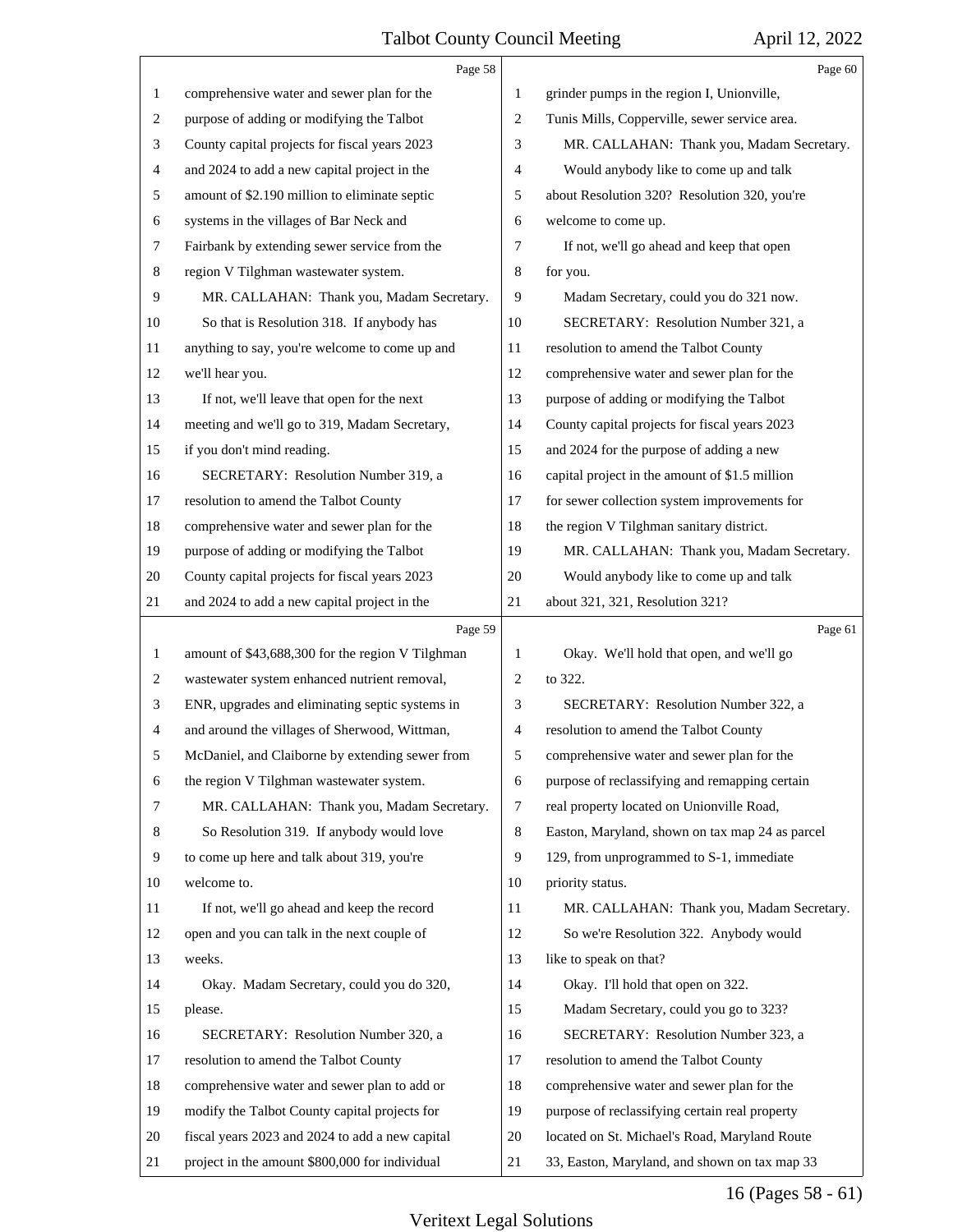|    | Page 62                                         |                | Page 64                                         |
|----|-------------------------------------------------|----------------|-------------------------------------------------|
| 1  | as parcels 38 and 105 from unprogrammed to S-1, | 1              | running the clock.                              |
| 2  | immediate priority status.                      | $\overline{2}$ | MS. DUPONT: All right. I'm sorry. Okay.         |
| 3  | MR. CALLAHAN: Okay. 323. I think we             | 3              | First, again, Resolution 323, Kirkham           |
| 4  | have a few people who would like to speak on    | $\overline{4}$ | Station.                                        |
| 5  | that.                                           | 5              | There is no existing use or public health       |
| 6  | Yes, ma'am, come on up.                         | 6              | hazard on these properties. The business there  |
| 7  | MS. DUPONT: Good evening, all. Can you          | 7              | closed in 2004, shortly after being purchased.  |
| 8  | hear me?                                        | $\,8\,$        | And final demolitions and cleanup occurred in   |
| 9  | MR. CALLAHAN: Yes, ma'am, yup.                  | 9              | 2007.                                           |
| 10 | MS. DUPONT: Before we start, if I may ask       | 10             | Two, Resolution 175 prohibits giving sewer      |
| 11 | a question. I have been asked to speak --       | 11             | service to Kirkham. It states the property      |
| 12 | MS. PRICE: Could you give your name?            | 12             | must have a single-family residence in          |
| 13 | MS. DUPONT: Of course. Sorry. I'm Susan         | 13             | existence or a commercial use in operation and  |
| 14 | duPont, 6870 Travelers Rest Circle. I'm here    | 14             | a failing septic at the date of adoption, which |
| 15 | to speak on Resolution 323, Kirkham Station.    | 15             | was October 26, 2010.                           |
| 16 | And I have lived 41 of my 60-plus years in      | 16             | Mr. Pack introduced Resolution 175, and it      |
| 17 | <b>Travelers Rest.</b>                          | 17             | was unanimously enacted. Interestingly, a       |
| 18 | MR. CALLAHAN: Okay.                             | 18             | letter connected with that 2007 application     |
| 19 | MS. DUPONT: And the question I have for         | 19             | says that the septic system was located on the  |
| 20 | you, to hopefully not start the clock, is that  | 20             | railroad right of way. And an e-mail in 2005    |
| 21 | I've been asked to speak for the 55 neighbors.  | 21             | from Kristin Dayton to one of the owners of the |
|    |                                                 |                |                                                 |
|    | Page 63                                         |                | Page 65                                         |
| 1  | MR. CALLAHAN: Sure.                             | 1              | LLC and Ann Morris and a few others stated that |
| 2  | MS. DUPONT: That signed the opposing            | $\overline{c}$ | the septic system was not on the property.      |
| 3  | letter.                                         | 3              | Welcome to the Eastern Shore.                   |
| 4  | MR. CALLAHAN: Right.                            | 4              | Kirkham properties are mapped tier four,        |
| 5  | MS. DUPONT: Does that mean that I am able       | 5              | not planned for sewer. There were considerable  |
| 6  | $\mathfrak{g}$ --                               | 6              | and thoughtful discussions about these tiers,   |
| 7  | MR. CALLAHAN: You get five minutes.             | 7              | particularly with MDE and the Planning          |
| 8  | MS. DUPONT: Get five minutes?                   | 8              | Commission with clear direction from the MDE    |
| 9  | MR. CALLAHAN: Yes.                              | 9              | that this tier should not be changed. This was  |
| 10 | MS. DUPONT: Will, then, the people that         | 10             | approved by the county and the State in 2016,   |
| 11 | are here to speak get the usual three?          | 11             | although it was part of the 2012 septic bill    |
| 12 | MR. CALLAHAN: Yes, ma'am.                       | 12             | statewide.                                      |
| 13 | MS. DUPONT: Okay. And it's, so long as          | 13             | Number four, Kirkham Station's 2000             |
| 14 | we report something different, if we come in    | 14             | application for public sewer, unanimously       |
| 15 | two weeks, which, of course, we will.           | 15             | denied by the Public Works Advisory Board and   |
| 16 | MR. CALLAHAN: Sure, yeah.                       | 16             | the Planning Commission, was tabled by the      |
| 17 | MS. DUPONT: Thank you. Can you hear me          | 17             | Council and Resolution 144 withdrawn in August  |
| 18 | all right?                                      | 18             | of 2007, before Resolution 175 and the tier law |
| 19 | Corey, did that make sense? Mr. Pack,           | 19             | even existed.                                   |
| 20 | excuse me.                                      | 20             | Seventy-five percent of the EDUs,               |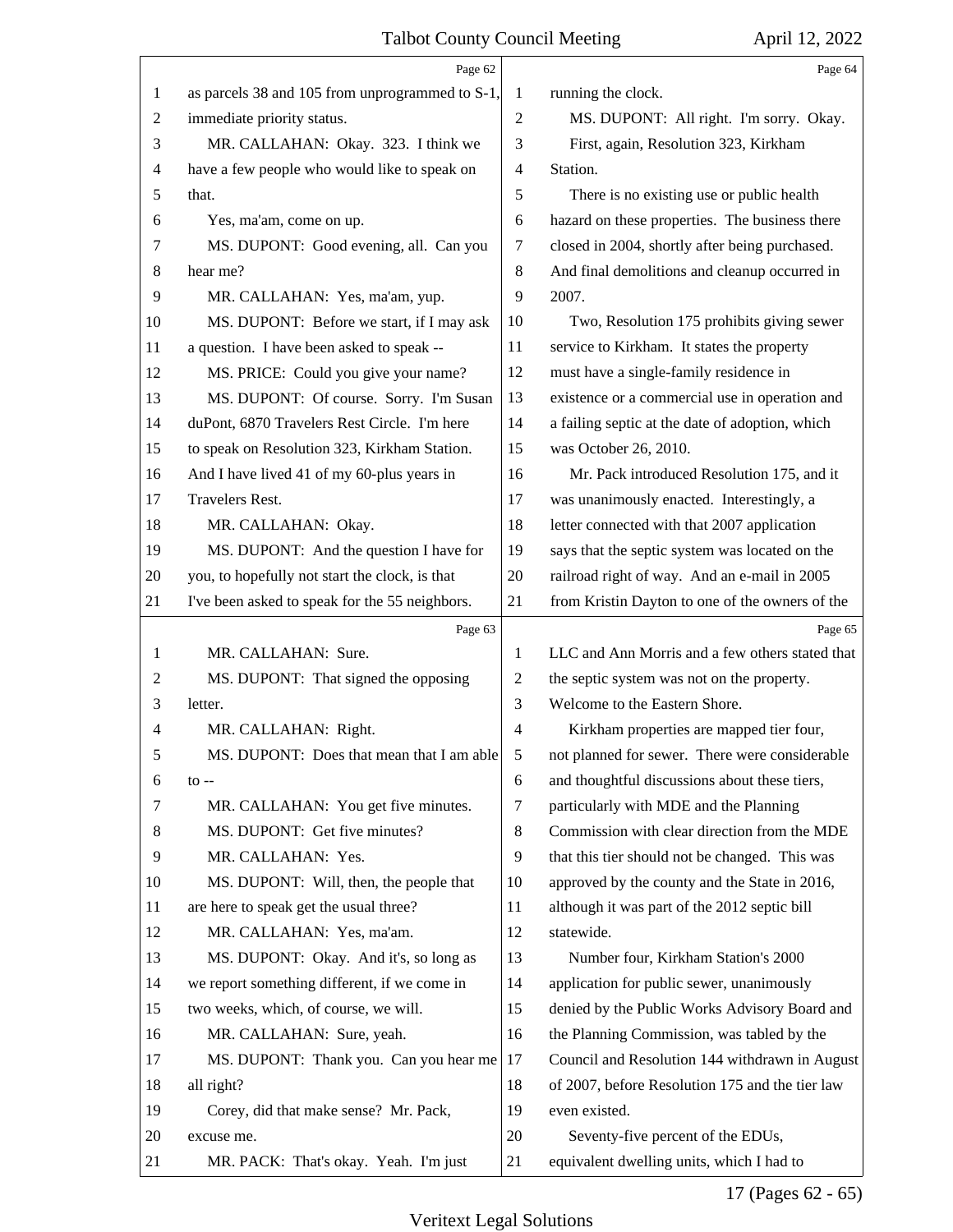|              | Page 66                                         |    | Page 68                                         |
|--------------|-------------------------------------------------|----|-------------------------------------------------|
| 1            | learn, available on this line has been either   | 1  | MR. D'AMATO: Charles D'Amato. I'm also a        |
| 2            | used or reserved. Is it in the public interest  | 2  | resident, far more recent. Only since 2015 at   |
| 3            | to use this aging corroding narrow pipe and the | 3  | Travelers Rest Circle.                          |
| 4            | Royal Oak station, not yet repaired, for        | 4  | I have serious concerns about the safety        |
| 5            | anything other than existing dwellings with     | 5  | of that intersection. There's been at least     |
| 6            | failing septics?                                | 6  | one fatal accident there since I've lived here  |
| 7            | This is the primary purpose of any line         | 7  | and I've witnessed several others.              |
| 8            | down St. Michael's Road. Prevent the leaking    | 8  | I'm concerned that there's no specific          |
| 9            | of raw sewage in the rivers. Keep in mind, the  | 9  | plan that's been articulated for what would be  |
| 10           | raw sewage is processed in St. Michael's.       | 10 | built there.                                    |
| 11           | Have you ever experienced trying to keep        | 11 | And I support what Mrs. duPont says about       |
| 12           | your head dry with a capsizing log canoe on a   | 12 | the sewage problems that we are here.           |
| 13           | day that health alarms have been sent out on    | 13 | And I believe that you should do the            |
| 14           | the Miles River?                                | 14 | upmost to preserve, as I stated in my letter,   |
| 15           | Another aspect of public safety and health      | 15 | to preserve the rural nature of this area and   |
| 16           | is traffic. The 2016 Comprehensive Plan         | 16 | rural charm of it and hope that you'll take all |
| 17           | language includes the county shall prohibit     | 17 | of these things into consideration. Thank you.  |
| 18           | commercial development along county and State   | 18 | MR. CALLAHAN: Thank you, sir.                   |
| 19           | roadways. State and county roadway capacity     | 19 | Yes, sir.                                       |
| 20           | should be conserved by limiting future access   | 20 | MR. SNIDER: Mr. President and Members of        |
| 21           | points.                                         | 21 | the Council, I agree with --                    |
|              | Page 67                                         |    | Page 69                                         |
| $\mathbf{1}$ | Route 33 has the second highest traffic         | 1  | MR. CALLAHAN: Could you say who you are?        |
| 2            | flow in the county, second to Route 50, which   | 2  | MR. SNIDER: I'm sorry. I'm Howard               |
| 3            | you all were just discussing. Adding another    |    |                                                 |
|              |                                                 | 3  | Snider. I live in Travelers Rest Circle.        |
| 4            | access to this road will heighten the concerns  | 4  | MR. CALLAHAN: Okay.                             |
| 5            | already particularly present for those who live | 5  | MR. SNIDER: And I've been a citizen of          |
| 6            | in Travelers Rest. We have all ages of drivers  | 6  | Talbot County for 21 years.                     |
| 7            | and young families to protect.                  | 7  | MR. CALLAHAN: Thank you, sir.                   |
| 8            | This application is the third bite of the       | 8  | MR. SNIDER: I agree with everything that        |
| 9            | apple by this owner. 2007, 2016 in hopes of     | 9  | Susan duPont just said.                         |
| 10           | renting the lot to a food truck, etc., and      | 10 | I particularly am interested in                 |
| 11           | today.                                          | 11 | emphasizing that I hope that this body will     |
| 12           | We believe that enough is enough now.           | 12 | follow the law of Resolution 175 and deny this  |
| 13           | Thank you.                                      | 13 | application because it does not qualify.        |
| 14           | MR. CALLAHAN: Thank you.                        | 14 | The other thing that I want to emphasize        |
| 15           | MS. DUPONT: Did I make under five?              | 15 | is protecting the public safety. Since I moved  |
| 16           | MR. PACK: You did.                              | 16 | into Travelers Rest 14 years ago, it has become |
| 17           | MS. DUPONT: Thank you.                          | 17 | increasingly difficult for me to get out onto   |
| 18           | MR. CALLAHAN: Good job.                         | 18 | Route 33 to go either left to St. Michael's or  |
| 19           | Yes, sir. Come on up.                           | 19 | right to Easton. And that tells me that         |
| 20           | MR. D'AMATO: My name is Charles D'Amato.        | 20 | traffic is increasing even more than when the   |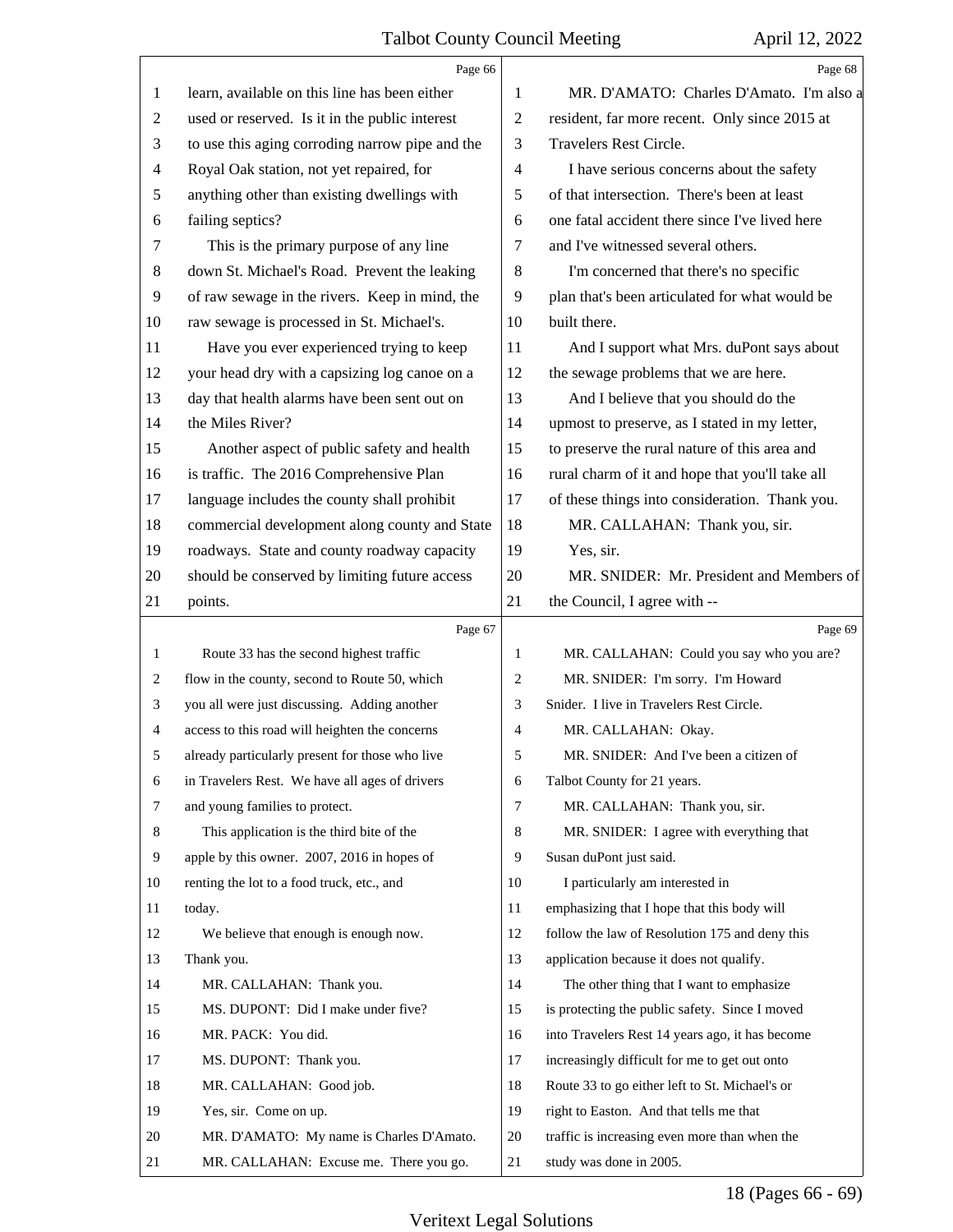|                          | Page 70                                         |                          | Page 72                                         |
|--------------------------|-------------------------------------------------|--------------------------|-------------------------------------------------|
| 1                        | Also, I have a question for the Council         | 1                        | that road, but it is constantly busy. There is  |
| $\overline{c}$           | about the nature of what this applicant wants   | $\overline{c}$           | almost no break in the traffic when you're      |
| 3                        | to put on that property. We have heard no       | 3                        | trying to make a left-hand turn or right-hand   |
| $\overline{\mathcal{A}}$ | specifics whatsoever other than in 2016 he was  | $\overline{\mathcal{A}}$ | turn. People are riding on your bumper the      |
| 5                        | applying to place a food truck there. There's   | 5                        | entire time that you are trying to drive. It    |
| 6                        | still a sign on the property that says this is  | 6                        | is a very dangerous road.                       |
| 7                        | where the truck will be located, but that's all | 7                        | In addition to that, we've now got              |
| 8                        | we know. And we think that as a neighborhood    | $\,8\,$                  | bicyclists on either side. So if you are        |
| 9                        | that abuts right up against that property, we   | 9                        | trying to go down to Travelers Rest Road and    |
| 10                       | should have a lot more information so we can    | 10                       | you have to stop suddenly, you've got nowhere   |
| 11                       | determine how we can approach his application.  | 11                       | to go except for in the vehicle in front of you |
| 12                       | Thank you very much.                            | 12                       | and the one behind you is going to pile into    |
| 13                       | MR. CALLAHAN: Thank you. Appreciate it.         | 13                       | you also.                                       |
| 14                       | Okay.                                           | 14                       | So most importantly, I want you to think        |
| 15                       | MS. JONES: Hello.                               | 15                       | about that road and what adding any kind of     |
| 16                       | MR. PACK: Hey, there. How are you?              | 16                       | additional development to that road is going to |
| 17                       | MS. JONES: Good. Thanks.                        | 17                       | mean in terms of the safety of the people that  |
| 18                       | MR. CALLAHAN: Good.                             | 18                       | are traveling on the St. Michael's Road.        |
| 19                       | MS. JONES: I'm Katherine Jones. I live          | 19                       | Been before you before to say that that is      |
| 20                       | at 7100 Travelers Rest Circle. And I also       | 20                       | one road in and one road out. That road floods  |
| 21                       | would like to echo what Susan duPont had to say | 21                       | when we have heavy rains. You can't go          |
|                          |                                                 |                          |                                                 |
|                          | Page 71                                         |                          | Page 73                                         |
| $\mathbf{1}$             | about this particular resolution.               | 1                        | anywhere. There's an accident, you're going     |
| 2                        | This is no real justification for               | 2                        | nowhere.                                        |
| 3                        | extending sewer and water to this parcel.       | 3                        | And so I have said to you before, I pled        |
| 4                        | A business did operate on that parcel           | $\overline{4}$           | with you because I have watched development all |
|                          | without sewer and water for any number of years | $5\overline{)}$          | over this state take place with no adequate     |
| 6                        | before they were sold and the business was torn | 6                        | transportation. You know, the roads in and the  |
| 7                        | down in 2004.                                   | 7                        | roads out, and you think how did we end up with |
| 8                        | During the time that I've lived in              | $\,8\,$                  | these terrible traffic jams. Because no one     |
| 9                        | Travelers Rest, that particular property had a  | 9                        | thought ahead. And this road is one road in,    |
| 10                       | business on it. Was extremely dangerous to try  | 10                       | one road out and is not an appropriate place    |
| 11                       | to make a left-hand turn coming from Easton and | 11                       | for any additional developments, especially not |
| 12                       | trying to make a left into Travelers Rest       | 12                       | at that particular intersection. It's already   |
| 13                       | Circle because there is no way that traffic     | 13                       | very dangerous.                                 |
| 14                       | that's trying to pull into that business is not | 14                       | So I ask you to please think about what         |
| 15                       | going to be coming up right behind you trying   | 15                       | that means to the thousands of people who are   |
| 16                       | to make a left-hand turn into the business.     | 16                       | traveling on that road every single day, and    |
| 17                       | And there's always several cars going in every  | 17                       | almost all of them are Talbot County residents. |
| 18                       | different direction trying to access that       | 18                       | It's not like Route 50. This is not             |
| 19                       | particular property.                            | 19                       | people going to the beach. And it's a very      |
| 20                       | It's an extremely busy road, St. Michael's      | 20                       | different road from any other in this county.   |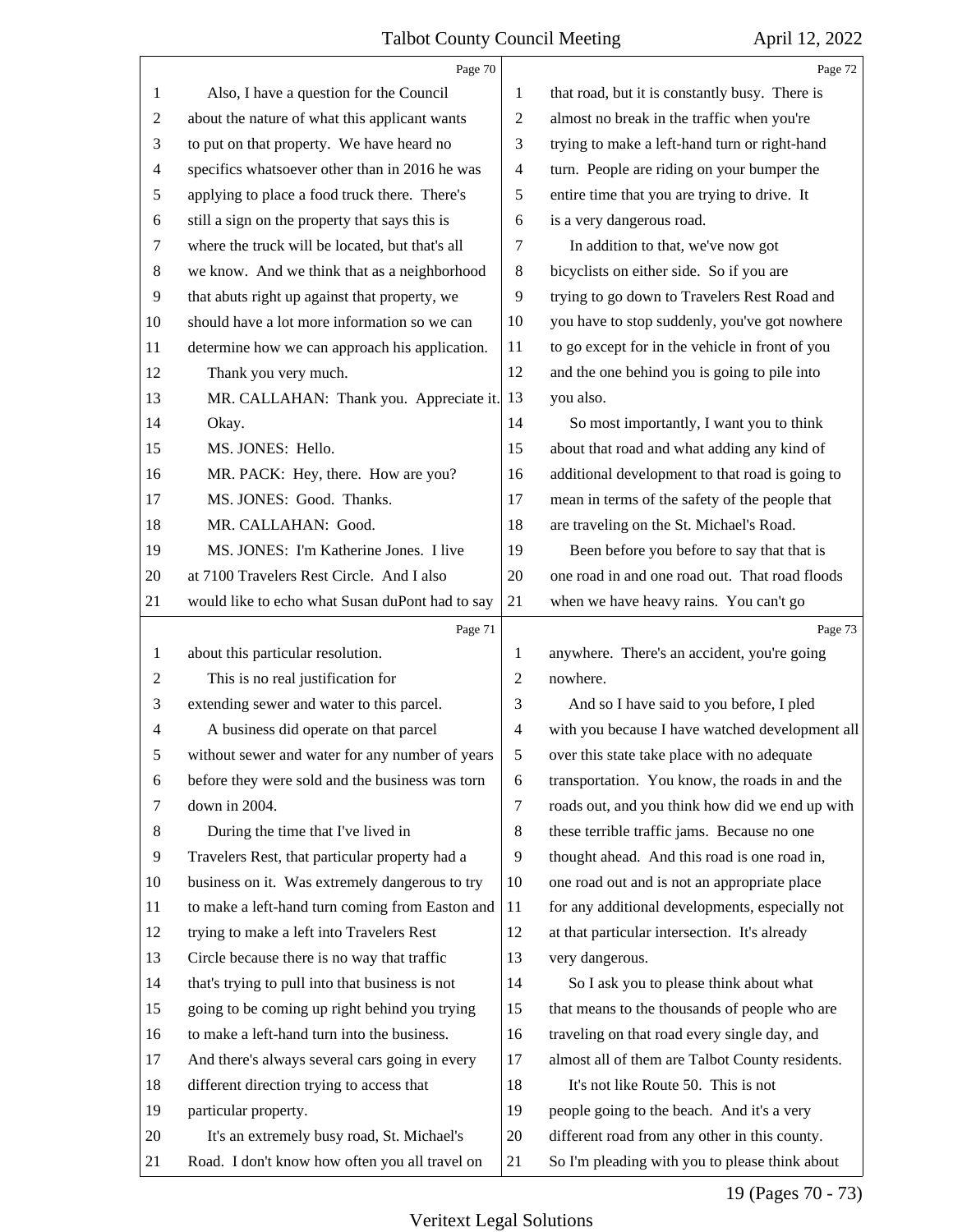|                | Page 74                                         |                | Page 76                                         |
|----------------|-------------------------------------------------|----------------|-------------------------------------------------|
| $\mathbf{1}$   | that when you're talking about extending water  | 1              | building moratorium since September 26, '07,    |
| 2              | and sewer to anything else along the            | 2              | when the Planning and Zoning said that I could  |
| 3              | St. Michael's Road.                             | 3              | recreate the structures that were on there.     |
| 4              | MR. PACK: Time is up.                           | $\overline{4}$ | Apparently non-conforming both as to the        |
| 5              | MS. JONES: Thank you.                           | 5              | structures as to the SDA that was on the site.  |
| 6              | MR. CALLAHAN: Thank you. Okay.                  | 6              | And then it wasn't until over a year            |
| 7              | Anybody else? Yes, sir. Come on up.             | 7              | later, on December 30, 2008, that I received    |
| 8              | MR. HOFSTEDLER: Hi. My name is Michael          | 8              | approval to put an SDA on the site that would   |
| 9              | Huffstetler. I'm the owner of the Kirkham       | 9              | allow for a 4,000 square foot building, which   |
| 10             | Station site.                                   | 10             | is what the 64 by 62 and a half feet works out  |
| 11             | And with all due respect to the concerns        | 11             | to be.                                          |
| 12             | of the residents, regarding their question as   | 12             | So essentially, I could never build             |
| 13             | to what I'm proposing there, the proposed       | 13             | because according to the Planning and Zoning, I |
| 14             | structure to be constructed on the property     | 14             | had to start the building within a year, but I  |
| 15             | would attempt to recreate the look of the       | 15             | didn't receive approval to build until -- to    |
| 16             | historic Kirkham Station trade depot that was   | 16             | put the SDA on the site until over a year       |
| 17             | previously on the site prior to the gas station | 17             | later. So I've been prohibited from building    |
| 18             | and attempt to recreate the welcoming           | 18             | the whole time.                                 |
| 19             | atmosphere of the former Three Sisters Caf?.    | 19             | And also, during -- regarding Resolution        |
| 20             | I've spoken to many people who enjoy that       | 20             | 175, if you compare that to the 1993            |
| 21             | atmosphere and love going there for morning     | 21             | resolution, it took away certain rights by      |
|                |                                                 |                |                                                 |
|                | Page 75                                         |                | Page 77                                         |
| $\mathbf{1}$   | meetings.                                       | 1              | adding those additional conditions, which       |
| $\overline{c}$ | Consistent with the approvals by Planning       | 2              | weren't there previously. And I wasn't invited  |
| 3              | and Zoning September 26, '07, and the Health    | 3              | to that hearing, but it took away my rights     |
| 4              | Department December 30, '08, the footprint of   | $\overline{4}$ | without due process by adding a condition that  |
| 5              | the conditioned building, excluding any         | 5              | at the time of the connection, you had to have  |
| 6              | porches, would be relatively small, not         | 6              | a failing site.                                 |
| 7              | exceeding the equivalent of 64 feet by 62 and a | 7              | But at the time prior to that resolution        |
| $\,8\,$        | half feet. The structure would be               | 8              | being introduced or even considered, I had a    |
| 9              | aesthetically pleasing and historic looking, as | 9              | resolution requesting connection in the system, |
| 10             | was always there to be a benefit of the         | 10             | but apparently that was turned down by Public   |
| 11             | neighbors, residents, and cyclists and          | 11             | Works and Advisory Board because of the fact    |
| 12             | tourists.                                       | 12             | that the Health Department was going to issue   |
| 13             | I'd like to also remind people that I've        | 13             | that December 30, '08, letter to me.            |
| 14             | removed over 1,500 tons of oil gasoline         | 14             | So I would love to work with the residents      |
| 15             | contaminated soil from that site during my      | 15             | to see what they want to put there. I was       |
| 16             | ownership of the property.                      | 16             | thinking of putting a bike rental there and     |
| 17             | And I was -- I received an order to             | 17             | trying to create a foundation to create a Rails |
| 18             | demolish the house on the site. The gas         | 18             | to Trail all the way from St. Michael's to      |
| 19             | station had to be removed in connection with    | 19             | Easton and, thus, get some of the traffic       |
| 20             | the removal of the contaminated soil.           | 20             | safety that everyone is concerned about off of  |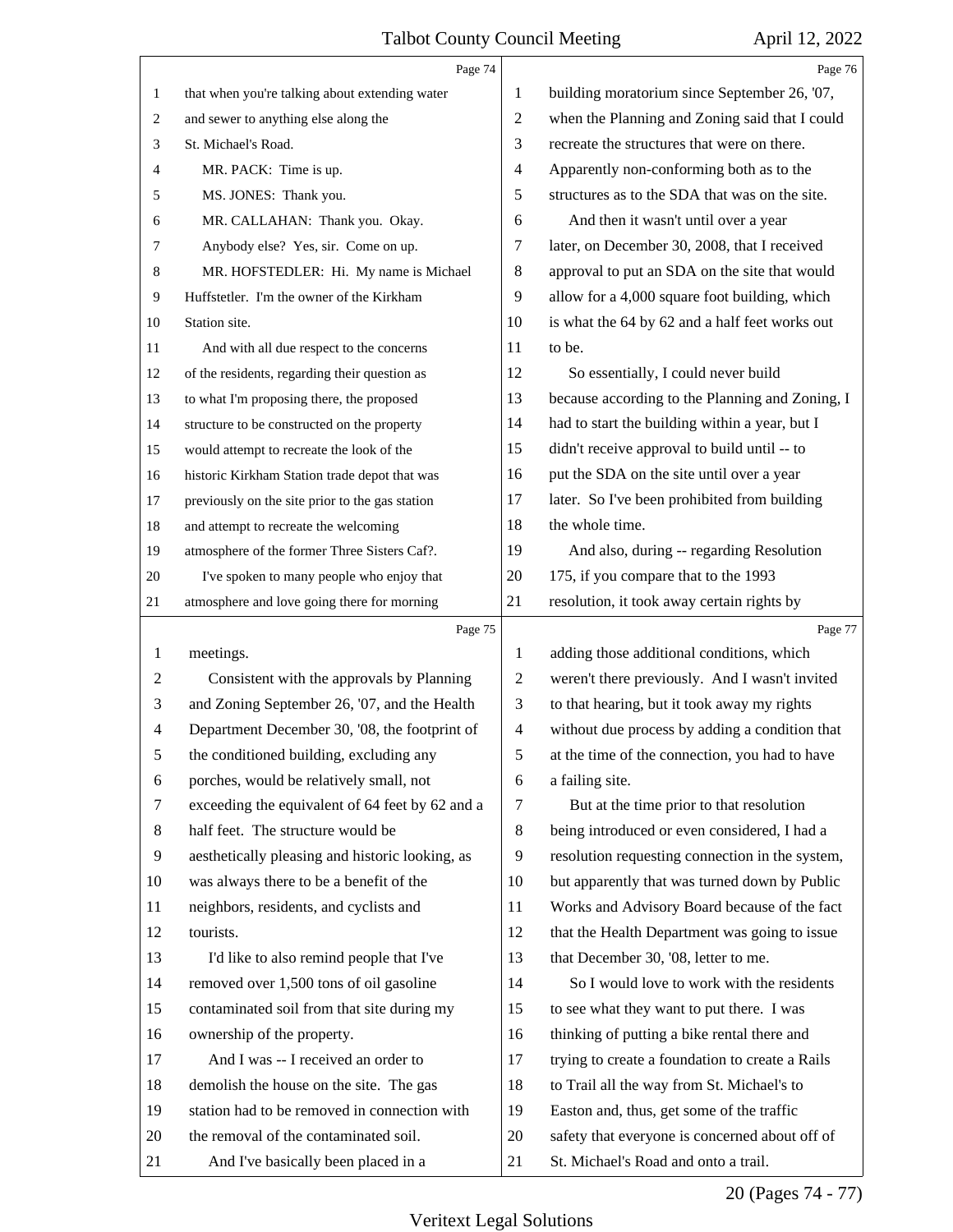|                | Page 78                                         |    | Page 80                                         |  |
|----------------|-------------------------------------------------|----|-------------------------------------------------|--|
| 1              | And I think that's one of the things that       | 1  | Would anybody else like to come up and          |  |
| $\overline{2}$ | we don't spend enough on infrastructure, is the | 2  | talk about the resolution? Okay.                |  |
| 3              | safety of our cyclists and our -- which they    | 3  | So Madam Secretary, we'll go to Resolution      |  |
| $\overline{4}$ | really have no business cycling on              | 4  | 324.                                            |  |
| 5              | St. Michael's Road because of what the          | 5  | SECRETARY: Resolution Number 324, a             |  |
| 6              | residents have suggested here.                  | 6  | resolution to amend the Talbot County           |  |
| 7              | I live on Rigby Lot Road, which is right        | 7  | comprehensive water and sewer plan for the      |  |
| $\,8\,$        | off of 329, which is only one intersection down | 8  | purpose of reclassifying and remapping certain  |  |
| 9              | from Travelers Rest Road. And it's not that     | 9  | real properties located at 26491 Royal Oak      |  |
| 10             | difficult to get in and out. Traffic is not as  | 10 | Road, Maryland Route 329, Royal Oak, Maryland,  |  |
| 11             | bad as indicated.                               | 11 | and shown on tax map 41 as parcel 156, and      |  |
| 12             | But I have the right right now to put food      | 12 | certain real property located on Royal Oak      |  |
| 13             | trucks on the site. But out of respect for the  | 13 | Road, Maryland Route 329, Royal Oak, Maryland,  |  |
| 14             | neighbors, I've delayed that. And I've had a    | 14 | and shown on tax map 41 as parcel 233, lot one, |  |
| 15             | number of people reach out to me about putting  | 15 | from unprogrammed to S-1, immediate priority    |  |
| 16             | food trucks on the site.                        | 16 | status.                                         |  |
| 17             | I want to work with everybody, but I think      | 17 | MR. CALLAHAN: Thank you, Madam Secretary.       |  |
| 18             | my rights have been taken away. And all I'm     | 18 | Would anybody like to come up and talk          |  |
| 19             | asking is what I was given the right to do back | 19 | about Resolution 324?                           |  |
| 20             | in 2007 and 2008.                               | 20 | Okay. Hearing none, I'll keep 324 open.         |  |
| 21             | MR. PACK: Time.                                 | 21 | And could you go to 325.                        |  |
|                |                                                 |    |                                                 |  |
|                | Page 79                                         |    | Page 81                                         |  |
| $\mathbf{1}$   | Can I ask a question?                           | 1  | SECRETARY: Resolution Number 325, a             |  |
| 2              | MR. CALLAHAN: Yeah. Go ahead, Mr. Pack.         | 2  | resolution to amend the Talbot County           |  |
| 3              | MR. PACK: Resolution 175 when it was            | 3  | comprehensive water and sewer plan for the      |  |
| 4              | enacted, was to address an issue dealing with   | 4  | purpose of reclassifying and remapping certain  |  |
| 5              | the failing septic system on the commercial     | 5  | real property located at 26383 Royal Oak Road,  |  |
| 6              | property at the pin cushion.                    | 6  | Maryland Route 329, Easton, Maryland, and shown |  |
| 7              | Are you telling me that you had a permit        | 7  | on tax map 41 as parcel 214, from unprogrammed  |  |
| 8              | for an SDA prior to 2010?                       | 8  | to S-1, immediate priority status.              |  |
| 9              | MR. HOFSTEDLER: Yes. Well, I had a              | 9  | MR. CALLAHAN: Thank you, Madam Secretary.       |  |
| 10             | letter from the Health Department saying I      | 10 | Okay. Would anybody like to come up and         |  |
| 11             | could put an SDA on the site.                   | 11 | talk about 325, Resolution 325?                 |  |
| 12             | In fact, in the e-mail that I sent to all       | 12 | Okay. Hearing none, I'll keep that open         |  |
| 13             | of you dated March 16th after your initial      | 13 | to the next meeting.                            |  |
| 14             | meeting where you considered this resolution, I | 14 | Madam Secretary, could you do 326.              |  |
| 15             | attached that letter.                           | 15 | SECRETARY: Resolution Number 326, a             |  |
| 16             | MR. PACK: March 16th was that e-mail?           | 16 | resolution to amend the Talbot County           |  |
| 17             | MR. HOFSTEDLER: Yes, yes.                       | 17 | comprehensive water and sewer plan to authorize |  |
| 18             | MR. PACK: Thank you. That's all I have.         | 18 | Talbot County, Maryland's, acquisition of the   |  |
| 19             | I'll look at it. Thank you.                     | 19 | wastewater treatment plan serving The Preserve  |  |
| 20             | MR. HOFSTEDLER: Thank you.                      | 20 | at Wye Mills with the wastewater treatment      |  |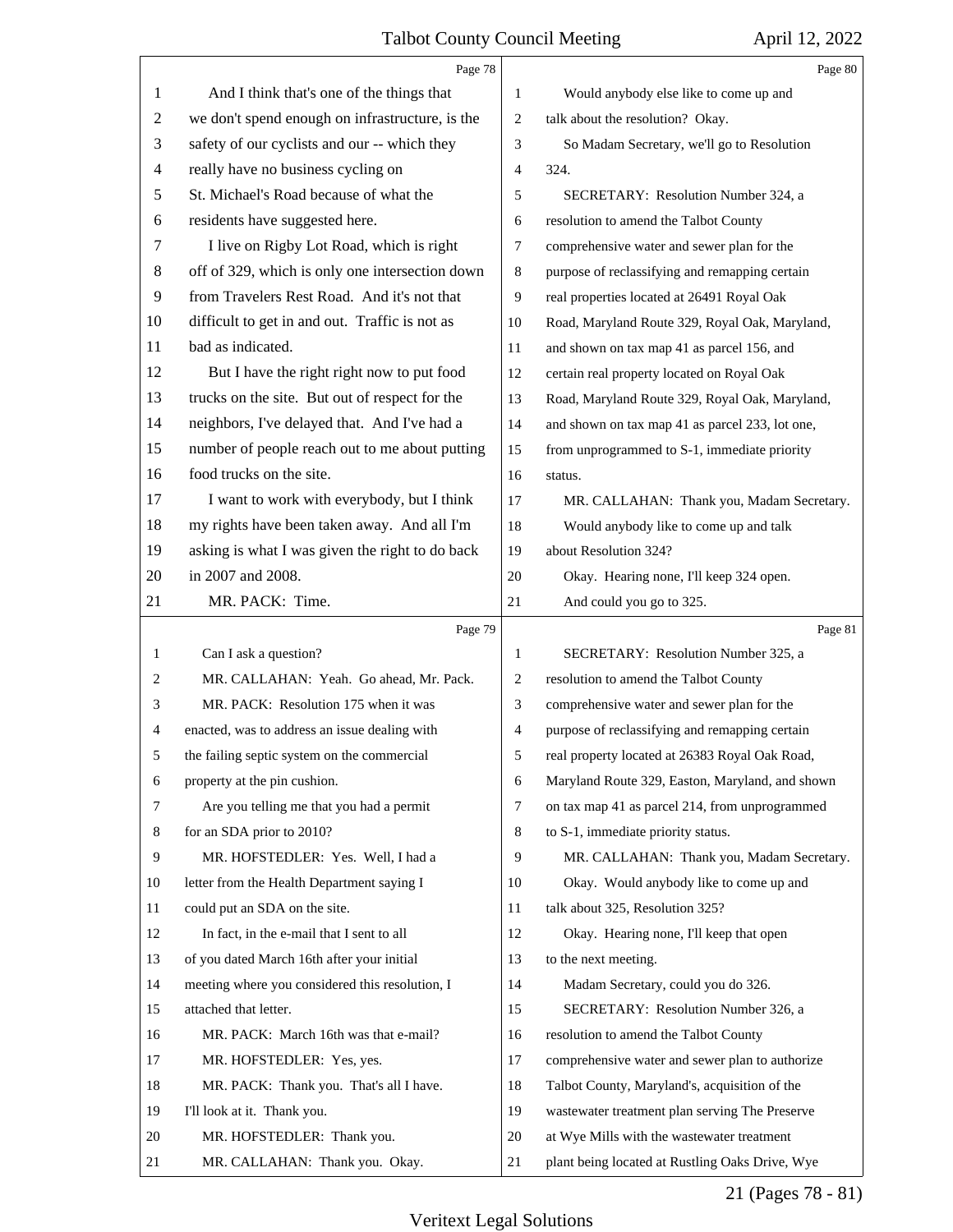|    | Page 82                                         |                | Page 84                                         |
|----|-------------------------------------------------|----------------|-------------------------------------------------|
| 1  | Mills, Maryland 21679, described as tax map 01, | 1              | Second, we oppose this resolution because       |
| 2  | parcel 98.                                      | $\overline{2}$ | this is a discriminatory resolution. It         |
| 3  | MR. CALLAHAN: Thank you, Madam Secretary.       | 3              | impacts one single project in a sovereign       |
| 4  | Resolution 326, anybody would like to come      | $\overline{4}$ | municipality that has capacity to serve this    |
| 5  | up and talk about 326?                          | 5              | project.                                        |
| 6  | Okay. Hearing none, go ahead and keep           | 6              | The project, Lakeside, which is the target      |
| 7  | that open.                                      | 7              | of this resolution, has capacity allocated to   |
| 8  | Now let's do 327, Resolution 327.               | 8              | it by a contractual agreement executed in       |
| 9  | SECRETARY: Resolution Number 327, a             | 9              | January of 2021. It's consistent with the       |
| 10 | resolution to amend the Talbot County           | 10             | county's comprehensive water and sewer plan as  |
| 11 | comprehensive water and sewer plan for the      | 11             | amended by Resolution 281.                      |
| 12 | purposes of providing that start-up wastewater  | 12             | The improvements to serve Lakeside to           |
| 13 | treatment for phase one, section one of the     | 13             | connect Lakeside to the town's wastewater       |
| 14 | Lakeside project and its treated effluent shall | 14             | treatment plant were designed or reviewed by    |
| 15 | at least meet enhanced nutrient removal         | 15             | the town's engineer, were reviewed and          |
| 16 | standards, and further providing that           | 16             | permitted by MDE, and have been constructed and |
| 17 | connection to the existing Trappe wastewater    | 17             | are in the ground pursuant to the State-issued  |
| 18 | system is conditioned in part upon the existing | 18             | permit.                                         |
| 19 | system not having any outstanding Maryland      | 19             | 120 lots that are to be served by the           |
| 20 | Department of the Environment enforcement       | 20             | capacity allocated by that agreement have been  |
| 21 | actions, consent orders, or violations.         | 21             | subdivided, are platted, certified on that plat |
|    | Page 83                                         |                | Page 85                                         |
| 1  | MR. CALLAHAN: Thank you, Madam Secretary.       | 1              | as being consistent with the water and sewer    |
| 2  | 327, does anybody would like to come up?        | $\overline{2}$ | plan and available for service by the town      |
| 3  | Come on up, Ryan. Welcome.                      | 3              | system.                                         |
| 4  | MR. SHOWALTER: President Callahan,              | 4              | And I state that this is discriminatory.        |
| 5  | Members of the Council, Ryan Showalter          | 5              | I'll note the resolutions you introduced        |
| 6  | appearing on behalf of Trappe East Holdings     | 6              | earlier tonight, 318, 319, 321, those are       |
| 7  | Business Trust today.                           | $\tau$         | commendable. As a county taxpayer, I thank you  |
| 8  | I'm here to oppose Resolution 327, make a       | 8              | for doing that, I applaud that. I urge you to   |
| 9  | couple of brief points.                         | 9              | adopt those and to move forward with the region |
| 10 | The first is that 327 was not first sent        | 10             | V plan.                                         |
| 11 | to the Town Council and forwarded by the Town   | 11             | But I just want to highlight a significant      |
| 12 | Council to the Department of Public Works. The  | 12             | inconsistency that I think illustrates some of  |
| 13 | amendment procedures of the county water and    | 13             | the challenges that the public discourse about  |
| 14 | sewer plan require that for any amendments      | 14             | Lakeside has certainly encountered. I           |
| 15 | within incorporated municipalities, that        | 15             | understand there are folks in this community    |
| 16 | amendment starts with the Town Council. It's    | 16             | who don't want to see Lakeside developed. I     |
| 17 | forwarded by the Town Council to the Department | 17             | think the town has been vilified in its         |
| 18 | of Public Works.                                | 18             | mischaracterizations about its treatment plant. |
|    |                                                 |                |                                                 |
| 19 | So I believe this resolution is                 | 19             | If you look at the region V treatment           |
| 20 | procedurally flawed because it doesn't comply   | 20             | plant and you look at the Trappe treatment      |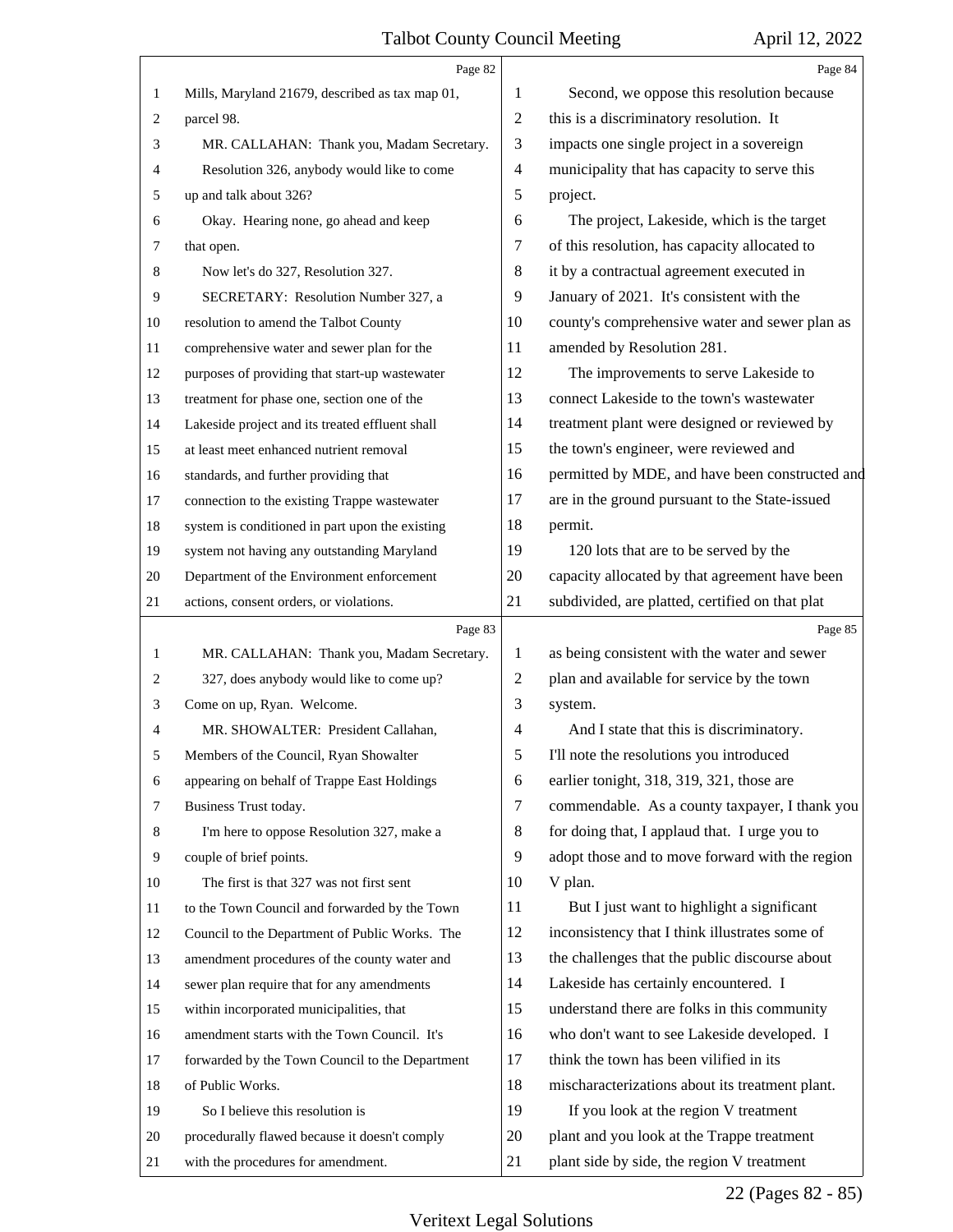|              | Page 86                                         |                | Page 88                                         |
|--------------|-------------------------------------------------|----------------|-------------------------------------------------|
| 1            | plant, which the county owns, operates,         | 1              | times better than the county's plant, but you   |
| 2            | controls, and can set policy for today, and you | $\mathbf{2}$   | haven't imposed a moratorium on connections in  |
| 3            | compare the period from January of 2019 through | 3              | Tilghman?                                       |
| 4            | December of 2021, the Tilghman plant, which the | $\overline{4}$ | And I'm not suggesting you do that. I           |
| 5            | county controls, has been in violation seven of | 5              | think you should upgrade your plant. I think    |
| 6            | the past 12 quarters. The Trappe plant had      | 6              | people in Tilghman should have the ability to   |
| 7            | violations in two of the past 12 quarters.      | 7              | use the capacity that's there in accordance     |
| 8            | The flows going to both of those plants         | 8              | with the permit, and I think it should be       |
| 9            | are roughly comparable in terms of volume. But  | 9              | upgraded to ENR.                                |
| 10           | one notable distinction is that the discharge   | 10             | But I don't think that the county can sit       |
| 11           | permit for the Tilghman plant is far more       | 11             | here and say we're going to allow connections   |
| 12           | permissible. In other words, it is less         | 12             | in Tilghman and we're going to allow            |
| 13           | stringent than Trappe's permit. The Trappe      | 13             | connections of other homes in Trappe, other     |
| 14           | plant has limits on BOD, total suspended        | 14             | properties in Trappe, we're going to single out |
| 15           | solids, total ammonia as nitrogen, and total    | 15             | a single project and not permit connections to  |
| 16           | phosphorus SB, and has been discussed           | 16             | that.                                           |
| 17           | significantly through a period of a couple of   | 17             | Thank you for your time.                        |
| 18           | months last spring when the Trappe plant had an | 18             | MR. CALLAHAN: Thank you. Okay.                  |
| 19           | operational error and there were exceedances    | 19             | Yes, sir, come on up.                           |
| 20           | for ammonia.                                    | 20             | MR. SCHMIDT: How are you folks this             |
| 21           | Otherwise, the Trappe plant has been in         | 21             | evening?                                        |
|              |                                                 |                |                                                 |
|              | Page 87                                         |                | Page 89                                         |
| $\mathbf{1}$ | compliance with its more stringent permit every | 1              | MR. CALLAHAN: Good. How you doing?              |
| 2            | quarter for the last three years and for years  | $\sqrt{2}$     | MR. SCHMIDT: I'm all right.                     |
| 3            | before that.                                    | 3              | MR. CALLAHAN: Good.                             |
| 4            | The Tilghman plant only has limits for BOD      | 4              | MR. SCHMIDT: So I'm Brian Schmidt. I'm          |
| 5            | and TSS. The limits for BOD that the Tilghman   | 5              | on the Trappe Town Council, I'm on the Trappe   |
| 6            | plant has are three times higher than Trappe's  | 6              | Planning Commission, though I'm speaking        |
| 7            | limits in the summer. TSS limits are            | 7              | tonight not necessarily on their behalf.        |
| 8            | comparable.                                     | $\,8\,$        | I do have a few things to say. And I            |
| 9            | The Tilghman plant has had violations of        | 9              | believe if I go over my five-minute quota, I    |
| 10           | BOD in the summer three of those seven          | 10             | would hope that I could have some leeway with   |
| 11           | quarters. So three of the seven quarters when   | 11             | that.                                           |
| 12           | the Tilghman plant was in violation, it was in  | 12             | MR. CALLAHAN: Keep going.                       |
| 13           | violation of the limit that's three times       | 13             | MR. SCHMIDT: It's pretty well prepared.         |
| 14           | higher than Trappe's. And the Tilghman plant    | 14             | So I'm not going to try and say things off the  |
| 15           | didn't even have a nitrogen or ammonia limit,   | 15             | cuff or sort of ramble on here.                 |
| 16           | which is the issue that everybody is concerned  | 16             | MR. CALLAHAN: Yes, sir. Yes, sir.               |
| 17           | about for Trappe.                               | 17             | MS. PRICE: Just so I know, are you              |
| 18           | So I challenge you, how can it be               | 18             | speaking on behalf of the Council or on behalf  |
| 19           | equitable for the county to impose essentially  | 19             | of yourself?                                    |
| 20           | a moratorium on one project in one town that    | 20             | MR. SCHMIDT: On behalf of myself.               |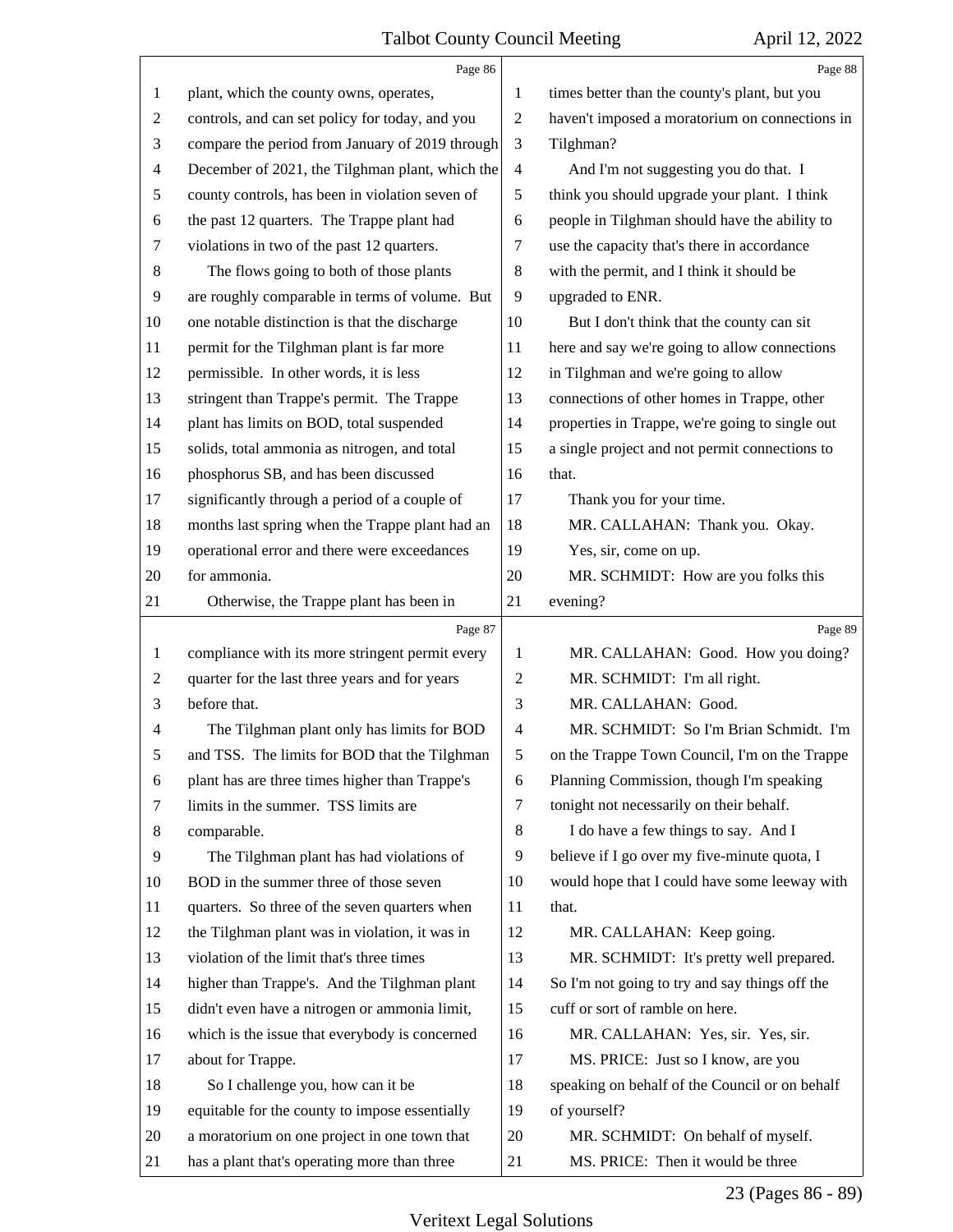|                | Page 90                                         |              | Page 92                                         |
|----------------|-------------------------------------------------|--------------|-------------------------------------------------|
| 1              | minutes, unless you're speaking on behalf of    | 1            | scientist at Aberdeen Proving Ground.           |
| $\overline{2}$ | the Council or the Planning Commission.         | 2            | I'm the assistant scout master of the           |
| 3              | MR. SCHMIDT: Okay. So instead of three,         | 3            | Boy Scout Troop 532, and both my boys are Eagle |
| 4              | I still have a few things that will be longer   | 4            | Scouts.                                         |
| 5              | than three minutes. I would hope that you       | 5            | This is me. I'm one of the people running       |
| 6              | would give me the leeway to speak, because even | 6            | the Town of Trappe.                             |
| $\tau$         | though I'm not necessarily representing the     | 7            | I'd like to ask a question. How many of         |
| 8              | Council, it is a Council, it is a Council       | 8            | you have actually been on Trappe Creek in the   |
| 9              | member's point of view here that is being       | 9            | past couple of years and seen the wonders that  |
| 10             | presented.                                      | 10           | are there?                                      |
| 11             | So I wanted to say thank you for having         | 11           | I would like to share a couple of my            |
| 12             | me.                                             | 12           | personal observations. This past fall I met     |
| 13             | There seems to be a certain contingency of      | 13           | with one of your planning commissioners at      |
| 14             | people on this Council and in the county that   | 14           | their home on Trappe Creek. It was late         |
| 15             | have the idea that Trappe is cowboying (sic.)   | 15           | afternoon and the sun was setting. Our          |
| 16             | around, that we are running our wastewater      | 16           | discussion was on, of course, Trappe's          |
| 17             | treatment plant with no regard to public or     | 17           | wastewater treatment plant and what was going   |
| 18             | environmental safety, and that development is   | 18           | on with it.                                     |
| 19             | running amuck in our town.                      | 19           | And as the discussion was going on, it was      |
| 20             | These are the same people who have never        | 20           | delightful. I was delightfully distracted       |
| 21             | attended a meeting in Trappe and have no idea   | 21           | gazing across the creek watching several fish   |
|                |                                                 |              |                                                 |
|                | Page 91                                         |              | Page 93                                         |
| 1              | who our Council president has been for the past | 1            | jumping out of the water looking for their      |
| $\overline{c}$ | five years or have no idea that this            | $\mathbf{2}$ | dinner. And next I watched ducks swim across    |
| 3              | development was vested to Nick Rocks in 2003,   | 3            | the dock to their roosting spots for the        |
| 4              | 19 years ago, and expect Trappe to renege on    | 4            | evening.                                        |
| 5              | that contract.                                  | 5            | And in 2020, a year we all remember, it         |
| 6              | So really, I want to start by telling you       | 6            | was not very busy as all events were canceled.  |
| 7              | who my family and I are. I grew up in Trappe.   | 7            | I did a lot of fishing. Trappe Landing was my   |
| 8              | We own a local catering business in Trappe. We  | 8            | home port, and I was relearning the fishing     |
| 9              | are card-carrying members of the Chesapeake Bay | 9            | spots from my youth. I was astounded at how     |
| 10             | Foundation, the Sierra Club, the Arbor Day      | 10           | much sea grass was growing in Trappe Creek.     |
| 11             | Foundation. We recycle cases of bottles and     | 11           | Saw Mill Cove was so covered in sea grass that  |
| 12             | cardboards after every event we do. We compost  | 12           | I could not fish at all because every time I    |
| 13             | food scraps from our kitchen. And what doesn't  | 13           | reeled in the hooks, it took several minutes to |
| 14             | get composted, goes to the local pigs.          | 14           | get the grass off.                              |
| 15             | We tore down sheds on our property to           | 15           | But that year my family and I caught an         |
| 16             | plant a quarter-acre pollinator meadow.         | 16           | abundance of perch, rockfish, catfish, trout,   |
| 17             | We have 40 solar panels on the roof of our      | 17           | and let's not talk about Big Mama, the puppy    |
| 18             | shed.                                           | 18           | (inaudible) my wife hooked just off of Belvoir  |
| 19             | We have six rain barrels to water the           | 19           | that got away.                                  |
| 20             | gardens. My wife, Cathy, is a master gardener.  | 20           | I will share one more story of this             |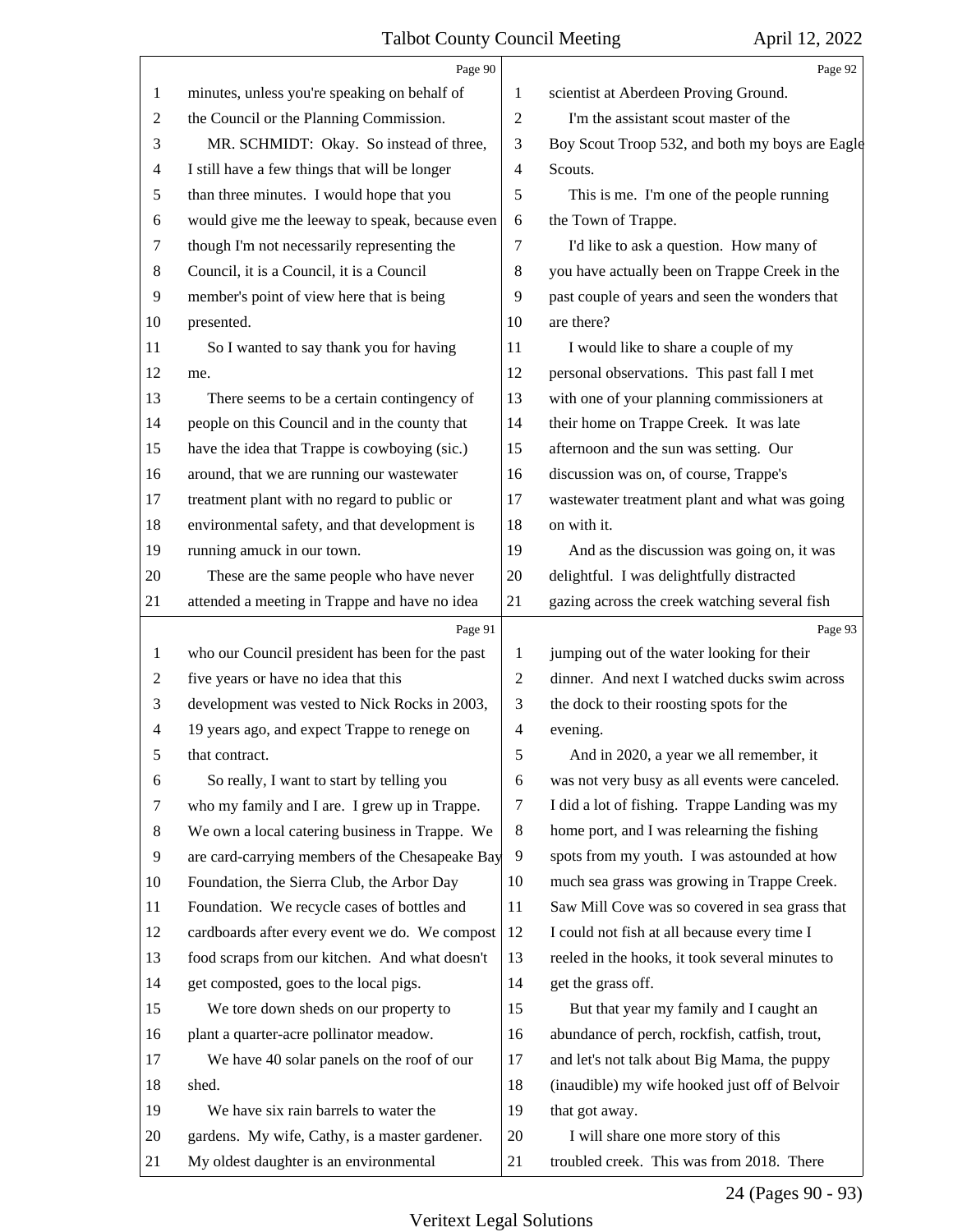|                | Page 94                                          |                | Page 96                                         |
|----------------|--------------------------------------------------|----------------|-------------------------------------------------|
| $\mathbf{1}$   | were a large number of watermen keeping their    | 1              | asking him to do.                               |
| $\overline{2}$ | boats at the landing that year. All of them      | $\overline{2}$ | Passing Resolution 327 will directly cost       |
| 3              | were baiting the crab line around the landing.   | 3              | each Trappe household \$1,634.62. This is a lot |
| $\overline{4}$ | And after receiving a tip from my friend that    | $\overline{4}$ | of money for our individual town residents to   |
| 5              | catfish were in, I took the boat and headed      | 5              | shoulder, especially the ones who are already   |
| 6              | across the creek from the docks. It was there    | 6              | receiving assistance from the Neighborhood      |
| 7              | that I hooked the biggest catfish of my life.    | 7              | Service Center. Taking this money away is only  |
| 8              | The point in these stories is that the           | 8              | counter-productive.                             |
| 9              | personal observations of actually being on this  | 9              | This Resolution 327 is going to have a          |
| 10             | creek, and not just by me but by other county    | 10             | very direct \$838,560 --                        |
| 11             | residents as well, is the creek is alive well.   | 11             | MR. PACK: Time, Mr. Schmidt.                    |
| 12             | Fishing and crabbing still exists on Trappe      | 12             | MR. SCHMIDT: -- financial impact on             |
| 13             | Creek.                                           | 13             | Trappe. And asking us to give it back to        |
| 14             | No one is saying that the findings that          | 14             | buffer 18 months of effluent for up to 120      |
| 15             | have been reported are wrong or that better      | 15             | homes that would be connected in small phases   |
| 16             | can't be done. It can be and is being done.      | 16             | is unreasonable. You're penalizing Trappe for   |
| 17             | Trappe initiated that by asking the              | 17             | not having the funding to pursue an ENR plant   |
| 18             | Council to create Resolution 281. But for you    | 18             | sooner.                                         |
| 19             | or anyone to say that this creek is irreparably  | 19             | MR. PACK: That's time, Mr. Schmidt.             |
| 20             | damaged is wrong.                                | 20             | MR. SCHMIDT: Awesome. Thank you.                |
| 21             | The phosphorus from Trappe's wastewater          | 21             | MR. CALLAHAN: Thank you. Appreciate             |
|                | Page 95                                          |                | Page 97                                         |
| $\mathbf{1}$   | treatment plant is already voluntarily being     | 1              | that. Councilman, appreciate that.              |
| $\overline{2}$ | treated to ENR standards. The pathogens that     | 2              | MR. SCHMIDT: I understand that you're           |
| 3              | are found in any effluent at a wastewater        | 3              | supposed to be reading a letter from our,       |
| $\overline{4}$ | treatment plant are being killed whether we are  | 4              | Lyndsey Ryan, our lawyer into the minutes this  |
| 5              | a ENR or a BIOLAC plant. So two-thirds of an     | 5              | evening.                                        |
| 6              | plant are already being managed. We just have    | 6              | MS. PRICE: We don't read it out loud.           |
| 7              | to upgrade our plant to get the nitrogen in      | 7              | MR. CALLAHAN: No. We're not going to be         |
| 8              | order.                                           | 8              | doing that.                                     |
| 9              | Let me give you some stats. \$630,000 is         | 9              | MR. SCHMIDT: Okay.                              |
| 10             | the amount of capacity fees the Town of Trappe   | 10             | MR. CALLAHAN: Nope. It will be in the           |
| 11             | charged Lakeside. Interest on \$630,000 over 20  | 11             | public record, correct. It will be in the       |
| 12             | years is \$208,560, which brings the grand total | 12             | record for everybody to read.                   |
| 13             | of Lakeside's contribution to \$838,560, which   | 13             | Anybody else? Okay.                             |
| 14             | is seven percent of a \$12 million wastewater    | 14             | Madam Secretary, could you go ahead and         |
| 15             | treatment plant. This will go a long way         | 15             | read 328, that would be great.                  |
| 16             |                                                  |                |                                                 |
| 17             | towards upgrading our wastewater treatment       | 16             | SECRETARY: Resolution Number 328, a             |
|                | plant.                                           | 17             | resolution to amend the Talbot County           |
| 18             | By demanding that Lakeside only be               | 18             | comprehensive water and sewer plan to revise    |
| 19             | connected to ENR technology, the developer will  | 19             | chapter three, amendment procedures.            |
| 20             | have no recourse but to demand his money back    | 20             | MR. CALLAHAN: Okay. Anybody want to come        |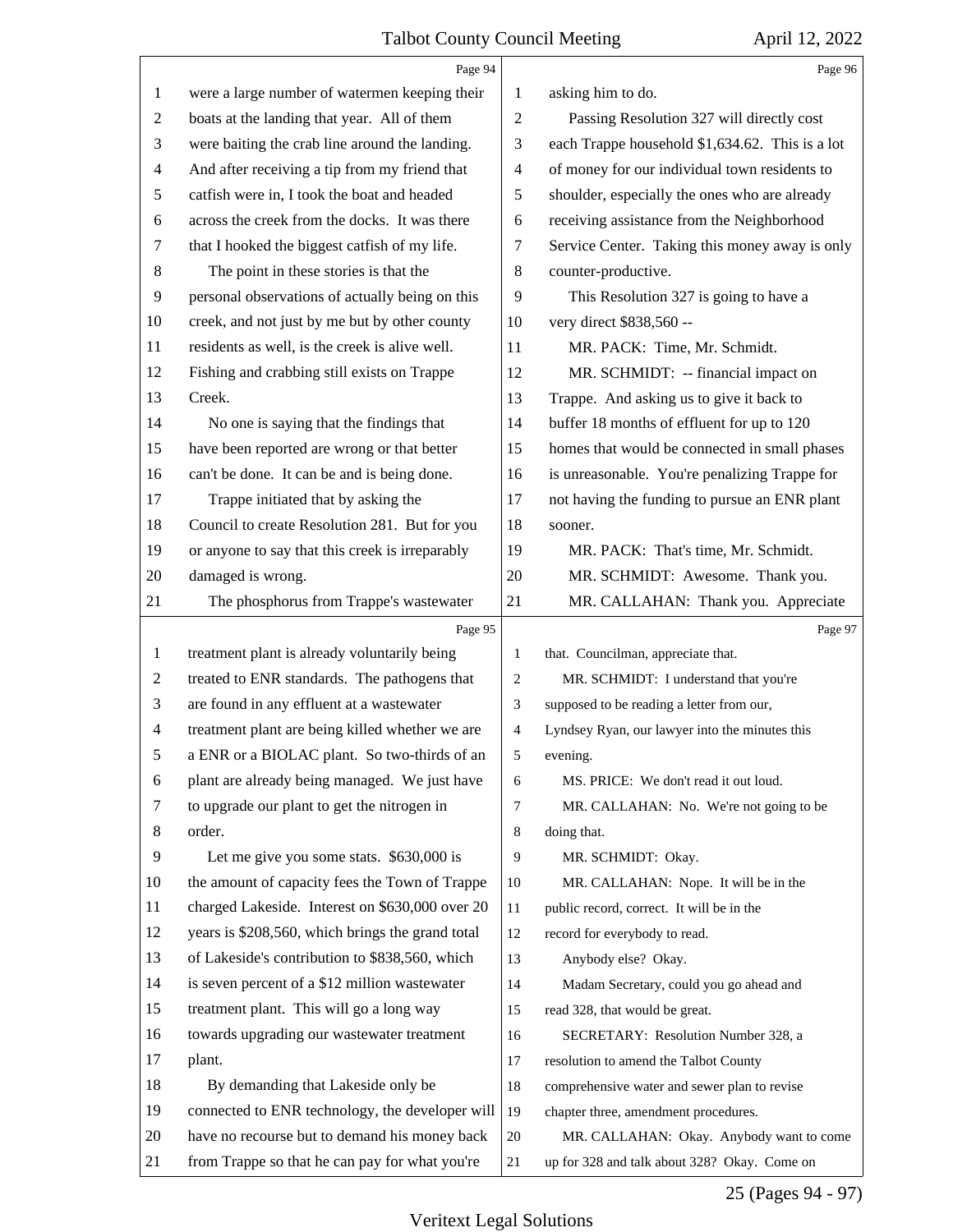|                | Page 98                                         |                          | Page 100                                        |
|----------------|-------------------------------------------------|--------------------------|-------------------------------------------------|
| 1              | up, Ryan.                                       | 1                        | pending consideration and adoption of such      |
| $\overline{c}$ | MR. SHOWALTER: I'll just highlight --           | $\overline{c}$           | legislation as the County Council may consider  |
| 3              | Ryan Showalter.                                 | 3                        | advisable to promote public health, safety, and |
| 4              | MR. CALLAHAN: Yeah. No problem.                 | $\overline{\mathcal{A}}$ | welfare.                                        |
| 5              | MR. SHOWALTER: Appearing as a citizen.          | 5                        | MR. CALLAHAN: Okay. The last resolution,        |
| 6              | Just to highlight for your awareness or your    | 6                        | 329. Would anybody like to come up and speak    |
| 7              | consideration, the amendment in 328 is          | 7                        | on 329?                                         |
| $\,8\,$        | essentially one sentence, which says that the   | 8                        | Hearing none, I'll go ahead and keep that       |
| 9              | procedures above do not apply to amendments     | 9                        | open. Okay. All right.                          |
| 10             | initiated by the county.                        | 10                       | Let's move on to Bill Number 497 (sic.) if      |
| 11             | And I certainly understand the purpose and      | 11                       | you could go ahead and read that into the       |
| 12             | the intent of that as it relates to the         | 12                       | record.                                         |
| 13             | quarterly increments, giving the county         | 13                       | SECRETARY: Bill Number 1497, a bill to          |
| 14             | flexibility to introduce additional amendments  | 14                       | amend Chapter 24, boards, committees, and       |
| 15             | as and when they are deemed warranted I think   | 15                       | commissions of the Talbot County Code in order  |
| 16             | is beneficial to the county. I think you        | 16                       | to add a new Article five entitled Police       |
| 17             | should have the flexibility to react where it's | 17                       | Accountability Board and Administrative         |
| $18\,$         | appropriate.                                    | 18                       | Charging Committee.                             |
| 19             | But I think eliminating the provision that      | 19                       | MR. CALLAHAN: Okay. Is there anybody            |
| 20             | calls for coordination with municipalities is   | 20                       | want to talk about the bill, 1497?              |
| 21             | ill advised. Having a municipal system that's   | 21                       | MR. PACK: Now, 1497 would not fall within       |
|                | Page 99                                         |                          | Page 101                                        |
| $\mathbf{1}$   | owned and operated and run by a town, whether   |                          |                                                 |
|                |                                                 | 1                        | the purview of the Planning Commission. So      |
| 2              | it's Trappe or Easton or St. Michaels is a      | 2                        | MR. CALLAHAN: I don't understand.               |
| 3              | good example, but Oxford, eliminating the role  | 3                        | MR. PACK: I mean as far as keeping the          |
| 4              | of the municipal corporation to review and      | $\overline{4}$           | public hearing open on that. It's your call.    |
| 5              | provide recommendations on water and sewer plan | 5 <sup>5</sup>           | But I'm saying if you wanted to use the same    |
| 6              | amendments doesn't make sense to me. So I       | 6                        | justification as you have on the previous       |
| 7              | would just make that comment.                   | $\tau$                   | bills, this one wouldn't meet that              |
| 8              | I certainly agree with changing the             | 8                        | justification because it's not, it does not     |
| 9              | restriction on the timing but still think that  | 9                        | fall within their purview.                      |
| 10             | the local government or the controlling         | 10                       | MS. PRICE: Right. But we still couldn't         |
| 11             | authority for those systems should have a role  | 11                       | vote tonight --                                 |
| 12             | in any proposed amendment. Thank you.           | 12                       | MR. PACK: No, no. I'm not asking for a          |
| 13             | MR. CALLAHAN: All right. Thank you.             | 13                       | vote. I'm just saying you can close the public  |
| 14             | Anybody else on 328? Okay. We'll go             | 14                       | hearing on this one because it doesn't fall     |
| 15             | ahead and keep that open.                       | 15                       | within the same purview. That's all.            |
| 16             | Madam Secretary, could we read 329.             | 16                       | MR. CALLAHAN: Okay. Is anybody here want        |
| 17             | SECRETARY: Resolution Number 329, a             | 17                       | to speak on the bill?                           |
| 18             | resolution to adopt a temporary moratorium on   | 18                       | What's Council's preference? Would we           |
| 19             | the processing of applications for large-scale  | 19                       | like to close it or we want to keep it open for |
| 20             | solar energy systems beyond the special         | 20                       | another week?                                   |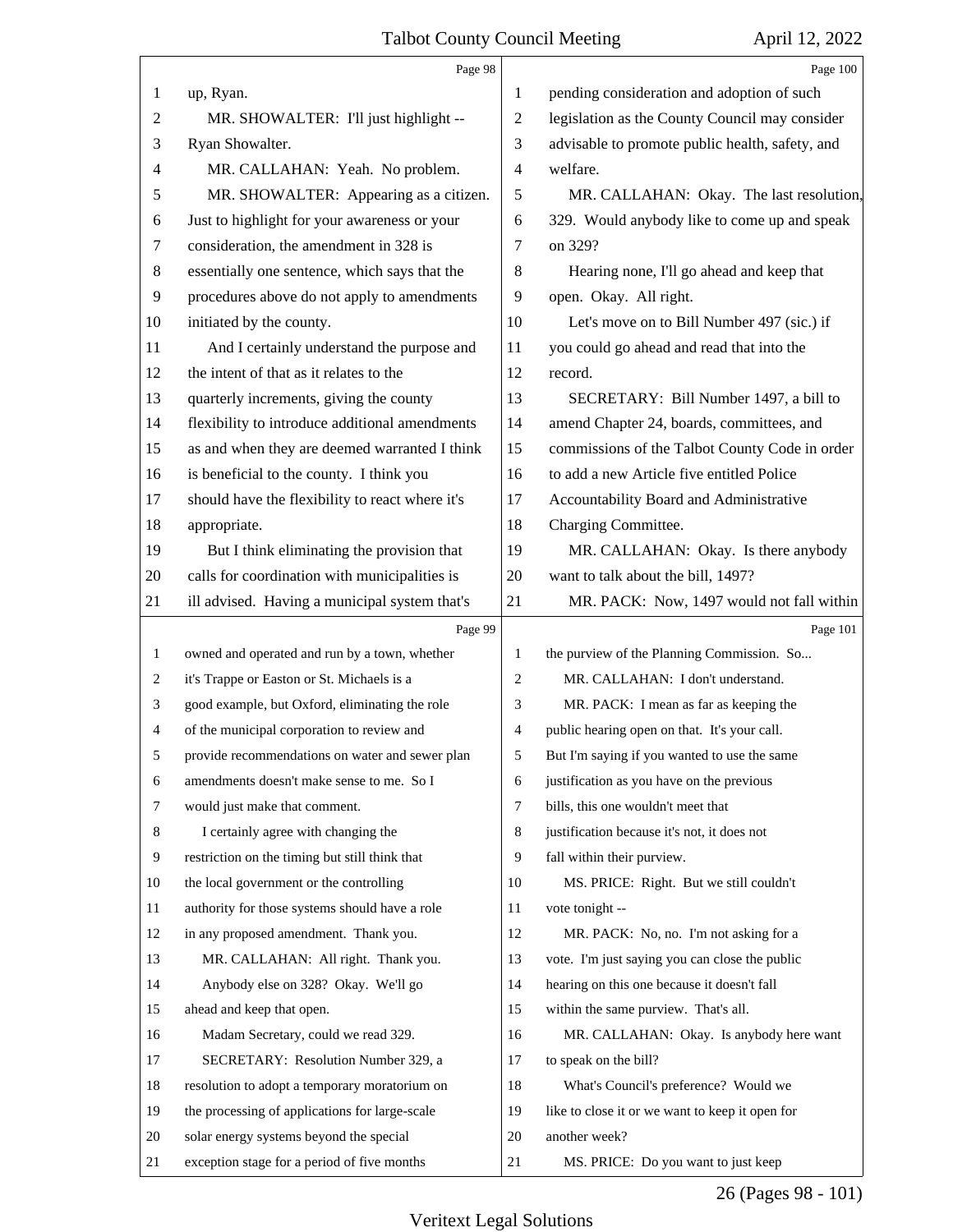|                | Page 102                                       |                | Page 104                                      |
|----------------|------------------------------------------------|----------------|-----------------------------------------------|
| 1              | written comment open until Friday just in case | 1              | MR. CALLAHAN: Got a motion and a second       |
| $\overline{c}$ | anybody missed it?                             | 2              | to put Tim Fluharty on the Electric Board.    |
| 3              | MR. CALLAHAN: Is that okay, Council? Is        | 3              | MR. STAMP: Board of Electrical Examiners.     |
| 4              | everybody okay with that?                      | $\overline{4}$ | MR. CALLAHAN: Yeah, right.                    |
| 5              | MR. PACK: I'm fine with written comment.       | 5              | MR. STAMP: Yes, sir.                          |
| 6              | MR. CALLAHAN: Mr. Lesher, you open with        | 6              | SECRETARY: Mr. Callahan.                      |
| 7              | that, keeping it open to Friday?               | 7              | MR. CALLAHAN: Aye.                            |
| 8              | SECRETARY: Well, we're closed on Friday.       | 8              | SECRETARY: Mr. Divilio.                       |
| 9              | MR. CALLAHAN: I mean closed on Friday.         | 9              | MR. DIVILIO: Aye.                             |
| 10             | MR. PACK: We're closed for Good Friday.        | 10             | SECRETARY: Mr. Lesher.                        |
| 11             | MR. CALLAHAN: Yes.                             | 11             | MR. LESHER: Aye.                              |
| 12             | MS. PRICE: So then I guess you could keep      | 12             | SECRETARY: Ms. Price.                         |
| 13             | written comment open until the close of        | 13             | MS. PRICE: Aye.                               |
| 14             | business on Thursday. Is that okay?            | 14             | SECRETARY: Mr. Pack.                          |
| 15             | MR. PACK: That's fine.                         | 15             | MR. PACK: Aye.                                |
| 16             | MS. PRICE: Just in case anybody missed it      | 16             | MR. STAMP: The next is Commission on          |
| 17             | and they hear us talking about it tonight.     | 17             | Aging. Requesting the appointment of Grace    |
| 18             | MR. CALLAHAN: Okay.                            | 18             | Lyons, community relations director for       |
| 19             | MS. PRICE: And was the work session that       | 19             | Candlelight Cove Assisted Living, to the      |
| 20             | we had with Sheriff Gamble and everybody else  | 20             | Commission on Aging.                          |
| 21             | recorded so that people could go back and      | 21             | MR. DIVILIO: So moved.                        |
|                | Page 103                                       |                | Page 105                                      |
| 1              | review that?                                   | 1              | MR. PACK: Second.                             |
| 2              | MS. MORRIS: Yes.                               | 2              | MR. CALLAHAN: Okay. We got a motion and       |
| 3              | MS. PRICE: So that is you go to our            | 3              | a second. Madam Secretary, can you call the   |
| $\overline{4}$ | website. And anybody wanted to review that     | 4              | vote.                                         |
| 5              | work session was pretty -- what's the word I   | 5              | SECRETARY: Mr. Callahan.                      |
| 6              | want?                                          | 6              | MR. CALLAHAN: Aye.                            |
| 7              | MR. CALLAHAN: Informative.                     | 7              | SECRETARY: Mr. Divilio.                       |
| 8              | MS. PRICE: Informative. Thank you.             | 8              |                                               |
| 9              |                                                |                | MR. DIVILIO: Aye.                             |
| 10             | MR. CALLAHAN: Okay. So I guess at this         | 9              | SECRETARY: Mr. Lesher.                        |
|                | time, we'll keep the public hearing open.      | 10             | MR. LESHER: Aye.                              |
| 11             | And we'll move on to county manager            | 11             | SECRETARY: Ms. Price.                         |
| 12             | report.                                        | 12             | MS. PRICE: Aye.                               |
| 13             | MR. STAMP: Good evening, Mr. Council           | 13             | SECRETARY: Mr. Pack.                          |
| 14             | President, Members of the Council.             | 14             | MR. PACK: Aye.                                |
| 15             | The first items that I have are board and      | 15             | MR. STAMP: The next involves the              |
| 16             | committee appointments. The first one is for   | 16             | Emergency Services Advisory Board. Requesting |
| 17             | the Board of Electrical Examiners. Requesting  | 17             | the reappointment of Debbie Timms from Shore  |
| 18             | the reappointment of Tim Fluharty to that      | 18             | Regional Health, Steve Mroczek, Talbot County |
| 19             | board.                                         | 19             | Volunteer Fire and Rescue Association, and    |
| 20             | MR. PACK: So moved.                            | 20             | Scott Mergenthaler for the Sheriff's Office.  |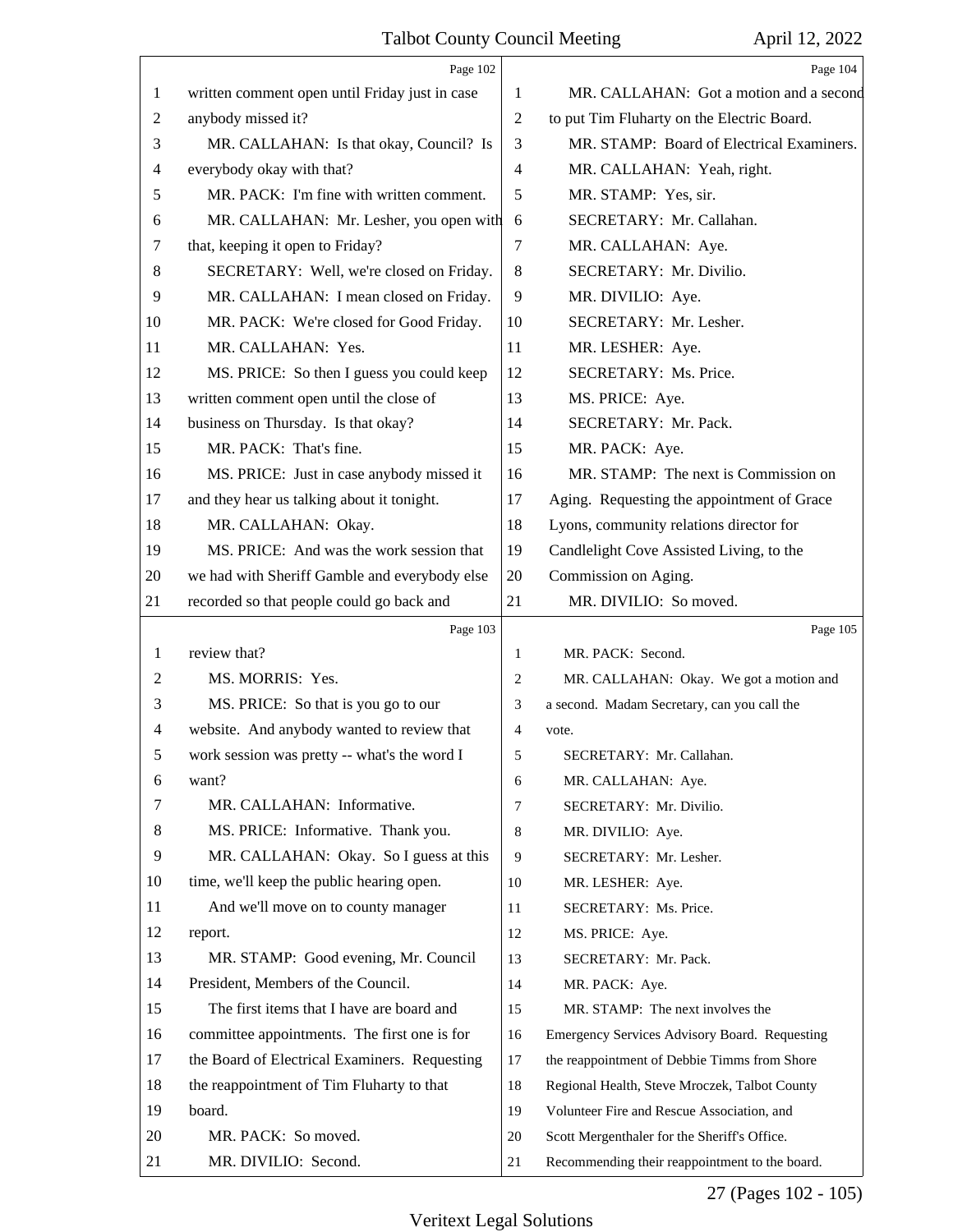|                | Page 106                                        |                | Page 108                                        |
|----------------|-------------------------------------------------|----------------|-------------------------------------------------|
| 1              | MS. PRICE: So moved.                            | 1              | second. Madam Secretary, could you call the     |
| $\overline{c}$ | MR. PACK: Second.                               | $\overline{2}$ | vote.                                           |
| 3              | MR. CALLAHAN: We got a motion and a             | 3              | SECRETARY: Mr. Callahan.                        |
| 4              | second. Madam Secretary, could you call the     | 4              | MR. CALLAHAN: Aye.                              |
| 5              | vote, please.                                   | 5              | SECRETARY: Mr. Divilio.                         |
| 6              | SECRETARY: Mr. Callahan.                        | 6              | MR. DIVILIO: Aye.                               |
| 7              | MR. CALLAHAN: Aye.                              | $\tau$         | SECRETARY: Mr. Lesher.                          |
| 8              | SECRETARY: Mr. Divilio.                         | 8              | MR. LESHER: Aye.                                |
| 9              | MR. DIVILIO: Aye.                               | 9              | SECRETARY: Ms. Price.                           |
| 10             | SECRETARY: Mr. Lesher.                          | 10             | MS. PRICE: Aye.                                 |
| 11             | MR. LESHER: Aye.                                | 11             | SECRETARY: Mr. Pack.                            |
| 12             | SECRETARY: Ms. Price.                           | 12             | MR. PACK: Aye.                                  |
| 13             | MS. PRICE: Aye.                                 | 13             | MR. STAMP: Good job, Ray.                       |
| 14             | SECRETARY: Mr. Pack.                            | 14             | MR. CLARKE: Thank you.                          |
| 15             | MR. PACK: Aye.                                  | 15             | MR. CALLAHAN: Good job, Ray.                    |
| 16             | MR. STAMP: Council, I've asked your             | 16             | MR. STAMP: The next item I have is a            |
| 17             | county engineer to come up. We have a request   | 17             | request for a letter of support to Senator      |
| 18             | from the Department of Public Works to submit a | 18             | Cardin and Senator Van Hollen for Building      |
| 19             | grant application to the Maryland Energy        | 19             | African American Minds, Incorporated, or        |
| 20             | Administration Clean Fuels Incentive Program    | 20             | BAAM's, application for Congressionally         |
| 21             | for the purchase of new pickup trucks and       | 21             | directed spending funds.                        |
|                |                                                 |                |                                                 |
|                | Page 107                                        |                | Page 109                                        |
| $\mathbf{1}$   | propane conversion kits.                        | 1              | As you read in your agenda packet,              |
| 2              | As you read in your agenda packet, the          | 2              | Building African American Minds is seeking      |
| 3              | Department of Public Works is seeking Council's | 3              | Council approval for a letter of support to     |
| 4              | approval to apply for and accept grant funding  | 4              | Senator Cardin and Senator Van Hollen for       |
| 5              | for the Maryland Energy Administration to       | 5              | consideration of Congressionally directed       |
| 6              | purchase two to four new pickup trucks and      | 6              | spending for the construction of their academic |
| 7              | propane conversion kits for the sanitary        | 7              | center.                                         |
| 8              | district.                                       | 8              | No county funds are required.                   |
| 9              | And Ray is here to add anything else or         | 9              | MR. CALLAHAN: Is there a motion?                |
| 10             | answer any questions related to this request.   | 10             | MR. PACK: So moved.                             |
| 11             | MR. CLARKE: And just so the Council is          | 11             | MR. DIVILIO: Second.                            |
| 12             | aware, we did do this about five years ago with | 12             | MR. CALLAHAN: Okay. We got a motion and         |
| 13             | two vehicles. We did convert those F150 trucks  | 13             | second. Madam Secretary, could you call the     |
| 14             | operated on gas to propone. So we are using     | 14             | vote.                                           |
| 15             | the propane.                                    | 15             | SECRETARY: Mr. Callahan.                        |
| 16             | MR. CALLAHAN: I got you. That's great,          | 16             | MR. CALLAHAN: Aye.                              |
| 17             | that's great.                                   | 17             | SECRETARY: Mr. Divilio.                         |
| 18             | So is there a motion?                           | 18             | MR. DIVILIO: Aye.                               |
| 19             | MR. PACK: I'll make the motion.                 | 19             | SECRETARY: Mr. Lesher.                          |
| 20             | MR. DIVILIO: I'll second.                       | 20             | MR. LESHER: Aye.                                |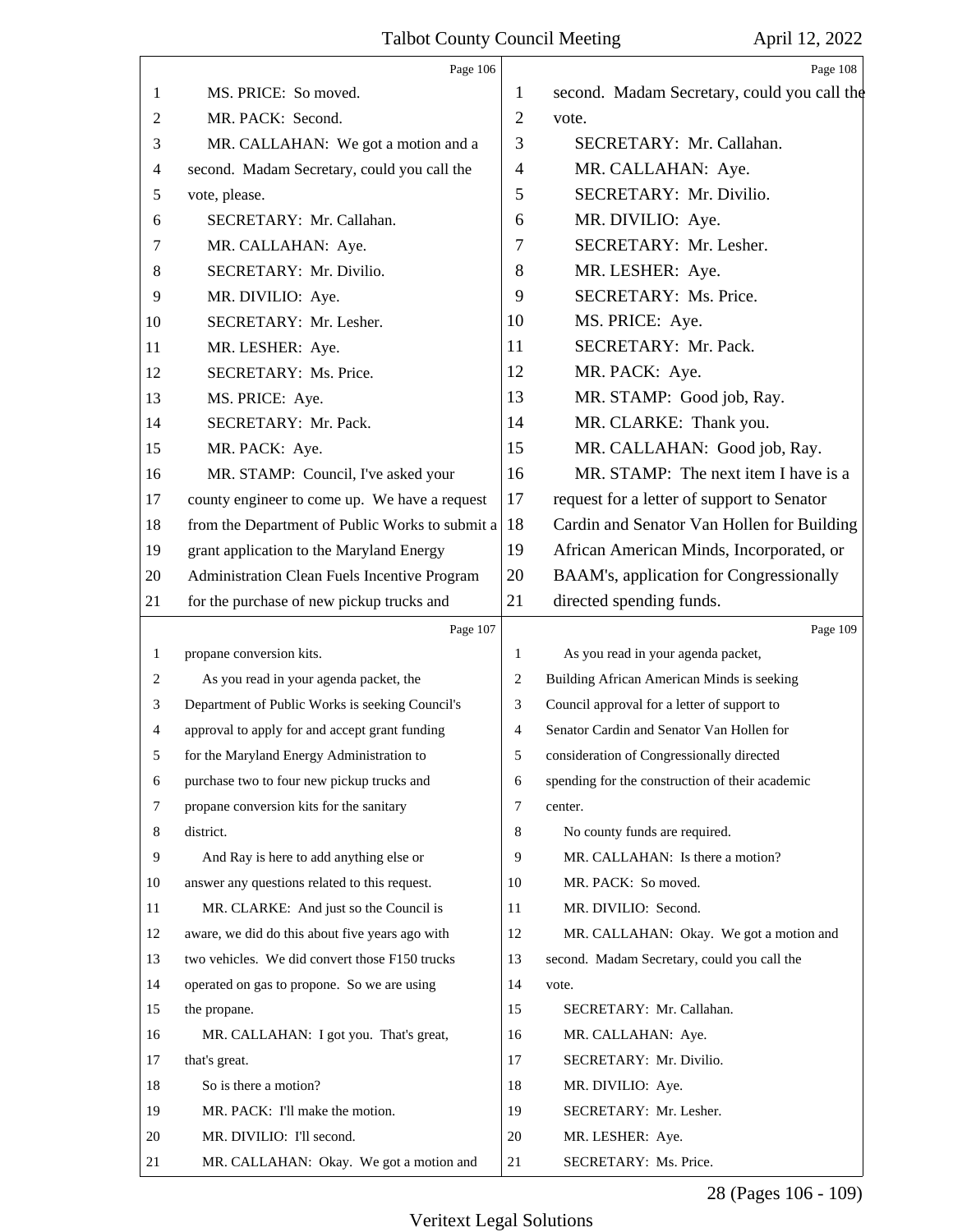|                | Page 110                                        |                          | Page 112                                        |
|----------------|-------------------------------------------------|--------------------------|-------------------------------------------------|
| 1              | MS. PRICE: Aye.                                 | 1                        | one that would come through Talbot County.      |
| 2              | SECRETARY: Mr. Pack.                            | 2                        | We've already issued letters obviously          |
| 3              | MR. PACK: Aye.                                  | 3                        | that we are not in support of the one that      |
| 4              | MR. STAMP: The next item I have for             | $\overline{\mathcal{A}}$ | comes through the Bay Hundred for reasons that  |
| 5              | Council's discussion and consideration, you     | 5                        | we don't need to discuss again.                 |
| 6              | have received a request from Queen Anne's       | 6                        | And when we met with MDOT and State             |
| 7              | County commissioners requesting a letter of     | 7                        | Highway, we've talked about the need for not    |
| 8              | support for the William Preston Lane, Jr.       | 8                        | just improving the span across the Bay itself,  |
| $\overline{9}$ | Memorial Bridge, Chesapeake Bay Bridge,         | 9                        | but the whole corridor, which we started to     |
| 10             | construction.                                   | 10                       | allude to in our earlier discussion today. And  |
| 11             | As you read in your packet, Queen Anne's        | 11                       | that, you know, it stops pretty much even       |
| 12             | County is seeking Council action on behalf or   | 12                       | before you get to Chesapeake College, 213, and  |
| 13             | on a letter of support for the construction of  | 13                       | all of that and then it starts to back up right |
| 14             | the new Bay Bridge. You do have a copy of that  | 14                       | there at 404. And then we talked about the      |
| 15             | letter in your packet, and I know you wanted to | 15                       | need for an overpass or something and the left  |
| 16             | have that discussion this evening.              | 16                       | turn there. And of course, the rest of the      |
| 17             | MR. CALLAHAN: We sure did.                      | 17                       | corridor.                                       |
| 18             | So Mr. Divilio, you want to start us off?       | 18                       | For the most part, in reading through the       |
| 19             | MR. DIVILIO: Sure.                              | 19                       | various letters that the different Eastern      |
| 20             | MR. CALLAHAN: Yeah.                             | 20                       | Shore counties are sending, I think that we     |
| 21             | MR. DIVILIO: I'll be happy to make a            | 21                       | probably agree that with the location.          |
|                |                                                 |                          |                                                 |
|                | Page 111                                        |                          | Page 113                                        |
| $\mathbf{1}$   | motion and second the discussion if you want.   | 1                        | But the part that I would like us to            |
| 2              | MR. CALLAHAN: You want to discuss?              | 2                        | discuss editing, it talks about a replacement   |
| 3              | MR. DIVILIO: Make a motion that we send         | 3                        | bridge at the current crossing, a new           |
| 4              | the letter in support.                          | $\overline{4}$           | eight-lane replacement bridge, meaning that the |
| 5              | MR. CALLAHAN: Do I have a second?               | 5                        | other two would be demolished and not used.     |
| 6              | MS. PRICE: I think we need to discuss           | 6                        | Clearly, there's a lot of maintenance that goes |
| 7              | what's in the letter first.                     | 7                        | on.                                             |
| 8              | MR. CALLAHAN: Okay. Go ahead, Ms. Price.        | 8                        | I don't think it's our decision or any          |
| 9              | MS. PRICE: We can do that?                      | 9                        | other county's decision on how, with what they  |
| 10             | MR. DIVILIO: Sure.                              | 10                       | replace it with, as long as it is adequate to   |
| 11             | MR. CALLAHAN: Since we have no second,          | 11                       | get the traffic across. And they also include   |
| 12             | let's discuss it.                               | 12                       | the corridor on down to the beach. And          |
| 13             | MS. PRICE: Okay. So on this one, I know         | 13                       | obviously it's not just the beach. It's         |
| 14             | that for the last, you know, many years, of     | 14                       | commuter traffic 12 months a year. The beach    |
| 15             | course, they started out with the study. I      | 15                       | traffic is not 12 months a year.                |
| 16             | don't know. There was 12, 13, 15 or so spans    | 16                       | I just think that it's the State's              |
| 17             | proposed to go across from all the way from     | 17                       | decision and responsibility, it's their money,  |
| 18             | southern Maryland all the way up to the north.  | 18                       | for what they build there.                      |
| 19             | And then they whittled it down to about         | 19                       | So what I would ask in the edit to our          |
| 20             | three, which is the current location and then   | 20                       | letter is to just say an additional bridge at   |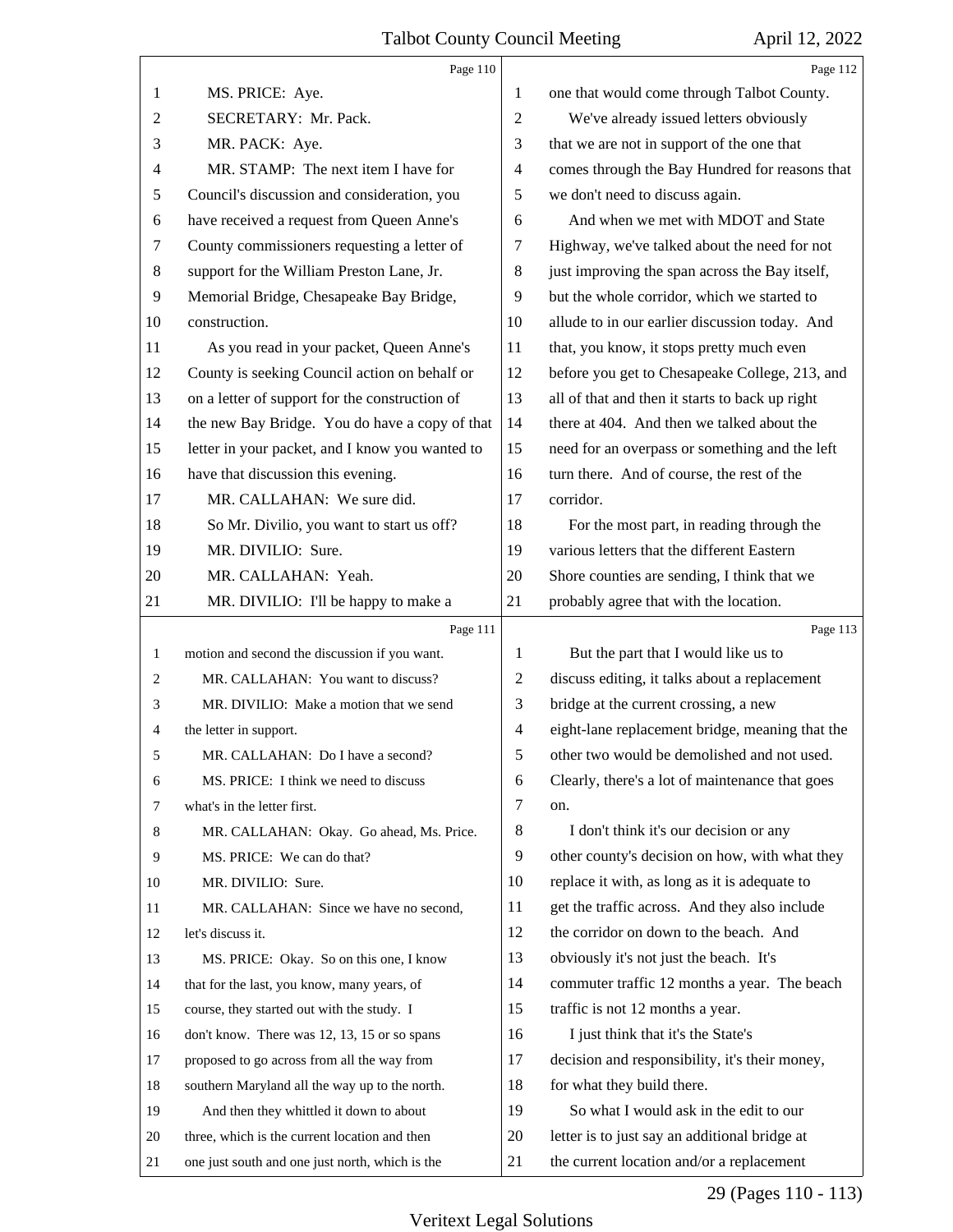|                | Page 114                                        |                          | Page 116                                        |
|----------------|-------------------------------------------------|--------------------------|-------------------------------------------------|
| 1              | bridge, whatever the State sees fit. I don't    | 1                        | well as those traveling to medical care         |
| $\overline{c}$ | think it's my decision to say you need to       | $\overline{c}$           | facilities, places of employment, and to see    |
| 3              | replace the bridge and tear down the other two. | 3                        | family and friends.                             |
| 4              | That's the edit that I would generally ask for  | 4                        | Additionally, the County Council is on          |
| 5              | in this letter if we're going to send           | 5                        | record highlighting the importance of           |
| 6              | something.                                      | 6                        | maintaining traffic flow not only across the    |
| 7              | MR. STAMP: Mr. Council President, would         | 7                        | Chesapeake Bay, but throughout the US Route 50  |
| 8              | you like the secretary to read the current      | 8                        | corridor as a priority item.                    |
| 9              | letter in its state? Would that be helpful?     | 9                        | The County Council respectfully requests        |
| 10             | It's not long.                                  | 10                       | that the NEPA phase two evaluation for a        |
| 11             | MR. CALLAHAN: Yeah. It might be helpful. 11     |                          | replacement bridge with a minimum of eight      |
| 12             | MS. PRICE: There's also five other              | 12                       | lanes be included in the Maryland Department of |
| 13             | letters have their own twists and turns on that | 13                       | Transportation's budget.                        |
| 14             | as well.                                        | 14                       | MS. PRICE: So those are the two                 |
| 15             | MR. STAMP: Understand. I mean so we do          | 15                       | references I'm talking about. It's at the end   |
| 16             | have this proposed letter. It's not very long.  | 16                       | of the letter, replacement bridge with a        |
| 17             | MR. CALLAHAN: Yeah. Go ahead and read           | 17                       | minimum of eight lanes.                         |
| 18             | it.                                             | 18                       | I trust that they will do the proper            |
| 19             | SECRETARY: It's addressed to Governor           | 19                       | studies to figure out what needs to go there,   |
| 20             | Hogan and Jim Ports, secretary of Maryland      | 20                       | and I think that's also referenced in the first |
| 21             | Department of Transportation.                   | 21                       | paragraph of replacement bridge. And I would    |
|                | Page 115                                        |                          | Page 117                                        |
| 1              | Dear Governor Hogan and Secretary Ports,        | 1                        | just include or talk about additional lanes of  |
| 2              | on behalf of Talbot County Council, I'm writing | $\overline{2}$           | traffic across the current location.            |
| 3              | to express the support of Talbot County for a   | 3                        | MR. DIVILIO: So you would want to               |
| $\overline{4}$ | replacement bridge at the current crossing of   | $\overline{\mathcal{A}}$ | remove -- so it would read evaluation for       |
| 5              | the William Preston Lane, Jr. Memorial Bridge,  | 5                        | replacement bridge be included in the Maryland  |
| 6              | Chesapeake Bay Bridge, shared between Anne      | 6                        | Department of Transportation budget, just take  |
| 7              | Arundel and Queen Anne's Counties.              | $\overline{7}$           | out with a minimum of eight lanes?              |
| 8              | As the main thoroughfare to and from the        | 8                        | MS. PRICE: Well, it wouldn't say                |
| 9              | Eastern Shore to the western shore, the five    | 9                        | replacement. It could be additional bridge or   |
| 10             | lanes, three westbound and two eastbound, of    | 10                       | replacement bridge, whatever they deem          |
| 11             | the current bridge are not adequate to          | 11                       | appropriate.                                    |
| 12             |                                                 |                          |                                                 |
| 13             | effectively and efficiently manage the commuter | 12                       | SECRETARY: So the first sentence would be       |
|                | traffic, which traverses the bridge due to lack | 13                       | for an additional bridge?                       |
| 14             | of other viable routes.                         | 14                       | MS. PRICE: Additional and/or replacement.       |
| 15             | In addition, summer tourist traffic alone       | 15                       | Again, I don't think it's our decision to       |
| 16             | is forecast to reach 110,000 vehicles per day   | 16                       | say that you need to replace it. It's up to     |
| 17             | by 2030, a short eight years from now,          | 17                       | them to adequately look at what their           |
| 18             | resulting in miles long backups and hours of    | 18                       | maintenance costs are and go from there.        |
| 19             | delay. This is particularly troubling since     | 19                       | MR. CALLAHAN: Okay. Mr. Pack, you got           |
| 20             | the bridge provides vital access for emergency  | 20                       | any?                                            |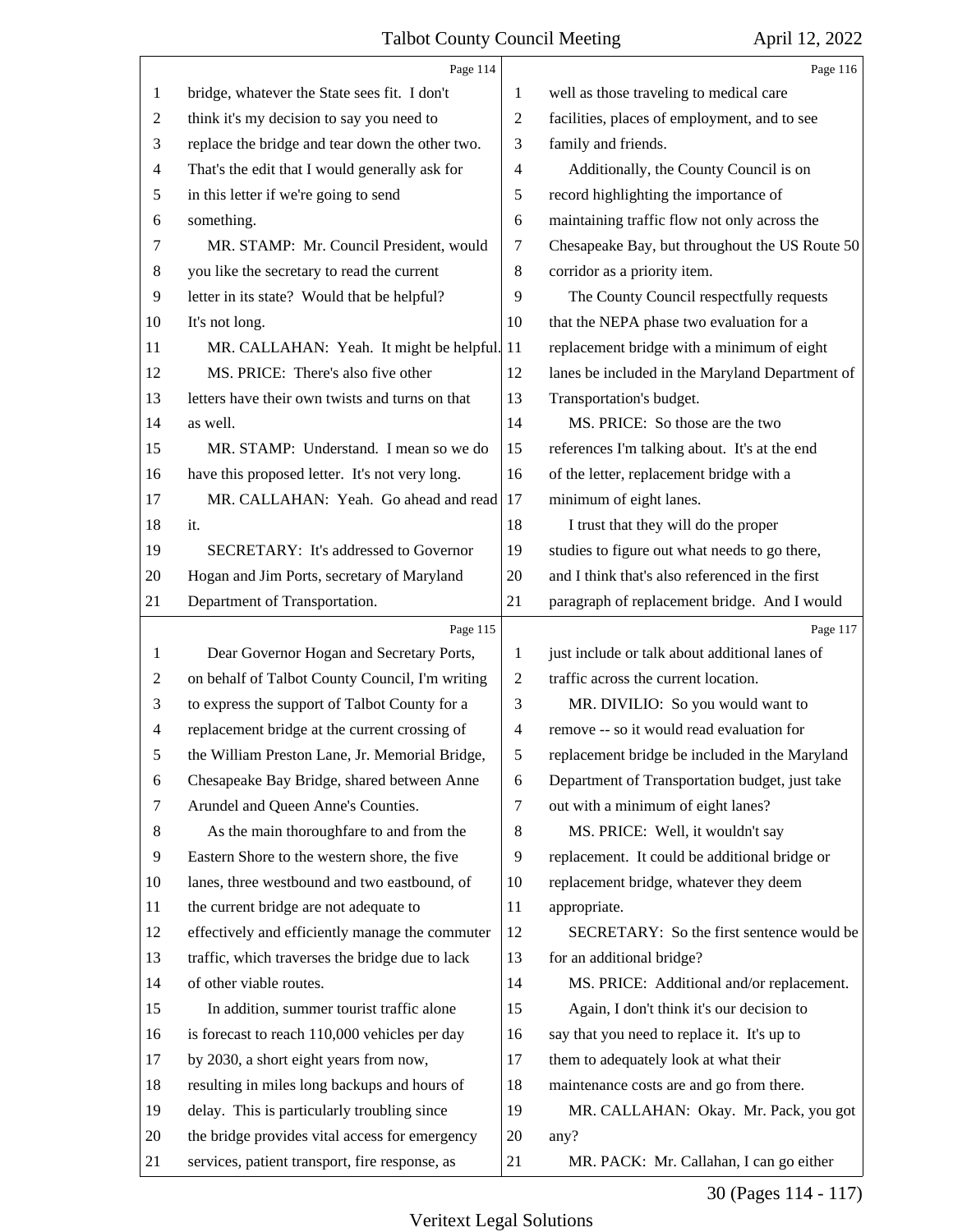|                | Page 118                                        |                | Page 120                                        |
|----------------|-------------------------------------------------|----------------|-------------------------------------------------|
| 1              | way. I can understand why Queen Anne and Anne 1 |                | on this, on this issue that will impact Talbot  |
| $\overline{c}$ | Arundel are looking for an eight-lane bridge.   | $\overline{c}$ | County residents.                               |
| 3              | If you think about the Delaware Memorial        | 3              | Let's hold off on this, consider perhaps        |
| 4              | Bridge, that's eight lanes, four in each        | 4              | other wording on this letter, or perhaps        |
| 5              | direction.                                      | 5              | reconsider whether we should be sending a       |
| 6              | MR. CALLAHAN: Right.                            | 6              | letter of support on this matter at all until   |
| 7              | MR. PACK: It does allow for more                | 7              | we get a better response from the State.        |
| 8              | accommodation for heavy traffic flow when you   | $\,8\,$        | MR. DIVILIO: I completely agree with some       |
| 9              | have that additional lane. I can see their      | 9              | of those points, Mr. Lesher. We do need to      |
| 10             | point for wanting to go that way, but I also    | 10             | address the traffic flow concerns through       |
| 11             | understand Ms. Price's point as far as should   | 11             | Talbot County, as we've been addressing all     |
| 12             | we be telling the State what to put there.      | 12             | night tonight.                                  |
| 13             | So I mean I can go either way that you and      | 13             | We can't get them to reduce the speed on a      |
| 14             | Council decide to move on this.                 | 14             | road when someone gets run over and killed, you |
| 15             | MR. CALLAHAN: Okay.                             | 15             | know.                                           |
| 16             | MR. PACK: Tell you the truth, an                | 16             | So I have concerns about the Tilghman           |
| 17             | eight-lane bridge would certainly solve our     | 17             | Island Bridge and the folks in Tilghman. When   |
| 18             | problem for years to come, for years to come.   | 18             | the bridge gets stuck up there, trying to get   |
| 19             | But the cost of taking down the current         | 19             | emergency services off -- onto the island or    |
| 20             | structure and building a new one, probably is a | 20             | get the people off the island.                  |
| 21             | pipe dream, probably is a pipe dream.           | 21             | And when I look at Kent Island in the           |
|                |                                                 |                |                                                 |
|                | Page 119                                        |                | Page 121                                        |
| 1              | MR. CALLAHAN: Yeah.                             | 1              | summertime coming to a standstill, that's a     |
| 2              | MR. PACK: So that's where I stand on it.        | $\overline{c}$ | huge safety concern, especially when you have   |
| 3              | MR. CALLAHAN: Mr. Lesher.                       | 3              | rural hospitals that are shifting care to       |
| 4              | MR. LESHER: Yeah. I share the concern           | $\overline{4}$ | different facilities.                           |
| 5              | that both Mr. Pack and Ms. Price have           | 5              | We have to be able to have the                  |
| 6              | articulated here regarding these impacts.       | 6              | transportation across the state in order to     |
| 7              | We need to get the State's attention about      | 7              | provide those services.                         |
| 8              | those impacts and about how they are going to   | 8              | And we need to get a new bridge. That's         |
| 9              | address those impacts in Talbot County. We've   | 9              | very apparent to me.                            |
| 10             | addressed -- we've taken this concern to the    | 10             | I would love nothing more than to fill          |
| 11             | State several times, and we've got nothing more | 11             | this thing with teeth and demand that they do   |
| 12             | than lip service. There's no written            | 12             | it and they do the study that they told us that |
| 13             | acknowledgment. There's no plan to address      | 13             | they would do once they chose the channel.      |
| 14             | these impacts.                                  | 14             | Anything that we can do to improve or twist     |
| 15             | And if we send a letter of support now,         | 15             | their arm, we can't -- if we don't send a       |
| 16             | where is our leverage?                          | 16             | letter, that doesn't mean diddly to the State.  |
| 17             | We need to wait on this. We need to press       | 17             | They don't care. They know that we need the     |
| 18             | pause on this. I'm certainly not ready to do    | 18             | bridge and we want the bridge.                  |
| 19             | this tonight. And we did get a request just     | 19             | It's a State initiative for safe traffic        |
| 20             | late before the meeting that we defer action    | 20             | across the Bay.                                 |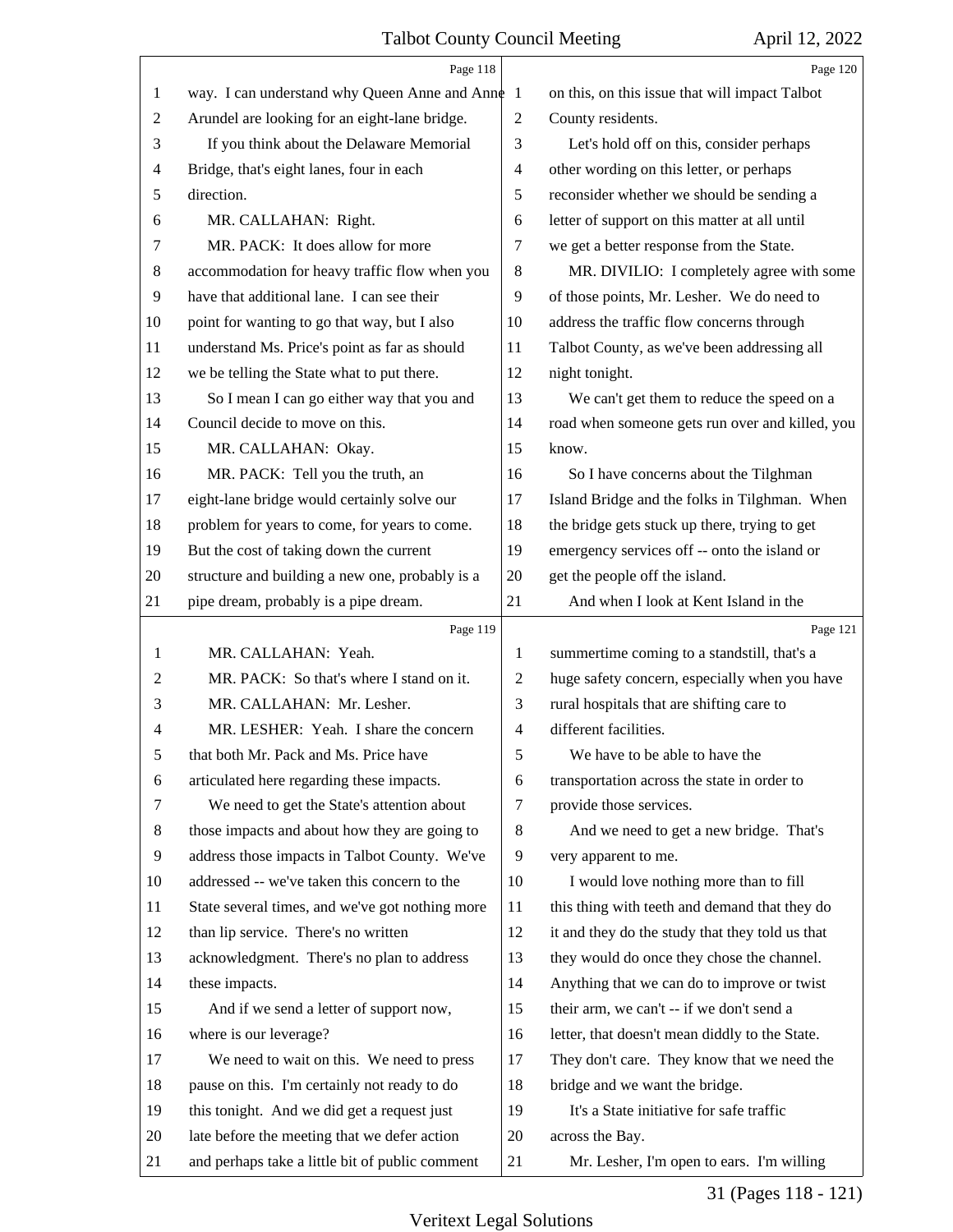|                | Page 122                                        |                | Page 124                                        |
|----------------|-------------------------------------------------|----------------|-------------------------------------------------|
| 1              | to do anything we can to force their hand to    | $\mathbf{1}$   | beef up --                                      |
| 2              | improve traffic flow through Talbot County, but | 2              | MR. DIVILIO: And it doesn't make sense          |
| 3              | we're the problem because we're not even        | 3              | that Talbot County, when we're looking at       |
| $\overline{4}$ | discussing with the local municipality that has | $\overline{4}$ | letters from Wicomico County, Caroline County,  |
| 5              | the Route 50 that's making changes and          | 5              | Somerset County. And you think they're not      |
| 6              | causing -- that's going to make further delays  | 6              | going to pay attention if Talbot doesn't send?  |
| 7              | with crosswalks and additional lights.          | 7              | They're not going to care if Talbot's           |
| 8              | So I see those as two different things.         | 8              | doesn't come or it's late. But if Talbot's      |
| 9              | And I realized that after I had an angry very   | 9              | comes with these and we're addressing the same  |
| 10             | first year meeting down at MACo with the        | 10             | concerns that we're sending over with the       |
| 11             | transportation saying yes, we know we need a    | 11             | transportation discussion that we had earlier   |
| 12             | bridge, but you've got to look all the way      | 12             | tonight, if everything dovetails together and   |
| 13             | through. They said yeah, but we can't do that.  | 13             | explains what our concerns are.                 |
| 14             | We can't do a study for traffic flow all the    | 14             | Delaying does absolutely nothing to             |
| 15             | way from D.C. to the beach until we know which  | 15             | strengthen our fight for what we want. They     |
| 16             | corridor we're going to go. And maybe it's      | 16             | know what we need and what we want, and we have |
| 17             | going to come from Baltimore, maybe it's going  | 17             | to stay on them about that.                     |
| 18             | to come south.                                  | 18             | MS. PRICE: So can we ask for this letter        |
| 19             | So it's two different issues to me. Get         | 19             | to be edited a little bit, beefed up on the     |
| 20             | the bridge done and do the study as quickly as  | 20             | corridor section, do additional, you know, we   |
| 21             | you possibly can to maintain flow from the city | 21             | want to make sure at this current crossing,     |
|                | Page 123                                        |                | Page 125                                        |
| 1              | to the beach.                                   | 1              | right, we want to emphasize that? We've said    |
| $\overline{c}$ | MS. PRICE: So one thing that's important        | $\overline{2}$ | that. It's consistent with the position that    |
| 3              | to get out there is the funding for this NEPA   | 3              | we've been taking that it's, you know,          |
|                |                                                 |                |                                                 |
| 4              | two study.                                      | $\overline{4}$ | additional or replacement, whatever the State   |
| 5              | So I think we need to send something.           | 5              | sees fit, beefing up the section on, you know,  |
| 6              | Maybe we beef up the section and really, really | 6              | how important it is to include the NEPA two     |
| 7              | talk again about the corridor and all of that   | 7              | study in their budget. So I guess those are     |
| 8              | in the written thing. But if they don't fund    | 8              | the threes things that could be beefed up.      |
| 9              | this NEPA two study, then this thing kind of    | 9              | MR. DIVILIO: And I would add in to              |
| 10             | dies for a while.                               | 10             | reference the Talbot County project priority    |
| 11             | And there's not very much on here.              | 11             | listing for consolidated transportation program |
| 12             | There's just one sentence about respectfully    | 12             | so that they have in the document to go back    |
| 13             | request that NEPA phase two evaluation is       | 13             | and revisit. And we can say how many times      |
| 14             | included in the Maryland Department of          | 14             | we've sent these same things through.           |
| 15             | Transportation's budget. I mean that's          | 15             | Please revisit the consolidated                 |
| 16             | important that they include that NEPA two       | 16             | transportation program that's been submitted to |
| 17             | study. And I know that Jack Wilson from Queen   | 17             | you 14 years in a row with these same concerns. |
| 18             | Anne's, he's been saying that at every          | 18             | MR. CALLAHAN: That's a great idea.              |
| 19             | opportunity.                                    | 19             | MS. PRICE: Right. And the thing is if           |
| 20             | So it's important that we get some of           | 20             | they get -- there is traffic that is taken off  |

32 (Pages 122 - 125)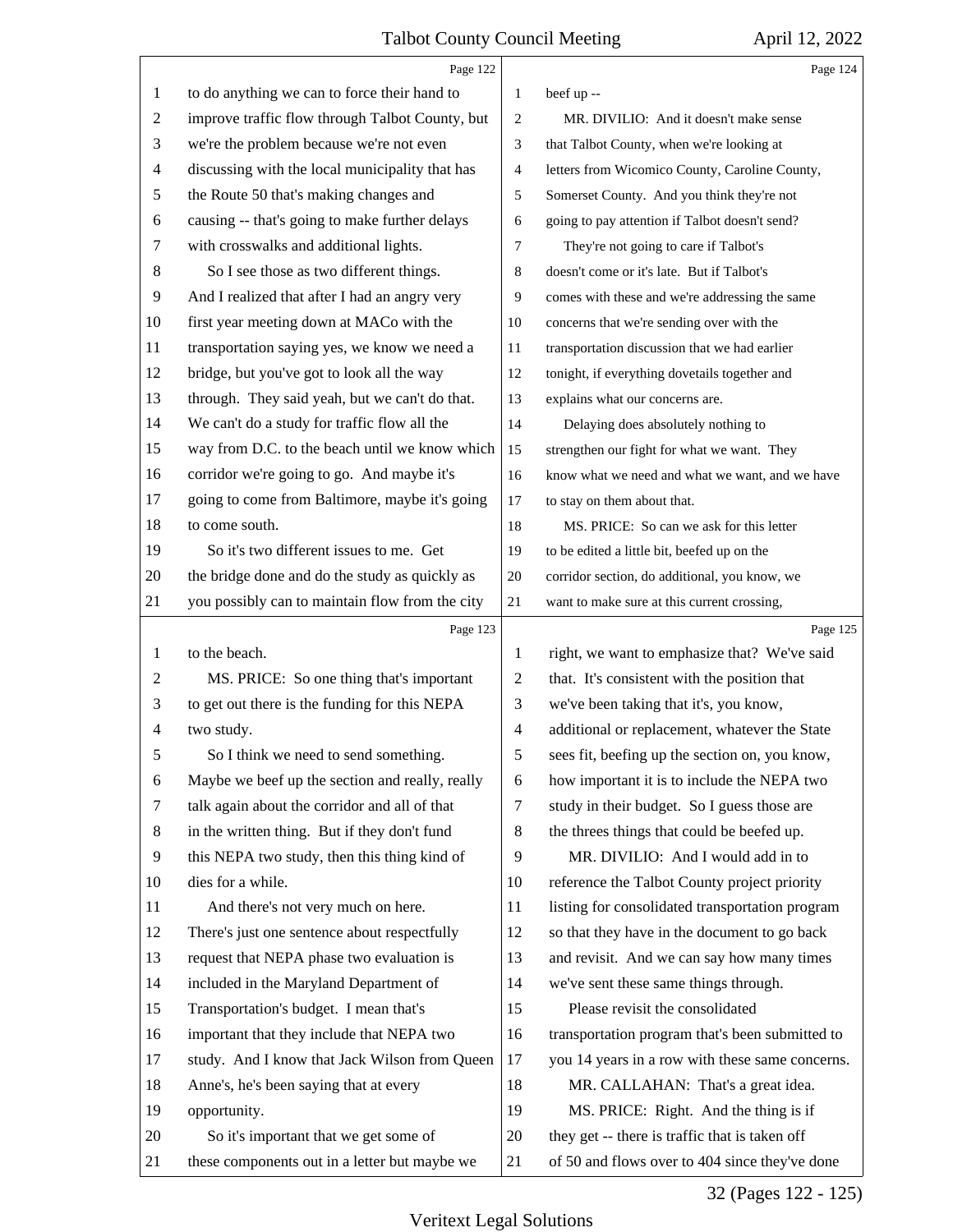|    | Page 126                                        |    | Page 128                                         |
|----|-------------------------------------------------|----|--------------------------------------------------|
| 1  | those improvements on 404. But with a           | 1  | requested tonight.                               |
| 2  | left-hand turn onto 404, more people are        | 2  | MR. LESHER: No.                                  |
| 3  | probably going to stay on Route 50. If they     | 3  | SECRETARY: Ms. Price.                            |
| 4  | had a better, you know, if they had the         | 4  | MS. PRICE: Aye.                                  |
| 5  | overpass there at 404, it might take some of    | 5  | SECRETARY: Mr. Pack.                             |
| 6  | the traffic off of 50. That could help if they  | 6  | MR. PACK: Aye.                                   |
| 7  | were to do something there.                     | 7  | MR. STAMP: Okay. Thank you, Council.             |
| 8  | And I know that's not technically in our        | 8  | The next item that I have is I'll ask our        |
| 9  | county, but it leads right into our county.     | 9  | director of corrections, Mr. Terry Kokolis, to   |
| 10 | So I mean I think there's just some things      | 10 | come up.                                         |
| 11 | that we can put in here to address the corridor | 11 | We have a request from the Department of         |
| 12 | and flow.                                       | 12 | Corrections to award Bid Number 22-02,           |
| 13 | MR. DIVILIO: Can you read that back to          | 13 | integrated video recording security management   |
| 14 | us?                                             | 14 | system, Talbot County Department of              |
| 15 | MS. PRICE: You got all that?                    | 15 | Corrections, Talbot County, Maryland.            |
| 16 | MR. CALLAHAN: So Mr. Thomas, can you work       | 16 | As you read in your agenda packet, the           |
| 17 | on that sometime in the next couple of days and | 17 | Department of Corrections is seeking Council     |
| 18 | get back to Council with that? That would be    | 18 | approval to award Bid Number 22-02, integrated   |
| 19 | great.                                          | 19 | video recording security management system, to   |
| 20 | MR. THOMAS: Yes. We'll work on that.            | 20 | Ark, A-R-K, in the amount of \$330,736, as well  |
| 21 | MS. PRICE: Thank you.                           | 21 | as approval to allow staff -- to provide staff   |
|    |                                                 |    |                                                  |
|    | Page 127                                        |    | Page 129                                         |
| 1  | MR. DIVILIO: Again, I'll make a motion          | 1  | the approval to negotiate best and final offer   |
| 2  | that we send a letter addressing those concerns | 2  | with Ark. This breaks the project into a two     |
| 3  | that we would like added to this letter.        | 3  | fiscal year project, FY22 and FY23, out of       |
| 4  | MR. CALLAHAN: Do I have a second?               | 4  | necessity.                                       |
| 5  | MS. PRICE: I'll second that. And then           | 5  | Terry is here to answer any further              |
| 6  | we'll approve it at the next meeting?           | 6  | questions on this. Terry.                        |
| 7  | MR. CALLAHAN: Well, we got a motion and         | 7  | MR. CALLAHAN: Welcome, Terry. How you            |
| 8  | second to send the letter after it's been       | 8  | doing?                                           |
| 9  | proofread and everybody sees it.                | 9  | MR. KOKOLIS: I'm great.                          |
| 10 | SECRETARY: Okay.                                | 10 | MR. CALLAHAN: Good, good, good.                  |
| 11 | MR. CALLAHAN: Can you call the vote.            | 11 | MR. KOKOLIS: I listened to the                   |
| 12 | SECRETARY: Mr. Callahan.                        | 12 | conversation about the Bay Bridge and Kent       |
| 13 | MR. CALLAHAN: Aye.                              | 13 | Narrows and I realize why I moved to Easton.     |
| 14 | SECRETARY: Mr. Divilio.                         | 14 | MR. CALLAHAN: Yeah.                              |
| 15 | MR. DIVILIO: Aye.                               | 15 | MR. PACK: So Director Kokolis.                   |
| 16 | SECRETARY: Mr. Lesher.                          | 16 | MR. KOKOLIS: Yes.                                |
| 17 | MR. LESHER: Can I have the motion read          | 17 | MR. PACK: This project would upgrade the         |
| 18 | back to me, please?                             | 18 | entire video system system wide at the Detention |
| 19 | MR. DIVILIO: I make the motion that we          | 19 | Center? Is that what we're looking to do?        |
| 20 | send the letter in support once the Council has | 20 | MR. KOKOLIS: It not only upgrades what           |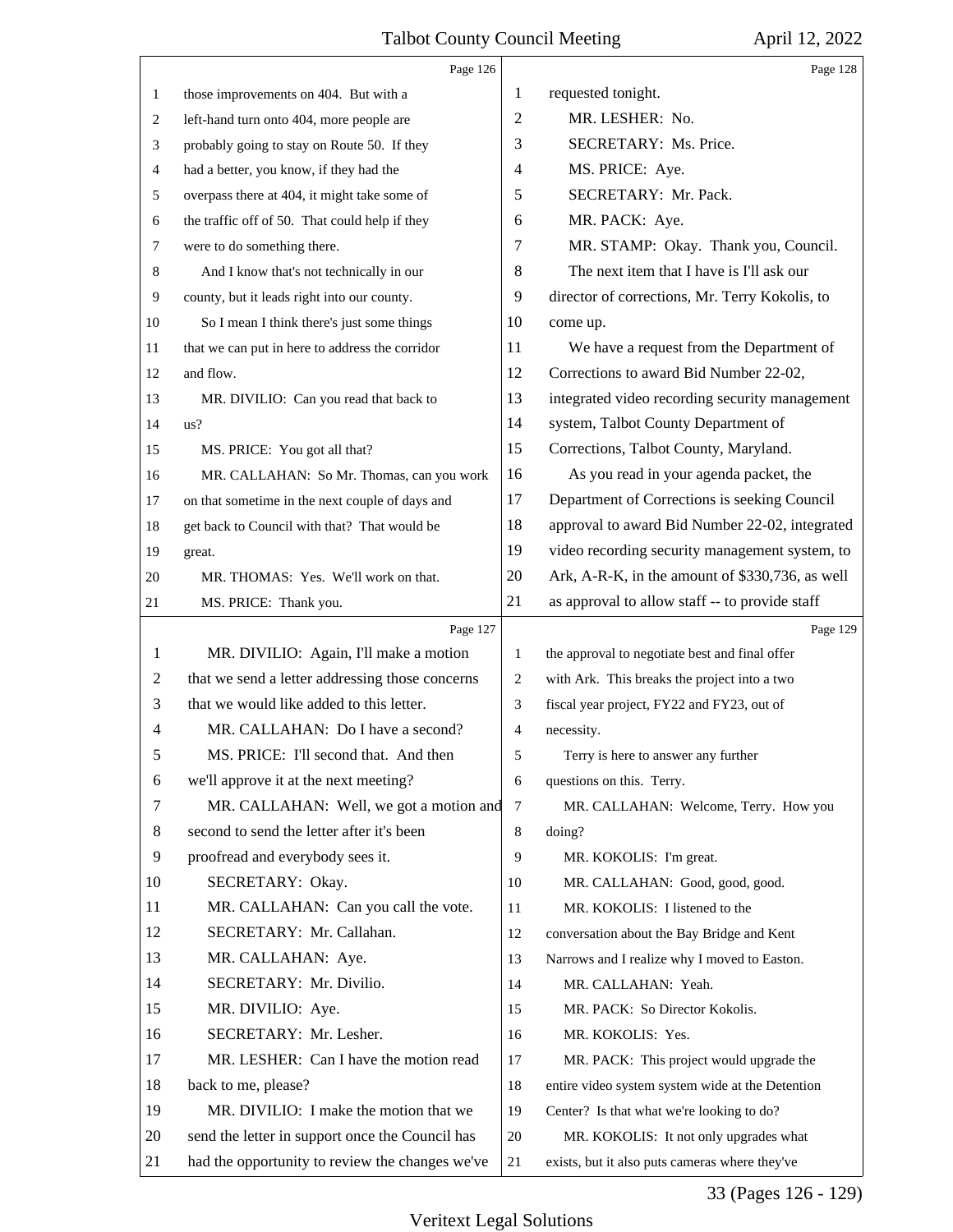|              | Page 130                                        |                | Page 132                                       |
|--------------|-------------------------------------------------|----------------|------------------------------------------------|
| 1            | never been before, including external to the    | 1              | MR. KOKOLIS: Yes, yes.                         |
| 2            | facility, the roof of the facility, and it      | $\mathfrak{2}$ | MR. PACK: Okay. I'm good, Mr. Callahan.        |
| 3            | really improves the overall security of the     | 3              | MR. CALLAHAN: Okay. Council.                   |
| 4            | housing units, the common areas, and the        | $\overline{4}$ | MR. PACK: You need a motion?                   |
| 5            | outside security areas.                         | 5              | MR. CALLAHAN: Yup.                             |
| 6            | And really it is a project to decrease the      | 6              | MR. PACK: I make a motion that we approve      |
| 7            | vicarious liability that we have. Cameras in    | 7              | the $-$                                        |
| 8            | jails are almost essential.                     | 8              | MR. DIVILIO: Second.                           |
| 9            | The system that we have was placed by two       | 9              | MR. PACK: -- the bid for Ark.                  |
| 10           | of our staff. They did a fine job, but the      | 10             | MR. CALLAHAN: We got a motion and a            |
| 11           | entire system is really malfunctioning. It      | 11             | second. Madam Secretary, could you call the    |
| 12           | does not record. And with every major scenario  | 12             | vote, please.                                  |
| 13           | and incident that may end up in court, we take  | 13             | SECRETARY: Mr. Callahan.                       |
| 14           | a video of it and we store it for future needs  | 14             | MR. CALLAHAN: Aye.                             |
| 15           | and use.                                        | 15             | SECRETARY: Mr. Divilio.                        |
| 16           | The new system will be a digital system.        | 16             | MR. DIVILIO: Aye.                              |
| 17           | It also incorporates WiFi. WiFi is essential    | 17             | SECRETARY: Mr. Lesher.                         |
| 18           | because there is no WiFi in the jail. But it    | 18             | MR. LESHER: Aye.                               |
| 19           | will permit us to use a great deal of           | 19             | SECRETARY: Ms. Price.                          |
| 20           | technology that improves the overall outlook of | 20             | MS. PRICE: Aye.                                |
| 21           | the inmates. It provides tablets for education  | 21             | SECRETARY: Mr. Pack.                           |
|              | Page 131                                        |                | Page 133                                       |
| $\mathbf{1}$ | programs, substance abuse programs, and         | $\mathbf{1}$   | MR. PACK: Aye.                                 |
|              |                                                 |                |                                                |
| 2            | numerous other programs. We can also extend it  | $\overline{c}$ | MR. STAMP: And Terry is here for a couple      |
| 3            | to add video visitation and a number of other   | 3              | more items.                                    |
| 4            | things that add minimal cost to the county but  | $\overline{4}$ | He's requesting to extend the current          |
| 5            | we can't accomplish it without WiFi.            | 5              | agreement with Wellpath, formerly known as     |
| 6            | And yes.                                        | 6              | Correct Care Solutions, LLC, to provide inmate |
| 7            | MR. PACK: I just have a second question         | 7              | medical and mental health services.            |
| 8            | that came to mind. Most law enforcement         | 8              | Again, in your packet, he's asking that        |
| 9            | officers in the State of Maryland now are       | 9              | you renew the contract for FY23 at a cost of   |
| 10           | bearing body worn cameras. And there's a        | 10             | \$467,128.15, which have been placed in the    |
| 11           | storage requirement of how long that material   | 11             | proposed FY23 budget.                          |
| 12           | has to be held.                                 | 12             | Due to timing, we need to move on this         |
| 13           | MR. KOKOLIS: Yes.                               | 13             | request at this time.                          |
| 14           | MR. PACK: Are we under the same                 | 14             | Terry, do you have anything else you'd         |
| 15           | requirement at our correctional facilities as   | 15             | like to add?                                   |
| 16           | far as holding onto video material?             | 16             | MR. KOKOLIS: No. It's a contractual            |
| 17           | MR. KOKOLIS: No. Presently we hold for          | 17             | increase. And this is the last year of the     |
| 18           | 30 days. With the new system, we'll hold for    | 18             | Wellpath contract. It will go out in an RFP    |
| 19           | 45 days. And if we have a major scenario,       | 19             | for the next contract.                         |
| 20           | we'll burn a disk and we'll have it for --      | 20             | MR. PACK: Okay.                                |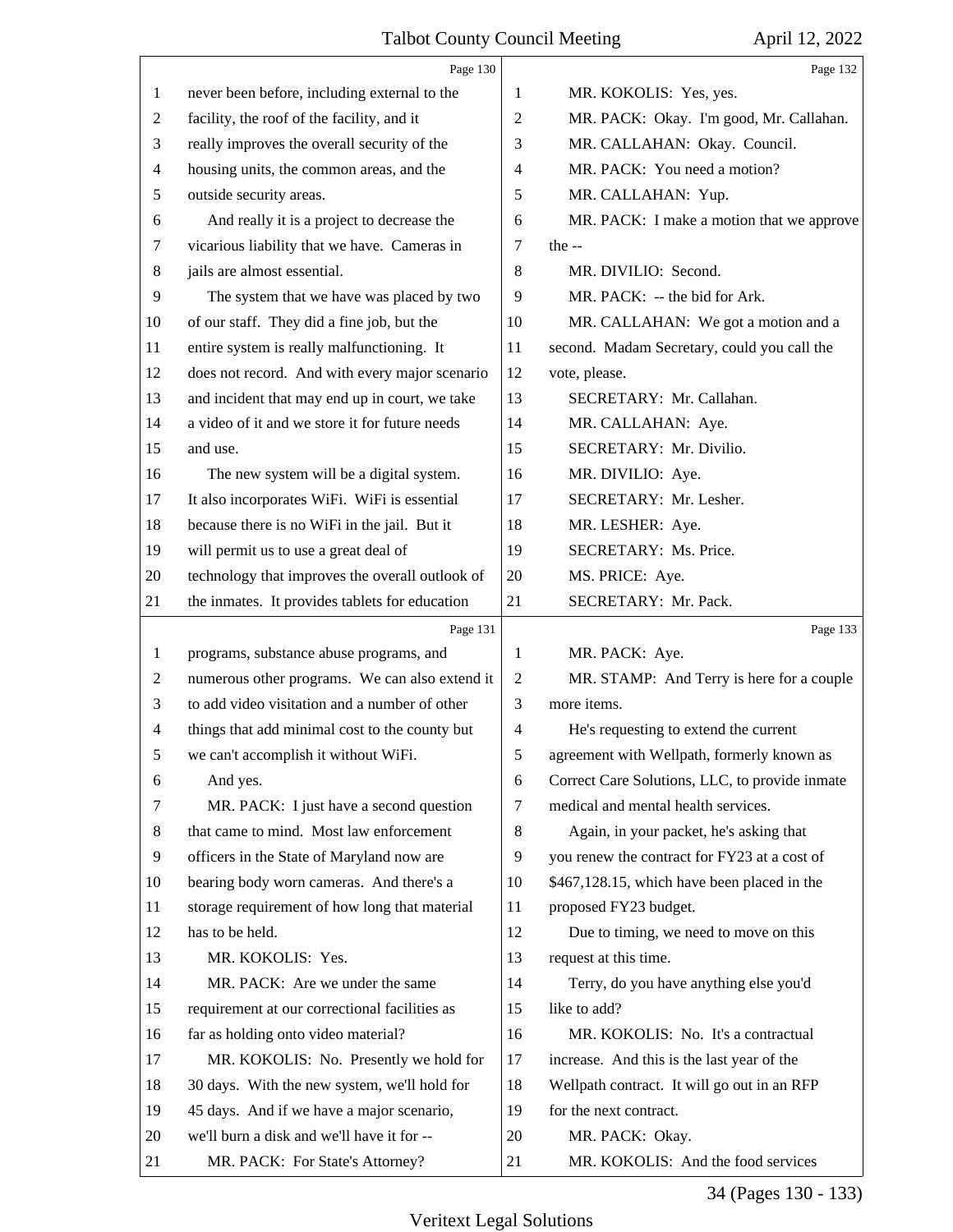|                | Page 134                                        |                | Page 136                                        |
|----------------|-------------------------------------------------|----------------|-------------------------------------------------|
| 1              | contract is the last one. It is also a          | 1              | And what it's done is it's really taken         |
| $\overline{c}$ | contractual increase embedded in the contract.  | $\overline{2}$ | out of jail anybody who can get out of jail and |
| 3              | And that concludes the presentation --          | 3              | left in jail those that can't. And those that   |
| $\overline{4}$ | MR. STAMP: Well, let me just jump on that       | $\overline{4}$ | can't get out of jail are those with the        |
| 5              | because you kind of rolled both of them in,     | 5              | greatest gravity of problems, the mental        |
| 6              | which Council may want to do that.              | 6              | health, the medications that we have.           |
| 7              | So the second request for food services,        | 7              | And I was speaking with Mr. Pack earlier.       |
| 8              | he's asking that you consider awarding to --    | $\,8$          | If we can control anger management of that      |
| 9              | who is this?                                    | 9              | group, then that is the biggest challenge that  |
| 10             | MR. KOKOLIS: Trinity.                           | 10             | we have, the co-occurring disorders being one,  |
| 11             | MR. STAMP: Trinity Services Group in the        | 11             | the mental health being the other. And the      |
| 12             | amount of \$248,800.                            | 12             | anger, you put those three things together and  |
| 13             | And again, that's been budgeted in FY23         | 13             | it really creates the scenario of failure for   |
| 14             | budget as proposed.                             | 14             | so many people. We're trying to impact it as    |
| 15             | If you would like to do both of those.          | 15             | best that we can.                               |
| 16             | MR. DIVILIO: What's a current number of         | 16             | We have a chronic care list so that we          |
| 17             | incarcerated individuals?                       | 17             | take those with the greatest need, and those    |
| 18             | MR. KOKOLIS: It fluctuates in the 50s.          | 18             | are the individuals we channel in our mental    |
| 19             | The count is creeping up as the courts are      | 19             | health services. Those that require medication  |
| 20             | opening up, and we're getting more individuals  | 20             | and medication continuation, we channel into    |
| 21             | that are sentenced rather than pretrial.        | 21             | our psychiatrist and we do tele-psychiatry.     |
|                | Page 135                                        |                | Page 137                                        |
| $\mathbf{1}$   | So if you look at the pretrial population       | $\mathbf{1}$   | And we're able to resolve individuals as well   |
| $\overline{c}$ | of anybody under our supervision, it's in the   | 2              | as we can.                                      |
| 3              | range of 90-plus. If you look at those that     | 3              | And the fortunate thing is is that they're      |
| 4              | are just incarcerated, it's in the mid-50s,     | $\overline{4}$ | adult offenders, rather than the children that  |
| 5              | between 52 and 57.                              | 5              | are in our schools. So it's an everyday work    |
| 6              | MR. DIVILIO: I'm impressed that you're          | 6              | of devotion for that segment of the population, |
| 7              | spending half a million dollars for mental      | $\tau$         | most being Talbot County residents. So it pays  |
| 8              | health in there. That's -- you know, when we    | 8              | us to do our best practice and diligence.       |
| 9              | look at school budget and what they're spending | 9              | So thank you for noticing that.                 |
| 10             | for a much larger population of children. And   | 10             | MS. PRICE: So you want to take these two        |
| 11             | clearly, yours are in serious need of the       | 11             | together since we're discussing both? Is that   |
| 12             | assistance.                                     | 12             | okay?                                           |
| 13             | So thank you. And I imagine that does a         | 13             | MR. STAMP: If Council doesn't mind.             |
| 14             | lot for when they get back out on the street    | 14             | Again, it's Wellpath for \$467,128.15 and       |
| 15             | and continue their lifestyle.                   | 15             | Trinity, \$248,800.                             |
| 16             | MR. KOKOLIS: We take it with great              | 16             | MS. PRICE: I make that motion for both of       |
| 17             | diligence because everybody hears about the     | 17             | them.                                           |
| 18             | Justice Reinvestment Program and the            | 18             | MR. PACK: Second.                               |
| 19             |                                                 |                |                                                 |
|                | reformation of pretrial services and all the    | 19             | MR. CALLAHAN: Okay. We have a motion and        |
| 20             | legislative changes that come out of Annapolis  | 20             | second. Madam Secretary, could you call the     |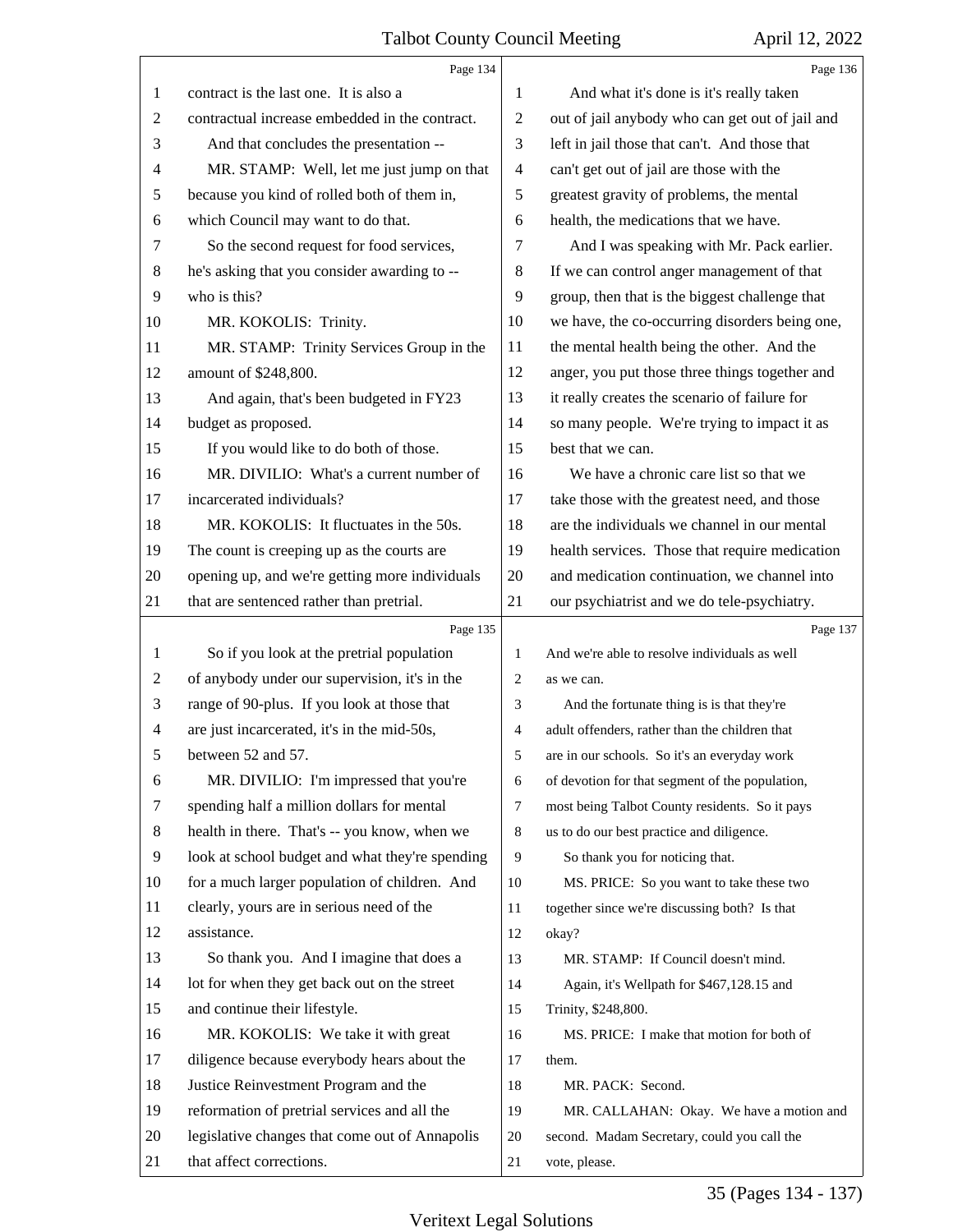|    | Page 138                                       |                | Page 140                                        |
|----|------------------------------------------------|----------------|-------------------------------------------------|
| 1  | SECRETARY: Mr. Callahan.                       | 1              | days. So unfortunately, we're not going to do   |
| 2  | MR. CALLAHAN: Aye.                             | 2              | that study this year. Not enough communication  |
| 3  | SECRETARY: Mr. Divilio.                        | 3              | I think over there.                             |
| 4  | MR. DIVILIO: Aye.                              | $\overline{4}$ | But there's support for it, and we'll have      |
| 5  | SECRETARY: Mr. Lesher.                         | 5              | to try to do it again next year. It was going   |
| 6  | MR. LESHER: Aye.                               | 6              | really well. I don't think we'll have a         |
| 7  | SECRETARY: Ms. Price.                          | 7              | problem next year. We just have to get the      |
| 8  | MS. PRICE: Aye.                                | 8              | timing better.                                  |
| 9  | SECRETARY: Mr. Pack.                           | 9              | So apologize that we weren't able to take       |
| 10 | MR. PACK: Aye.                                 | 10             | that one across the finish line.                |
| 11 | MR. STAMP: And so while Terry is here.         | 11             | MR. KOKOLIS: I appreciate it. Senator           |
| 12 | MR. PACK: Oh, yes. I'm sorry.                  | 12             | Eckardt contacted me today and said it's going  |
| 13 | Terry, I want to take the time to just         | 13             | to be a pre-filed bill next year.               |
| 14 | congratulate you on your reappointment to the  | 14             | And I'm not sure how the House version          |
| 15 | Commission of Correctional Standards. That's a | 15             | ended up in House judiciary when it's a         |
| 16 | big plus for Talbot County to have you on that | 16             | pension-related financial fiscal bill. So the   |
| 17 | commission.                                    | 17             | judiciary never found the time to give it more  |
| 18 | Of course, that commission oversees all        | 18             | than a cursory hearing.                         |
| 19 | the standards from all the 24 jurisdictions    | 19             | And next time, we'll be a little bit more       |
| 20 | here in the State of Maryland.                 | 20             | vigilant in --                                  |
| 21 | So congratulations on your reappointment       | 21             | MS. PRICE: I mean we're fine. Senator           |
|    |                                                |                |                                                 |
|    | Page 139                                       |                | Page 141                                        |
| 1  | to Commission on Correctional Standards.       | 1              | Eckardt asked me to testify with her. We sat    |
| 2  | MR. KOKOLIS: Thank you.                        | 2              | side by side. And you know, it was no problem.  |
| 3  | MR. PACK: Thank you.                           | 3              | And then, like I said, when they're not         |
| 4  | MR. STAMP: Thank you, Terry.                   | 4              | cross filed from the get-go, it's an extra      |
| C  | MS. PRICE: Is it okay before you run           | 5              | little hurdle to go across because then you do  |
| 6  | away, while you're still sitting here because  | 6              | have -- when you get to the end of session,     |
| 7  | you might not be sitting here for Council      | 7              | ends up in rules, rather than having the true   |
| 8  | comments.                                      | 8              | cross file, which they can be moving            |
| 9  | One of the bills that we tried to get          | 9              | concurrently at the same time.                  |
| 10 | through Annapolis was the correctional         | 10             | MR. KOKOLIS: Gets a little bit -- at            |
| 11 | officers, like LEOPS. And it, you know, went   | 11             | least Sine Die was a sunny day yesterday but -- |
| 12 | through the House no problem at all.           | 12             | MS. PRICE: It was beautiful. It was             |
| 13 | MR. PACK: The Senate no problem.               | 13             | beautiful there. For sure.                      |
| 14 | MS. PRICE: Okay. And when it crossed           | 14             | MR. KOKOLIS: Beautiful day. But                 |
| 15 | over to the opposite House, there was a        | 15             | hopefully next year we'll go into it.           |
| 16 | little -- it got stuck, got stuck in rules.    | 16             | Appreciate the Council's support because        |
| 17 | And we thought we were going to get it out.    | 17             | it really starts here at home with that support |
| 18 | But unfortunately, at the end of session,      | 18             | to be able to get the legislation and then to   |
| 19 | everything gets crazy and not everything can   | 19             | be able to let the correctional staff know that |
| 20 | get moving. So it was going really, really     | 20             | their consideration is pre-eminent in the       |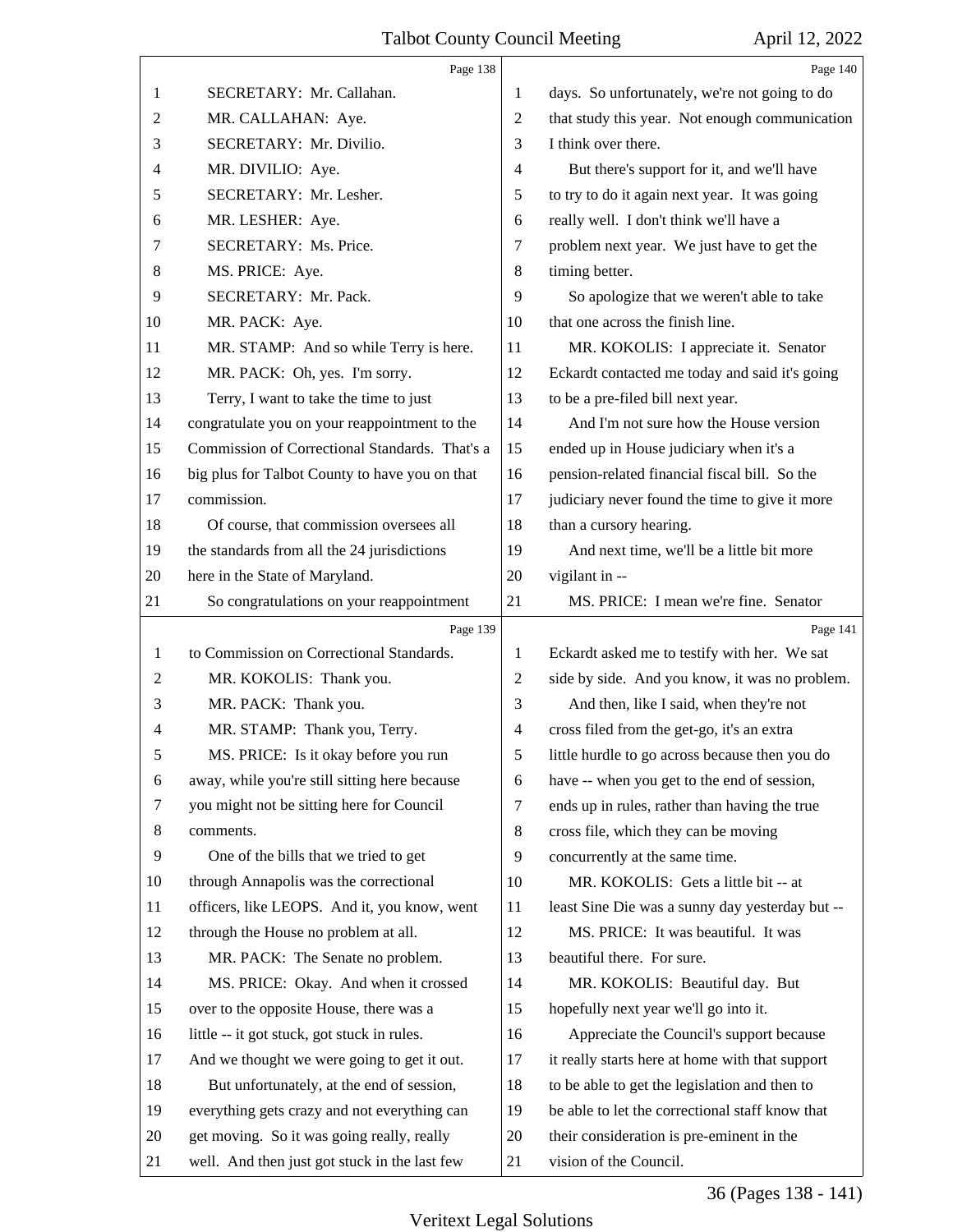<span id="page-36-0"></span>

|                | Page 142                                        |                          | Page 144                                        |
|----------------|-------------------------------------------------|--------------------------|-------------------------------------------------|
| 1              | And we appreciate the good work --              | 1                        | Madam Secretary, could you call the vote.       |
| $\overline{c}$ | MS. PRICE: I think they know how we feel.       | $\overline{2}$           | SECRETARY: Mr. Callahan.                        |
| 3              | I just wish we could have done it a year        | 3                        | MR. CALLAHAN: Aye.                              |
| $\overline{4}$ | sooner.                                         | $\overline{\mathcal{A}}$ | SECRETARY: Mr. Divilio.                         |
| 5              | MR. KOKOLIS: Thank you for the support.         | 5                        | MR. DIVILIO: Aye.                               |
| 6              | MR. STAMP: So the last thing I would say        | 6                        | SECRETARY: Mr. Lesher.                          |
| 7              | while Terry is here is just to congratulate,    | $\tau$                   | MR. LESHER: Aye.                                |
| $8\,$          | just one more thing to congratulate you on. So  | $\,8\,$                  | SECRETARY: Ms. Price.                           |
| 9              | as you know, there are many laws that dictate   | 9                        | MS. PRICE: Aye.                                 |
| 10             | rules, regulations, dictate everything that     | 10                       | SECRETARY: Mr. Pack.                            |
| 11             | goes on at that correctional facility. And we   | 11                       | MR. PACK: Aye.                                  |
| 12             | are fortunate to have the gentleman we have     | 12                       | MR. STAMP: And under announcements --           |
| 13             | running the correctional facility here.         | 13                       | MS. PRICE: Hang on. Sorry. Just want to         |
| 14             | But over the past I guess month, you went       | 14                       | let people know that I will not be able to be   |
| 15             | through a pretty rigorous audit, and you passed | 15                       | in attendance. I already had things scheduled   |
| 16             | with flying colors.                             | 16                       | with my MACo duties. So I guess I can leave     |
| 17             | MR. KOKOLIS: 100 percent. No                    | 17                       | that I'm introducing the budget or whatever,    |
| 18             | recommendations.                                | 18                       | but I just won't be able to be there for the    |
| 19             | MR. STAMP: So that's a reflection of not        | 19                       | presentation and make any commentary on that    |
| 20             | only the director, but the team that runs that  | 20                       | date.                                           |
| 21             | facility down there.                            | 21                       | MR. STAMP: Okay. Thank you.                     |
|                |                                                 |                          |                                                 |
|                | Page 143                                        |                          | Page 145                                        |
| 1              | MR. PACK: Absolutely, absolutely.               | 1                        | Under announcements. County offices will        |
| 2              | MR. CALLAHAN: Congratulations.                  | 2                        | be closed on Friday, April 15th, in recognition |
| 3              | MR. KOKOLIS: We worked hard.                    | 3                        | of Good Friday.                                 |
| 4              | MR. CALLAHAN: Congratulations.                  | 4                        | And then finally, just want to mention          |
| 5              | MR. KOKOLIS: Thank you, thank you.              | 5                        | that April 10th through 16th this week is       |
| 6              | We worked hard. My staff is happy, too.         | 6                        | National Public Safety Tele-Communicators Week. |
| 7              | First week of May is National Correctional      | 7                        | That recognizes the people that remain calm     |
| 8              | Employees Week. So we'll come back with our     | 8                        | when everybody else isn't. And that is when     |
| 9              | employee of the year, and we'll also come back  | 9                        | you dial 911 and you're having a crisis, and    |
| 10             | requesting a proclamation for the week.         | 10                       | they remain calm and they make sure they get    |
| 11             | MR. CALLAHAN: We'll be here.                    | 11                       | the right resources in the right amount of time |
| 12             | MR. STAMP: Thank you, Terry.                    | 12                       | to you.                                         |
| 13             | MR. KOKOLIS: Thank you very much.               | 13                       | And they're often unsung heroes. But the        |
| 14             | MR. STAMP: Thank you, Council. I have           | 14                       | truth be known that none of the emergency       |
| 15             | just a couple more things. The next one is I'm  | 15                       | response system would work without them. There  |
| 16             | requesting Council declare, Tuesday, April 19,  | 16                       | would be no firetrucks, no ambulances or police |
| 17             | 2022, as a special legislative day to allow for | 17                       | cars if it doesn't get through.                 |
| 18             | the introduction of the FY23 budget.            | 18                       | Incredibly professional and dedicated 911       |
| 19             | MR. PACK: So moved.                             | 19                       | operators that we have here at Talbot Center.   |
| 20             | MR. DIVILIO: Second.                            | 20                       | So again, just want to recognize them for       |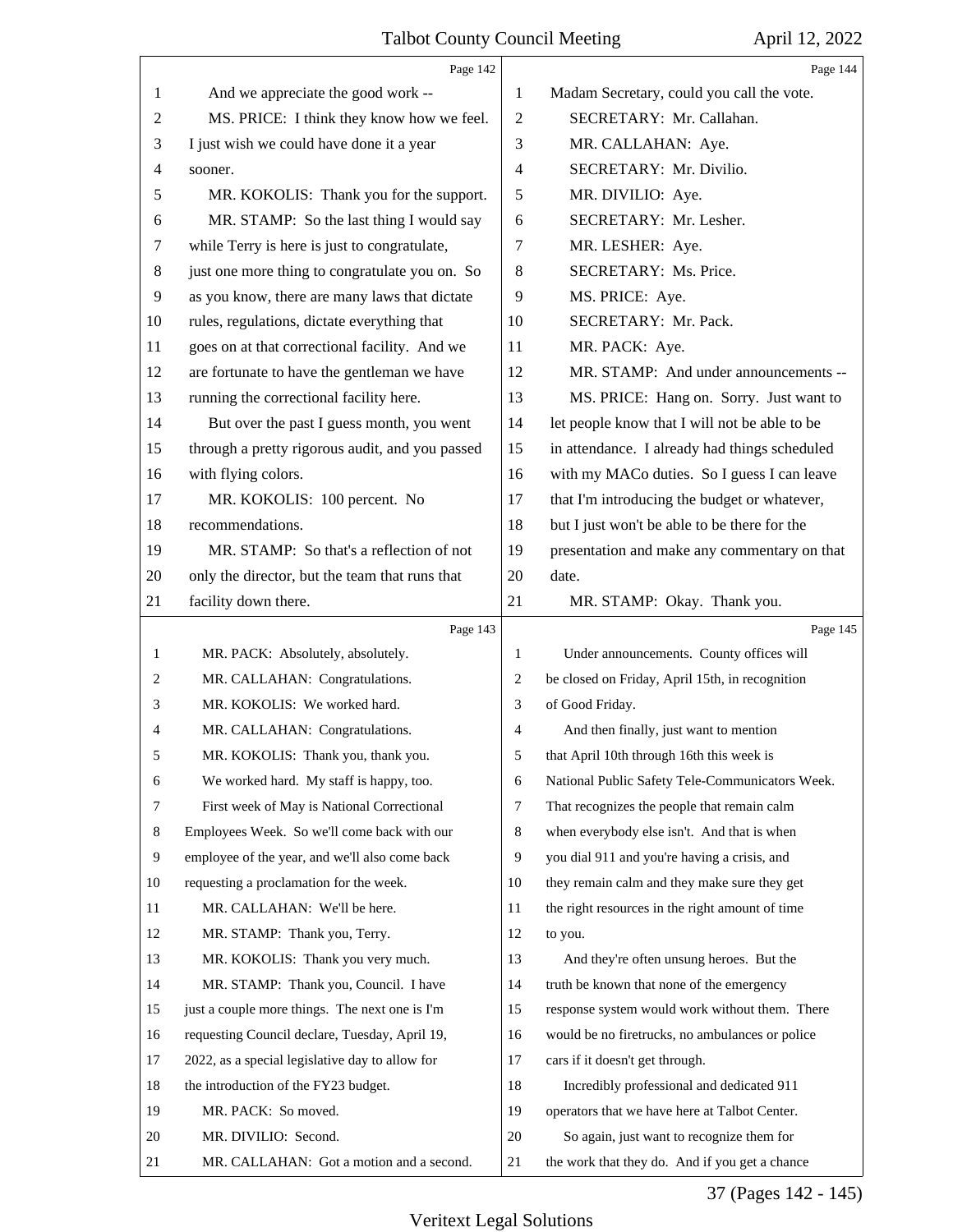<span id="page-37-0"></span>

|                | Page 146                                          |    | Page 148                                        |
|----------------|---------------------------------------------------|----|-------------------------------------------------|
| 1              | to give them a holler, stop by or whatever,       | 1  | record. I believe we have three violations in   |
| $\overline{c}$ | they would love to see you. And to the public,    | 2  | the last eight years.                           |
| 3              | you know, give them a shout-out on Facebook.      | 3  | I just find it upsetting that members of        |
| $\overline{4}$ | They're having their pictures up and people       | 4  | this Council continue to sort of run down       |
| 5              | were giving them kudos.                           | 5  | Trappe, run down what we're doing. And I'm not  |
| 6              | We have a good crew down there.                   | 6  | quite sure why.                                 |
| 7              | MR. PACK: Yes, we do.                             | 7  | I know there's a contingency of public out      |
| 8              | MR. STAMP: And with that, that completes          | 8  | here in Talbot County that are moving under,    |
| 9              | the county manager report for tonight's           | 9  | moving forward under some falsehoods, are       |
| 10             | meeting. Thank you, Council President, Members 10 |    | bringing up statistics that they're bending to  |
| 11             | of Council.                                       | 11 | their own desire, if you will.                  |
| 12             | MR. CALLAHAN: Okay. Thank you. Good               | 12 | I think -- yeah. That's really -- I just        |
| 13             | report, good job. Okay.                           | 13 | hope that when these members say things on      |
| 14             | Next up would be public comment. Yes,             | 14 | public comment, especially in this forum, that  |
| 15             | sir. Come on up.                                  | 15 | in the future they have their facts correct,    |
| 16             | MR. SCHMIDT: Brian Schmidt again.                 | 16 | that they do their own due diligence to         |
| 17             | MR. CALLAHAN: Yeah. No problem.                   | 17 | research what they are saying. Because when     |
| 18             | MR. SCHMIDT: I would like to address a            | 18 | things in this forum are put out forward to the |
| 19             | few comments that have been made by this          | 19 | public and in the minutes, it's taken as the    |
| 20             | Council in recent months.                         | 20 | truth. And you know, without --                 |
| 21             | MR. CALLAHAN: Yes.                                | 21 | MR. PACK: Time.                                 |
|                | Page 147                                          |    | Page 149                                        |
| 1              | MR. SCHMIDT: And so let me kind of reword         | 1  | MR. SCHMIDT: Thank you. I'm sorry. Let          |
| 2              | a few things here.                                | 2  | me -- two sentences, please.                    |
| 3              | Ms. Price, you've said --                         | 3  | You know, without coming back with a            |
| 4              | MR. CALLAHAN: Mr. Schmidt, could you not          | 4  | folder full of stats, you know, it's, and going |
| 5              | reference to a Council person's name, please?     | 5  | through line item by line item, you know, we're |
| 6              | MR. SCHMIDT: No problem.                          | 6  | not kind of in that mode, but I just hope that  |
| 7              | MR. PACK: I appreciate that. Yup.                 | 7  | these members will just in the future do their  |
| 8              | MR. SCHMIDT: Right on.                            | 8  | due diligence.                                  |
| 9              | MR. CALLAHAN: Sorry about that.                   | 9  | Thank you.                                      |
| 10             | MR. SCHMIDT: That's okay. So let me --            | 10 | MR. CALLAHAN: Thank you, Mr. Schmidt.           |
| 11             | there have been some comments from this Council   | 11 | Appreciate it.                                  |
| 12             |                                                   |    | MR. SCHMIDT: Appreciate it.                     |
| 13             | about how Trappe is running our town, running     | 12 |                                                 |
|                | our wastewater treatment plant. And there have    | 13 | MR. CALLAHAN: Okay. Anybody else for            |
| 14             | been, without quoting directly, they're simply    | 14 | public comment? I see you looking over there.   |
| 15             | false.                                            | 15 | No? Nothing? You've been very patient, very     |
| 16             | Comments of our wastewater treatment plant        | 16 | quiet out there.                                |
| 17             | is a failing plant. It's just lazy language.      | 17 | Okay, then. Let's move on to Council            |
| 18             | It's really kind of upsetting.                    | 18 | comment. Mr. Pack.                              |
| 19             | I think our operator is doing what he can.        | 19 | MR. PACK: I really don't have anything          |
| 20             | I think Mr. Ryan had put into the minutes         | 20 | else really to say other than with Terry and    |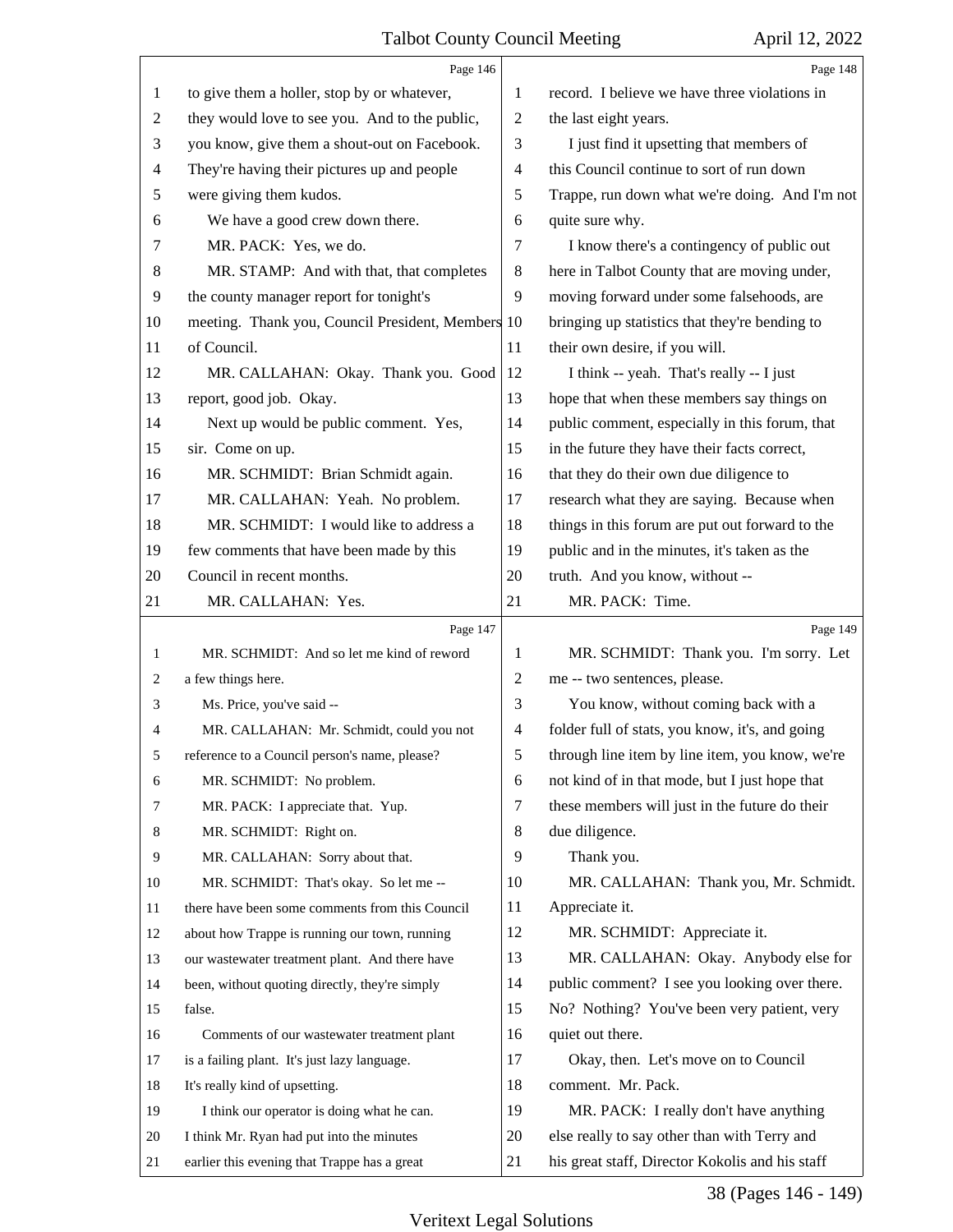<span id="page-38-0"></span>

|                | Page 150                                        |                | Page 152                                        |
|----------------|-------------------------------------------------|----------------|-------------------------------------------------|
| 1              | down at the Detention Center, although I will   | 1              | deserve it, they certainly deserve it.          |
| $\overline{c}$ | not be here in this chair next term or next     | $\overline{2}$ | So I just wanted to say to you this             |
| 3              | year, you certainly have my support in pushing  | 3              | evening that you have my support. Even though   |
| $\overline{4}$ | for that bill. And anything that I can do for   | $\overline{4}$ | I may not be sitting here or won't be sitting   |
| $\sqrt{5}$     | you and for the next Council, I'll certainly    | 5              | here, you still have my support moving forward  |
| 6              | lend my voice to do that.                       | 6              | to get that done.                               |
| 7              | It has been a pleasure to serve Talbot          | 7              | So it's been great to serve, but I've           |
| 8              | County over these last 15 years. And you reach  | $\,8\,$        | reached a decision not to run again. It's been  |
| 9              | the decision I've reached in the last several   | 9              | a pleasure to serve Talbot County over the last |
| 10             | months to not run again, it was a very personal | 10             | 14, 15 years. Thank you.                        |
| 11             | decision. It was one that did not come easily   | 11             | MR. CALLAHAN: Thank you, Mr. Pack.              |
| 12             | to me, because of the affection that I have for | 12             | Mr. Lesher.                                     |
| 13             | the people that I've worked with over the 15    | 13             | MR. LESHER: Nothing further this evening.       |
| 14             | years. The department heads, the staff, the     | 14             | Thank you.                                      |
| 15             | county managers that we've had over the last 15 | 15             | MR. CALLAHAN: Thank you. I want you to          |
| 16             | years, the various County Council members that  | 16             | enjoy yourself, too, now on vacation.           |
| 17             | I've had the pleasure to work, we may not       | 17             | Ms. Price.                                      |
| 18             | always agree, certainly may not always agree,   | 18             | MS. PRICE: Absolutely. So yesterday             |
| 19             | but I believe that at the core, each member had | 19             | marked the 90th day of the legislature, and     |
| 20             | the county as a whole as their best interest.   | 20             | happy Sine Die, thank goodness.                 |
| 21             | And I certainly have done my best to make       | 21             | And there are lots of updates to give, but      |
|                |                                                 |                |                                                 |
|                | Page 151                                        |                | Page 153                                        |
| 1              | sure Talbot County was a little bit better than | 1              | I want to highlight just two this evening.      |
| $\overline{2}$ | I left it -- than I found it, I should say, 15  | $\overline{2}$ | The first is the EMS emergency medical          |
| 3              | years ago.                                      | 3              | transport bill. We were able to get that        |
| 4              | And I think we have. I think we've              | $\overline{4}$ | through with some amendments. Super excited     |
| 5              | accomplished a great deal over that time        | 5              | about that.                                     |
| 6              | period. When I go back and look at all the      | 6              | And what that means is that currently we        |
| 7              | accomplishments that this Council and past      | 7              | only get reimbursed \$100 and only if our       |
| 8              | Councils have reached.                          | 8              | ambulances transport to an emergency room       |
| 9              | This Council elected the first African          | 9              | hospital. And what this bill now does is that   |
| 10             | American department head in Ms. Joye Nagle.     | 10             | we would get reimbursed regardless of where we  |
| 11             | This Council elected the first Hispanic         | 11             | transport, to an urgent care center or if we    |
| 12             | department head in Miguel Salinas. This         | 12             | just treat in the field. You know, someone --   |
| 13             | Council put the deputies in the LEOPS system    | 13             | we're able to resuscitate somebody and they     |
| 14             | for their retirement. So this Council has, in   | 14             | don't need further transport or they don't need |
| 15             | just the four short years, has done a lot to    | 15             | to go to a hospital, which recognizes the true  |
| 16             | move Talbot County forward.                     | 16             | health professionals that they are, the medical |
| 17             | And as Ms. Price alluded to, getting the        | 17             | background that they have.                      |
| 18             | correctional officers in the CORS system before | 18             | And then there will be an increment of          |
| 19             | I leave this seat was probably one of my        | 19             | going up above the \$100.                       |
| 20             | greatest failures. I will have to admit that    | 20             | There is a three-year sunset, but               |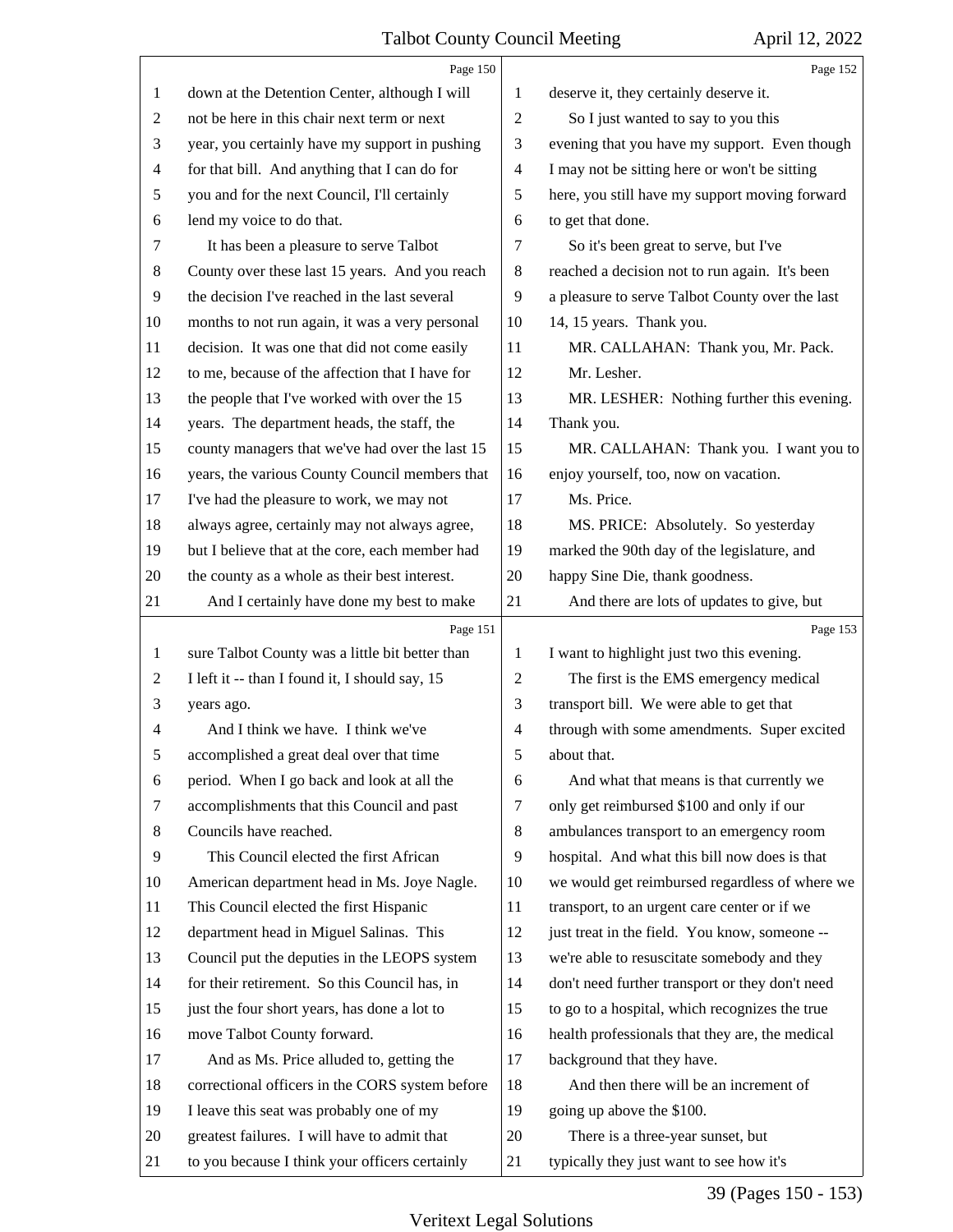<span id="page-39-0"></span>

|                | Page 154                                        |                          | Page 156                                        |
|----------------|-------------------------------------------------|--------------------------|-------------------------------------------------|
| $\mathbf{1}$   | working. So I don't expect that it's something  | 1                        | So then the owner went through a series of      |
| $\overline{c}$ | that will go away in three years. Sometimes     | $\sqrt{2}$               | appeals through our Board of Appeals and        |
| 3              | the sunset things do.                           | 3                        | different court systems. You know, and just     |
| 4              | But this was huge. And our Emergency            | $\overline{\mathcal{A}}$ | even a few years ago, the Circuit Court         |
| 5              | Services Department, and I know that Clay has   | 5                        | determined that the owner was liable for the    |
| 6              | quite an affinity for that. This is just going  | 6                        | full amount of those fines.                     |
| 7              | to make such a difference.                      | 7                        | And then last -- 2020, the Court of             |
| 8              | It will also allow us through Medicaid for      | 8                        | Special Appeals agreed. And in 2021, all of a   |
| $\overline{9}$ | them to recognize the transport or              | 9                        | sudden we found out that we didn't have the     |
| 10             | non-transport to other places, which means that | 10                       | right to enforce civil penalties at the local   |
| 11             | for those who have insurance, we'll have the    | 11                       | level after, let's see, 15 years.               |
| 12             | ability to bill the insurance for those         | 12                       | And it didn't just affect Talbot County.        |
| 13             | ambulance rides.                                | 13                       | And I remember when Patrick read that           |
| 14             | We also will be able to be proactive and        | 14                       | decision to us by the judge, and we all about I |
| 15             | go out to people who we call them lovingly our  | 15                       | think our jaws all dropped to the floor and we  |
| 16             | frequent flyers and be proactive and go out and | 16                       | said you got to be kidding, because 700,000 in  |
| 17             | see them and be reimbursed for that as well.    | 17                       | fines, 200,000 in attorneys' and court costs    |
| 18             | And my screen just went off.                    | 18                       | later, we got nothing. We got nothing. We       |
| 19             | And the other one that's really, really         | 19                       | fought this.                                    |
| 20             | close to home is something that the county went | 20                       | And the first thing I thought of was,           |
| 21             | through since 2006. And this has a really       | 21                       | okay, this can't just be Talbot County. I mean  |
|                | Page 155                                        |                          | Page 157                                        |
| $\mathbf{1}$   | funky title that, you know, seemingly           |                          |                                                 |
|                |                                                 | 1                        | how do you give us the ability to do -- have    |
| $\overline{c}$ | innocuous, HB1448, concurrent civil             | $\overline{c}$           | zoning laws with no teeth. I mean the only way  |
| 3              | jurisdiction. And what does that mean?          | 3                        | people are going to pay attention is if you     |
| 4              | This bill basically -- I'll just give you       | $\overline{\mathcal{A}}$ | fine them. Otherwise, you're just going to      |
| 5              | just a brief history because it will make more  | 5                        | slap them on the hand and we're just going to   |
| 6              | sense as soon as I click on this. So in 2006,   | 6                        | have people violating our zoning laws left and  |
| 7              | we had a citizen who was told, an unimproved    | 7                        | right.                                          |
| 8              | property who was told not to clear trees and    | 8                        | So we immediately took this to Maryland         |
| 9              | build a driveway. And it was in violation.      | 9                        | Association of Counties, and they immediately   |
| 10             | And he did it anyway.                           | 10                       | recognized the importance of this. And if not   |
| 11             | And MDE discovered that violation and they      | 11                       | for the Talbot County case being the poster     |
| 12             | alerted the county.                             | 12                       | child, most of the time I don't like being the  |
| 13             | Three years later, we issued abatement          | 13                       | poster child, at the State level. But in this   |
| 14             | orders for the cutting the trees down outside   | 14                       | case, everybody saw this. And it affects not    |
| 15             | the critical area and directed the owner to     | 15                       | every single jurisdiction, but it really was    |
| 16             | remove the driveway and restore the property.   | 16                       | going to affect Baltimore City, who was the     |
| 17             | We said that there's civil penalties of up to   | 17                       | lead sponsor on this bill.                      |
| 18             | \$1,000 a day in violation until they were      | 18                       | And I apologize for going on about this,        |
| 19             | abated.                                         | 19                       | but this is huge. For something that we         |
| 20             | They were fully bated in 2015, but those        | 20                       | recognized here was a problem and take it to    |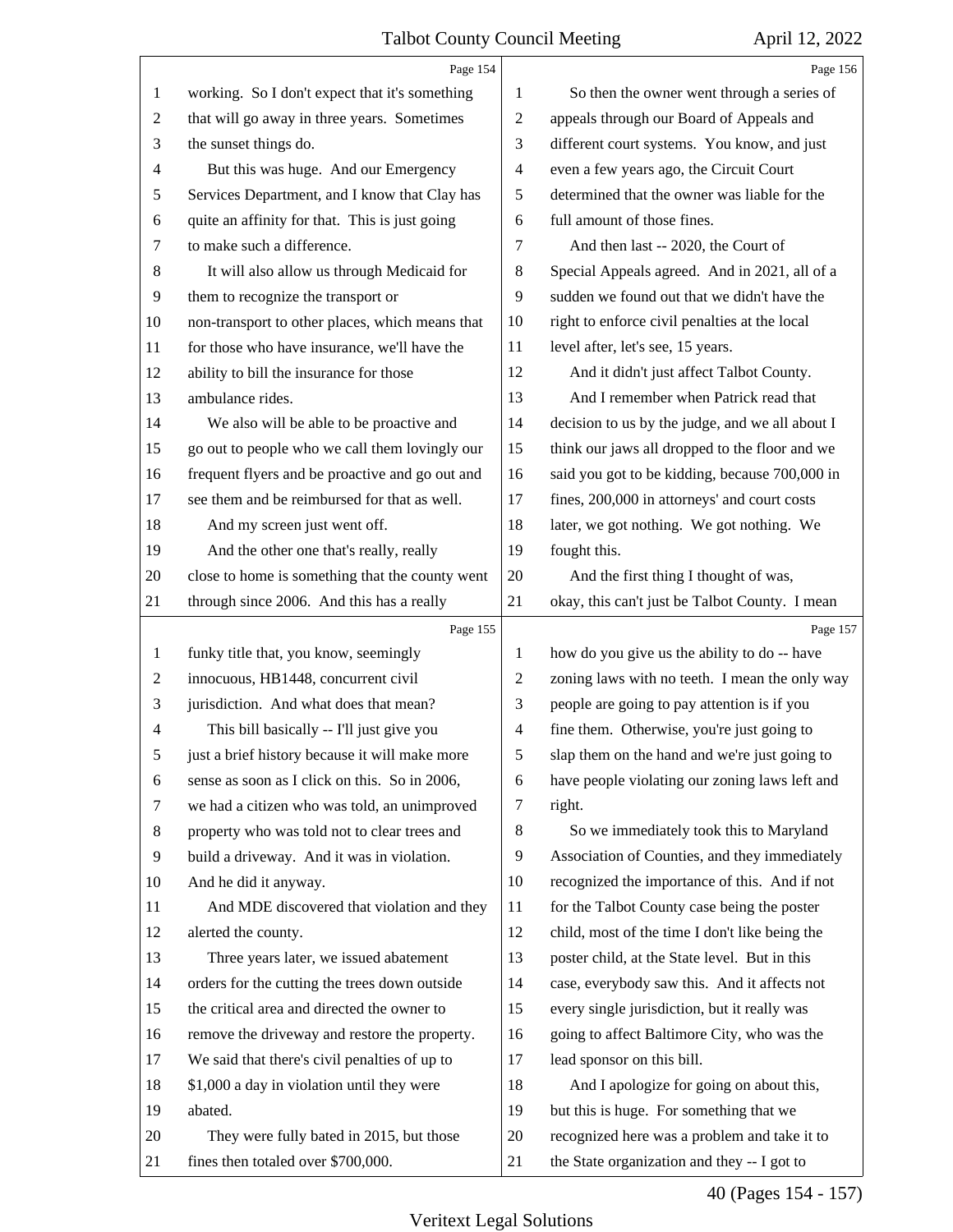<span id="page-40-0"></span>

|                | Page 158                                        |                          | Page 160                                        |
|----------------|-------------------------------------------------|--------------------------|-------------------------------------------------|
| 1              | tell you. MACo worked like crazy. The amount    | 1                        | wouldn't have known.                            |
| $\overline{c}$ | of legwork that it took to get this bill        | $\overline{c}$           | And I don't want other jurisdictions to go      |
| 3              | through to make sure they understood this had   | 3                        | through nearly a million-dollar issue like that |
| $\overline{4}$ | nothing to do with criminal proceedings. And    | $\overline{\mathcal{A}}$ | we went through. So I wanted to share that      |
| 5              | we didn't need to go through the Circuit Court  | 5                        | news. Supper happy about that.                  |
| 6              | system, that we were already doing this.        | 6                        | And I need to give a huge shout-out to          |
| 7              | And so it -- I want to tell you that we         | 7                        | Patrick because he kept -- he sent -- I was     |
| $8\,$          | first went through the House and we testified   | $\,8\,$                  | like you need to write my testimony. And he     |
| 9              | there. And it ended up passing the House        | 9                        | sent me this lawyer-induced language. And I'm   |
| 10             | unanimously, 135 to zero. And then, you know,   | 10                       | like no, no, no, no, no. I said please pretend  |
| 11             | as things started, I was explaining with the    | 11                       | you haven't gone to law school and these are    |
| 12             | CORS, things get a little held up. And          | 12                       | delegates and senators you're speaking to. You  |
| 13             | literally yesterday morning. So I get an        | 13                       | need to give the Reader's Digest version. And   |
| 14             | e-mail from one of our policy team at MACo on   | 14                       | I think three versions later, you sent me       |
| 15             | Sunday and said I need you to reach out to      | 15                       | exactly what it needed to be.                   |
| 16             | three or four senators. You know, I mean we     | 16                       | You were on the phone with us yesterday         |
| 17             | were dividing and conquering, reaching out to   | 17                       | before we went in with the team and just giving |
| 18             | the senators because what was yesterday was a   | 18                       | the history of it so that we could tell the     |
| 19             | voting session. There was no hearing in the     | 19                       | senators.                                       |
| 20             | Senate. It was just a voting session.           | 20                       | And I want to thank you so much. If it          |
| 21             | And with all the thousands of bills that        | 21                       | was not for you, the knowledge that you passed  |
|                | Page 159                                        |                          | Page 161                                        |
| 1              | they're dealing with, they don't know what this | 1                        | along for this issue. So I'm eternally          |
| $\overline{c}$ | is. And we needed this to clear the Senate as   | $\overline{c}$           | grateful for that.                              |
| 3              | well.                                           | 3                        | And this is something that, like I said,        |
| 4              | So we contacted all of our senators. We         | 4                        | little old Talbot County having a huge          |
|                | showed up and along with Baltimore City and we  | 5                        | statewide impact for the benefit of everybody   |
| 6              | were sitting there just in case we can answer   | 6                        | else. It's not going to help us with our case,  |
| 7              | questions, you know.                            | 7                        | but it will prevent that from happening to      |
| 8              | Before the committee meeting voting             | $\,8\,$                  | somebody else.                                  |
| 9              | session started, we talked to the senators      | 9                        | So I thank you for your indulgence in           |
| 10             |                                                 |                          |                                                 |
| 11             | again to follow up on our e-mails.              | 10                       | that. But that was a big deal. So thank you.    |
| 12             | It flew through there with no opposition.       | 11                       | MR. CALLAHAN: Thank you. Good job.              |
|                | They did three readings in one day, and it      | 12                       | MR. DIVILIO: So I would just like to say        |
| 13             | passed unanimously through the Senate last      | 13                       | thank you to Brian Schmidt from coming from the |
| 14             | night.                                          | 14                       | Town of Trappe.                                 |
| 15             | This is, this is huge. For Talbot County        | 15                       | You have been vilified so many times. And       |
| 16             | and a situation that happened here to have this | 16                       | I hate the one, the environmentalist from Queen |
| 17             | big of a statewide impact is going to be        | 17                       | Anne's County that all over Facebook will say   |
| 18             | probably one of the proudest things, you know,  | 18                       | how is this little town going to be able to     |
| 19             | that I was part of, especially in this session. | 19                       | employ somebody who is going to be able to      |
| 20             | To be able to do that as president of MACo and  | 20                       | manage a wastewater treatment facility. Well,   |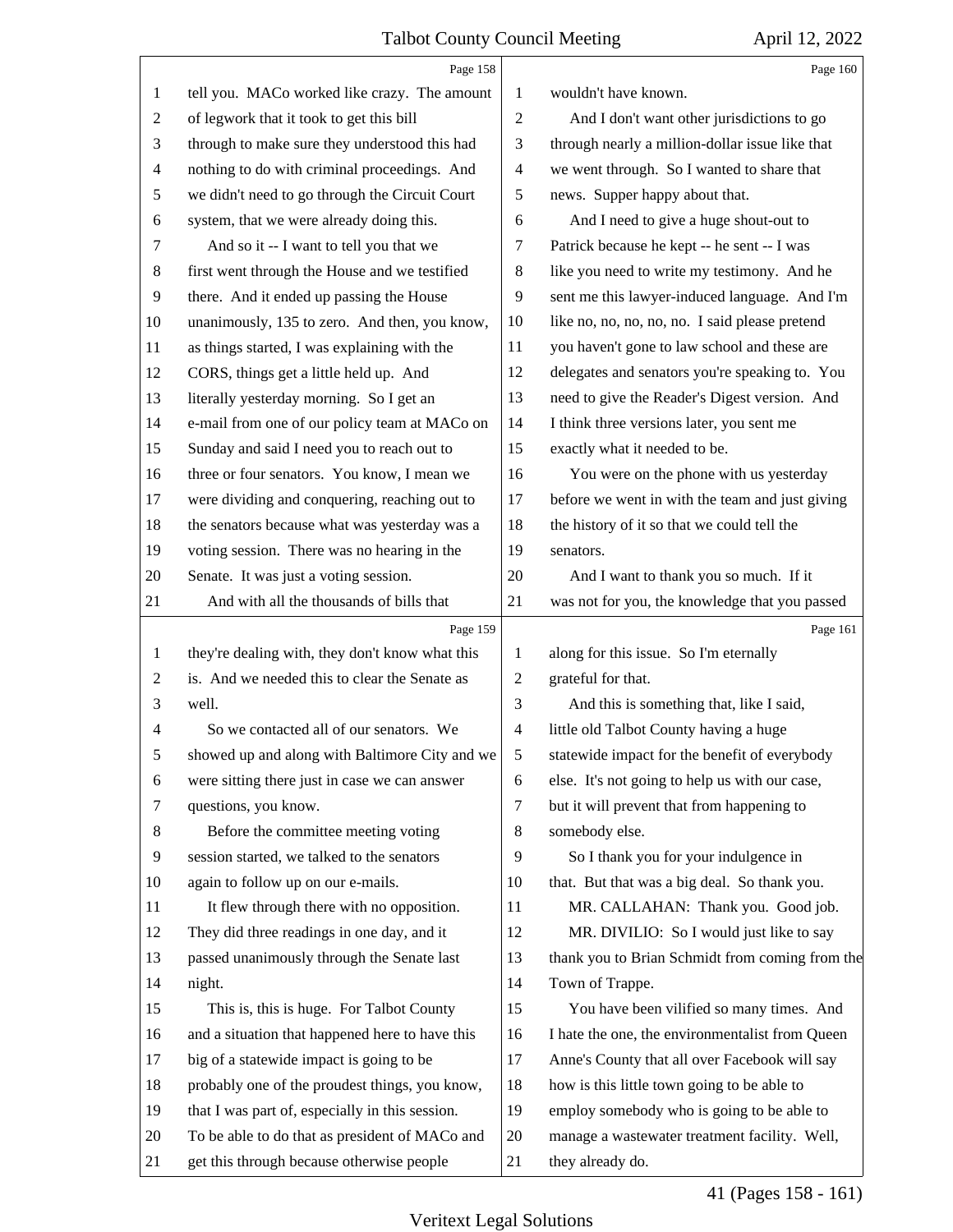<span id="page-41-0"></span>

|                          | Page 162                                        |                | Page 164                                       |
|--------------------------|-------------------------------------------------|----------------|------------------------------------------------|
| 1                        | You know, there's so many people that just      | $\mathbf{1}$   | beginning at six o'clock p.m. The Council will |
| $\overline{c}$           | love to strike up fear and use the falsehoods.  | $\overline{c}$ | be convening in open session at 4:30 p.m. and  |
| 3                        | And everything that you said tonight. Twisting  | 3              | then adjourning into closed session to discuss |
| 4                        | facts, falsehoods, not being out there. God,    | $\overline{4}$ | real estate, legal, and personnel matters as   |
| 5                        | it's almost like they don't have any integrity. | 5              | listed on the statement for closing that       |
| 6                        | I don't get it.                                 | 6              | meeting.                                       |
| 7                        | But on the side note, I would like to say       | 7              | Therefore, is there a motion to adjourn        |
| $\,8$                    | Talbot County does employ some amazing          | 8              | this meeting and reconvene at noted?           |
| 9                        | individuals. Many of them have second, third    | 9              | MR. DIVILIO: So moved.                         |
| 10                       | jobs. Many of them give back to the community.  | 10             | MS. PRICE: Second.                             |
| 11                       | One tonight that I'd like to recognize,         | 11             | MR. CALLAHAN: Okay. We got a motion and        |
| 12                       | Greg Harris, who is sometimes in here. His      | 12             | second. Madam Secretary.                       |
| 13                       | wife has a golf tournament coming up. It's      | 13             | SECRETARY: Mr. Callahan.                       |
| 14                       | June 18th. It's a scramble at Queenstown. And   | 14             | MR. CALLAHAN: Aye.                             |
| 15                       | it's for the Virtuous Women Project, which does | 15             | SECRETARY: Mr. Divilio.                        |
| 16                       | a scholarship. And that's how I first met her   | 16             | MR. DIVILIO: Aye.                              |
| 17                       | at Easton High School at the scholarship night. | 17             | SECRETARY: Mr. Lesher.                         |
| 18                       | She was delivering, they were delivering the    | 18             | MR. LESHER: Aye.                               |
| 19                       | scholarship together that they raised the money | 19             | SECRETARY: Ms. Price.                          |
| 20                       | for.                                            | 20             | MS. PRICE: Aye.                                |
| 21                       | So if you can and you're interested in          | 21             | SECRETARY: Mr. Pack.                           |
|                          |                                                 |                |                                                |
|                          | Page 163                                        |                | Page 165                                       |
| $\mathbf{1}$             | golf, let me know. It's Saturday, June 18th.    | $\mathbf{1}$   | MR. PACK: Aye.                                 |
| $\overline{2}$           | I'd be happy to forward that information around | 2              | MR. CALLAHAN: Thank you, Mr. Lesher, for       |
| 3                        | to anybody.                                     | 3              | hanging out with us tonight.                   |
| $\overline{\mathcal{A}}$ | But I love to support the individuals that      | 4              | (Meeting concluded at: 8:28 p.m.)              |
| 5                        | work in Talbot County and support us. So thank  | 5              |                                                |
| 6                        | you to Greg and to Kim for putting that on.     | 6              |                                                |
| 7                        | Thank you.                                      | $\overline{7}$ |                                                |
| 8                        | MR. CALLAHAN: Okay. So we'll just wrap          | 8              |                                                |
| 9                        | it up. I don't have anything tonight.           | 9              |                                                |
| 10                       | I just want to wish everybody a happy           | 10             |                                                |
| 11                       | holiday this weekend. Easter is coming up, and  | 11             |                                                |
| 12                       | that's a big deal. So I want to wish everybody  | 12             |                                                |
| 13                       | a safe holiday.                                 | 13             |                                                |
| 14                       | Mr. Lesher, you want to close us out or         | 14             |                                                |
| 15                       | would you like me to do it?                     | 15             |                                                |
| 16                       | MR. LESHER: I'm happy to do it if you           | 16             |                                                |
| 17                       | want me to do it.                               | 17             |                                                |
| 18                       | MR. CALLAHAN: Yes, sir, yes, sir. That          | 18             |                                                |
| 19                       | would be great, that would be great.            | 19             |                                                |
| 20                       | MR. LESHER: The County Council's next           | 20             |                                                |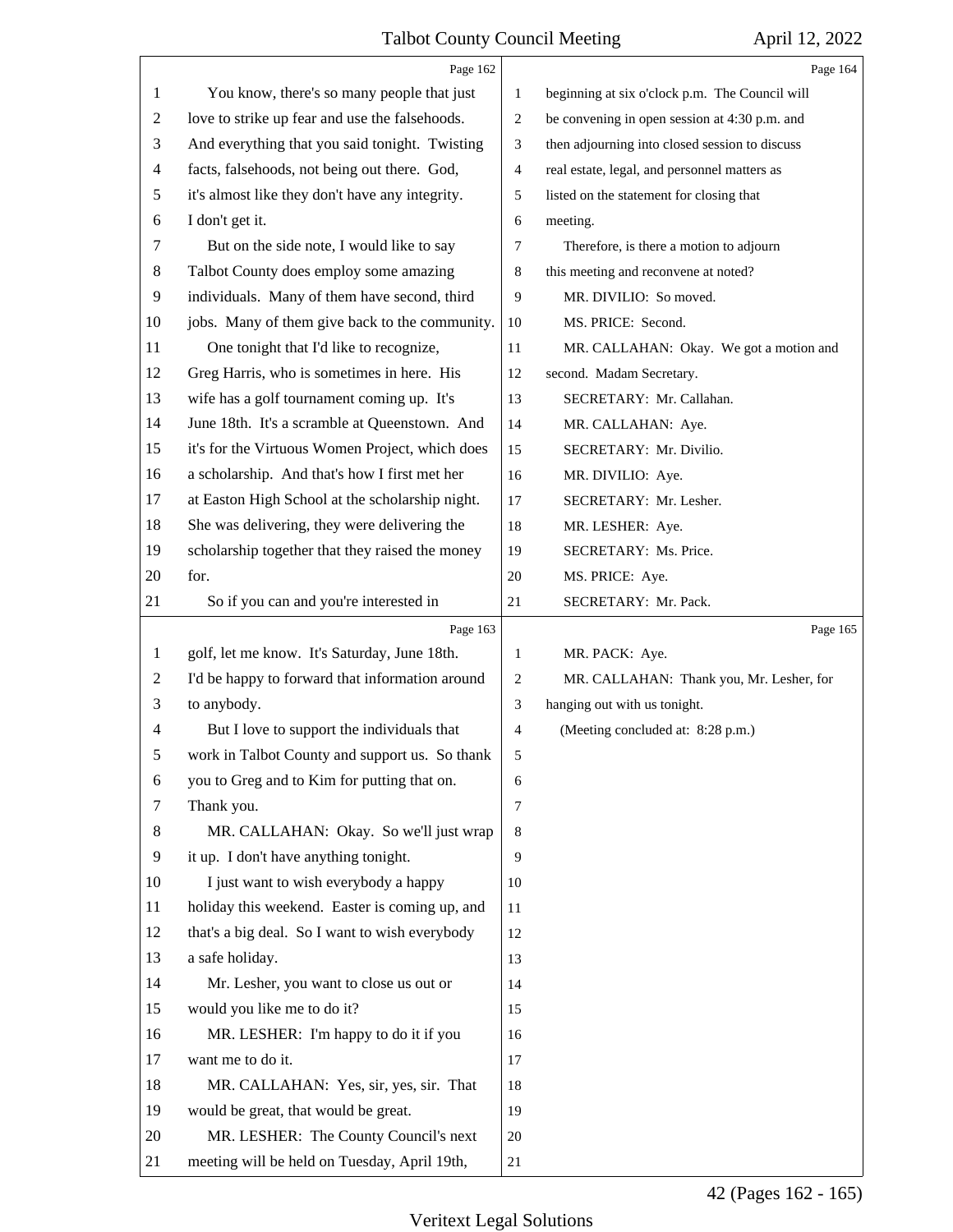<span id="page-42-0"></span>

|                                                                                                             | Page 166 |  |
|-------------------------------------------------------------------------------------------------------------|----------|--|
| STATE OF MARYLAND<br>1                                                                                      |          |  |
| $\overline{c}$<br>I, Diane Houlihan, a Notary Public in and                                                 |          |  |
| for the State of Maryland, County of Baltimore City,                                                        |          |  |
| 3 do hereby certify that the within named, Talbot                                                           |          |  |
| County Council Audio, personally appeared before me<br>4 at the time and place herein set according to law, |          |  |
| was interrogated by counsel.                                                                                |          |  |
| 5                                                                                                           |          |  |
| I further certify that the examination was                                                                  |          |  |
| 6 recorded stenographically by me and then transcribed                                                      |          |  |
| from my stenographic notes to the within printed                                                            |          |  |
| 7 matter by means of computer-assisted transcription                                                        |          |  |
| in a true and accurate manner.                                                                              |          |  |
| 8                                                                                                           |          |  |
| I further certify that the stipulations                                                                     |          |  |
| 9 contained herein were entered into by counsel in my                                                       |          |  |
| presence.                                                                                                   |          |  |
| 10                                                                                                          |          |  |
| I further certify that I am not of counsel                                                                  |          |  |
| 11 to any of the parties, not an employee of counsel,<br>nor related to any of the parties, nor in any way  |          |  |
| 12 interested in the outcome of this action.                                                                |          |  |
| AS WITNESS my hand Notorial Seal this 19th<br>13                                                            |          |  |
| day of April, 2022, at Easton, MD.                                                                          |          |  |
| 14                                                                                                          |          |  |
| 15                                                                                                          |          |  |
| tone Heulika                                                                                                |          |  |
| 16                                                                                                          |          |  |
| Diane Houlihan                                                                                              |          |  |
| Notary Public<br>17                                                                                         |          |  |
| 18                                                                                                          |          |  |
| 19                                                                                                          |          |  |
| 20 My commission expires September 16, 2025<br>21                                                           |          |  |
|                                                                                                             |          |  |
|                                                                                                             |          |  |
|                                                                                                             |          |  |
|                                                                                                             |          |  |
|                                                                                                             |          |  |
|                                                                                                             |          |  |
|                                                                                                             |          |  |
|                                                                                                             |          |  |
|                                                                                                             |          |  |
|                                                                                                             |          |  |
|                                                                                                             |          |  |
|                                                                                                             |          |  |
|                                                                                                             |          |  |
|                                                                                                             |          |  |
|                                                                                                             |          |  |
|                                                                                                             |          |  |
|                                                                                                             |          |  |
|                                                                                                             |          |  |
|                                                                                                             |          |  |
|                                                                                                             |          |  |
|                                                                                                             |          |  |
|                                                                                                             |          |  |
|                                                                                                             |          |  |
|                                                                                                             |          |  |
|                                                                                                             |          |  |
|                                                                                                             |          |  |
|                                                                                                             |          |  |
|                                                                                                             |          |  |
|                                                                                                             |          |  |
|                                                                                                             |          |  |
|                                                                                                             |          |  |
|                                                                                                             |          |  |
|                                                                                                             |          |  |
|                                                                                                             |          |  |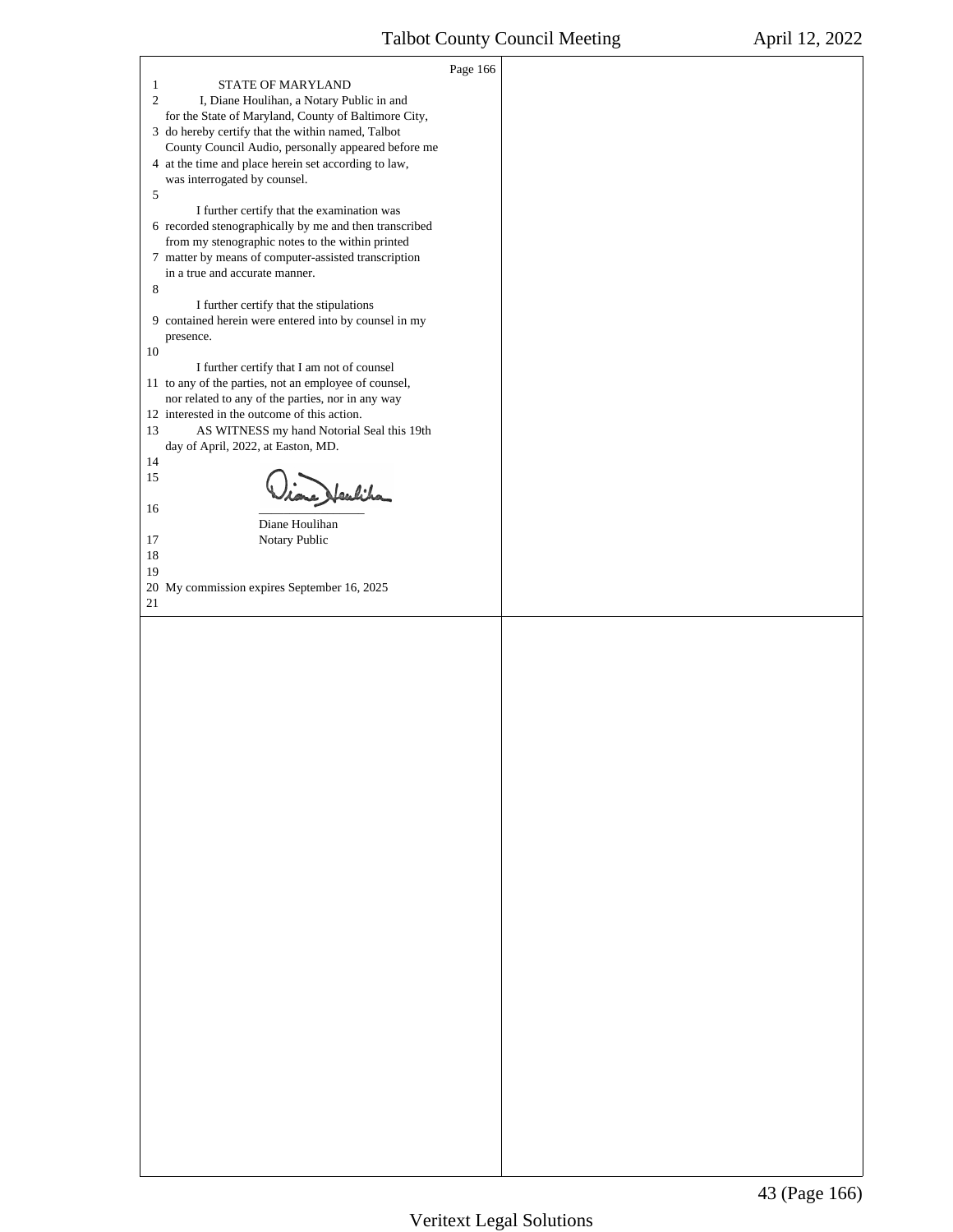# **[001 - 50]** Page 1

| $\boldsymbol{0}$                  | 79:3                       | 208,560 95:12           | 326 81:14,15 82:4                    |
|-----------------------------------|----------------------------|-------------------------|--------------------------------------|
| 001 49:2                          | 18 96:14                   | 21 69:6                 | 82:5                                 |
| 01 82:1                           | <b>18th</b> $162:14$ 163:1 | 213 40:11 112:12        | 327 82:8,8,9 83:2                    |
| 07<br>75:376:1                    | 19 91:4 143:16             | 214 81:7                | 83:8,10 96:2,9                       |
| 08 75:477:13                      | 1970<br>4:18               | 21679 82:1              | 328 97:15,16,21                      |
|                                   | 1993 76:20                 | 22-02 128:12,18         | 97:21 98:7 99:14                     |
| $\mathbf{1}$                      | 19th 163:21                | 233 80:14               | 329 32:21 34:7                       |
| 1 61:9 62:1 80:15                 | 166:13                     | 24 61:8 100:14          | 39:10 78:8 80:10                     |
| 81:8                              | $\overline{2}$             | 138:19                  | 80:13 81:6 99:16                     |
| 1,000 155:18                      |                            | 248,800 134:12          | 99:17 100:6,7                        |
| 1,500 75:14                       | 2.190 58:5                 | 137:15                  | 33 18:19 23:20                       |
| 1,634.62. 96:3                    | 20 95:11                   | 25,000 8:9              | 61:21,21 67:1                        |
| 1.5 $60:16$                       | 200,000 156:17             | 26 64:15 75:3 76:1      | 69:18                                |
| 100 142:17 153:7                  | 2000 65:13                 | 26383 81:5              | 330,736 128:20                       |
| 153:19                            | 2003 91:3                  | 26491 80:9              | 360,000 57:10                        |
| 105 $62:1$                        | 2004 64:7 71:7             | 281 84:11 94:18         | 38 62:1                              |
| 10th 145:5                        | 2005<br>64:20 69:21        | 28128 49:6              | <b>3a</b> 19:6 21:7 28:8             |
| 110,000 115:16                    | 2006 154:21 155:6          | <b>29th</b> $4:1$       | 3b 21:7 28:8                         |
| 12 1:7 32:14 86:6                 | 64:9,18<br>2007            | <b>2nd</b> $3:15$       | 3c $21:728:842:17$                   |
| 86:7 95:14 111:16                 | 65:18 67:9 78:20           | $\overline{\mathbf{3}}$ | 3d $21:10$                           |
| 113:14,15                         | 2008 76:7 78:20            |                         | $\overline{\mathbf{4}}$              |
| 120 84:19 96:14                   | 2010 64:15 79:8            | 30 75:4 76:7 77:13      |                                      |
|                                   | 2012 65:11                 | 131:18                  | 4,000 76:9                           |
| 129 61:9                          |                            |                         |                                      |
|                                   | 2015<br>8:11 68:2          | 315 54:18,18,19         | 40 8:9 91:17                         |
| 12th 2:12 3:12 4:2                | 155:20                     | 55:11,15,16             | 404 29:16 41:10                      |
| 6:14                              | 2016 65:10 66:16           | 316 56:5,6,20,20        | 112:14 125:21                        |
| 13 111:16                         | 67:9 70:4                  | 317 57:3,4,14,15        | 126:1,2,5                            |
| 135 158:10                        | 2018 93:21                 | 318 57:17,20            | 41 62:16 80:11,14                    |
| 1362 166:15                       | 2019<br>8:11 86:3          | 58:10 85:6              | 81:7                                 |
| 14 69:16 125:17                   | 2020 4:20 93:5             | 319 58:14,16 59:8       | 43,688,300 59:1                      |
| 152:10                            | 156:7                      | 59:9 85:6               | 45 131:19                            |
| 144 65:17                         | 2021 48:20 84:9            | 320 59:14,16 60:5       | 467,128.15 133:10                    |
| 1494 48:19                        | 86:4 156:8                 | 60:5                    | 137:14                               |
| 1497 100:13,20,21                 | 2022 1:7 4:17 6:9          | 321 60:9, 10, 21, 21    | 497 100:10                           |
| 15 9:7,21 10:3,11                 | 6:15 143:17                | 60:21 85:6              | 164:2<br>4:30                        |
| 111:16 150:8,13                   | 166:13                     | 322 18:11,12            | 5                                    |
| 150:15 151:2                      | 2023 55:2 56:10            | 24:12 33:3,4            |                                      |
| 152:10 156:11                     | 57:9 58:3,20               | 36:16 39:7 40:5         | 50 $17:16$ 18:11,13                  |
| 156 80:11                         | 59:20 60:14                | 61:2,3,12,14            | 19:7 21:7,9,13                       |
| <b>15th</b> 145:2                 | 2024 55:3 56:11            | 323 47:13 61:15         | 23:21 24:12 27:4                     |
| 16 166:20                         | 57:9 58:4,21               | 61:16 62:3,15           | 27:12 28:7,10,11                     |
| 16th 79:13,16                     | 59:20 60:15                | 64:3                    | 28:18 29:5 33:4                      |
| 145:5                             | 2025 166:20                | 324 80:4,5,19,20        | 34:20 35:7,11                        |
| 175 64:10,16<br>65:18 69:12 76:20 | 2030 115:17                | 325 80:21 81:1,11       | 38:18 39:7 42:20<br>67:2 73:18 116:7 |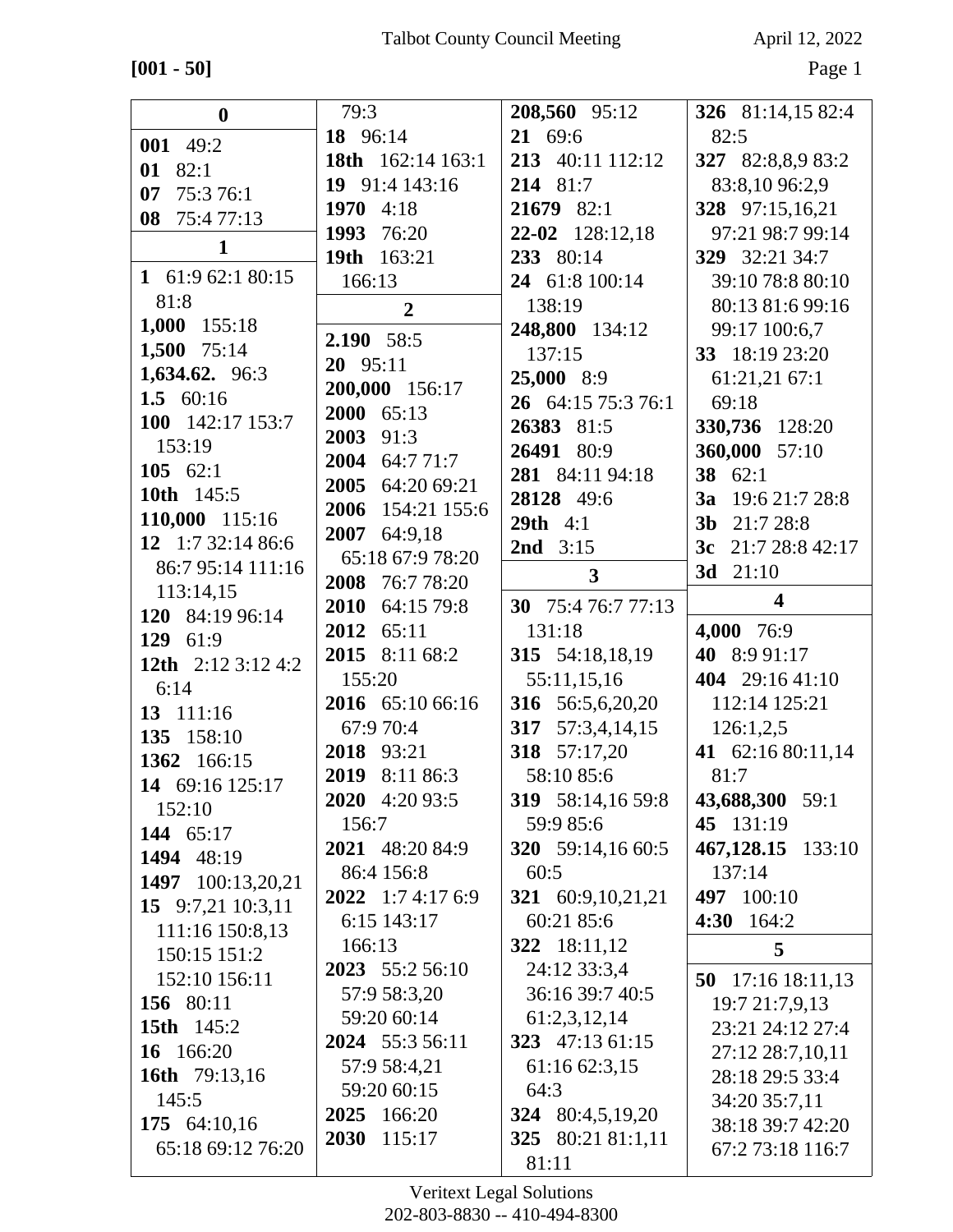## $[50$  -  $\text{airport}]$

April 12, 2022

| 122:5 125:21                               | 121:5 137:1 140:9                  | 56:11 57:9 58:4                   | <b>admit</b> 151:20             |
|--------------------------------------------|------------------------------------|-----------------------------------|---------------------------------|
| 126:3,6                                    | 141:18,19 144:14                   | 58:21 59:18,20                    | adopt 85:9 99:18                |
| 50s 134:18 135:4                           | 144:18 153:3,13                    | 100:16 107:9                      | adoption 64:14                  |
| 52 135:5                                   | 154:14 159:20                      | 125:9 131:3,4                     | 100:1                           |
| 532 92:3                                   | 161:18,19                          | 133:15                            | <b>adult</b> 137:4              |
| 55 62:21                                   | absolutely 25:7                    | <b>added</b> 27:5,5               | advisable 100:3                 |
| 57 135:5                                   | 52:20 124:14                       | 127:3                             | advised 98:21                   |
| <b>5th</b> 4:1                             | 143:1,1 152:18                     | adding 55:1 56:9                  | advisory 65:15                  |
| 6                                          | abundance 93:16                    | 57:7 58:2,19                      | 77:11 105:16                    |
| 62:16<br>60                                | abuse $131:1$                      | 60:13,15 67:3                     | aesthetically 75:9              |
| 62 75:7 76:10                              | abuts $70:9$                       | 72:15 77:1,4                      | <b>affect</b> 135:21            |
|                                            | academic 109:6                     | <b>addition</b> 8:18 72:7         | 156:12 157:16                   |
| 630,000 95:9,11<br>64 75:7 76:10           | accept 107:4                       | 115:15                            | affection 150:12                |
| 6870 62:14                                 | $accepted$ 3:13,19                 | additional 27:12                  | affinity 154:6                  |
| $6:00$ 1:7                                 | 4:6                                | 38:15 54:4 72:16                  | $a$ frican $108:19$             |
| 6:30<br>3:9                                | access 11:15 66:20                 | 73:11 77:1 98:14                  | 109:2 151:9                     |
|                                            | 67:4 71:18 115:20                  | 113:20 117:1,9,13                 | afternoon 92:15                 |
| $\overline{7}$                             | accident 68:6 73:1                 | 117:14 118:9                      | afternoons 38:17                |
| 700,000 155:21                             | accidents 22:5                     | 122:7 124:20                      | agenda $2:12,14$                |
| 156:16                                     | accommodation                      | 125:4                             | 3:13,18,19 107:2                |
| 7100 70:20                                 | 118:8                              | additionally 25:20                | 109:1 128:16                    |
| 8                                          | accomplish 131:5                   | 116:4                             | <b>ages</b> 67:6                |
| 8.6 55:4                                   | accomplished                       | additions 2:13                    | aging 66:3 104:17               |
| 800,000 56:12                              | 151:5                              | 3:174:4                           | 104:20                          |
| 59:21                                      | accomplishments                    | address 21:2                      | ago 20:20 69:16                 |
| 838,560 95:13                              | 151:7                              | 39:19 79:4 119:9                  | 91:4 107:12 151:3               |
| 96:10                                      | accountability                     | 119:13 120:10                     | 156:4                           |
| 8:28 165:4                                 | 100:17                             | 126:11 146:18                     | agree 26:15 28:14               |
| <b>8th</b> 3:16,18                         | accurate 166:7                     | addressed 27:3                    | 68:21 69:8 99:8                 |
| 9                                          | acknowledging                      | 114:19 119:10                     | 112:21 120:8                    |
| 9 $48:20$                                  | 26:20                              | addressing 28:6                   | 150:18,18                       |
| 90 135:3                                   | acknowledgment                     | 28:10 120:11                      | agreed 156:8                    |
| 90th 152:19                                | 27:1 119:13                        | 124:9 127:2                       | agreement 49:1                  |
| 911 145:9,18                               | acquisition 81:18                  | adequate 19:14                    | 84:8,20 133:5                   |
| <b>98</b> 82:2                             | acre 91:16                         | 73:5 113:10                       | <b>ahead</b> 8:15 34:18         |
|                                            | act 4:17 6:7 8:16                  | 115:11                            | 35:12 52:16,17                  |
| a                                          | <b>action</b> 3:4 110:12           | adequately 117:17                 | 56:1,3,5 57:2                   |
| abated $155:19$                            | 119:20 166:12                      | adjourn $164:7$                   | 59:11 60:7 73:9                 |
| abatement 155:13                           | actions 82:21                      | adjourning 164:3                  | 79:2 82:6 97:14                 |
| aberdeen 92:1                              | activities $6:129:1$               | administration                    | 99:15 100:8,11                  |
| ability 88:6                               | activity $4:19$<br>add 21:9 22:13  | 106:20 107:5<br>administrative    | 111:8 114:17                    |
| 154:12 157:1                               |                                    |                                   | <b>airport</b> $22:524:5$       |
|                                            |                                    |                                   |                                 |
| <b>able</b> 19:2 30:1<br>50:3,8 53:15 63:5 | 28:5 35:18 37:6<br>37:19 40:1 55:3 | 46:21 48:16 51:11<br>51:17 100:17 | 24:14 27:14 33:11<br>36:14 40:3 |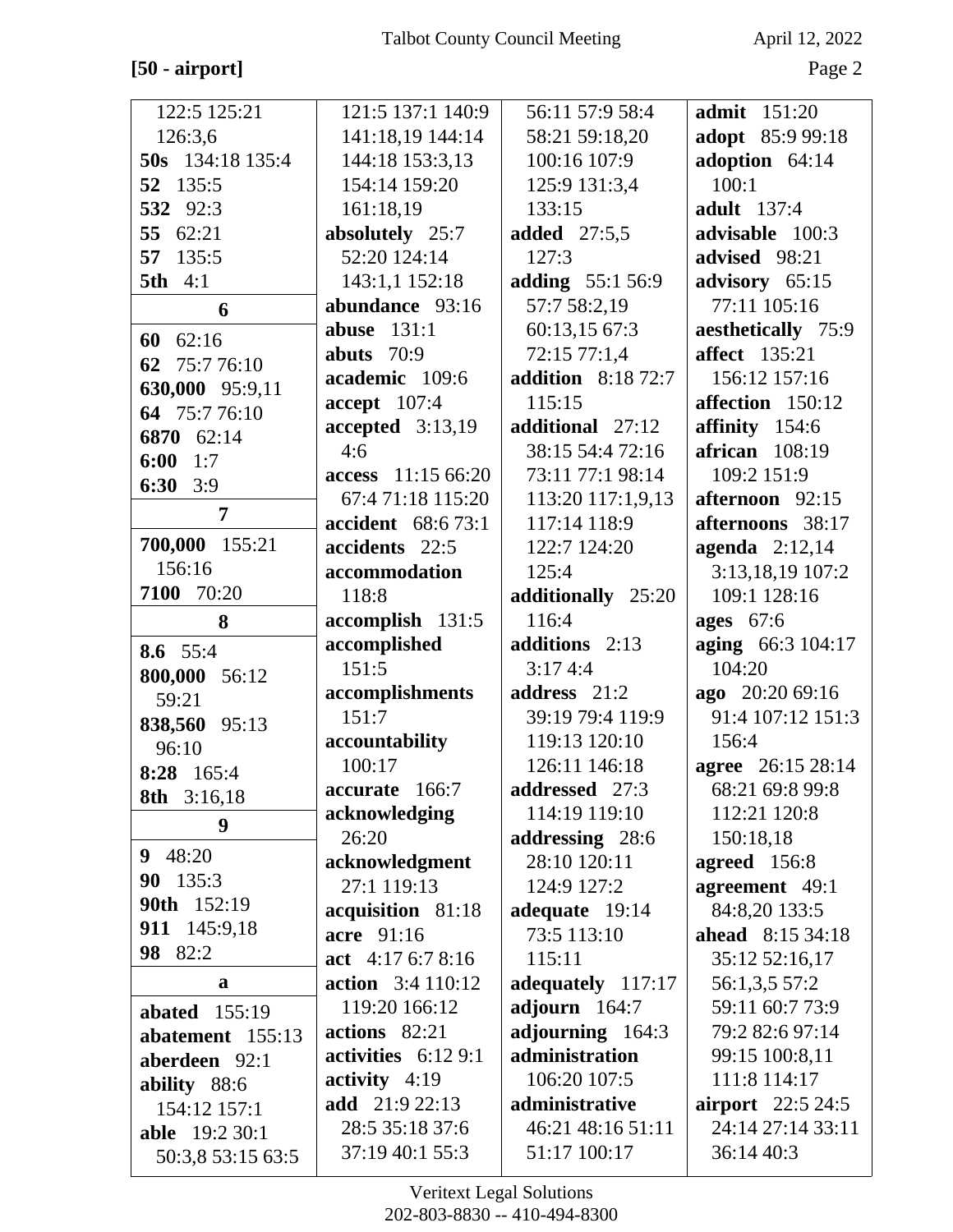### [alarms - attorneys]

April 12, 2022

| alarms $66:13$          | 95:10 128:20               | applicant 70:2             | area's 29:19            |
|-------------------------|----------------------------|----------------------------|-------------------------|
| alert 35:12             | 134:12 145:11              | application 64:18          | areas $5:4,146:1$       |
| <b>alerted</b> 155:12   | 156:6 158:1                | 65:14 67:8 69:13           | 7:12 8:5,6,12 9:9       |
| alive 94:11             | amuck $90:19$              | 70:11 106:19               | 11:2 22:1 23:15         |
| allegiance 2:7,8        | <b>anger</b> 136:8,12      | 108:20                     | 37:20 56:16 130:4       |
| alley 12:20 13:5        | angry 122:9                | applications 99:19         | 130:5                   |
| allis 4:11 6:19,21      | ann $65:1$                 | applied 10:5               | ark 128:20 129:2        |
| 6:21 9:18 10:4,10       | annapolis 135:20           | apply 98:9 107:4           | 132:9                   |
| 14:10 16:6,8            | 139:10                     | applying 70:5              | $arm$ 121:15            |
| allocated 84:7,20       | <b>anne</b> 29:20 115:6    | appointment                | article 100:16          |
| <b>allow</b> 17:17 54:4 | 118:1,1                    | 104:17                     | articulated 68:9        |
| 76:9 88:11,12           | <b>anne's</b> 110:6,11     | appointments               | 119:6                   |
| 118:7 128:21            | 115:7 123:18               | 103:16                     | arundel 115:7           |
| 143:17 154:8            | 161:17                     | appreciate $2:10$          | 118:2                   |
| allowed 17:15           | announce 3:1               | 12:19 13:13 14:3           | asked 16:20 43:7        |
| <b>allows</b> 7:5 37:7  | announcements              | 14:7 16:8 26:18            | 62:11,21 106:16         |
| allude 112:10           | 144:12 145:1               | 45:15 46:17 50:14          | 141:1                   |
| alluded $151:17$        | annual $43:6$              | 70:13 96:21 97:1           | asking $78:19$          |
| alternative 25:10       | <b>answer</b> 107:10       | 140:11 141:16              | 94:17 96:1,13           |
| amazing $162:8$         | 129:5 159:6                | 142:1 147:7                | 101:12 133:8            |
| ambulance 13:12         | anybody 3:3 55:12          | 149:11,12                  | 134:8                   |
| 154:13                  | 56:19 57:14 58:10          | approach 24:14             | <b>aspect</b> 66:15     |
| ambulances              | 59:8 60:4,20               | 70:11                      | assistance 96:6         |
| 145:16 153:8            | 61:12 74:7 80:1            | appropriate 6:12           | 135:12                  |
| amend 54:20 56:7        | 80:18 81:10 82:4           | 18:20 53:16 73:10          | assistant 92:2          |
| 57:5,21 58:17           | 83:2 97:13,20              | 98:18 117:11               | assisted 104:19         |
| 59:17 60:11 61:4        | 99:14 100:6,19             | appropriately              | 166:7                   |
| 61:17 80:6 81:2         | 101:16 102:2,16            | 14:21                      | association 105:19      |
| 81:16 82:10 97:17       | 103:4 135:2 136:2          | approval 76:8,15           | 157:9                   |
| 100:14                  | 149:13 163:3               | 107:4 109:3                | asterisk 19:20          |
| amended 84:11           | anyway $155:10$            | 128:18,21 129:1            | astounded 93:9          |
| amendment 83:13         | apologies 16:3             | approvals 75:2             | atlantic $4:195:6$      |
| 83:16,21 97:19          | apologize 140:9            | approve $127:6$            | atmosphere 74:19        |
| 98:7 99:12              | 157:18                     | 132:6                      | 74:21                   |
| amendments              | apparent 121:9             | approved 65:10             | attached 79:15          |
| 83:14 98:9,14           | apparently 76:4            | approving $46:13$          | <b>attempt</b> 74:15,18 |
| 99:6 153:4              | 77:10                      | <b>april</b> 1:7 2:12 3:12 | attendance 144:15       |
| american 108:19         | <b>appeals</b> $156:2,2,8$ | $4:1,2,17$ 6:9,14          | attended 90:21          |
| 109:2 151:10            | appeared 166:3             | 143:16 145:2,5             | attention 26:17         |
| ammonia 86:15           | appearing 83:6             | 163:21 166:13              | 27:11 28:2 119:7        |
| 86:20 87:15             | 98:5                       | arbor $91:10$              | 124:6 157:3             |
| amount 55:4             | applaud 85:8               | area 37:3 57:12            | attorney 131:21         |
| 56:12 57:10 58:5        | apple $67:9$               | 60:2 68:15 155:15          | attorneys 156:17        |
| 59:1,21 60:16           |                            |                            |                         |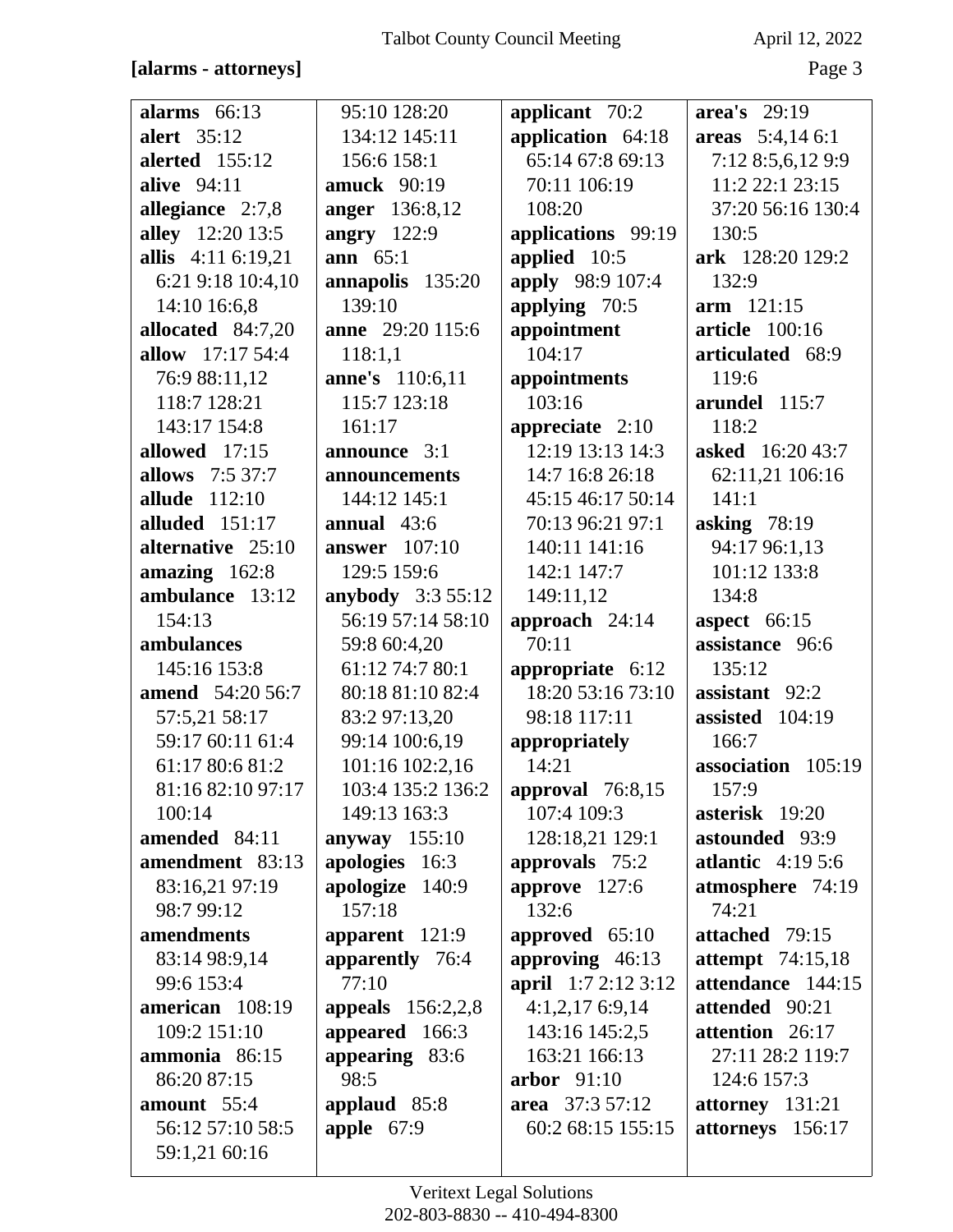### **[audio - bringing]** Page 4

| <b>audio</b> 166:3       | 112:13 125:12            | 110:12 115:2               | 151:1                     |
|--------------------------|--------------------------|----------------------------|---------------------------|
| <b>audit</b> 142:15      | 126:13,18 127:18         | <b>believe</b> 20:21 27:1  | <b>bite</b> 67:8          |
| august 65:17             | 135:14 143:8,9           | 43:14 67:12 68:13          | <b>black</b> 12:20 13:4   |
| authority 48:18          | 149:3 151:6              | 83:19 89:9 148:1           | blackout 22:9             |
| 99:11                    | 162:10                   | 150:19                     | blinking $22:6$           |
| authorize 81:17          | backed $40:14$           | bellevue 56:15             | 41:15                     |
| authorizing 48:21        | background               | belvoir 93:18              | blue $5:21$               |
| automatically            | 153:17                   | bending $148:10$           | <b>board</b> $65:157:711$ |
| 10:4                     | backs 38:18 40:5         | beneficial 43:16           | 100:17 103:15,17          |
| available $7:219:4$      | backup $42:16$           | 44:3 98:16                 | 103:19 104:2,3            |
| 12:4,8 66:1 85:2         | backups 115:18           | <b>benefit</b> $75:10$     | 105:16,21 156:2           |
| award 128:12,18          | <b>bad</b> 40:15 78:11   | 161:5                      | boards $100:14$           |
| awarding 134:8           | <b>badly</b> $40:5$      | <b>best</b> 13:5 26:10     | <b>boat</b> 94:5          |
| <b>aware</b> 11:18 14:20 | baiting $94:3$           | 47:16 129:1                | boats $94:2$              |
| 48:4 107:12              | <b>baked</b> 10:12       | 136:15 137:8               | <b>bod</b> 86:14 87:4,5   |
| awareness 4:9,16         | baltimore 122:17         | 150:20,21                  | 87:10                     |
| 6:10 7:10,13 8:21        | 157:16 159:5             | <b>better</b> 27:5 40:12   | body 69:11 131:10         |
| 9:2,12 14:14 98:6        | 166:2                    | 43:20 88:1 94:15           | bottleneck 25:18          |
| awesome 96:20            | <b>bar</b> 58:6          | 120:7 126:4 140:8          | <b>bottles</b> $91:11$    |
| aye 15:12,14,16,18       | barrels $91:19$          | 151:1                      | bound $36:2$              |
| 15:20 52:2,4,6,8         | based $53:7$             | beyond 99:20               | <b>boxes</b> 29:20 30:2   |
| 52:10 104:7,9,11         | basically 28:6           | bicyclists 72:8            | boy $92:3$                |
| 104:13,15 105:6,8        | 33:5 34:13 41:13         | <b>bid</b> 128:12,18       | <b>boys</b> $92:3$        |
| 105:10,12,14             | 75:21 155:4              | 132:9                      | break $72:2$              |
| 106:7,9,11,13,15         | <b>bated</b> 155:20      | big $13:614:5,8$           | breaks $129:2$            |
| 108:4,6,8,10,12          | <b>bay</b> $5:5,7$ 19:3  | 30:13,20 93:17             | <b>brian</b> 89:4 146:16  |
| 109:16,18,20             | 25:14,16 26:2            | 138:16 159:17              | 161:13                    |
| 110:1,3 127:13,15        | 91:9 110:9,14            | 161:10 163:12              | <b>bridge</b> 13:8 25:14  |
| 128:4,6 132:14,16        | 112:4,8 115:6            | $bigger$ 22:8              | 25:16 34:13 41:6          |
| 132:18,20 133:1          | 116:7 121:20             | <b>biggest</b> $94:7136:9$ | 41:9,9 110:9,9,14         |
| 138:2,4,6,8,10           | 129:12                   | <b>bike</b> 77:16          | 113:3,4,20 114:1          |
| 144:3,5,7,9,11           | <b>beach</b> 19:17 73:19 | <b>bill</b> 48:18 65:11    | 114:3 115:4,5,6           |
| 164:14,16,18,20          | 113:12,13,14             | 100:10,13,13,20            | 115:11,13,20              |
| 165:1                    | 122:15 123:1             | 101:17 140:13,16           | 116:11,16,21              |
| $\mathbf b$              | bearing $131:10$         | 150:4 153:3,9              | 117:5,9,10,13             |
| <b>b</b> 19:6            | beautiful $141:12$       | 154:12 155:4               | 118:2,4,17 120:17         |
| <b>baam's</b> 108:20     | 141:13,14                | 157:17 158:2               | 120:18 121:8,18           |
| <b>back</b> 9:20 13:21   | <b>beef</b> 123:6 124:1  | <b>bills</b> 101:7 139:9   | 121:18 122:12,20          |
| 22:15 31:1 33:16         | <b>beefed</b> 124:19     | 158:21                     | 129:12                    |
| 33:17,20 40:9            | 125:8                    | biolac 95:5                | <b>brief</b> 83:9 155:5   |
| 42:12 43:3 45:10         | beefing $125:5$          | <b>bit</b> $22:624:1$      | briefly $20:20$           |
| 46:2,3,6,14 53:19        | beginning 164:1          | 34:12 43:20 49:19          | brighter $22:10$          |
| 54:11 78:19 95:20        | <b>behalf</b> 83:6 89:7  | 119:21 124:19              | bringing $148:10$         |
| 96:13 102:21             | 89:18,18,20 90:1         | 140:19 141:10              |                           |
|                          |                          |                            |                           |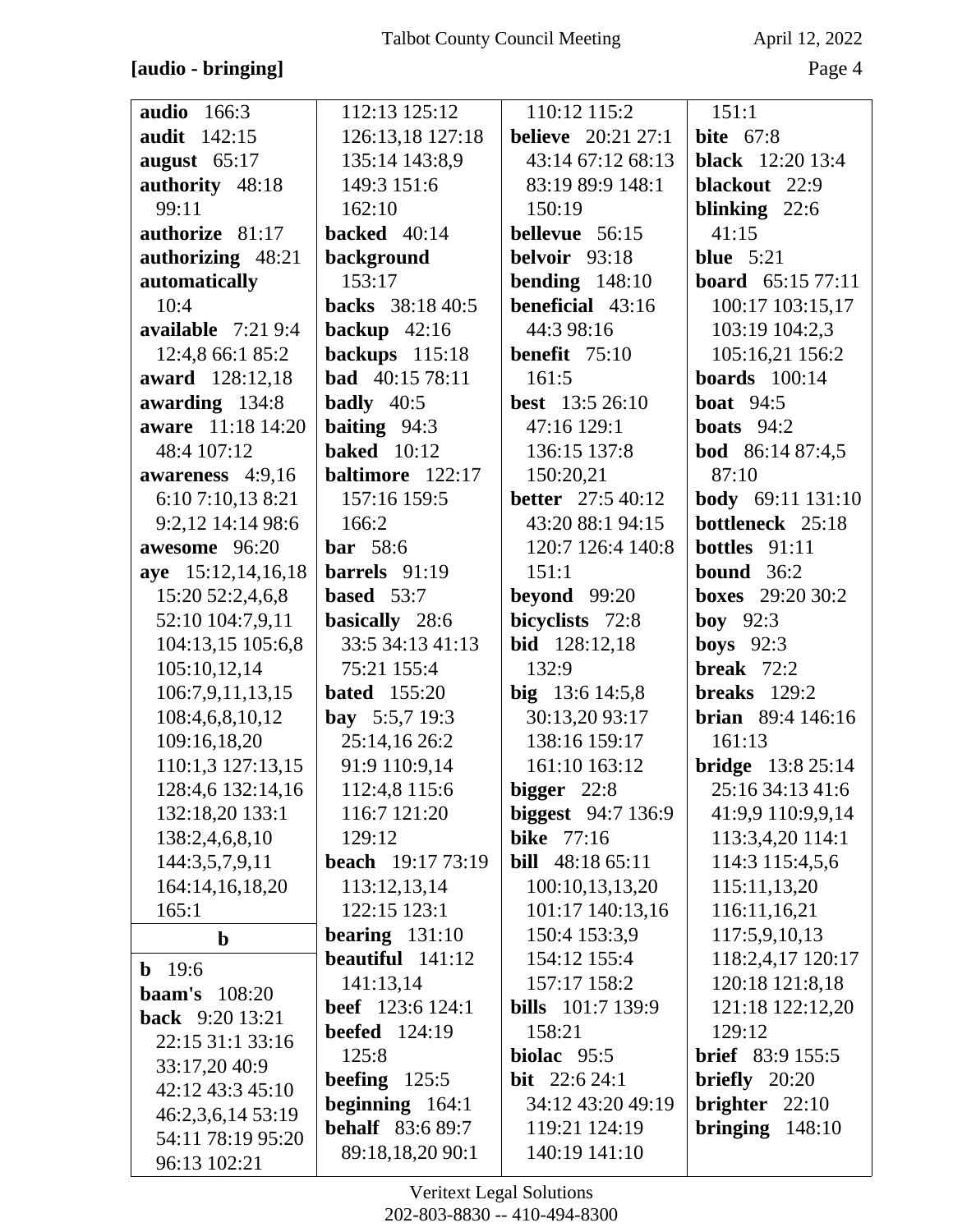### [brings - changing]

| ш<br>×, |  |
|---------|--|
|---------|--|

| <b>brings</b> $28:195:12$ | callahan $1:142:3$  | 132:3,5,10,13,14  | 161:6                    |
|---------------------------|---------------------|-------------------|--------------------------|
| broke $21:16$             | 2:9,16 3:7,11 4:12  | 137:19 138:1,2    | cases 91:11              |
| brought 25:18             | 6:16,209:16         | 143:2,4,11,21     | catch $26:4$             |
| budget 44:13              | 12:12,13,16 14:11   | 144:2,3 146:12,17 | catering 91:8            |
| 116:13 117:6              | 15:2,6,9,11,12      | 146:21 147:4,9    | catfish 93:16 94:5       |
| 123:15 125:7              | 16:1,4,7,11 17:10   | 149:10,13 152:11  | 94:7                     |
| 133:11 134:14             | 40:19,21 41:8       | 152:15 161:11     | cathy $91:20$            |
| 135:9 143:18              | 44:6 45:2,17,21     | 163:8,18 164:11   | caught $23:12$           |
| 144:17                    | 46:9,12,16,19       | 164:13,14 165:2   | 93:15                    |
| budgeted 134:13           | 47:8,14,18 48:1,5   | called 8:5 11:7   | cause 8:8                |
| buffer $96:14$            | 48:9,12,15 49:8     | calls 98:20       | causing $122:6$          |
| <b>build</b> 25:16 76:12  | 49:15,18 50:2,6,9   | calm 145:7,10     | caveat $19:19$           |
| 76:15 113:18              | 50:11,16,19,20      | cameras 129:21    | center 49:6,14           |
| 155:9                     | 51:1,6,9,10,15,19   | 130:7 131:10      | 96:7 109:7 129:19        |
| <b>building</b> $7:375:5$ | 52:1,2,12,14,17     | canceled 93:6     | 145:19 150:1             |
| 76:1,9,14,17              | 52:20 53:5,18,21    | candlelight       | 153:11                   |
| 108:18 109:2              | 54:2,8,14,17 55:7   | 104:19            | cents 35:19              |
| 118:20                    | 55:13,16,19,21      | canoe 66:12       | certain $61:6,19$        |
| <b>built</b> 68:10        | 56:17 57:13 58:9    | capacity 18:18    | 76:21 80:8,12            |
| bumper 72:4               | 59:7 60:3,19        | 19:4 31:6 66:19   | 81:4 90:13               |
| <b>burn</b> 131:20        | 61:11 62:3,9,18     | 84:4,7,20 88:7    | certainly 14:17          |
| business $5:168:1$        | 63:1,4,7,9,12,16    | 95:10             | 38:9 44:1 85:14          |
| 64:6 71:4,6,10,14         | 67:14,18,21 68:18   | capital $55:2,3$  | 98:11 99:8 118:17        |
| 71:16 78:4 83:7           | 69:1,4,7 70:13,18   | 56:10,11 57:8,9   | 119:18 150:3,5,18        |
| 91:8 102:14               | 74:6 79:2,21        | 58:3,4,20,21      | 150:21 151:21            |
| businesses 20:9,18        | 80:17 81:9 82:3     | 59:19,20 60:14,16 | 152:1                    |
| 21:5                      | 83:1,4 88:18 89:1   | capsizing $66:12$ | certified 84:21          |
| busy 71:20 72:1           | 89:3,12,16 96:21    | card 91:9         | <b>certify</b> 166:3,5,8 |
| 93:6                      | 97:7,10,20 98:4     | cardboards 91:12  | 166:10                   |
| buy $42:6$                | 99:13 100:5,19      | cardin $108:18$   | chair 3:13,19            |
| bypass $17:16$            | 101:2,16 102:3,6    | 109:4             | 150:2                    |
| 18:11 24:17 25:10         | 102:9,11,18 103:7   | care 17:15,20,21  | challenge 34:12          |
| 38:18 40:5,5,13           | 103:9 104:1,4,6,7   | 116:1 121:3,17    | 35:10 87:18 136:9        |
| 43:18                     | 105:2,5,6 106:3,6   | 124:7 133:6       | challenges 85:13         |
| $\mathbf c$               | 106:7 107:16,21     | 136:16 153:11     | chambers 1:10            |
|                           | 108:3,4,15 109:9    | careful $28:15$   | <b>chance</b> 145:21     |
| c $19:6$                  | 109:12,15,16        | caroline 29:21    | change $39:141:14$       |
| caf 74:19                 | 110:17,20 111:2,5   | 43:4 124:4        | changed 41:19            |
| calculated 10:11          | 111:8,11 114:11     | carry $38:15$     | 65:9                     |
| call 15:10 51:20          | 114:17 117:19,21    | carrying 91:9     | changes $17:3$           |
| 101:4 105:3 106:4         | 118:6,15 119:1,3    | cars 71:17 145:17 | 43:18 122:5              |
| 108:1 109:13              | 125:18 126:16       | case 10:21 32:10  | 127:21 135:20            |
| 127:11 132:11             | 127:4,7,11,12,13    | 102:1,16 157:11   | changing $54:10$         |
| 137:20 144:1              | 129:7, 10, 14 132:2 | 157:14 159:6      | 99:8                     |
| 154:15                    |                     |                   |                          |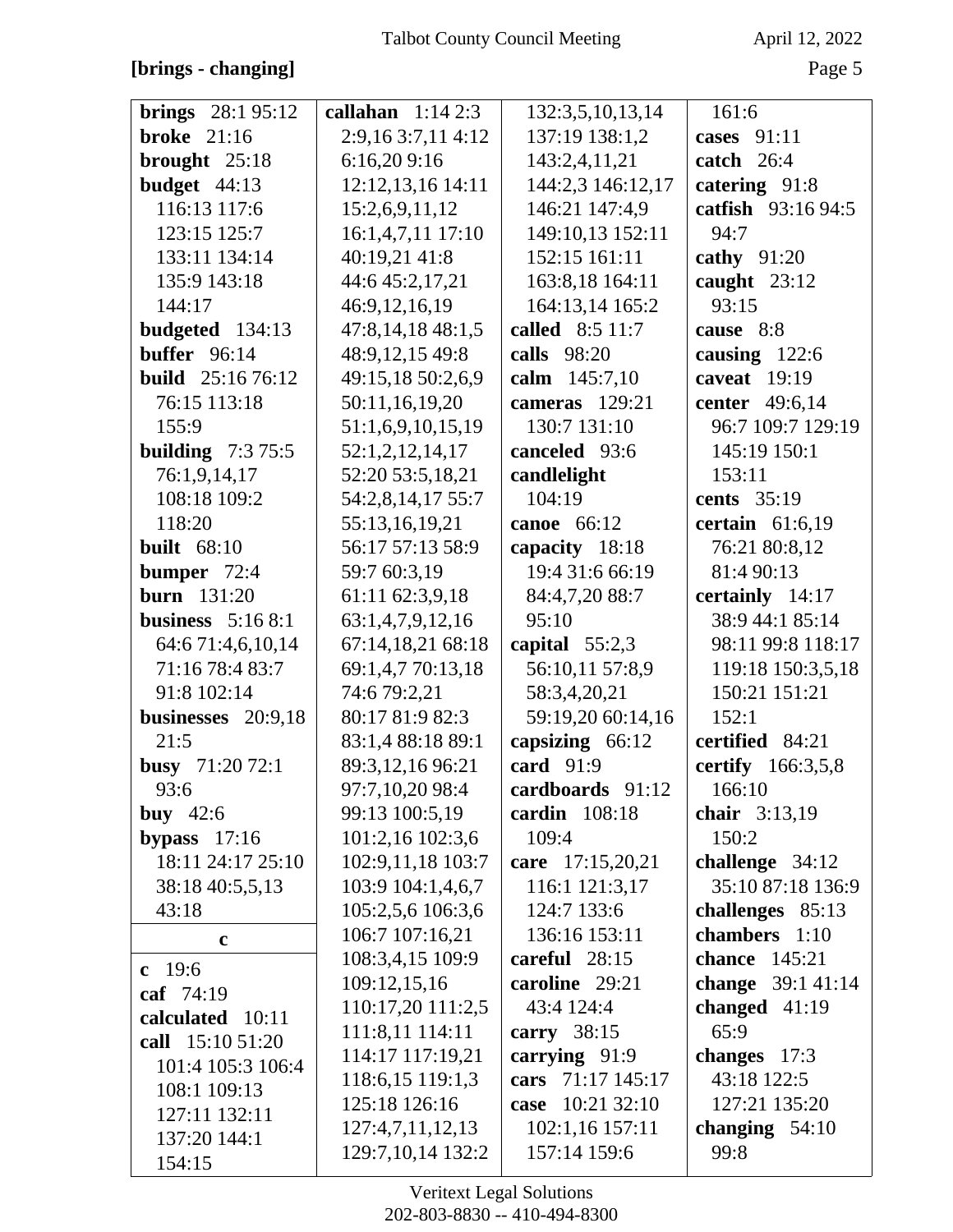### **[channel - concerns]** Page 6

| channel $121:13$                | 108:14              | comes 44:9 112:4  | communication                       |
|---------------------------------|---------------------|-------------------|-------------------------------------|
| 136:18,20                       | class 9:6,21        | 124:9             | 140:2                               |
| chapel 19:8,14                  | classic 29:16       | comfortable 53:13 | communicators                       |
| 27:4,15,16 35:8                 | clay 154:5          | coming 18:12,20   | 145:6                               |
| 42:14,15,19,21                  | <b>clean</b> 106:20 | 19:15 31:10 33:4  | communities 6:11                    |
| chapter $97:19$                 | cleanup $64:8$      | 33:17,19 34:20    | community 7:9,14                    |
| 100:14                          | clear 65:8 155:8    | 36:1,16 46:13     | 7:17 8:20,21 9:3,7                  |
| charged 95:11                   | 159:2               | 56:2 71:11,15     | 12:5 14:1 85:15                     |
| charging $100:18$               | clearly 113:6       | 121:1 149:3       | 104:18 162:10                       |
| charles 67:20 68:1              | 135:11              | 161:13 162:13     | commuter 113:14                     |
| charm $68:16$                   | click 155:6         | 163:11            | 115:12                              |
| check 30:1 45:11                | clock 62:20 64:1    | commendable       | comparable 86:9                     |
| chesapeake 5:5,7                | close 101:13,19     | 85:7              | 87:8                                |
| 26:2 91:9 110:9                 | 102:13 154:20       | comment 2:15      | compare 76:20                       |
| 112:12 115:6                    | 163:14              | 14:12 99:7 102:1  | 86:3                                |
| 116:7                           | closed 64:7 102:8   | 102:5,13 119:21   | completely 120:8                    |
| child 157:12,13                 | 102:9,10 145:2      | 146:14 148:14     | completes 146:8                     |
| children 135:10                 | 164:3               | 149:14,18         | compliance 7:4,6                    |
| 137:4                           | closer $19:4$       | commentary        | 87:1                                |
| choptank 41:6                   | closing $164:5$     | 144:19            | comply 83:20                        |
| chose 121:13                    | club $91:10$        | comments 139:8    | component 39:8                      |
| chronic 136:16                  | code 100:15         | 146:19 147:11,16  | 49:12                               |
|                                 |                     |                   |                                     |
| chuck $1:14$                    | collection 60:17    | commercial 64:13  | components                          |
| circle 62:14 68:3               | college 112:12      | 66:18 79:5        | 123:21                              |
| 69:3 70:20 71:13                | colors 142:16       | commission 2:20   | compost $91:12$                     |
| circuit 156:4                   | combined 35:6       | 48:6 53:3,7 65:8  | composted 91:14                     |
| 158:5                           | come 4:8 16:4,12    | 65:16 89:6 90:2   | comprehensive                       |
| citizen 69:5 98:5               | 16:14 40:18 45:9    | 101:1 104:16,20   | 2:18 54:21 56:8                     |
| 155:7                           | 45:20 47:19 49:18   | 138:15,17,18      | 57:6 58:1,18                        |
| citizens $8:13$                 | 53:19 54:11 55:11   | 139:1 166:20      | 59:18 60:12 61:5                    |
| city 122:21 157:16              | 55:12 56:19,20      | commission's 47:7 | 61:18 66:16 80:7                    |
| 159:5 166:2                     | 57:15 58:11 59:9    | commissioners     | 81:3,17 82:11                       |
| civil 155:2,17                  | 60:4,6,20 62:6      | 92:13 110:7       | 84:10 97:18                         |
| 156:10                          | 63:14 67:19 74:7    | commissions       | computer 166:7                      |
| claiborne 59:5                  | 80:1,18 81:10       | 100:15            | conceivably 54:5                    |
| claims 8:9                      | 82:4 83:2,3 88:19   | committee 100:18  | concern $21:2,6$                    |
| clarke 13:20 16:12              | 97:20,21 100:6      | 103:16 159:8      | 24:10 42:7,15                       |
| 16:19 21:16,18,20               | 106:17 112:1        | committees        | 119:4,10 121:2                      |
| 23:8 28:5,13 29:2               | 118:18,18 122:17    | 100:14            | concerned 25:17                     |
| 30:16 39:5,14                   | 122:18 124:8        | common $130:4$    | 68:8 77:20 87:16                    |
| 40:16,20 41:5,9                 | 128:10 135:20       | communicate 7:15  | concerns $39:19$                    |
| 41:16 42:1 45:8                 | 143:8,9 146:15      | communicated      | 48:10 67:4 68:4                     |
| 45:18 46:4,8,10<br>46:15 107:11 | 150:11              | 10:1              | 74:11 120:10,16<br>124:10,13 125:17 |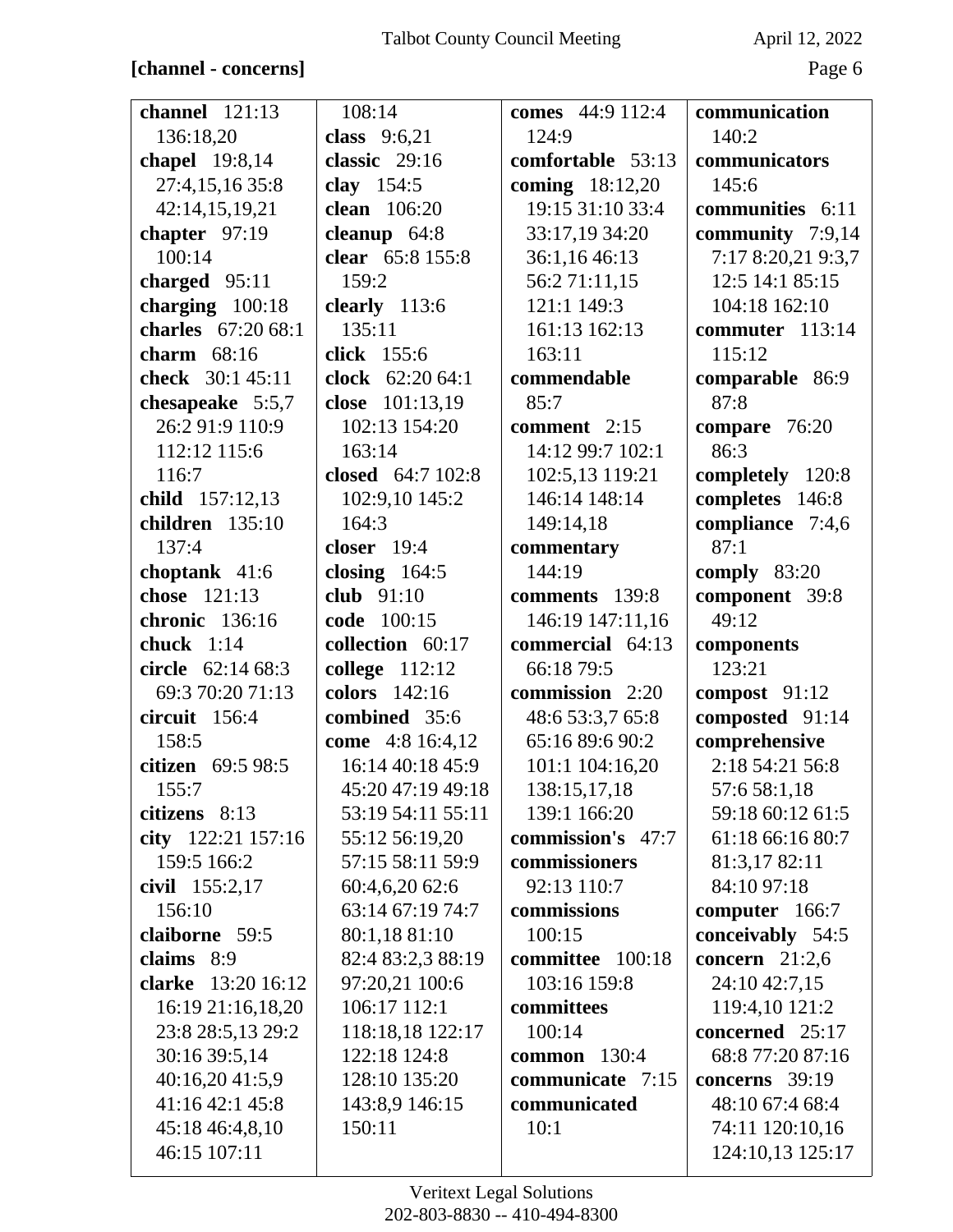### **[concerns - county]** Page 7

| 127:2                  | constantly 72:1       | copperville 56:14         | 100:2 102:3               |
|------------------------|-----------------------|---------------------------|---------------------------|
| concluded<br>165:4     | constructed 74:14     | 60:2                      | 103:13,14 106:16          |
| 134:3<br>concludes     | 84:16                 | copy 110:14               | 107:11 109:3              |
| concurrent 155:2       | construction          | 150:19<br>core            | 110:12 114:7              |
| concurrently           | 109:6 110:10,13       | corey 1:17 63:19          | 115:2 116:4,9             |
| 141:9                  | contacted 140:12      | corners 20:18             | 118:14 126:18             |
| condition 77:4         | 159:4                 | corp 49:4                 | 127:20 128:7,17           |
| conditioned 75:5       | contained 166:9       | corporation 99:4          | 132:3 134:6               |
| 82:18                  | contaminated          | correct 10:19 18:5        | 137:13 139:7              |
| conditions 77:1        | 75:15,20              | 18:7,7 20:7 27:17         | 141:21 143:14,16          |
| conforming 76:4        | contemplating         | 39:14 42:10,13            | 146:10,11,20              |
| congratulate           | 21:1                  | 48:14 54:13 97:11         | 147:5,11 148:4            |
| 138:14 142:7,8         | contingency 90:13     | 133:6 148:15              | 149:17 150:5,16           |
| congratulations        | 148:7                 | correctional              | 151:7,9,11,13,14          |
| 138:21 143:2,4         | continuation          | 131:15 138:15             | 164:1 166:3               |
| congressionally        | 136:20                | 139:1,10 141:19           | council's 101:18          |
| 108:20 109:5           | continue 28:17        | 142:11,13 143:7           | 107:3 110:5               |
| connect 84:13          | 47:16 135:15          | 151:18                    | 141:16 163:20             |
| connected 64:18        | 148:4                 | corrections 2:14          | councilman 97:1           |
| 95:19 96:15            | continued 36:11       | 3:17 4:4 128:9,12         | councils 151:8            |
| connection 75:19       | continuing 3:2        | 128:15,17 135:21          | counsel 166:4,9,10        |
| 77:5,9 82:17           | 53:3                  | corridor 19:1 26:3        | 166:11                    |
| connections 88:2       | contract 91:5         | 43:2 112:9,17             | count 134:19              |
| 88:11,13,15            | 133:9,18,19 134:1     | 113:12 116:8              | counter 96:8              |
| conquering             | 134:2                 | 122:16 123:7              | counties 38:6,8           |
| 158:17                 | contractual 84:8      | 124:20 126:11             | 112:20 115:7              |
| <b>consent</b> 3:14,20 | 133:16 134:2          | corroding 66:3            | 157:9                     |
| 4:6 82:21              | contribution          | cors 151:18               | <b>county</b> $1:1,1,5:8$ |
| conserved 66:20        | 95:13                 | 158:12                    | 5:19 6:3,8,9,14           |
| consider 100:2         | control $136:8$       | cost 96:2 118:19          | 7:2,6,12,168:2,14         |
| 120:3 134:8            | controlling 99:10     | 131:4 133:9               | 8:19 9:6,9,10,14          |
| considerable 65:5      | controls 86:2,5       | costs $117:18$            | 11:1,1 13:6 14:18         |
| consideration          | convening 164:2       | 156:17                    | 14:19 16:21 17:4          |
| 68:17 98:7 100:1       | conversation          | <b>council</b> $1:1,4,10$ | 25:21 36:4 38:5           |
| 109:5 110:5            | 129:12                | $1:13$ $2:11$ $3:5,16$    | 42:3 43:4 45:10           |
| 141:20                 | conversion 107:1      | 4:2,5 6:8 9:11,17         | 45:19 48:17,17,17         |
| considered 77:8        | 107:7                 | 16:21 17:4 20:12          | 48:19 49:3 54:20          |
| 79:14                  | <b>convert</b> 107:13 | 25:21 35:17 45:10         | 55:2 56:7,10 57:5         |
| considering $21:2$     | coordinate 43:19      | 46:1,7 47:4 48:17         | 57:8,21 58:3,17           |
| consistent 75:2        | 44:8                  | 48:18,19 65:17            | 58:20 59:17,19            |
| 84:9 85:1 125:2        | coordination 11:8     | 68:21 70:1 83:5           | 60:11,14 61:4,17          |
| consolidated 43:6      | 98:20                 | 83:11,12,16,17            | 65:10 66:17,18,19         |
| 125:11,15              | coordinator 7:1       | 89:5,18 90:2,8,8,8        | 67:2 69:6 73:17           |
|                        |                       | 90:14 91:1 94:18          | 73:20 80:6 81:2           |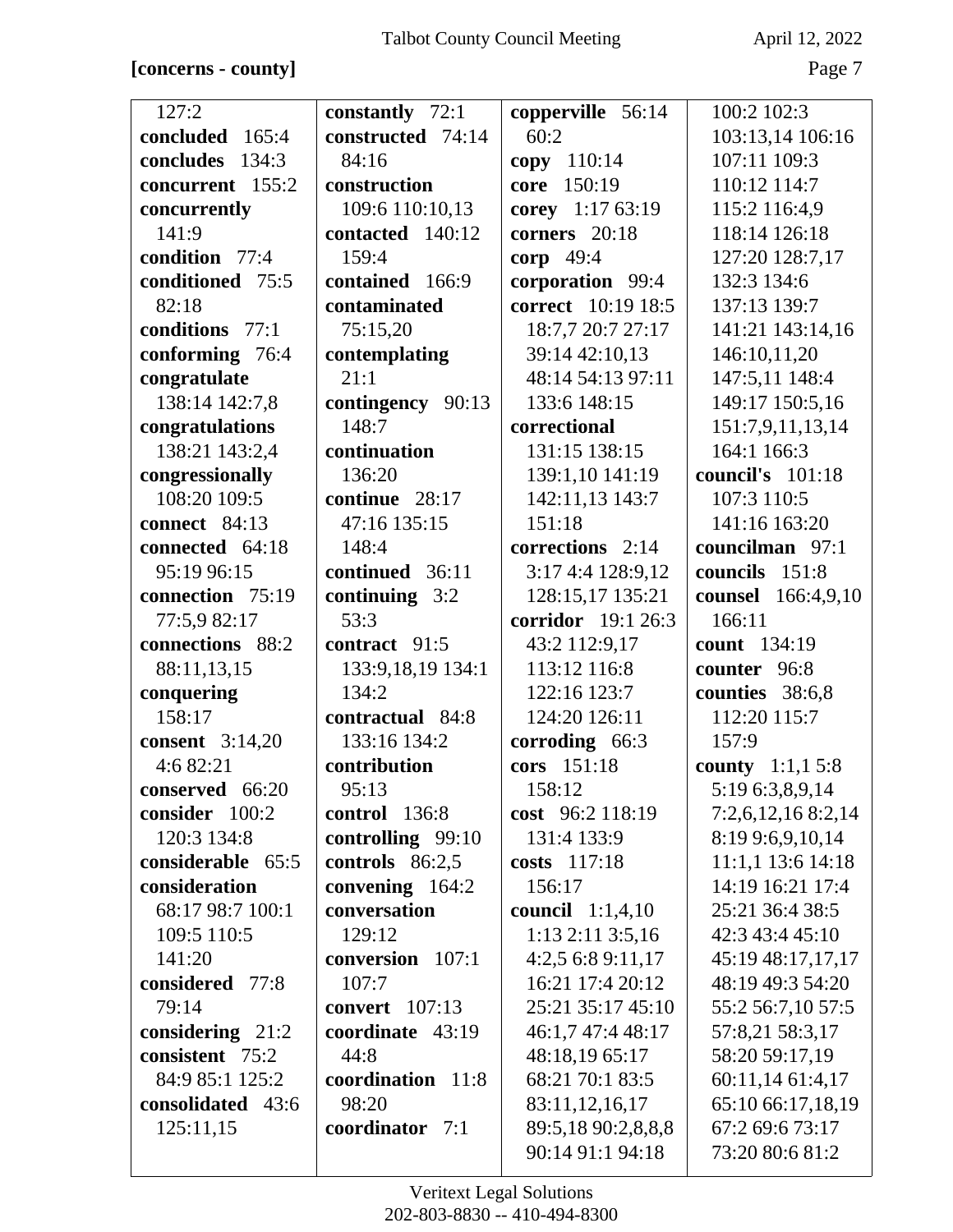## [county - described]

April 12, 2022

| 81:16,18 82:10            | crabbing $94:12$      | cutting $155:14$                   | decrease 130:6     |
|---------------------------|-----------------------|------------------------------------|--------------------|
| 83:13 85:7 86:1,5         | crazy 139:19          | cycling 78:4                       | dedicated 145:18   |
| 87:19 88:10 90:14         | 158:1                 | cyclists 75:11 78:3                | <b>deem</b> 117:10 |
| 94:10 97:17 98:10         | create 77:17,17       | $\mathbf d$                        | deemed 98:15       |
| 98:13,16 100:2,15         | 94:18                 |                                    | default 33:13      |
| 103:11 105:18             | <b>creates</b> 136:13 | d'amato $67:20,20$<br>68:1,1       | defer 119:20       |
| 106:17 109:8              | creating $18:15$      | d.c. $122:15$                      | definitely 46:8    |
| 110:7,12 112:1            | credits 9:2           |                                    | delaware 118:3     |
| 115:2,3 116:4,9           | creek 92:8,14,21      | damage $7:20$                      | delay 115:19       |
| 119:9 120:2,11            | 93:10,21 94:6,10      | damaged 94:20                      | delayed 78:14      |
| 122:2 124:3,4,4,5         | 94:11,13,19           | damages 8:9                        | delaying $124:14$  |
| 125:10 126:9,9            | creeping $134:19$     | dangerous 71:10<br>72:673:13       | delays $122:6$     |
| 128:14,15 131:4           | crew 146:6            |                                    | delegates 160:12   |
| 137:7 138:16              | criminal 158:4        | date 6:5 64:14<br>144:20           | deletions 2:13     |
| 145:1 146:9 148:8         | crisis $145:9$        | <b>dated</b> 79:13                 | 3:174:4            |
| 150:8,15,16,20            | critical $155:15$     | daughter 91:21                     | delightful 92:20   |
| 151:1,16 152:9            | cross 17:17 22:11     |                                    | delightfully 92:20 |
| 154:20 155:12             | 22:12,13 28:18        | day 6:14 24:9<br>29:10 66:13 73:16 | delivering 162:18  |
| 156:12,21 157:11          | 32:17 37:13 141:4     | 91:10 115:16                       | 162:18             |
| 159:15 161:4,17           | 141:8                 | 141:11,14 143:17                   | delivery 48:21     |
| 162:8 163:5,20            | <b>crossed</b> 139:14 | 152:19 155:18                      | demand 95:20       |
| 166:2,3                   | crossing $21:9$       | 159:12 166:13                      | 121:11             |
| <b>county's</b> $7:449:5$ | 22:19 23:4,7 29:3     | days 5:21 126:17                   | demanding 95:18    |
| 84:10 88:1 113:9          | 29:5 113:3 115:4      | 131:18,19 140:1                    | demolish 75:18     |
| couple $34:10$            | 124:21                | dayton $64:21$                     | demolished 113:5   |
| 44:19 59:12 83:9          | crossings 19:7        | de $36:7$                          | demolitions 64:8   |
| 86:17 92:9,11             | 21:7 27:12 34:19      | deal 23:20 130:19                  | denied $65:15$     |
| 126:17 133:2              | 37:9                  | 151:5 161:10                       | denny's $21:10$    |
| 143:15                    | crosswalks 122:7      | 163:12                             | 22:20 31:15,19     |
| <b>course</b> 14:4 27:3   | crs $8:209:2,7$       | dealing 79:4 159:1                 | <b>deny</b> 69:12  |
| 27:13 32:3,7              | $ctc$ 45:1            | dear $115:1$                       | department 9:13    |
| 62:13 63:15 92:16         | cuff 89:15            | debbie $105:17$                    | 10:15 11:4 12:7    |
| 111:15 112:16             | culverts 13:7         | december 75:4                      | 75:4 77:12 79:10   |
| 138:18                    | current 111:20        | 76:7 77:13 86:4                    | 82:20 83:12,17     |
| <b>court</b> 130:13       | 113:3,21 114:8        | decide 118:14                      | 106:18 107:3       |
| 156:3,4,7,17              | 115:4,11 117:2        | decided 29:18                      | 114:21 116:12      |
| 158:5                     | 118:19 124:21         | decision $35:545:6$                | 117:6 123:14       |
| <b>courts</b> 134:19      | 133:4 134:16          | 47:6 113:8,9,17                    | 128:11,14,17       |
| cove 93:11 104:19         | currently 9:6         | 114:2 117:15                       | 150:14 151:10,12   |
| cover 7:19                | 153:6                 | 150:9,11 152:8                     | 154:5              |
| covered $93:11$           | cursory $140:18$      | 156:14                             | depot $74:16$      |
| cowboying 90:15           | cushion 79:6          | decisions 37:7                     | deputies $151:13$  |
| crab $94:3$               | cut 23:5,6            | declare $143:16$                   | described 82:1     |
|                           |                       |                                    |                    |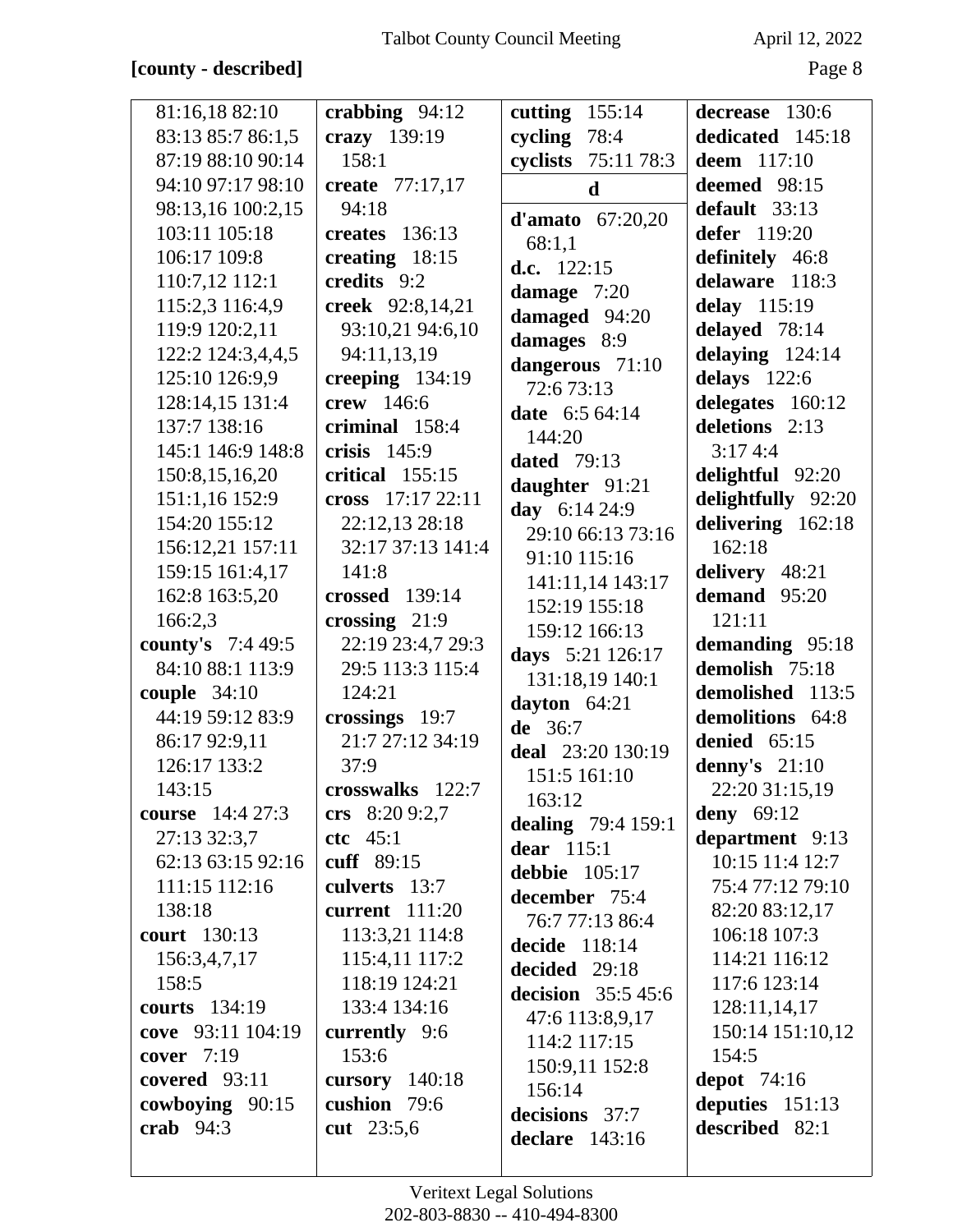#### [deserve - easton]

April 12, 2022

| deserve $152:1,1$   | directed 108:21      | 43:11,15 45:15           | drivers 67:6                      |
|---------------------|----------------------|--------------------------|-----------------------------------|
| designed $84:14$    | 109:5 155:15         | 51:4 52:3,4              | driveway 155:9                    |
| desire 148:11       | direction 30:18      | 103:21 104:8,9,21        | 155:16                            |
| destroy 5:12        | 65:871:18 118:5      | 105:7,8 106:8,9          | dropped 156:15                    |
| detail 26:18        | directly 96:2        | 107:20 108:5,6           | $dry$ 66:12                       |
| detention 129:18    | 147:14               | 109:11,17,18             | ducks 93:2                        |
| 150:1               | director 104:18      | 110:18,19,21             | due 46:2 74:11                    |
| determine 53:8      | 128:9 129:15         | 111:3,10 117:3           | 77:4 115:13                       |
| 70:11               | 142:20 149:21        | 120:8 124:2 125:9        | 133:12 148:16                     |
| determined 156:5    | disbursements        | 126:13 127:1,14          | 149:8                             |
| detrimental 13:11   | 3:214:1,5            | 127:15,19 132:8          | <b>dupont</b> 47:3,9,15           |
| developed 85:16     | discharge 86:10      | 132:15,16 134:16         | 47:21 48:4,7,11                   |
| developer 95:19     | discount 9:4,8       | 135:6 138:3,4            | 53:15 54:13 62:7                  |
| development 23:9    | 10:4,9,11            | 143:20 144:4,5           | 62:10,13,14,19                    |
| 66:18 72:16 73:4    | discounts 7:10       | 161:12 164:9,15          | 63:2,5,8,10,13,17                 |
| 90:18 91:3          | discourse 85:13      | 164:16                   | 64:2 67:15,17                     |
| developments        | discovered 155:11    | divilio's 26:15          | 68:11 69:9 70:21                  |
| 25:3 73:11          | discriminatory       | <b>dock</b> 93:3         | <b>duties</b> 144:16              |
| devotion 137:6      | 84:2 85:4            | <b>docks</b> 94:6        | dwelling $65:21$                  |
| dial $145:9$        | discuss $45:4 111:2$ | document 125:12          | dwellings 66:5                    |
| diane $1:21\,166:2$ | 111:6,12 112:5       | dog 12:20 13:5           | e                                 |
| 166:16              | 113:2 164:3          | doing 4:10 11:18         |                                   |
| dictate 142:9,10    | discussed 86:16      | 13:19,20 29:17           | e 1:18 64:20 79:12                |
| diddly $121:16$     | discussing $67:3$    | 41:2 43:20 55:14         | 79:16 158:14                      |
| die 141:11 152:20   | 122:4 137:11         | 85:8 89:1 97:8           | 159:10                            |
| dies $123:10$       | discussion 25:19     | 129:8 147:19             | eagle 92:3                        |
| difference 30:20    | 92:16,19 110:5,16    | 148:5 158:6              | earlier 85:6<br>112:10 124:11     |
| 154:7               | 111:1 112:10         | dollar 39:20 160:3       |                                   |
| different 24:2      | 124:11               | dollars $44:13$          | 136:7 147:21<br>ears 121:21       |
| 28:2 34:2 36:4      | discussions 65:6     | 135:7                    |                                   |
| 63:14 71:18 73:20   | <b>disk</b> 131:20   | dorchester 30:12         | easily 150:11<br>east 25:1,9 83:6 |
| 112:19 121:4        | disorders 136:10     | 32:5 45:19               | eastbound 27:16                   |
| 122:8,19 156:3      | distinction 86:10    | <b>dorchester's</b> 30:4 | 27:19 34:3 42:14                  |
| differently 28:1    | distracted 92:20     | double 24:5              | 42:21 115:10                      |
| difficult 24:15     | district 60:18       | dover 19:8 30:7          | easter 163:11                     |
| 69:17 78:10         | 107:8                | 40:10 41:9,9             | eastern $65:3$                    |
| digest $160:13$     | dividing $158:17$    | dovetails 124:12         | 112:19 115:9                      |
| digital $130:16$    | divilio 1:16 2:6,10  | <b>downtown</b> 43:3     | easton 1:10 11:8                  |
| diligence 135:17    | 12:17 14:11 15:8     | drafted $25:12$          | 19:4 21:8 26:5,14                 |
| 137:8 148:16        | 15:13,14 16:5        | dream $118:21,21$        | 31:11 40:13 43:3                  |
| 149:8               | 21:6 22:4,20 23:3    | drive $40:872:5$         | 43:17 49:7 61:8                   |
| dinner $93:2$       | 23:6,21 25:12        | 81:21                    | 61:21 69:19 71:11                 |
| direct 96:10        | 27:21 28:12 29:6     | driver $35:12$           | 77:19 81:6 99:2                   |
|                     | 41:20 42:8 43:5      |                          | 129:13 162:17                     |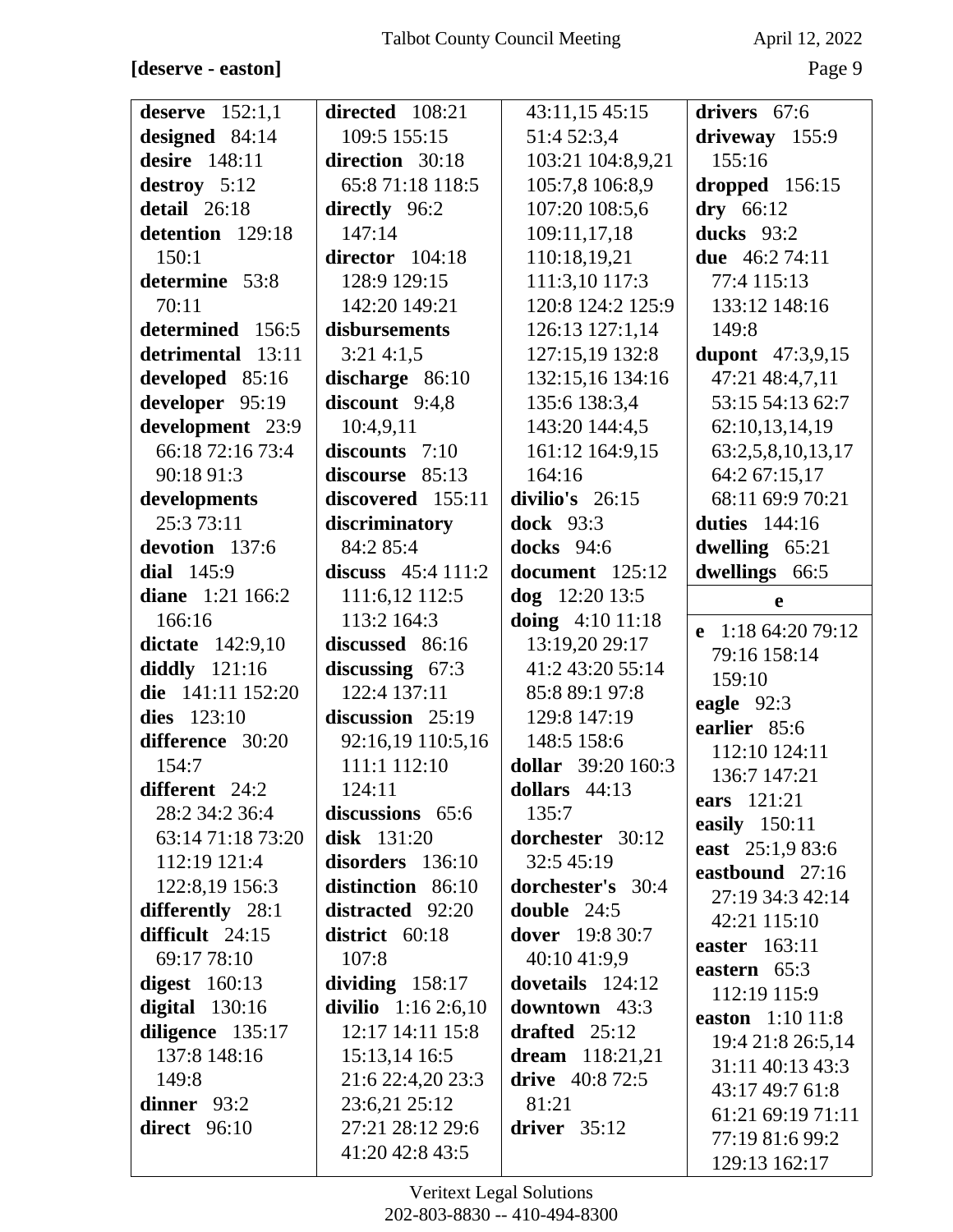## [easton - extremely]

April 12, 2022

| 166:13                  | emphasizing           | environmentalist     | exactly 160:15           |
|-------------------------|-----------------------|----------------------|--------------------------|
| easton's 55:5           | 69:11                 | 161:16               | examination              |
| echo 70:21              | employ 161:19         | equates 9:7          | 166:5                    |
| eckardt 140:12          | 162:8                 | equipment $49:1,5$   | examiners 103:17         |
| 141:1                   | employee 143:9        | 49:13,21 50:5        | 104:3                    |
| edit 113:19 114:4       | 166:11                | equitable 87:19      | example 29:16            |
| edited 124:19           | employees 143:8       | equivalent 65:21     | 99:3                     |
| editing $113:2$         | employment            | 75:7                 | exceedances 86:19        |
| education 130:21        | 116:2                 | error 86:19          | exceeding 75:7           |
| <b>edus</b> 65:20       | ems 153:2             | especially $6:243:1$ | excellent 12:18          |
| <b>edwards</b> 10:14,20 | enacted 48:19         | 73:11 96:5 121:2     | exception 23:19          |
| 12:17 13:4 50:13        | 64:17 79:4            | 148:14 159:19        | 99:21                    |
| 52:11                   | encountered           | essential 49:12      | excited 153:4            |
| effectively 47:17       | 85:14                 | 130:8,17             | excluding 75:5           |
| 115:12                  | encourage $6:10$      | essentially 17:12    | <b>excuse</b> 3:16 63:20 |
| efficiently 115:12      | encouraged 6:5        | 19:7,13 31:6         | 67:21                    |
| effluent 82:14          | encouraging 8:13      | 76:12 87:19 98:8     | executed 84:8            |
| 95:3 96:14              | ended 40:8 140:15     | <b>estate</b> 164:4  | execution 48:21          |
| eight 24:21 113:4       | 158:9                 | eternally 161:1      | existed 65:19            |
| 115:17 116:11,17        | ends 32:4 141:7       | evacuation 18:19     | existence 64:13          |
| 117:7 118:2,4,17        | energy 99:20          | evaluation 116:10    | existing 21:4 64:5       |
| 148:2                   | 106:19 107:5          | 117:4 123:13         | 66:5 82:17,18            |
| either 66:1 69:18       | <b>enforce</b> 156:10 | evening $2:4,18$     | exists $94:12$           |
| 72:8 117:21             | enforcement           | 17:11 43:2 49:17     | 129:21                   |
| 118:13                  | 82:20 131:8           | 49:18 51:12,17       | expect 91:4 154:1        |
| elected 29:18           | engineer 84:15        | 62:7 88:21 93:4      | expense 28:18            |
| 151:9,11                | 106:17                | 97:5 103:13          | expensive 29:14          |
| electric 104:2          | engineers 27:7        | 110:16 147:21        | 37:21 39:18              |
| electrical 103:17       | enhanced 59:2         | 152:3,13 153:1       | experience 5:15          |
| 104:3                   | 82:15                 | event 5:15 91:12     | experienced 66:11        |
| eligible $10:2,2$       | enjoy $74:20$         | events 8:15 11:9     | experiencing 5:20        |
| 51:11                   | 152:16                | 93:6                 | expires 166:20           |
| eliminate 58:5          | enr 59:3 88:9 95:2    | eventually 9:2       | explaining 158:11        |
| eliminating 59:3        | 95:5,19 96:17         | everybody 2:3        | explains 124:13          |
| 98:19 99:3              | <b>ensure</b> 5:9 7:3 | 14:2,7 24:18         | express 115:3            |
| embedded 134:2          | entered 166:9         | 78:17 87:16 97:12    | extend $131:2$           |
| emergency 9:13          | entire 72:5 129:18    | 102:4,20 127:9       | 133:4                    |
| 11:5 12:3 57:10         | 130:11                | 135:17 145:8         | extending 58:7           |
| 105:16 115:20           | entitled 100:16       | 157:14 161:5         | 59:5 71:3 74:1           |
| 120:19 145:14           | environment           | 163:10,12            | external 130:1           |
| 153:2,8 154:4           | 82:20                 | everybody's 50:14    | extra 5:9 141:4          |
| eminent 141:20          | environmental         | everyday 137:5       | extremely 71:10          |
| emphasize 69:14         | 90:18 91:21           | exact 54:11          | 71:20                    |
| 125:1                   |                       |                      |                          |
|                         |                       |                      |                          |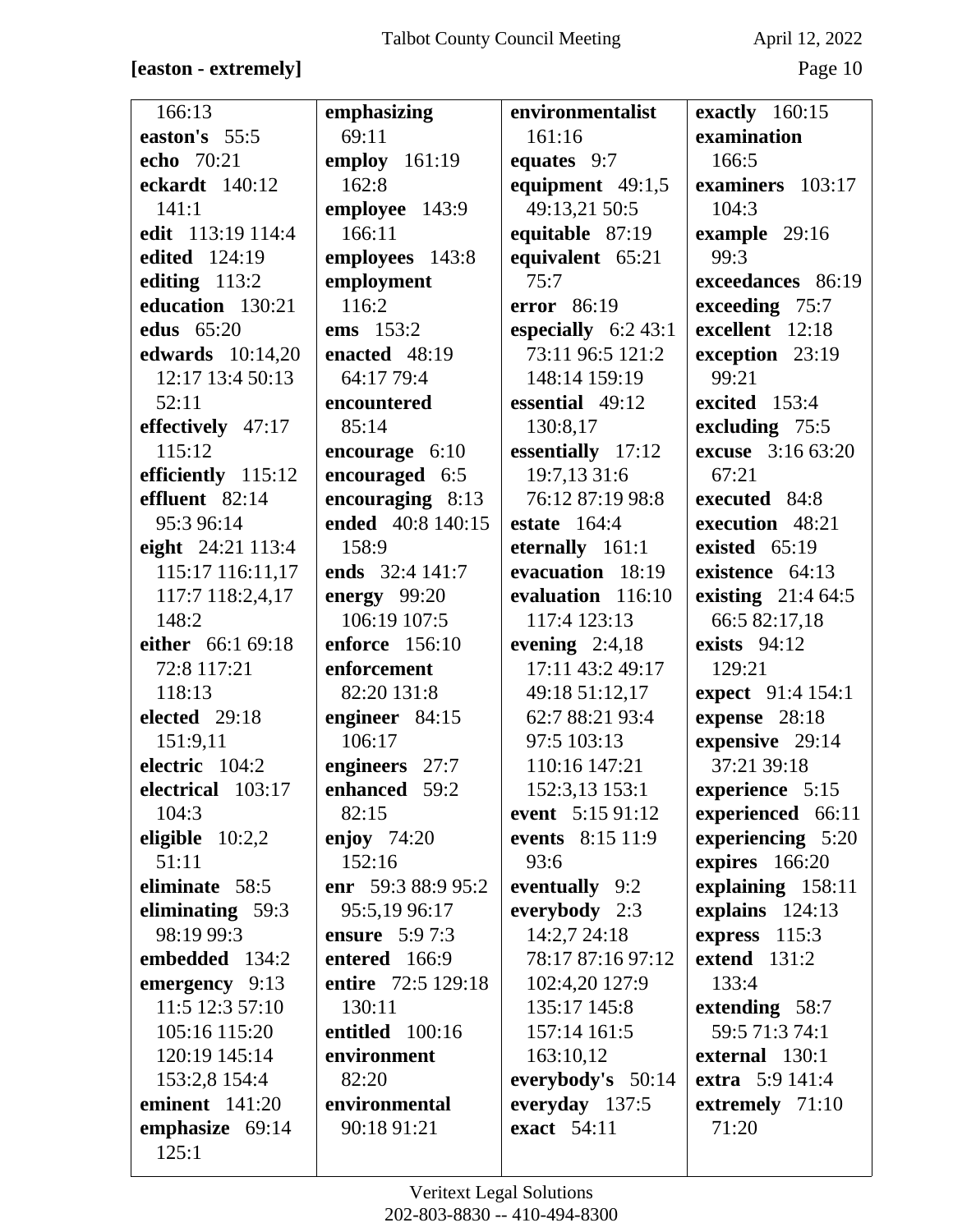## **[f - fuels]** Page 11

| f                          | <b>fema</b> 7:8 10:5,9      | 91:2 99:21 100:16    | folks 19:2 85:15             |
|----------------------------|-----------------------------|----------------------|------------------------------|
| $f \ 1:14$                 | field 153:12                | 107:12 114:12        | 88:20 120:17                 |
| $f150$ 107:13              | fight $124:15$              | 115:9                | follow $69:12$               |
| facebook 146:3             | <b>figure</b> 25:9 116:19   | $fix$ 19:21 26:9     | 159:10                       |
| 161:17                     | file 141:8                  | flag $2:7$           | food $67:1070:5$             |
| facilitate 32:17,18        | filed 8:11 140:13           | flasher 18:6         | 78:12,1691:13                |
| facilities 116:2           | 141:4                       | flashing $17:18$     | 133:21 134:7                 |
| 121:4 131:15               | fill 121:10                 | flawed $83:20$       | foot 76:9                    |
| <b>facility</b> 50:1 130:2 | final $45:564:8$            | flew 159:11          | footprint 75:4               |
| 130:2 142:11,13            | 129:1                       | flexibility 98:14    | force 56:12 122:1            |
| 142:21 161:20              | <b>finally</b> $41:7$ 145:4 | 98:17                | <b>forecast</b> 115:16       |
| fact 23:13 27:8            | financial 96:12             | flood $4:8,165:14$   | forecasts 6:6                |
| 35:6 77:11 79:12           | 140:16                      | 6:10 7:7,11,13,16    | formal $19:16$               |
| facto $36:7$               | find $30:16$ 148:3          | 7:19,21 8:2,4,6,7    | former $74:19$               |
| facts 148:15 162:4         | findings $94:14$            | 8:10,14,15,19,20     | formerly 133:5               |
| failing $64:1466:6$        | fine $102:5,15$             | 9:4,12,15 11:13      | fortunate 137:3              |
| 77:6 79:5 147:17           | 130:10 140:21               | 12:21 13:21 14:5     | 142:12                       |
| failure $136:13$           | 157:4                       | 14:16 18:21          | forum 148:14,18              |
| failures 151:20            | <b>fines</b> 155:21 156:6   | flooded $10:16$      | forward 47:9                 |
| fairbank 58:7              | 156:17                      | 11:11                | 53:11 85:9 148:9             |
| fairly $34:19$             | finish $140:10$             | flooding $5:16,17$   | 148:18 151:16                |
| fall 92:12 100:21          | fire $105:19$ 115:21        | 5:19,21 7:15,17      | 152:5 163:2                  |
| 101:9,14                   | firetrucks $145:16$         | 10:21 11:2,17        | forwarded 83:11              |
| false 147:15               | <b>first</b> $4:724:5$      | 12:6 13:10 14:18     | 83:17                        |
| falsehoods 148:9           | 34:11 64:3 83:10            | 19:1                 | fought 156:19                |
| 162:2,4                    | 83:10 103:15,16             | floodplain $7:1,3,4$ | found 95:3 140:17            |
| families 67:7              | 111:7 116:20                | floods 5:11 72:20    | 151:2 156:9                  |
| family 8:16 64:12          | 117:12 122:10               | floor 156:15         | foundation 77:17             |
| 91:7 93:15 116:3           | 143:7 151:9,11              | flow $21:12\,26:1$   | 91:10,11                     |
| far $19:268:2$             | 153:2 156:20                | 30:11 67:2 116:6     | four $24:225:5$              |
| 86:11 101:3                | 158:8 162:16                | 118:8 120:10         | 31:2 44:17 65:4              |
| 118:11 131:16              | <b>fiscal</b> $55:256:10$   | 122:2,14,21          | 65:13 107:6 118:4            |
| farm $13:1$                | 57:8 58:3,20                | 126:12               | 151:15 158:16                |
| farms $23:2,3$             | 59:20 60:14 129:3           | flows $86:8125:21$   | fourth 22:13,19              |
| farther $27:13$            | 140:16                      | fluctuates 134:18    | <b>frank</b> $1:1622:3$      |
| fast $33:17,2134:4$        | fish $92:2193:12$           | fluharty $103:18$    | frequent $154:16$            |
| 35:13                      | fishing $93:7,8$            | 104:2                | friday $102:1,7,8,9$         |
| fatal $68:6$               | 94:12                       | flyers $154:16$      | 102:10 145:2,3               |
| fear $162:2$               | fit $114:1 125:5$           | flying $142:16$      | friend $94:4$                |
| feel 3:5 35:3 43:19        | five $33:139:9$             | focus 21:12 24:11    | <b>friends</b> $8:16\ 116:3$ |
| 142:2                      | 40:17 41:21 42:2            | 29:2,3 32:11         | <b>front</b> $2:12\,47:20$   |
| <b>fees</b> 95:10          | 45:3 50:4 55:14             | <b>fold</b> 19:11    | 72:11                        |
| feet $75:7,876:10$         | 55:18 63:7,8                | <b>folder</b> 149:4  | fuels 106:20                 |
|                            | 65:20 67:15 89:9            |                      |                              |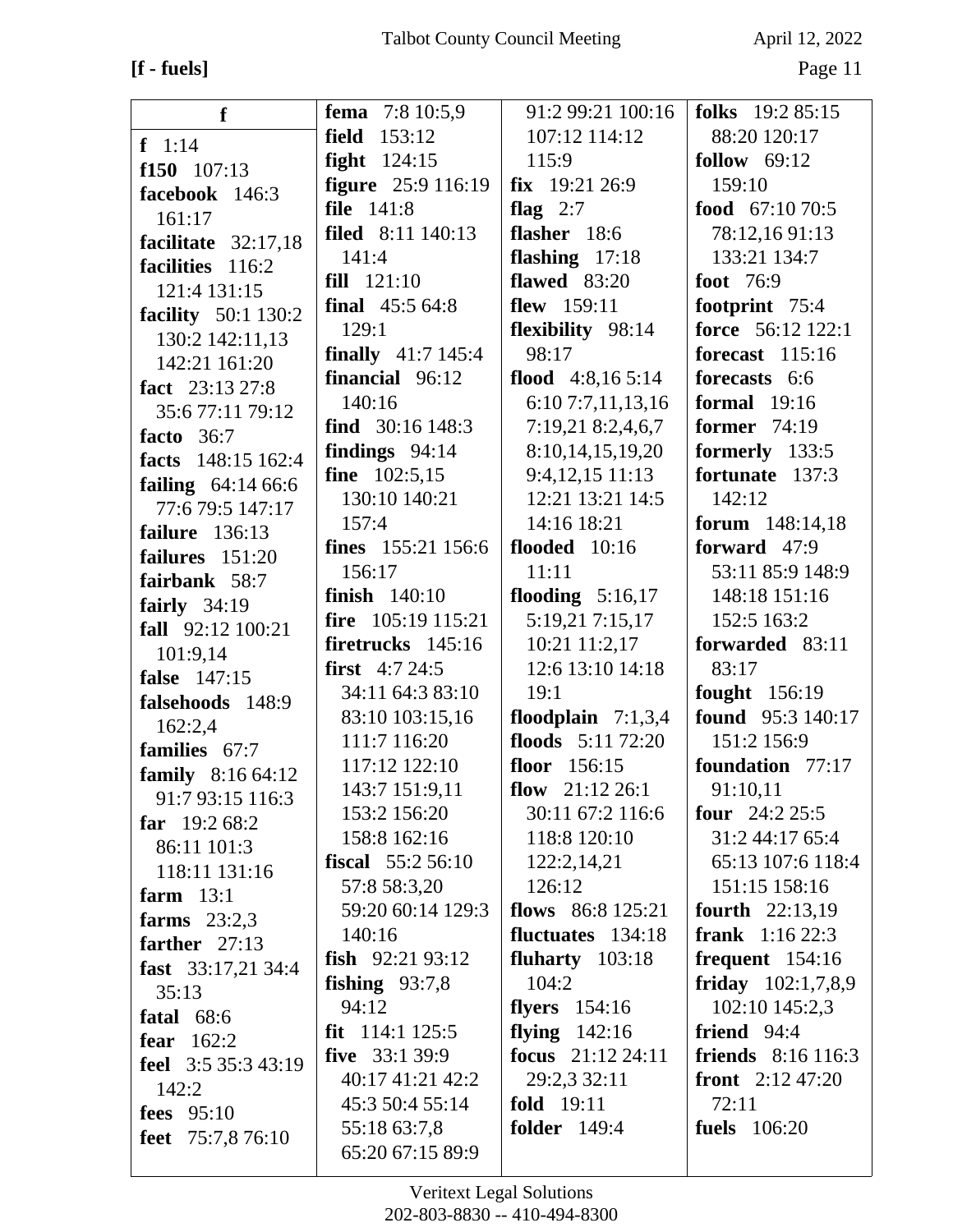## $[\ensuremath{\text{full}}\xspace$  -  $\ensuremath{\text{hand}}\xspace]$

April 12, 2022

| full $30:1740:2$                | 146:1,3 152:21                       | 33:6,6,16,16 34:3                   | grass 93:10,11,14           |
|---------------------------------|--------------------------------------|-------------------------------------|-----------------------------|
| 149:4 156:6                     | 155:4 157:1 160:6                    | 34:4,18 35:4,7,7                    | grassy $37:3$               |
| <b>fully</b> 155:20             | 160:13 162:10                        | 36:2 37:10 41:12                    | grateful 161:2              |
| fund 50:4 123:8                 | given 6:13 78:19                     | 42:19 43:3 48:2                     | $gravity$ 136:5             |
| funding $49:4$                  | gives $8:21$                         | 50:15 52:14 53:3                    | great 2:10 4:15             |
| 96:17 107:4 123:3               | giving $64:1098:13$                  | 53:11 57:17,18                      | 6:13 16:2,13                |
| funds 108:21                    | 146:5 160:17                         | 71:15,17 72:12,16                   | 45:17 50:6,16               |
| 109:8                           | glad 57:15                           | 73:1,19 74:21                       | 53:14 54:8 97:15            |
| funky $155:1$                   | glance 28:3                          | 77:12 86:8 88:11                    | 107:16,17 125:18            |
| <b>further</b> 24:2 82:16       | glebe 55:5                           | 88:12,14 89:12,14                   | 126:19 129:9                |
| 122:6 129:5                     | go 9:20 11:1,14                      | 92:17,19 96:9                       | 130:19 135:16               |
| 152:13 153:14                   | 12:4 13:2 22:2,14                    | 97:7 114:5 119:8                    | 147:21 149:21               |
| 166:5,8,10                      | 24:18 25:4,13,16                     | 122:6, 16, 17, 17                   | 151:5 152:7                 |
| future 66:20                    | 31:4,8 34:21                         | 124:6,7 126:3                       | 163:19,19                   |
| 130:14 148:15                   | 38:18 40:5,9                         | 139:17,20 140:1,5                   | greatest 136:5,17           |
| 149:7                           | 47:19 49:19 52:16                    | 140:12 149:4                        | 151:20                      |
| fy22 $129:3$                    | 52:17 53:11 56:1                     | 153:19 154:6                        | greatly 13:13 14:3          |
| fy23 129:3 133:9                | 56:3,4 57:2 58:14                    | 157:3,4,5,16,18                     | greg 4:8 6:17,21            |
| 133:11 134:13                   | 59:11 60:7 61:1                      | 159:17 161:6,18                     | 9:16 12:6,18 16:4           |
| 143:18                          | 61:15 67:21 69:18                    | 161:19                              | 16:7 162:12 163:6           |
| g                               | 72:9,11,21 79:2                      | goldsborough                        | $\textbf{grew } 91:7$       |
|                                 | 80:3,21 82:6 89:9                    | 19:8 30:7                           | grinder 60:1                |
| <b>gamble</b> 102:20            | 95:15 97:14 99:14                    | golf 162:13 163:1                   | ground 84:17 92:1           |
| gardener 91:20                  | 100:8,11 102:21                      | <b>good</b> $2:44:11,12$            | group 134:11                |
| gardens 91:20                   | 103:3 111:8,17                       | 4:12 12:14 14:13                    | 136:9                       |
| gas 74:17 75:18                 | 114:17 116:19                        | 17:11 29:6 36:20                    | groups $12:5$               |
| 107:14                          | 117:18,21 118:10                     | 37:5 45:4,14,16                     | growing 93:10               |
| gasoline 75:14                  | 118:13 122:16                        | 49:17,18 50:12                      | $\boldsymbol{g}$ rown 24:16 |
| gazing 92:21                    | 125:12 133:18                        | 62:7 67:18 70:17                    | guess 16:20 24:1            |
| generally 7:19                  | 141:4,5,15 151:6                     | 70:18 89:1,3 99:3                   | 29:2,18 30:21               |
| 114:4                           | 153:15 154:2,15                      | 102:10 103:13                       | 32:10 35:16                 |
| generator 57:11                 | 154:16 158:5                         | 108:13,15 129:10                    | 102:12 103:9                |
| geneva $12:3$                   | 160:2                                | 129:10.10 132:2                     | 125:7 142:14                |
| gentleman 142:12                | <b>god</b> 162:4                     | 142:1 145:3 146:6                   | 144:16                      |
| geometrically                   | goes 10:17 31:19                     | 146:12,13 161:11                    | $guy$ 10:8                  |
| 20:6                            |                                      |                                     |                             |
| geometry 38:11                  |                                      |                                     |                             |
|                                 | 32:1 91:14 113:6                     | goodness 152:20                     | guys 13:13 16:12            |
| getting 2:21 19:5               | 142:11                               | government 99:10                    | 46:17                       |
| 21:8 23:21 24:8                 | going 3:2,3 16:15                    | governor $114:19$                   | h                           |
| 134:20 151:17                   | 18:12 20:2 21:10                     | 115:1                               | <b>half</b> $30:1975:8$     |
| give 16:15 17:6                 | 22:13,15,18,18                       | grace 104:17                        | 76:10 135:7                 |
| 29:11,19 41:20                  | 23:7 24:4 25:5                       | $\boldsymbol{\mathsf{grand}}$ 95:12 | <b>hand</b> $34:1171:11$    |
| 42:3 44:18 54:11                | 26:7,8 29:15                         | grant 106:19                        | 71:16 72:3,3                |
| 62:12 90:6 95:9<br>96:13 140:17 | 31:13,13,16 32:5<br>32:11,12,19 33:4 | 107:4                               | 122:1 126:2 157:5<br>166:13 |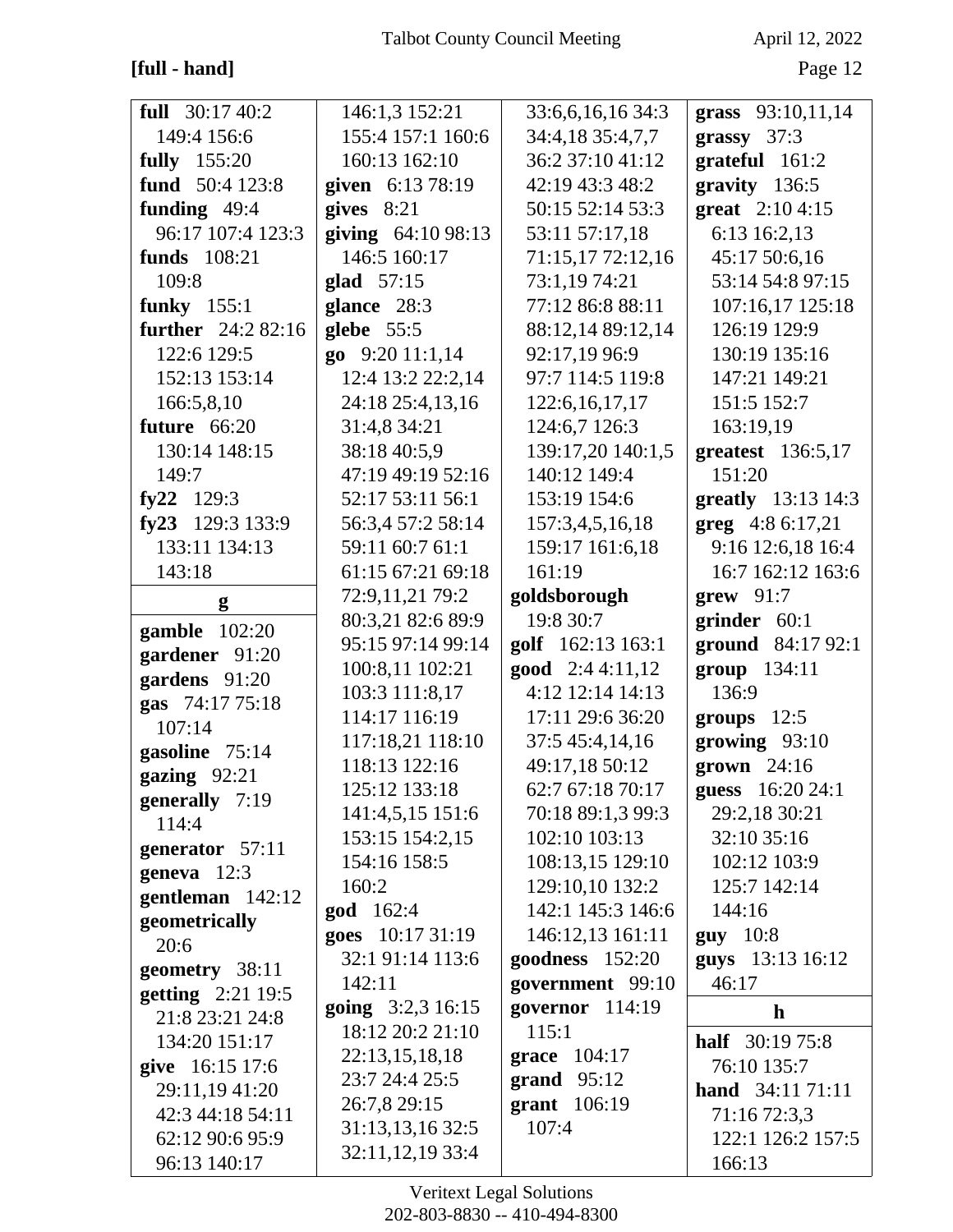### [hands - improvements]

April 12, 2022

| <b>hands</b> 6:13 50:18     | hearings $2:17$            | <b>holding</b> 131:16    | huh $54:2$                |
|-----------------------------|----------------------------|--------------------------|---------------------------|
| 50:21 51:2                  | <b>hears</b> 135:17        | holdings 83:6            | hundred 19:3              |
| <b>hang</b> $144:13$        | heart $32:6$               | holiday 31:20            | 112:4                     |
| hanging $165:3$             | heavy 19:5 72:21           | 163:11,13                | hurdle $141:5$            |
| happened $42:1$             | 118:8                      | <b>hollen</b> 108:18     | hurricane $4:19,20$       |
| 159:16                      | heighten $67:4$            | 109:4                    | 4:21 12:1                 |
| happening 161:7             | held 131:12                | <b>holler</b> 146:1      | $\mathbf{i}$              |
| happy $110:21$              | 158:12 163:21              | <b>home</b> $5:9,167:18$ | i.e. 28:8                 |
| 143:6 152:20                | <b>hello</b> 70:15         | 33:16,17 43:4            | ice 5:18                  |
| 160:5 163:2,10,16           | <b>help</b> $126:6 161:6$  | 92:14 93:8 141:17        | idea $90:15,2191:2$       |
| <b>hard</b> $12:19$ 13:14   | <b>helpful</b> 114:9,11    | 154:20                   | 125:18                    |
| 29:13 41:21 143:3           | <b>heroes</b> 145:13       | homeowner 10:1           | <b>ideal</b> 24:6         |
| 143:6                       | hey $40:1944:16$           | homeowners 8:1           | ideas $45:10$             |
| harris $162:12$             | 70:16                      | <b>homes</b> 14:6 88:13  | identify $22:1$           |
| <b>hate</b> 161:16          | hi 74:8                    | 96:15                    | ii $56:15,1657:11$        |
| hazard $5:137:18$           | high $8:5,12$ 18:14        | <b>hooked</b> 93:18 94:7 | illustrates 85:12         |
| 8:6 12:10 64:6              | 33:7 36:10 37:19           | <b>hooks</b> 93:13       | imagine $35:2$            |
| <b>hazards</b> $9:15\ 12:5$ | 39:12,20 162:17            | hope $26:1044:8$         | 135:13                    |
| 14:21                       | <b>higher</b> 24:8 87:6    | 44:18 68:16 69:11        | <b>immediate</b> 61:9     |
| hb1448 155:2                | 87:14                      | 89:10 90:5 148:13        | 62:2 80:15 81:8           |
| <b>he'll</b> 10:8           | highest $67:1$             | 149:6                    | immediately               |
| <b>head</b> $13:134:18$     | highlight 12:9             | hopefully 23:9,16        | 157:8,9                   |
| 66:12 151:10,12             | 85:11 98:2,6               | 25:15 62:20              | <b>impact</b> 5:19 96:12  |
| headed 94:5                 | 153:1                      | 141:15                   | 120:1 136:14              |
| <b>heads</b> 150:14         | highlighting 25:21         | hopes $67:9$             | 159:17 161:5              |
| <b>health</b> $64:566:13$   | 116:5                      | hospital 24:7            | impacted 14:17            |
| 66:15 75:3 77:12            | highway $19:12$            | 153:9,15                 | impacts 38:13             |
| 79:10 100:3                 | 26:17 27:10 28:17          | hospitals $121:3$        | 84:3 119:6,8,9,14         |
| 105:18 133:7                | 29:11 112:7                | <b>hotel</b> 31:19       | importance 26:1           |
| 135:8 136:6,11,19           | highway's $32:11$          | houlihan $1:21$          | 116:5 157:10              |
| 153:16                      | highways 16:20             | 166:2,16                 | important $123:2$         |
| <b>hear</b> $48:1053:6$     | hispanic $151:11$          | hour $40:13$             | 123:16,20 125:6           |
| 57:15 58:12 62:8            | historic 74:16             | hours 115:18             | importantly 72:14         |
| 63:17 102:17                | 75:9                       | <b>house</b> 75:18       | <b>impose</b> 87:19       |
| <b>heard</b> $53:1,1,2$     | <b>history</b> 5:1 155:5   | 139:12,15 140:14         | imposed 88:2              |
| 70:3                        | 160:18                     | 140:15 158:8,9           | <b>impressed</b> 135:6    |
| hearing $3:12,18$           | hofstedler 74:8            | household 96:3           | improve 9:3               |
| 4:4 47:19 52:15             | 79:9,17,20                 | housing $25:2$           | 121:14 122:2              |
| 53:4,12 55:10               | hogan $29:18$              | 130:4                    | <b>improved</b> $27:8,18$ |
| 77:3 80:20 81:12            | 114:20 115:1               | howard $69:2$            | <b>improvement</b> 13:6   |
| 82:6 100:8 101:4            | <b>hold</b> $61:1,14120:3$ | huffstetler 74:9         | 14:8                      |
| 101:14 103:10               | 131:17,18                  | huge $121:2 154:4$       | improvements              |
| 140:18 158:19               | holders 9:5                | 157:19 159:15            | 17:1 18:19 23:12          |
|                             |                            | 160:6 161:4              | 26:13 29:4 60:17          |
|                             |                            |                          |                           |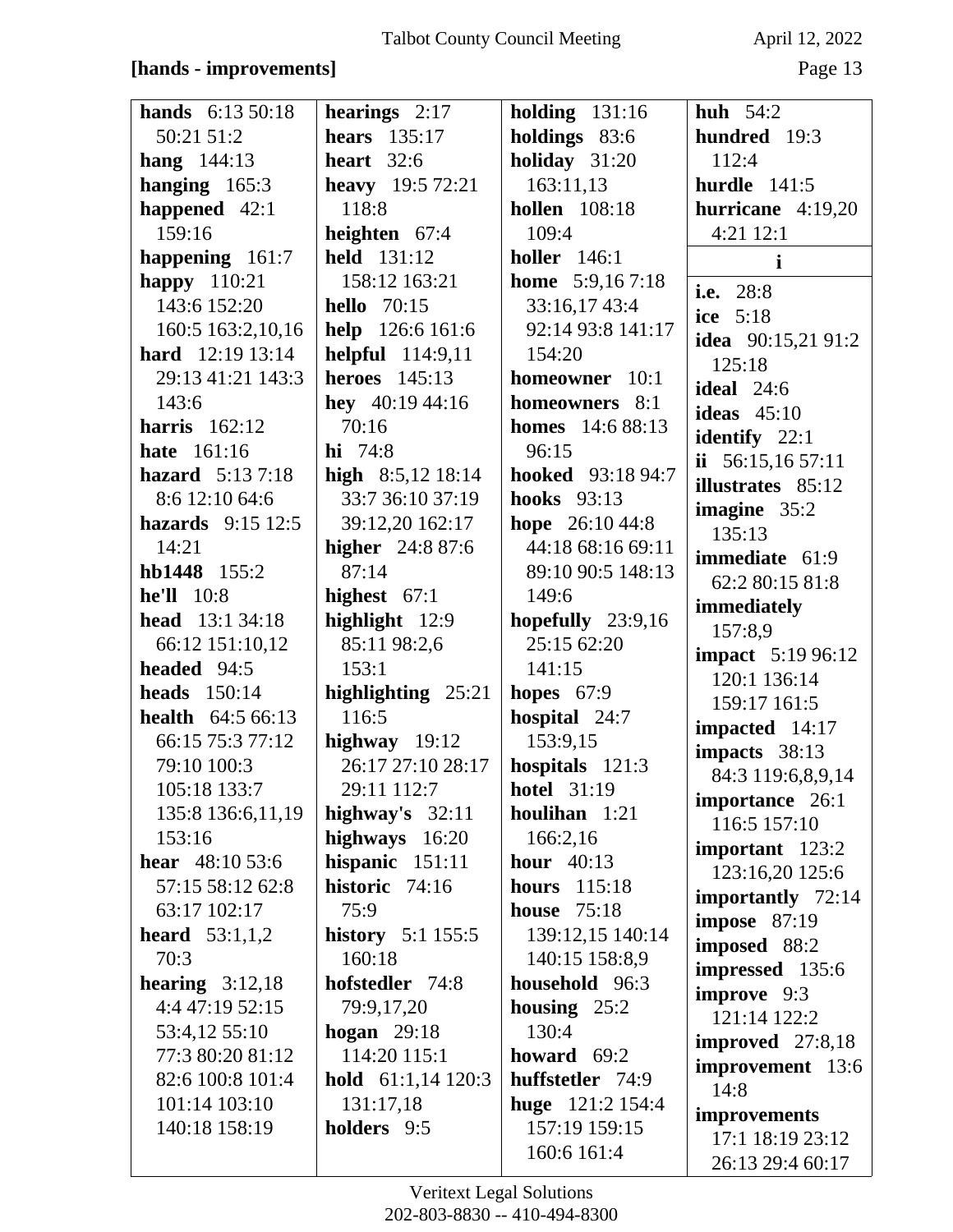### **[improvements - kind]** Page 14

| 84:12 126:1              | <b>industry</b> 14:4 | intersections 24:6         | journey $50:13$          |
|--------------------------|----------------------|----------------------------|--------------------------|
| <b>improves</b> 130:3,20 | information $11:13$  | introduce 98:14            | joye 49:16 151:10        |
| improving 112:8          | 45:12 70:10 163:2    | introduced 64:16           | $jr$ 110:8 115:5         |
| inaudible 29:1           | informative 103:7    | 77:8 85:5                  | judge 156:14             |
| 31:3 39:2 40:10          | 103:8                | introducing                | judiciary 140:15         |
| 47:10 93:18              | informed 2:19        | 144:17                     | 140:17                   |
| incarcerated             | 9:14                 | introduction               | <b>jump</b> 134:4        |
| 134:17 135:4             | infrastructure       | 46:21 143:18               | jumping 93:1             |
| incentive 106:20         | 78:2                 | invited $77:2$             | june 162:14 163:1        |
| <b>inch</b> 8:8          | initial $79:13$      | involves 105:15            | jurisdiction 155:3       |
| <b>incident</b> 130:13   | initiated 94:17      | irreparably 94:19          | 157:15                   |
| <b>include</b> 113:11    | 98:10                | <b>island</b> 120:17,19    | jurisdictions            |
| 117:1 123:16             | initiative 121:19    | 120:20,21                  | 138:19 160:2             |
| 125:6                    | inmate $133:6$       | <b>issue</b> $35:2037:9$   | <b>justice</b> 135:18    |
| included 25:20           | $immates$ 130:21     | 39:11 77:12 79:4           | justification 71:2       |
| 116:12 117:5             | $inn \ 31:21$        | 87:16 120:1 160:3          | 101:6,8                  |
| 123:14                   | innocuous 155:2      | 161:1                      | $\bf k$                  |
| includes 66:17           | instruments 49:2     | <b>issued</b> 84:17 112:2  | $k$ 128:20               |
| including $130:1$        | insurance $7:7,11$   | 155:13                     | katherine 70:19          |
| inconsistency            | 7:16,19,21 8:3,4,4   | issues $38:11$             | <b>keep</b> 37:10 56:3   |
| 85:12                    | 8:10,19 9:5 10:5     | 122:19                     | 56:21 57:18 59:11        |
| incorporated             | 10:10 14:4,5         | <b>item</b> 26:3 28:5      | 60:7 66:9,11             |
| 83:15 108:19             | 18:21 154:11,12      | 108:16 110:4               | 80:20 81:12 82:6         |
| incorporates             | insure 5:14          | 116:8 128:8 149:5          | 89:12 99:15 100:8        |
| 130:17                   | insurer 10:7         | 149:5                      | 101:19,21 102:12         |
| increase $4:195:3$       | integrated 128:13    | <b>items</b> 103:15        | 103:10                   |
| 9:1,4 133:17             | 128:18               | 133:3                      | <b>keeping</b> 9:14 94:1 |
| 134:2                    | integrity 162:5      | j                          | 101:3 102:7              |
| increasing 69:20         | intense 5:2          | <b>jack</b> 123:17         | kennedy 34:21            |
| increasingly 69:17       | <b>intent</b> 98:12  | jail 130:18 136:2,2        | <b>kent</b> 120:21       |
| incredibly 145:18        | interconnected       | 136:3,4                    | 129:12                   |
| increment 153:18         | 32:16,16             | <b>jails</b> 130:8         | <b>kept</b> 18:15 160:7  |
| increments 98:13         | interest 66:2        | jams $73:8$                | kid 12:20                |
| independent 44:1         | 95:11 150:20         | <b>january</b> 84:9 86:3   | kidding $156:16$         |
| indicated 78:11          | interested 69:10     | jaws 156:15                | $\textbf{kill}$ 5:12     |
| individual 59:21         | 162:21 166:12        | $\lim$ 114:20              | killed 95:4 120:14       |
| 96:4                     | interestingly        | job $67:18108:13$          | <b>kim</b> $163:6$       |
| individuals $11:13$      | 64:17                | 108:15 130:10              | kind 17:6 23:12          |
| 55:18 134:17,20          | interrelated 24:9    | 146:13 161:11              | 24:6 26:4 28:3           |
| 136:18 137:1             | interrogated         | jobs $162:10$              | 31:16 40:21 41:20        |
| 162:9 163:4              | 166:4                | <b>join</b> $2:551:7$      | 42:2,4 72:15             |
| <b>induced</b> 160:9     | intersection 26:9    | joint $41:11$              | 123:9 134:5 147:1        |
| indulgence 161:9         | 27:4 39:8 68:5       | <b>jones</b> $70:15,17,19$ | 147:18 149:6             |
|                          | 73:12 78:8           | 70:19 74:5                 |                          |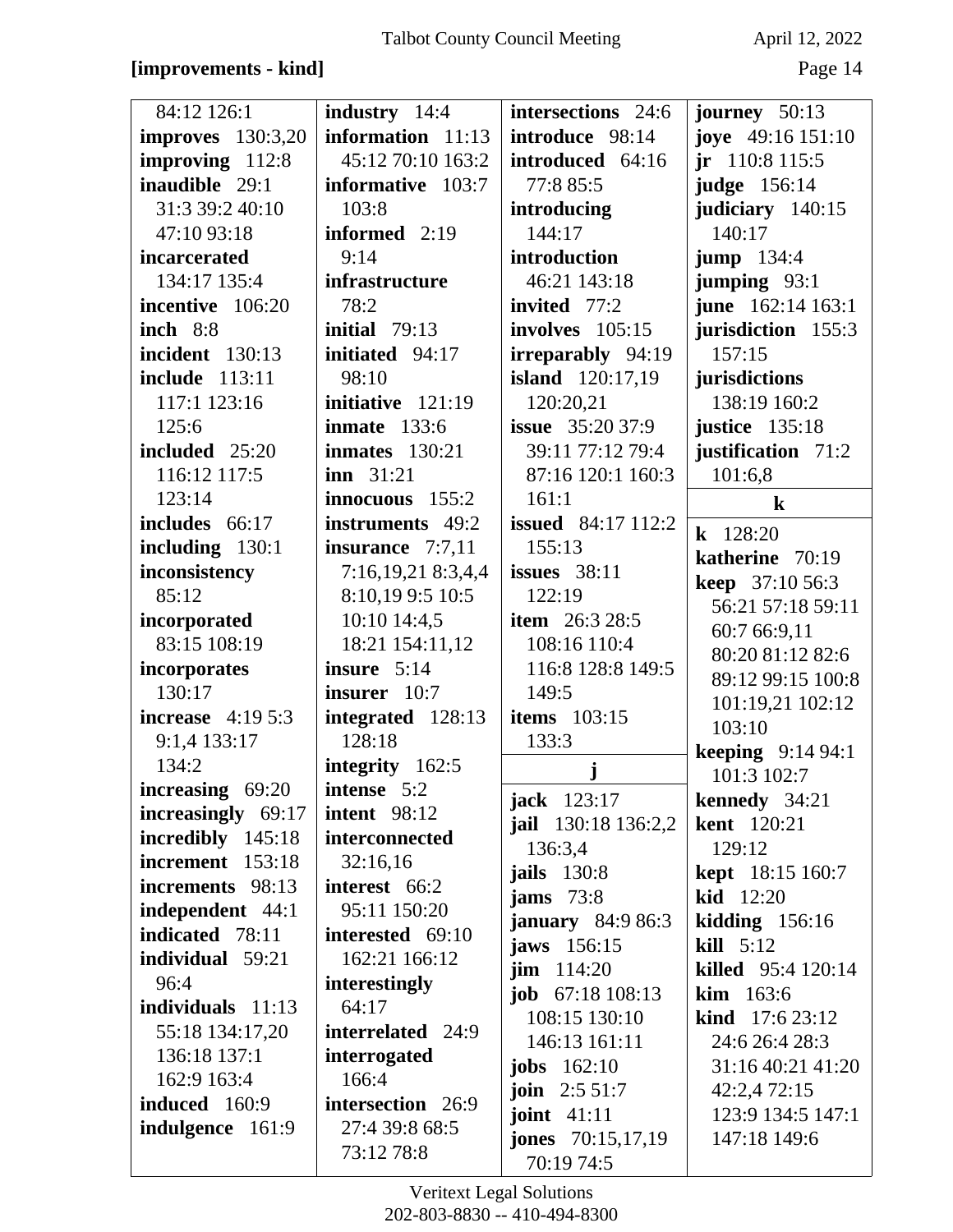## [kirkham - little]

April 12, 2022

Page 15

| $kirkham$ 47:12       | kristin $64:21$          | leaving $33:15,18$        | 121:16 123:21               |
|-----------------------|--------------------------|---------------------------|-----------------------------|
| 62:15 64:3,11         | 146:5<br>kudos           | 36:1 43:3 54:3            | 124:18 127:2,3,8            |
| 65:4,13 74:9,16       | 1                        | <b>leeway</b> 89:10 90:6  | 127:20                      |
| kitchen 91:13         | lack 115:13              | <b>left</b> 34:11 36:13   | <b>letters</b> 112:2,19     |
| <b>kits</b> $107:1,7$ |                          | 40:6 69:18 71:11          | 114:13 124:4                |
| <b>know</b> $6:68:14$ | lakeside 82:14           | 71:12,16 72:3             | <b>level</b> 26:18 156:11   |
| 11:19 12:21 13:7      | 84:6, 12, 13 85:14       | 112:15 126:2              | 157:13                      |
| 14:16 19:10 22:14     | 85:16 95:11,18           | 136:3 151:2 157:6         | leverage 119:16             |
| 22:17 23:1,13         | lakeside's 95:13         | $\text{legal } 164:4$     | liability 130:7             |
| 25:3 27:9 30:1,14     | landing $93:794:2$       | legislation 100:2         | <b>liable</b> 156:5         |
| 32:10,13,21 33:1      | 94:3                     | 141:18                    | <b>life</b> 94:7            |
| 33:8,9,13 34:1,17     | lane 19:15 32:7          | legislative 135:20        | lifestyle $135:15$          |
| 35:3,13 39:16         | 33:7,17,21 34:4          | 143:17                    | light $18:420:3$            |
| 40:7 43:5,17,21       | 35:13 36:3,9,10          | legislature 152:19        | 22:6 23:7 35:8              |
| 44:9,11 45:5,7        | 36:11,15 37:6,16         | legwork 158:2             | 36:13,17,20 40:3            |
| 48:2,9 70:8 71:21     | 38:15,16,21 40:2         | <b>lend</b> 150:6         | 40:15 41:15 42:17           |
| 73:6 89:17 110:15     | 42:18,19,21 110:8        | <b>length</b> 34:15 35:1  | lights $22:9,924:21$        |
| 111:13,14,16          | 113:4 115:5 118:2        | 38:4,10                   | 25:11 26:8 28:21            |
| 112:11 120:15         | 118:9,17                 | leops 139:11              | 30:5 31:5 122:7             |
| 121:17 122:11,15      | lanes 19:14 27:5         | 151:13                    | <b>limit</b> $87:13,15$     |
| 123:17 124:16,20      | 30:18 37:19              | lesher $1:15$ 14:12       | limited $23:13$             |
| 125:3,5 126:4,8       | 115:10 116:12,17         | 14:13 15:2,15,16          | limiting $66:20$            |
| 135:8 139:11          | 117:1,7 118:4            | 26:15 28:15 29:1          | <b>limits</b> $86:1487:4,5$ |
| 141:2,19 142:2,9      | language 66:17           | 51:4,5,6,7 52:5,6         | 87:7,7                      |
| 144:14 146:3          | 147:17 160:9             | 102:6 104:10,11           | <b>line</b> $38:1866:1,7$   |
| 148:7,20 149:3,4      | large 94:1 99:19         | 105:9,10 106:10           | 94:3 140:10 149:5           |
| 149:5 153:12          | larger $135:10$          | 106:11 108:7,8            | 149:5                       |
| 154:5 155:1 156:3     | late 92:14 119:20        | 109:19,20 119:3,4         | lip 119:12                  |
| 158:10,16 159:1,7     | 124:8                    | 120:9 121:21              | list $17:3,8,9,12$          |
| 159:18 162:1          | laura $1:18$             | 127:16,17 128:2           | 18:1,2,2,16 20:11           |
| 163:1                 | law $48:2065:18$         | 132:17,18 138:5,6         | 26:6 30:10,15               |
| knowledge 8:16        | 69:12 131:8              | 144:6,7 152:12,13         | 32:20 44:15,20              |
| 160:21                | 160:11 166:4             | 163:14,16,20              | 136:16                      |
| known $133:5$         | laws 142:9 157:2,6       | 164:17,18 165:2           | <b>listed</b> 17:7 164:5    |
| 145:14 160:1          | <b>lawyer</b> 97:4 160:9 | lessee $49:3$             | listened $129:11$           |
| kokolis 128:9         | $lazy$ 147:17            | lessor $49:4$             | <b>listing</b> $30:445:19$  |
| 129:9,11,15,16,20     | <b>lead</b> 157:17       | <b>letter</b> 25:12,15,20 | 125:11                      |
| 131:13,17 132:1       | leaders $7:14$           | 26:12 63:3 64:18          | literally 158:13            |
| 133:16,21 134:10      | leads $126:9$            | 68:14 77:13 79:10         | <b>little</b> 18:15 22:6    |
| 134:18 135:16         | leaking $66:8$           | 79:15 97:3 108:17         | 24:1,14 27:12               |
| 139:2 140:11          | learn $66:1$             | 109:3 110:7,13,15         | 43:20 49:19                 |
| 141:10,14 142:5       | lease $49:150:4,10$      | 111:4,7 113:20            | 119:21 124:19               |
| 142:17 143:3,5,13     | leasing $49:13$          | 114:5,9,16 116:16         | 139:16 140:19               |
| 149:21                | <b>leave</b> 13:1 58:13  | 119:15 120:4,6            | 141:5,10 151:1              |
|                       | 144:16 151:19            |                           |                             |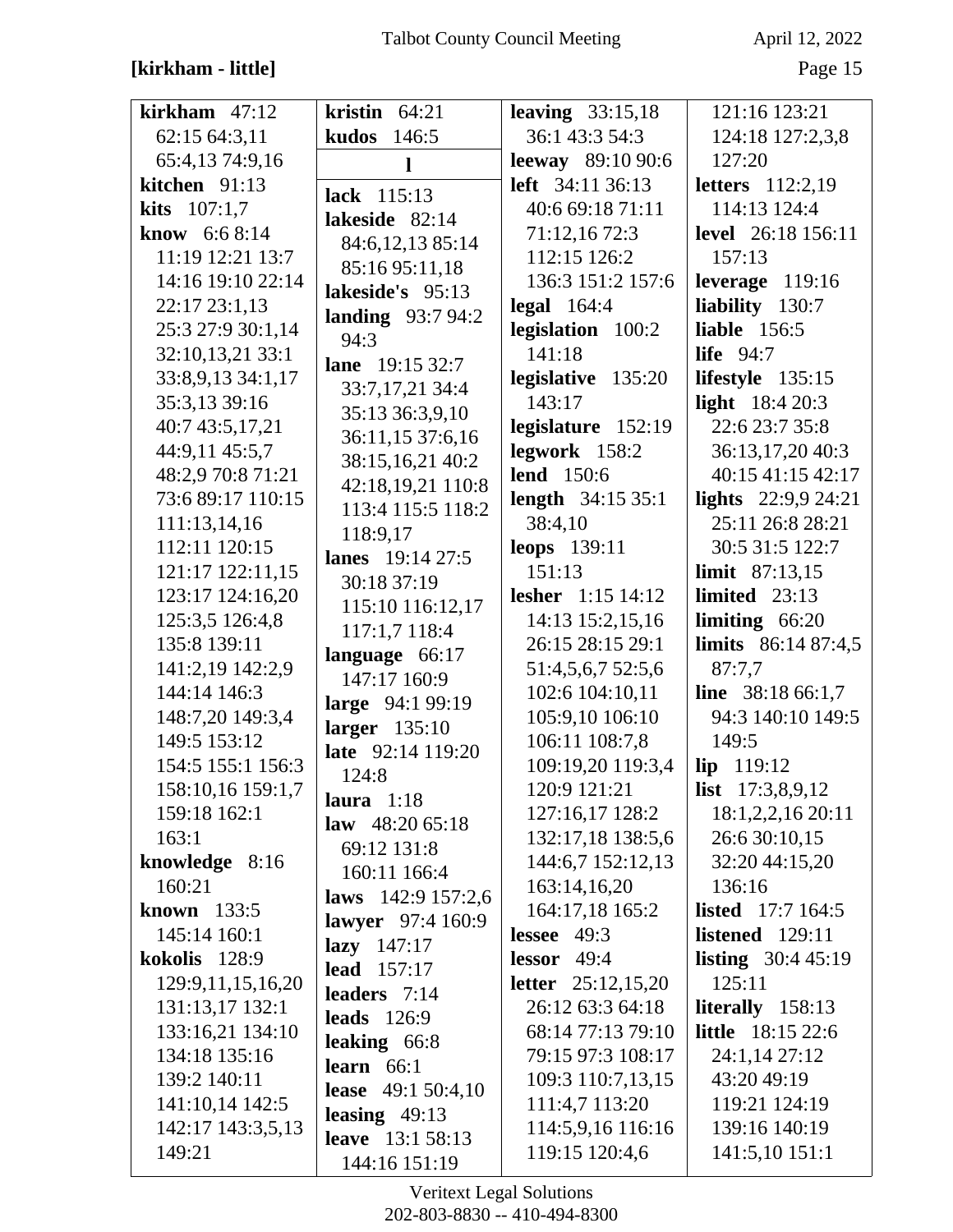## [little - meeting]

April 12, 2022

| 158:12 161:4,18           | 93:7 96:3 113:6       | major 43:2 130:12       | <b>master</b> 49:1 91:20 |
|---------------------------|-----------------------|-------------------------|--------------------------|
| live $11:942:15$          | 135:14 151:15         | 131:19                  | 92:2                     |
| 67:5 69:3 70:19           | lots $84:19$ 152:21   | making $9:11$           | material 131:11          |
| 78:7                      | loud $97:6$           | 40:17 43:18 122:5       | 131:16                   |
| lived $62:1668:6$         | love 48:9 59:8        | malfunctioning          | <b>matter</b> 17:20      |
| 71:8                      | 74:21 77:14           | 130:11                  | 120:6 166:7              |
| living $104:19$           | 121:10 146:2          | mama 93:17              | matters 164:4            |
| $\text{llc}$ 65:1 133:6   | 162:2 163:4           | manage 7:9              | mcdaniel 59:5            |
| <b>local</b> 48:20 91:8   | lovingly $154:15$     | 115:12 161:20           | <b>md</b> 166:13         |
| 91:14 99:10 122:4         | low $5:46:1$          | <b>managed</b> 7:8 95:6 | mde 65:7,8 84:16         |
| 156:10                    | <b>lying</b> $5:46:1$ | management 7:5          | 155:11                   |
| <b>located</b> $49:661:7$ | lyndsey 97:4          | 128:13,19 136:8         | <b>mdot</b> 112:6        |
| 61:20 64:19 70:7          | lyons $104:18$        | manager 12:3            | $meadow$ 91:16           |
|                           |                       | 103:11 146:9            |                          |
| 80:9,12 81:5,21           | m                     |                         | mean $20:3,1026:4$       |
| location 20:21            | ma'am 47:8,14         | managers 150:15         | 28:5 32:13,15,19         |
| 24:19 111:20              | 48:5,15 62:6,9        | mandated 8:5            | 34:9 35:20 36:10         |
| 112:21 113:21             | 63:12                 | <b>manner</b> 13:18     | 39:5,6,8 44:1 63:5       |
| 117:2                     | maco 122:10           | 166:7                   | 72:17 101:3 102:9        |
| locations 21:4            | 144:16 158:1,14       | map $11:1,6,7,9$        | 114:15 118:13            |
| $log$ 66:12               | 159:20                | 61:8,21 80:11,14        | 121:16 123:15            |
| long $22:734:17$          | madam 4:13 6:16       | 81:7 82:1               | 126:10 140:21            |
| 41:11 50:13 63:13         | 15:4 46:20 49:8       | mapped 65:4             | 155:3 156:21             |
| 95:15 113:10              | 51:1,20 54:14         | mapping $11:19$         | 157:2 158:16             |
| 114:10,16 115:18          | 55:7 56:4,17 57:2     | maps 10:14,15           | meaning $113:4$          |
| 131:11                    | 57:13,18 58:9,14      | march 3:15,16,18        | means $73:15$            |
| longer $90:4$             | 59:7,14 60:3,9,19     | 4:1 79:13,16            | 153:6 154:10             |
| look 25:5 44:14           | 61:11,15 80:3,17      | marked 152:19           | 166:7                    |
| 45:11 74:15 79:19         | 81:9,14 82:3 83:1     | martingham              | medicaid 154:8           |
| 85:19,20 117:17           | 97:14 99:16 105:3     | 56:16 57:11,12          | medical 116:1            |
| 120:21 122:12             | 106:4 108:1           | maryland $1:1,10$       | 133:7 153:2,16           |
| 135:1,3,9 151:6           | 109:13 132:11         | 4:165:11,126:10         | medication 136:19        |
| <b>looked</b> 20:20 30:3  | 137:20 144:1          | 7:18 18:19 23:20        | 136:20                   |
| looking $32:20$           | 164:12                | 49:3,7 61:8,20,21       | medications 136:6        |
| 37:11,11 75:9             | mail 64:20 79:12      | 80:10,10,13,13          | meet 2:20 43:8           |
| 93:1 118:2 124:3          | 79:16 158:14          | 81:6,6 82:1,19          | 82:15 101:7              |
| 129:19 149:14             | <b>mails</b> 159:10   | 106:19 107:5            | meeting $1:43:5$         |
| lord $6:15$               | main 56:12 115:8      | 111:18 114:20           | 43:7 46:7 47:7           |
| <b>lost</b> 32:9          |                       | 116:12 117:5            | 53:13 54:5,6             |
| <b>lot</b> 13:7 14:5,6,19 | maintain $122:21$     | 123:14 128:15           | 58:14 79:14 81:13        |
| 16:7 22:5 24:3            | maintaining 26:1      | 131:9 138:20            | 90:21 119:20             |
| 29:20 30:1 34:15          | 116:6                 | 157:8 166:1,2           | 122:10 127:6             |
| 35:2 37:18,21             | maintains $11:5$      | maryland's 5:5          | 146:10 159:8             |
| 38:11 39:1 67:10          | maintenance           | 81:18                   | 163:21 164:6,8           |
| 70:10 78:7 80:14          | 113:6 117:18          |                         | 165:4                    |
|                           |                       |                         |                          |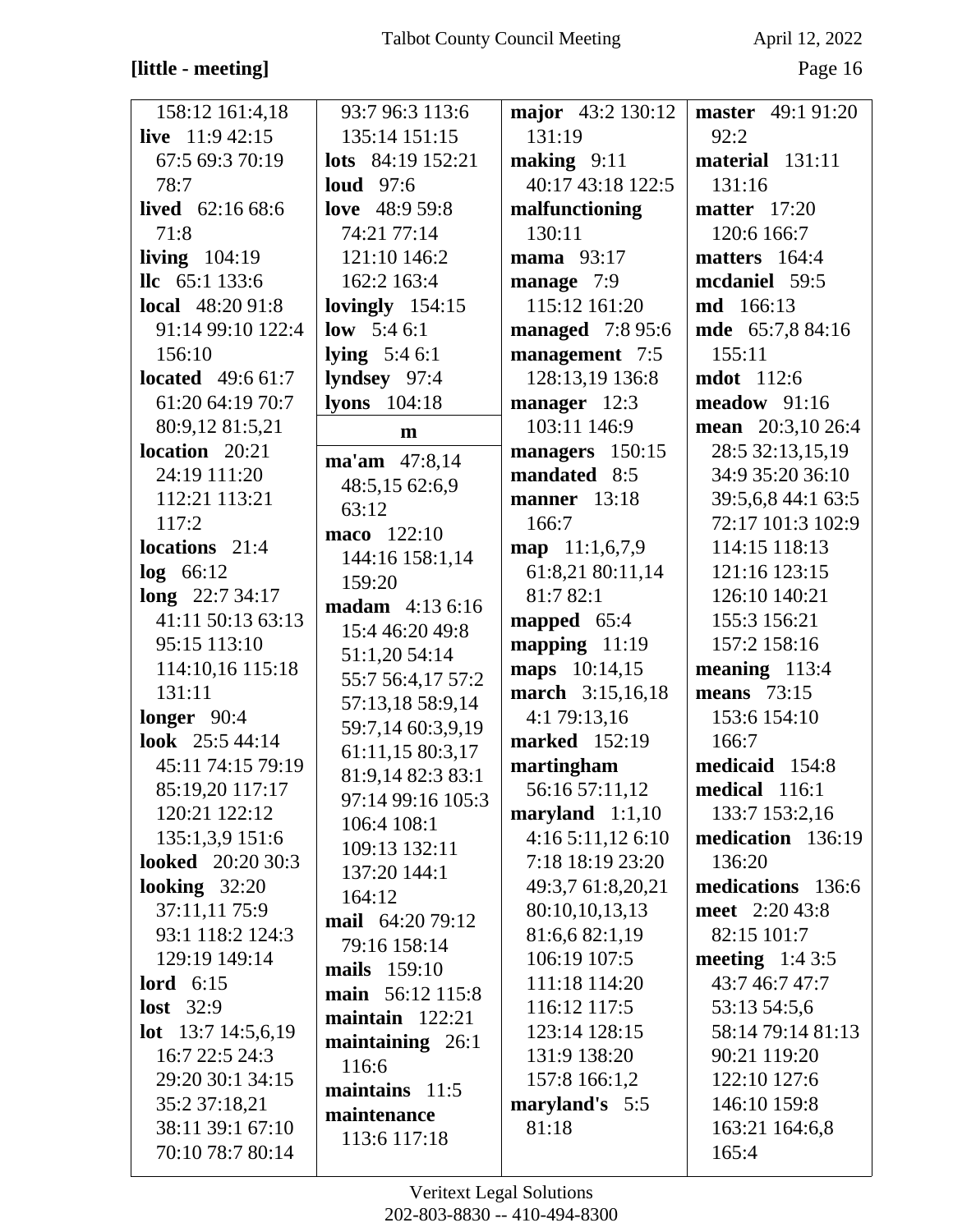### [meetings - nepa]

April 12, 2022

Page 17

| meetings 75:1                       | michaels 99:2                       | <b>months</b> 45:3 86:18              | name 6:21 62:12                          |
|-------------------------------------|-------------------------------------|---------------------------------------|------------------------------------------|
| meets 17:16                         | mid 5:6 135:4                       | 96:14 99:21                           | 67:20 74:8 147:5                         |
| melt 5:18                           | $miguel$ 151:12                     | 113:14,15 146:20                      | <b>named</b> 4:20 166:3                  |
| <b>member</b> 150:19                | mike 16:13 17:5                     | 150:10                                | narrow 66:3                              |
| member's 90:9                       | 17:10 18:3 41:10                    | moratorium 76:1                       | 129:13<br>narrows                        |
| members $1:13$                      | mile 29:17                          | 87:20 88:2 99:18                      | national $7:78:2$                        |
| 68:20 83:5 91:9                     | miles 66:14                         | morning 40:6                          | 8:10,19 143:7                            |
| 103:14 146:10                       | 115:18                              | 74:21 158:13                          | 145:6                                    |
| 148:3,13 149:7                      | mill 93:11                          | <b>morris</b> 65:1 103:2              | <b>natural</b> 5:13 7:17                 |
| 150:16                              | <b>million</b> 55:4 58:5            | <b>motion</b> 15:5,6,9                | nature 21:5 68:15                        |
| memorial 110:9                      | 60:16 95:14 135:7                   | 51:19 104:1 105:2                     | 70:2                                     |
| 115:5 118:3                         | 160:3                               | 106:3 107:18,19                       | near $42:15$                             |
| <b>mental</b> 133:7                 | millions 44:12                      | 107:21 109:9,12                       | nearly $160:3$                           |
| 135:7 136:5,11,18                   | mills 56:14 60:2                    | 111:1,3127:1,7                        | necessarily 89:7                         |
| mention 145:4                       | 81:20 82:1                          | 127:17,19 132:4,6                     | 90:7                                     |
| mentioned 49:20                     | mind 58:15 66:9                     | 132:10 137:16,19                      | necessary 29:4                           |
| merge 18:13 34:11                   | 131:8 137:13                        | 143:21 164:7,11                       | necessity 129:4                          |
| 34:15,17 35:1,12                    | minds 108:19                        | move 12:1 39:9,16                     | neck 30:21 58:6                          |
| 36:10,18 37:19                      | 109:2                               | 40:17 47:9 51:13                      | <b>need</b> 14:14 15:5                   |
| 38:4,4,7,11,16                      | $minimal$ 131:4                     | 51:16 52:15 56:21                     | 19:20 26:16 27:11                        |
| mergenthaler                        | $minimum$ 116:11                    | 57:3,17 85:9                          | 43:19 45:5 50:7                          |
| 105:20                              | 116:17 117:7                        | 100:10 103:11                         | 50:18,21 51:5                            |
| merging $33:7,17$                   | minute 89:9                         | 118:14 133:12                         | 111:6 112:5,7,15                         |
| 33:20 34:4 36:2                     | minutes $3:15$                      | 149:17 151:16                         | 114:2 117:16                             |
| mertaugh 17:11                      | 55:17,18 63:7,8                     | moved 15:7 69:15                      | 119:7,17,17 120:9                        |
| 18:5,7 20:4,7,13                    | 90:1,5 93:13 97:4                   | 103:20 104:21                         | 121:8,17 122:11                          |
| 20:16,19 23:18                      | 147:20 148:19                       | 106:1 109:10                          | 123:5 124:16                             |
| 25:7 27:17 29:7                     | mirror $42:20$                      | 129:13 143:19                         | 132:4 133:12                             |
| 30:9,13,17 31:5                     | mischaracterizat                    | 164:9                                 | 135:11 136:17                            |
| 31:12,15,20 32:7                    | 85:18                               | moves 3:13,19 4:5                     | 153:14,14 158:5                          |
| 32:15 34:9 35:15<br>36:19 37:2,5,15 | missed 102:2,16<br><b>mll</b> 43:10 | moving $3:15,21$<br>43:1 139:20 141:8 | 158:15 160:6,8,13<br><b>needed</b> 159:2 |
| 37:18 38:2,9,13                     | <b>mml</b> 43:9                     | 148:8,9 152:5                         | 160:15                                   |
| 42:10 43:14 44:5                    | <b>mode</b> 149:6                   | mroczek 105:18                        | <b>needs</b> 116:19                      |
| 46:11,18                            | <b>modify</b> 59:19                 | municipal 98:21                       | 130:14                                   |
| met 43:5 92:12                      | modifying $55:1$                    | 99:4                                  | negotiate 129:1                          |
| 112:6 162:16                        | 56:9 57:7 58:2,19                   | municipalities                        | neighborhood                             |
| michael 74:8                        | 60:13                               | 83:15 98:20                           | 42:16 47:11 70:8                         |
| michael's 49:7                      | money 95:20 96:4                    | municipality 84:4                     | 96:6                                     |
| 61:20 66:8,10                       | 96:7 113:17                         | 122:4                                 | neighbors 8:17                           |
| 69:18 71:20 72:18                   | 162:19                              |                                       | 62:21 75:11 78:14                        |
| 74:3 77:18,21                       | <b>month</b> $4:9,176:10$           | $\mathbf n$                           | <b>nepa</b> 116:10 123:3                 |
| 78:5                                | 7:13 8:21 9:12                      | nagle 49:9,12,17                      | 123:9, 13, 16 125:6                      |
|                                     | 142:14                              | 49:20 50:3,7,10                       |                                          |
|                                     |                                     | 52:13 151:10                          |                                          |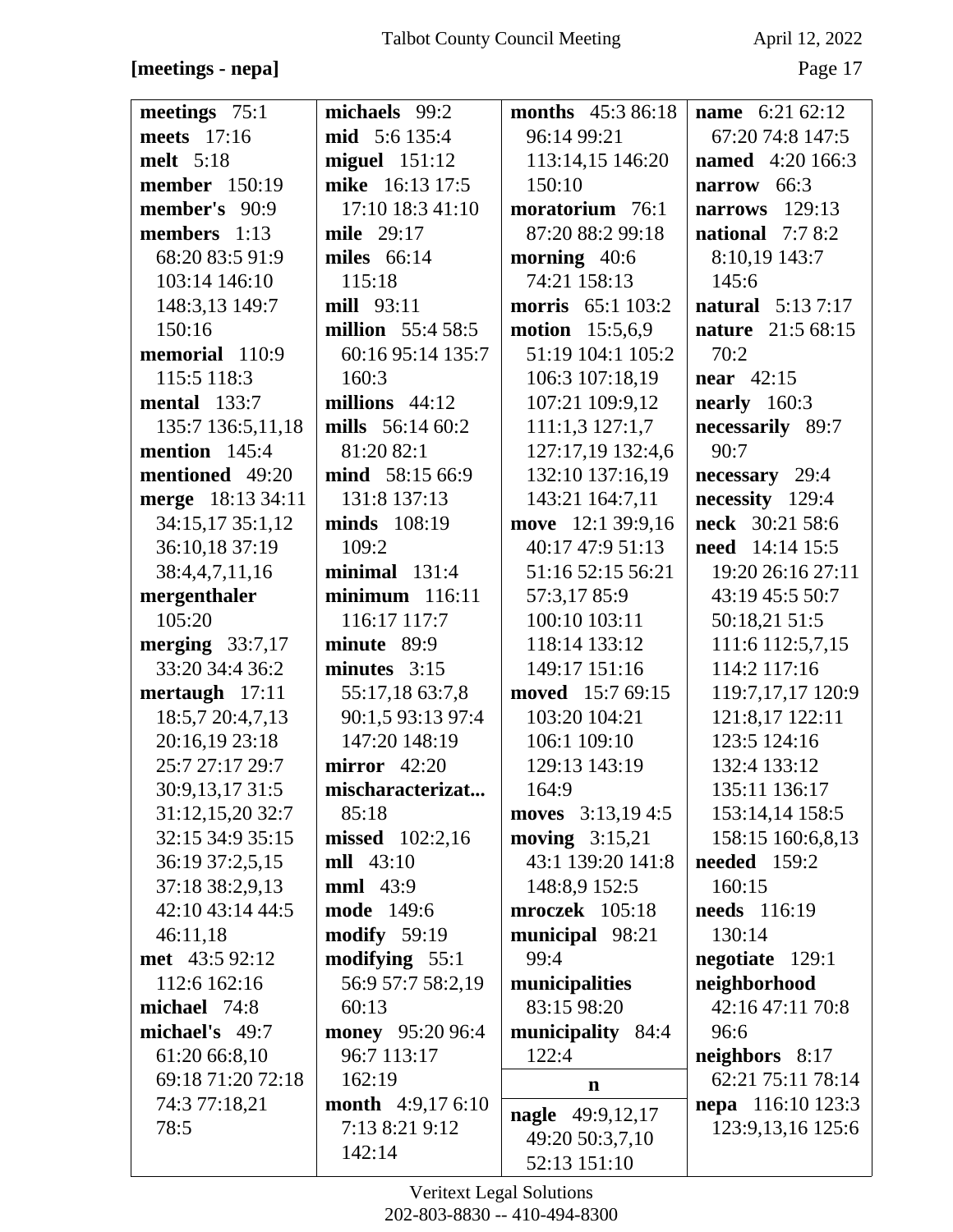### [never - ownership]

April 12, 2022

| never 76:12 90:20       | 40:17,17 42:2        | 46:19 47:21 48:11         | operates 86:1             |
|-------------------------|----------------------|---------------------------|---------------------------|
| 130:1 140:17            | 44:17 48:19 49:2     | 49:15 50:2,16             | operating 87:21           |
| new 20:21 22:15         | 54:19 56:6 57:4      | 51:1,9 52:12,14           | operation 64:13           |
| 23:9 55:3 56:11         | 57:20 58:16 59:16    | 54:8,17 55:7,8,21         | operational 86:19         |
| 57:9,10 58:4,21         | 60:10 61:3,16        | 56:1,18,21 57:14          | operator 147:19           |
| 59:20 60:15             | 65:13 71:5 78:15     | 59:14 61:1,14             | operators 145:19          |
| 100:16 106:21           | 80:5 81:1,15 82:9    | 62:3,18 63:13,21          | opinion 33:12             |
| 107:6 110:14            | 94:1 97:16 99:17     | 64:2 69:4 70:14           | 35:17 39:4                |
| 113:3 118:20            | 100:10,13 128:12     | 74:6 79:21 80:2           | opportunity 7:14          |
| 121:8 130:16            | 128:18 131:3         | 80:20 81:10,12            | 9:1 54:7 123:19           |
| 131:18                  | 134:16               | 82:6 88:18 90:3           | 127:21                    |
| newcomb 56:15           | numerous 131:2       | 97:9,13,20,21             | <b>oppose</b> 83:8 84:1   |
| news 160:5              | nutrient 59:2        | 99:14 100:5,9,19          | opposed 38:5              |
| <b>nick</b> 91:3        | 82:15                | 101:16 102:3,4,14         | opposing 63:2             |
| <b>night</b> 120:12     | $\bf{0}$             | 102:18 103:9              | opposite 139:15           |
| 159:14 162:17           | o'clock 164:1        | 105:2 107:21              | opposition 159:11         |
| nitrogen 86:15          | oak 39:11 56:15      | 109:12 111:8,13           | order 6:3 75:17           |
| 87:15 95:7              | 66:4 80:9,10,12      | 117:19 118:15             | 95:8 100:15 121:6         |
| non 76:4 154:10         | 80:13 81:5           | 127:10 128:7              | orders 82:21              |
| nope 97:10              | oaks 81:21           | 132:2,3 133:20            | 155:14                    |
| norris $22:21$          | observations         | 137:12,19 139:5           | ordinance 7:5             |
| <b>north</b> 18:13 24:3 | 92:12 94:9           | 139:14 144:21             | organization              |
| 24:12 27:13 31:13       | observe 6:11         | 146:12,13 147:10          | 157:21                    |
| 31:14 35:7 39:7         | obtained 11:12       | 149:13,17 156:21          | <b>outcome</b> 166:12     |
| 42:19 44:10             | obviously 53:11      | 163:8 164:11              | <b>outlook</b> 130:20     |
| 111:18,21               | 112:2 113:13         | old 161:4                 | outreach 6:12             |
| northbound 33:3         | occurred 64:8        | <b>oldest</b> 91:21       | <b>outside</b> 8:12 130:5 |
| 33:4,20 34:3            | occurring 136:10     | once 31:12 35:7           | 155:14                    |
| northeast 36:1          | october 45:1         | 121:13 127:20             | outstanding 82:19         |
| notable $86:10$         | 64:15                | ones 39:20 96:5           | <b>overall</b> 130:3,20   |
| <b>notary</b> 166:2,17  | offenders 137:4      | <b>open</b> 9:17 51:13    | overpass $19:20$          |
| note 85:5 162:7         | <b>offer</b> 129:1   | 54:4 55:9 56:3            | 20:16 24:8,11,19          |
| <b>noted</b> 164:8      | <b>office</b> 105:20 | 57:1,19 58:13             | 33:5,10 34:14             |
| <b>notes</b> 166:6      | officers 131:9       | 59:12 60:7 61:1           | 38:1 112:15 126:5         |
| notice 10:8             | 139:11 151:18,21     | 61:14 80:20 81:12         | overpasses 25:6           |
| noticing $137:9$        | offices $145:1$      | 82:7 99:15 100:9          | oversee 7:2               |
| notorial 166:13         | oh $47:2,355:19$     | 101:4,19 102:1,6          | oversees 138:18           |
| november $45:1$         | 138:12               | 102:7,13 103:10           | <b>owned</b> 99:1         |
| 48:20                   | oil 75:14            | 121:21 164:2              | <b>owner</b> 67:9 74:9    |
| nuisance 5:21           | okay 2:3,9 3:11,14   | <b>opening</b> $2:637:12$ | 155:15 156:1,5            |
| <b>number</b> 5:2 7:17  | 4:3,69:1610:7        | 134:20                    | <b>owners</b> 7:11 8:1    |
| 24:2 28:6,9 33:1        | 12:12,16 15:3,9      | operate 71:4              | 23:11 64:21               |
| 33:12 34:6,7 36:6       | 16:4,11 26:11        | operated 99:1             | ownership 75:16           |
| 39:6,9,16,21            | 43:15 46:9,12,16     | 107:14                    |                           |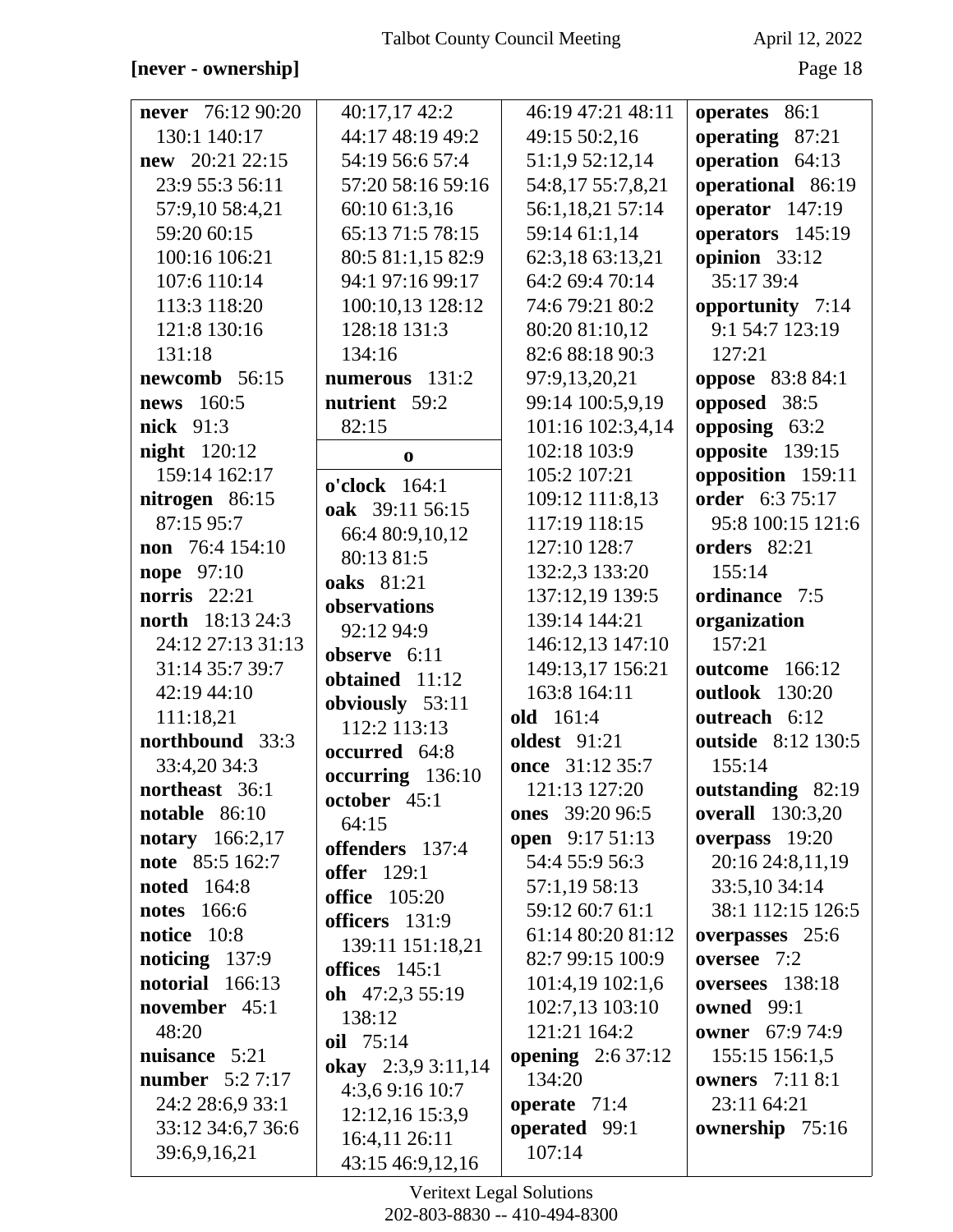## **[owns - please]** Page 19

| <b>owns</b> 86:1        |                           | 74:20 75:13 78:15         |                         |
|-------------------------|---------------------------|---------------------------|-------------------------|
|                         | panels 91:17              |                           | <b>pin</b> 79:6         |
| oxford<br>99:3          | paragraph 9:20            | 88:6 90:14,20             | pipe 66:3 118:21        |
| $\mathbf{p}$            | 116:21                    | 92:5 102:21               | 118:21                  |
| <b>p.m.</b> 1:7 164:1,2 | <b>parcel</b> 61:8 71:3,4 | 120:20 126:2              | place 11:3 34:2         |
| 165:4                   | 80:11,14 81:7             | 136:14 144:14             | 70:5 73:5,10            |
| pack 1:17 9:18          | 82:2                      | 145:7 146:4               | 166:4                   |
| 10:7,13,21 11:4,6       | parcels 62:1              | 150:13 154:15             | <b>placed</b> 75:21     |
| 11:17 12:12 15:5        | parkway 43:19             | 157:3,6 159:21            | 130:9 133:10            |
| 15:7, 17, 19, 20        | part 26:19 65:11          | 162:1                     | <b>places</b> 116:2     |
| 16:10 23:2,4            | 82:18 112:18              | <b>percent</b> 8:9 9:7,21 | 154:10                  |
| 27:15,19 31:3,8         | 113:1 159:19              | 10:3,11 65:20             | <b>plan</b> $4:176:6,7$ |
| 31:13,18 32:1,4         | participate 7:7           | 95:14 142:17              | 8:15 44:4 54:21         |
| 32:19 35:11,19          | participating 8:18        | <b>perch</b> 93:16        | 56:8 57:6 58:1,18       |
| 38:3,12 39:2 42:5       | particular 71:1,9         | <b>perdue</b> 33:15,18    | 59:18 60:12 61:5        |
|                         | 71:19 73:12               | <b>period</b> 86:3,17     | 61:18 66:16 68:9        |
| 42:11,14 43:10          | particularly 5:4          | 99:21 151:6               | 80:7 81:3,17,19         |
| 50:18,21 51:10,16       | 14:17 65:7 67:5           | permissible 86:12         | 82:11 83:14 84:10       |
| 52:9,10 55:13,17        | 69:10 115:19              | <b>permit</b> 79:7 84:18  | 85:2,10 97:18           |
| 55:20 63:19,21          | parties 166:11,11         | 86:11,13 87:1             | 99:5 119:13             |
| 64:16 67:16 70:16       | pass 31:18                | 88:8,15 130:19            | planned 65:5            |
| 74:4 78:21 79:2,3       | <b>passed</b> 142:15      | <b>permits</b> 7:3        | planning $2:20$         |
| 79:16,18 96:11,19       | 159:13 160:21             | permitted 84:16           | 13:18 47:6 48:6         |
| 100:21 101:3,12         | passing 96:2 158:9        | <b>person</b> 53:19       | 53:2,7 65:7,16          |
| 102:5,10,15             | pathogens 95:2            | person's $147:5$          | 75:2 76:2,13 89:6       |
| 103:20 104:14,15        | patient 115:21            | personal 92:12            | 90:2 92:13 101:1        |
| 105:1,13,14 106:2       | 149:15                    | 94:9 150:10               | plans $2:19$            |
| 106:14,15 107:19        | patrick 156:13            | personally 166:3          | plant 55:6 81:21        |
| 108:11,12 109:10        | 160:7                     | personnel 164:4           | 84:14 85:18,20,21       |
| 110:2,3 117:19,21       | pause 119:18              | perspective 29:10         | 86:1,4,6,11,14,18       |
| 118:7,16 119:2,5        | pay 26:17 95:21           | <b>pete</b> 1:15          | 86:21 87:4,6,9,12       |
| 128:5,6 129:15,17       | 124:6 157:3               | <b>phase</b> 82:13        | 87:14,21 88:1,5         |
| 131:7,14,21 132:2       | <b>pays</b> 137:7         | 116:10 123:13             | 90:17 91:16 92:17       |
| 132:4,6,9,21            | penalizing 96:16          | phases 96:15              | 95:1,4,5,6,7,15,17      |
| 133:1,20 136:7          | penalties 155:17          | <b>phone</b> 160:16       | 96:17 147:13,16         |
| 137:18 138:9,10         | 156:10                    | phosphorus 86:16          | 147:17                  |
| 138:12 139:3,13         | pending 100:1             | 94:21                     | plants 86:8             |
| 143:1,19 144:10         | peninsula 19:3            | <b>pick</b> 44:16         | <b>plat</b> 84:21       |
| 144:11 146:7            | pension $140:16$          | pickup 106:21             | platted 84:21           |
| 147:7 148:21            | people 6:18 8:11          | 107:6                     | pleading $73:21$        |
| 149:18,19 152:11        | 11:18 12:10 13:15         | pictures 146:4            | <b>please</b> 2:5 4:14  |
| 164:21 165:1            | 14:20 22:15 34:20         | piecemeal 29:17           | 15:10 47:1 51:21        |
| packet 107:2            | 35:2,6 37:7 38:17         | pigs $91:14$              | 56:5 59:15 73:14        |
| 109:1 110:11,15         | 43:3 62:4 63:10           | <b>pile</b> 72:12         | 73:21 106:5             |
| 128:16 133:8            | 72:4,17 73:15,19          |                           | 125:15 127:18           |
|                         |                           |                           |                         |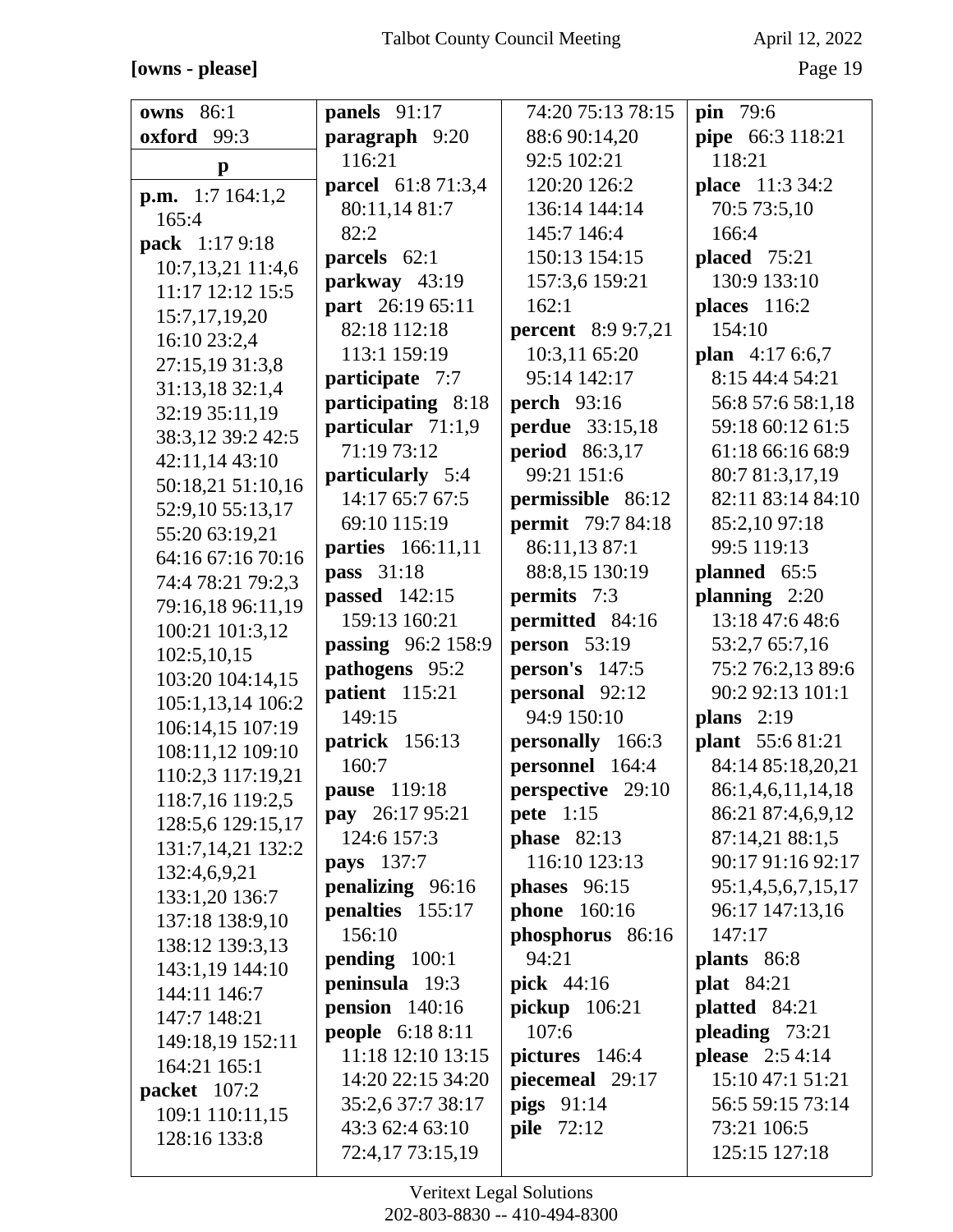## **[please - project]** Page 20

| 132:12 137:21          | presence 166:9      | 45:3,14 51:5,18     | probably 37:21            |
|------------------------|---------------------|---------------------|---------------------------|
| 147:5 149:2            | present 67:5        | 52:7,8,16,18,19     | 43:1 45:7 112:21          |
| 160:10                 | presentation        | 52:21 53:17,19      | 118:20,21 126:3           |
| pleasing 75:9          | 134:3 144:19        | 54:1,9 55:15        | 151:19 159:18             |
| pleasure 150:7,17      | presented 17:3      | 62:12 89:17,21      | problem 19:17             |
| 152:9                  | 26:19 90:10         | 97:6 101:10,21      | 20:1 27:20 30:12          |
| <b>pled</b> 73:3       | presently 131:17    | 102:12,16,19        | 30:14 32:3,21             |
| pledge $2:7,8$         | preserve $68:14,15$ | 103:3,8 104:12,13   | 34:8 40:4 46:16           |
| plus 19:3 62:16        | 81:19               | 105:11,12 106:1     | 47:3 48:12 49:15          |
| 135:3 138:16           | president 68:20     | 106:12,13 108:9     | 98:4 118:18 122:3         |
| point 21:14 37:6       | 83:4 91:1 103:14    | 108:10 109:21       | 139:12,13 140:7           |
| 45:9 90:9 94:8         | 114:7 146:10        | 110:1 111:6,8,9     | 141:2 146:17              |
| 118:10,11              | 159:20              | 111:13 114:12       | 147:6 157:20              |
| pointed 41:10          | press 11:20 12:9    | 116:14 117:8,14     | problems 13:8             |
| points 66:21 83:9      | 119:17              | 119:5 123:2         | 44:10 68:12 136:5         |
| 120:9                  | pressure 37:8,15    | 124:18 125:19       | procedurally              |
| <b>police</b> 100:16   | 56:12               | 126:15,21 127:5     | 83:20                     |
| 145:16                 | pressured 35:3      | 128:3,4 132:19,20   | procedures 83:13          |
| policies 9:8           | preston 110:8       | 137:10,16 138:7,8   | 83:21 97:19 98:9          |
| <b>policy</b> 7:11 9:5 | 115:5               | 139:5,14 140:21     | proceedings 2:1           |
| 86:2 158:14            | pretend 160:10      | 141:12 142:2        | 158:4                     |
| pollinator 91:16       | pretrial 134:21     | 144:8,9,13 147:3    | process 77:4              |
| population 135:1       | 135:1,19            | 151:17 152:17,18    | processed 66:10           |
| 135:10 137:6           | pretty 19:5 89:13   | 164:10,19,20        | processing 99:19          |
| porches 75:6           | 103:5 112:11        | price's 118:11      | proclamation 4:7          |
| <b>port</b> 93:8       | 142:15              | primarily 21:21     | 4:14 9:11 143:10          |
| <b>ports</b> 114:20    | prevent 66:8        | primary 66:7        | productive 96:8           |
| 115:1                  | 161:7               | printed 166:6       | professional              |
| position 125:2         | previous 27:2       | prior 45:7,8 74:17  | 145:18                    |
| possibility $47:15$    | 101:6               | 77:7 79:8           | professionals             |
| possibly $122:21$      | previously 74:17    | priorities 16:16,17 | 153:16                    |
| poster 157:11,13       | 77:2                | 45:12               | program $7:88:3$          |
| potential 24:8         | price 1:18 2:15,17  | prioritize 28:17    | 8:10,19 106:20            |
| practice 137:8         | $3:8,10$ 12:13,14   | 35:18               | 125:11,16 135:18          |
| prayer $2:6,8$         | 15:17,18,21 16:9    | priority 16:21      | programs 6:12             |
| pre 140:13 141:20      | 18:3,6 20:2,5,8,14  | 17:14,19 18:2,9     | 131:1,1,2                 |
| precautions 5:9        | 20:17 21:14,17,19   | 26:3,6,20 27:2      | prohibit 66:17            |
| 6:1                    | 22:3,17 23:1        | 30:4,15 39:9        | prohibited 76:17          |
| predicted 5:3          | 24:20 25:8 28:14    | 45:19 61:10 62:2    | prohibits 64:10           |
| preference 101:18      | 28:20 30:3,10       | 80:15 81:8 116:8    | <b>project</b> 18:9 29:19 |
| prepare $14:21$        | 32:2,12 36:9,21     | 125:10              | 29:19 30:2 41:11          |
| prepared 9:14          | 37:3,14,16,21       | private 8:3         | 55:2,3 56:11 57:9         |
| 89:13                  | 38:14 39:11,15      | proactive 154:14    | 58:4,21 59:21             |
|                        |                     |                     |                           |
|                        | 41:13,18 44:21      | 154:16              | 60:16 82:14 84:3          |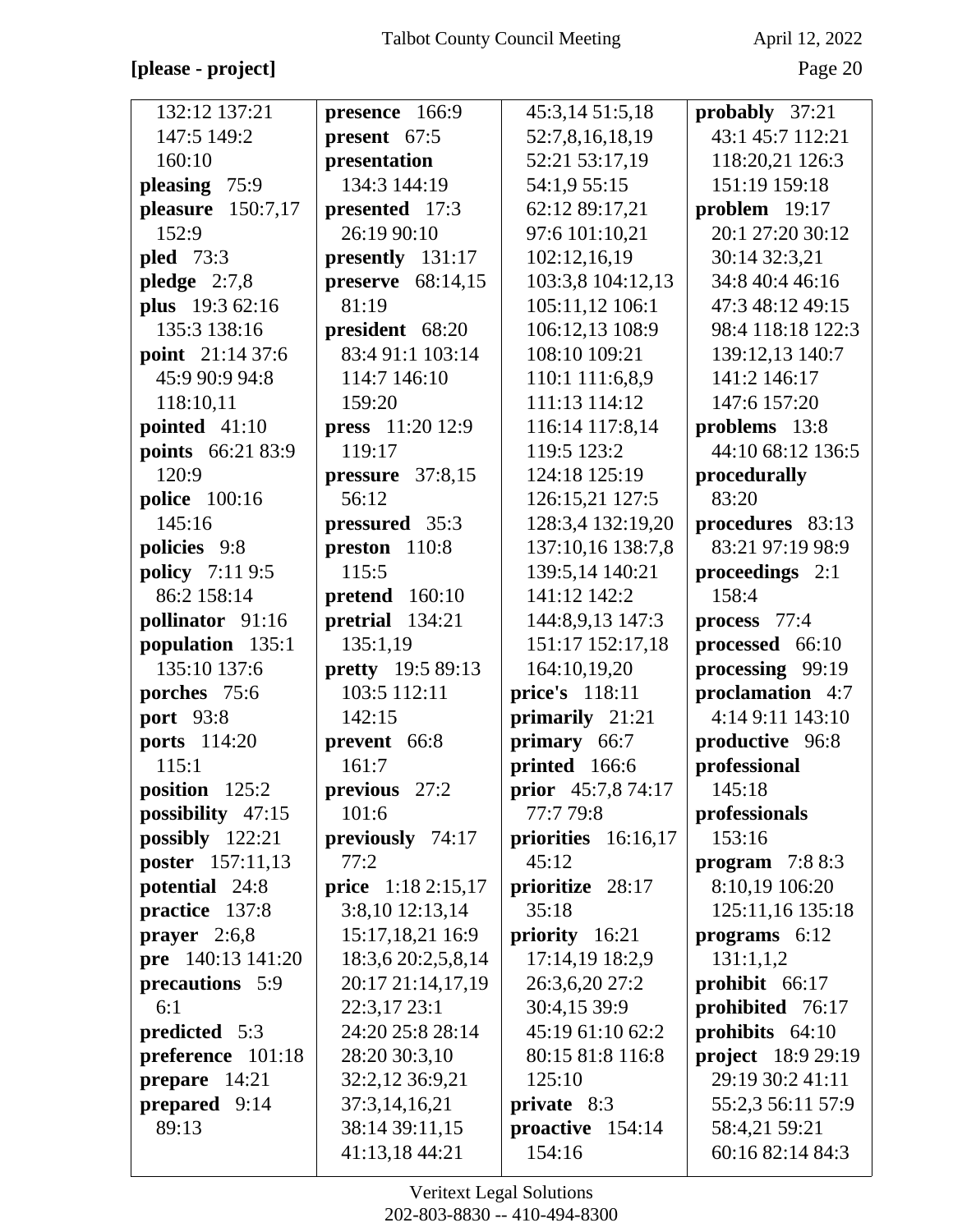# **[project - really]** Page 21

| 84:5,687:20          | provision 98:19          | 126:11 136:12                       | raises $7:10$             |
|----------------------|--------------------------|-------------------------------------|---------------------------|
| 88:15 125:10         | <b>psas</b> 11:18        | 147:20 148:18                       | ramble 89:15              |
| 129:2,3,17 130:6     | psychiatrist             | 151:13                              | <b>range</b> 135:3        |
| 162:15               | 136:21                   | <b>puts</b> 129:21                  | ranking 16:21             |
| projects 17:7        | psychiatry 136:21        | putting 33:11                       | 17:6                      |
| 21:18 23:19 29:8     | <b>public</b> 2:17 47:19 | 77:16 78:15 163:6                   | <b>rates</b> 10:6,10      |
| 29:14 32:13 41:17    | 48:20 49:4 52:15         | $\mathbf q$                         | <b>rating</b> 7:9 9:3     |
| 41:18 56:10 57:8     | 53:4,12 55:10            | qualify 69:13                       | raw 66:9,10               |
| 58:3,20 59:19        | 64:5 65:14,15            | quarter 87:2                        | ray 13:19 16:11           |
| 60:14                | 66:2,15 69:15            | 91:16                               | 16:18 17:11 40:19         |
| promote 100:3        | 77:10 83:12,18           |                                     | 45:17 107:9               |
| prone $5:14$         | 85:13 90:17 97:11        | quarterly 98:13                     | 108:13,15                 |
| proofread 127:9      | 100:3 101:4,13           | quarters 86:6,7                     | <b>reach</b> 78:15        |
| propane $107:1,7$    | 103:10 106:18            | 87:11,11                            | 115:16 150:8              |
| 107:15               | 107:3 119:21             | queen 29:20 110:6<br>110:11 115:7   | 158:15                    |
| <b>proper</b> 116:18 | 145:6 146:2,14           | 118:1 123:17                        | reached 150:9             |
| properties 64:6      | 148:7,14,19              | 161:16                              | 151:8 152:8               |
| 65:4 80:9 88:14      | 149:14 166:2,17          |                                     | reaching 158:17           |
| property $5:13,15$   | <b>pull</b> 71:14        | queenstown<br>162:14                | <b>react</b> 98:17        |
| 23:11 61:7,19        | <b>pulled</b> 13:16      |                                     | <b>read</b> 4:13 47:1     |
| 64:11 65:2 70:3,6    | pumps $60:1$             | question 39:3 41:1<br>47:4 62:11,19 | 48:13 97:6,12,15          |
| 70:9 71:9,19         | <b>puppy</b> 93:17       | 70:1 74:12 79:1                     | 99:16 100:11              |
| 74:14 75:16 79:6     | purchase 49:5            | 92:7 131:7                          | 107:2 109:1               |
| 80:12 81:5 91:15     | 50:4,8 57:7              |                                     | 110:11 114:8,17           |
| 155:8,16             | 106:21 107:6             | questions 107:10<br>129:6 159:7     | 117:4 126:13              |
| propone $107:14$     | purchased 64:7           |                                     | 127:17 128:16             |
| proposed 74:13       | purpose 55:1,4           | quick 40:21 47:4                    | 156:13                    |
| 99:12 111:17         | 56:9 58:2,19             | quickly 122:20                      | <b>reader's</b> 160:13    |
| 114:16 133:11        | 60:13,15 61:6,19         | quiet 149:16                        | reading 22:16             |
| 134:14               | 66:7 80:8 81:4           | quite 30:5 37:3                     | 58:15 97:3 112:18         |
| proposing $17:2,8$   | 98:11                    | 41:6 148:6 154:6                    | readings $159:12$         |
| 74:13                | purposes 82:12           | quota 89:9                          | <b>ready</b> 2:4 6:7 21:8 |
| protect 67:7         | pursuant 48:18           | quoting $147:14$                    | 54:14,16 119:18           |
| protecting $69:15$   | 84:17                    | r                                   | real 61:7,19 71:2         |
| proudest 159:18      | pursue $96:17$           | $r$ 128:20                          | 80:9,12 81:5              |
| provide 16:20        | purview $101:1,9$        | railroad 64:20                      | 164:4                     |
| 19:13 99:5 121:7     | 101:15                   | <b>rails</b> 77:17                  | realistic 20:14           |
| 128:21 133:6         | <b>push</b> $42:12$      | <b>rain</b> 91:19                   | realistically 20:10       |
| provides $7:10,13$   | pushed 42:2              | rainfall 5:17                       | 25:4                      |
| 115:20 130:21        | pushing 150:3            | <b>rains</b> 8:6 13:14              | realize $13:15$           |
| providing $82:12$    | put 25:3,5 26:12         | 72:21                               | 129:13                    |
| 82:16                | 35:9 70:3 76:8,16        | raise $14:14$                       | realized 122:9            |
| proving $92:1$       | 77:15 78:12 79:11        | <b>raised</b> 162:19                | <b>really</b> 12:18 13:6  |
|                      | 104:2 118:12             |                                     | 13:20 14:7 19:20          |
|                      |                          |                                     |                           |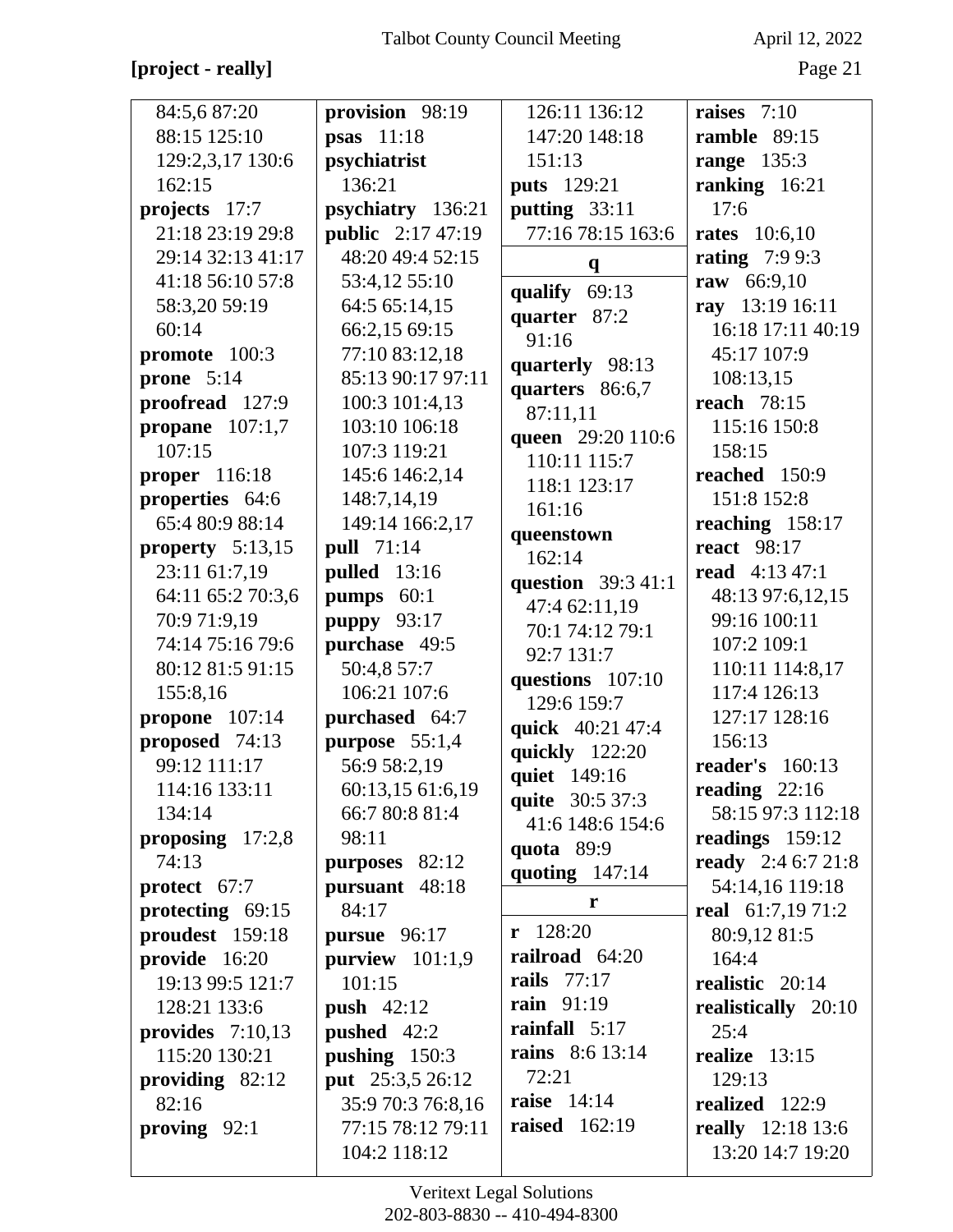### **[really - resolution]** Page 22

| 20:5 23:18 25:5                       | 130:12 148:1             | releases $11:20$         | requested 128:1           |
|---------------------------------------|--------------------------|--------------------------|---------------------------|
| 27:10 28:9 33:9                       | <b>recorded</b> 5:1 16:1 | 12:9                     | requesting 77:9           |
| 35:5 43:16 48:1                       | 102:21 166:6             | relevant 25:14           | 103:17 104:17             |
| 50:14 78:4 91:6                       | recording $128:13$       | <b>remain</b> 6:4 145:7  | 105:16 110:7              |
| 123:6,6 130:3,6                       | 128:19                   | 145:10                   | 133:4 143:10,16           |
| 130:11 136:1,13                       | recourse 95:20           | remains $12:4$           | requests 116:9            |
| 139:20,20 140:6                       | recreate $74:15.18$      | remapping 61:6           | require $5:76:1$          |
| 141:17 147:18                         | 76:3                     | 80:8 81:4                | 21:4 83:14 136:19         |
| 148:12 149:19,20                      | recycle $91:11$          | remember 10:14           | required 109:8            |
| 154:19,19,21                          | red 17:18                | 12:20 93:5 156:13        | requirement 14:5          |
| 157:15                                | reduce 42:9              | <b>remind</b> 3:8 75:13  | 131:11,15                 |
| reappointment                         | 120:13                   | removal 59:2             | rescue $13:17$            |
| 103:18 105:17,21                      | <b>reeled</b> 93:13      | 75:20 82:15              | 105:19                    |
| 138:14,21                             | reference $125:10$       | remove $35:18$           | research 148:17           |
| reason $37:20$                        | 147:5                    | 117:4 155:16             | reserved 66:2             |
| reasons $35:16$                       | referenced 116:20        | removed 18:1             | residence 64:12           |
| 39:15 112:4                           | references<br>116:15     | 75:14,19                 | <b>resident</b> 11:1 68:2 |
| receive 76:15                         | reflection 142:19        | renege $91:4$            | residents 5:8,12          |
| received 75:17                        | reformation              | renew $133:9$            | 5:14,20 6:4 73:17         |
| 76:7 110:6                            | 135:19                   | <b>rental</b> 77:16      | 74:12 75:11 77:14         |
| receiving 94:4                        | regard $90:17$           | renters 8:1              | 78:6 94:11 96:4           |
| 96:6                                  | regarding $74:12$        | renting $67:10$          | 120:2 137:7               |
| reclassifying 61:6                    | 76:19 119:6              | repaired 66:4            | resilient $6:4$ 14:20     |
|                                       |                          |                          |                           |
| 61:19 80:8 81:4                       | regardless 153:10        | replace $113:10$         | resolution 46:21          |
| recognition 145:2                     | region 5:7 56:13         | 114:3 117:16             | 47:13 48:16 50:7          |
| recognize 6:9                         | 56:15,16 57:11           | replacement              | 51:8,11,17 54:18          |
| 145:20 154:9                          | 58:8 59:1,6 60:1         | 113:2,4,21 115:4         | 54:19,20 56:6,7           |
| 162:11                                | 60:18 85:9,19,21         | 116:11,16,21             | 57:4,5,20,21              |
| recognized $157:10$ regional $105:18$ |                          | 117:5,9,10,14            | 58:10,16,17 59:8          |
| 157:20                                | regulations              | 125:4                    | 59:16,17 60:5,5           |
| recognizes 145:7                      | 142:10                   | replacing 55:5           | 60:10,11,21 61:3          |
| 153:15                                | reimbursed 153:7         | <b>report</b> 9:19 63:14 | 61:4,12,16,17             |
| recommendation                        | 153:10 154:17            | 103:12 146:9,13          | 62:15 64:3,10,16          |
| 53:8                                  | reinvestment             | reported $1:20$          | 65:17,18 69:12            |
| recommendations                       | 135:18                   | 94:15                    | 71:1 76:19,21             |
| 2:21 99:5 142:18                      | related 18:21            | representing 90:7        | 77:7,9 79:3,14            |
| recommending                          | 26:21 29:12 49:2         | repurposing 49:6         | 80:2,3,5,6,19 81:1        |
| 105:21                                | 49:21 107:10             | 49:14,21                 | 81:2,11,15,16             |
| reconsider 120:5                      | 140:16 166:11            | request $106:17$         | 82:4,8,9,10 83:8          |
| 164:8<br>reconvene                    | relates 98:12            | 107:10 108:17            | 83:19 84:1,2,7,11         |
| <b>record</b> $4:14\,25:21$           | relations 104:18         | 110:6 119:19             | 94:18 96:2,9              |
| 27:9 47:1 54:3                        | relatively 75:6          | 123:13 128:11            | 97:16,17 99:17,18         |
| 59:11 97:11,12<br>100:12 116:5        | relearning 93:8          | 133:13 134:7             | 100:5                     |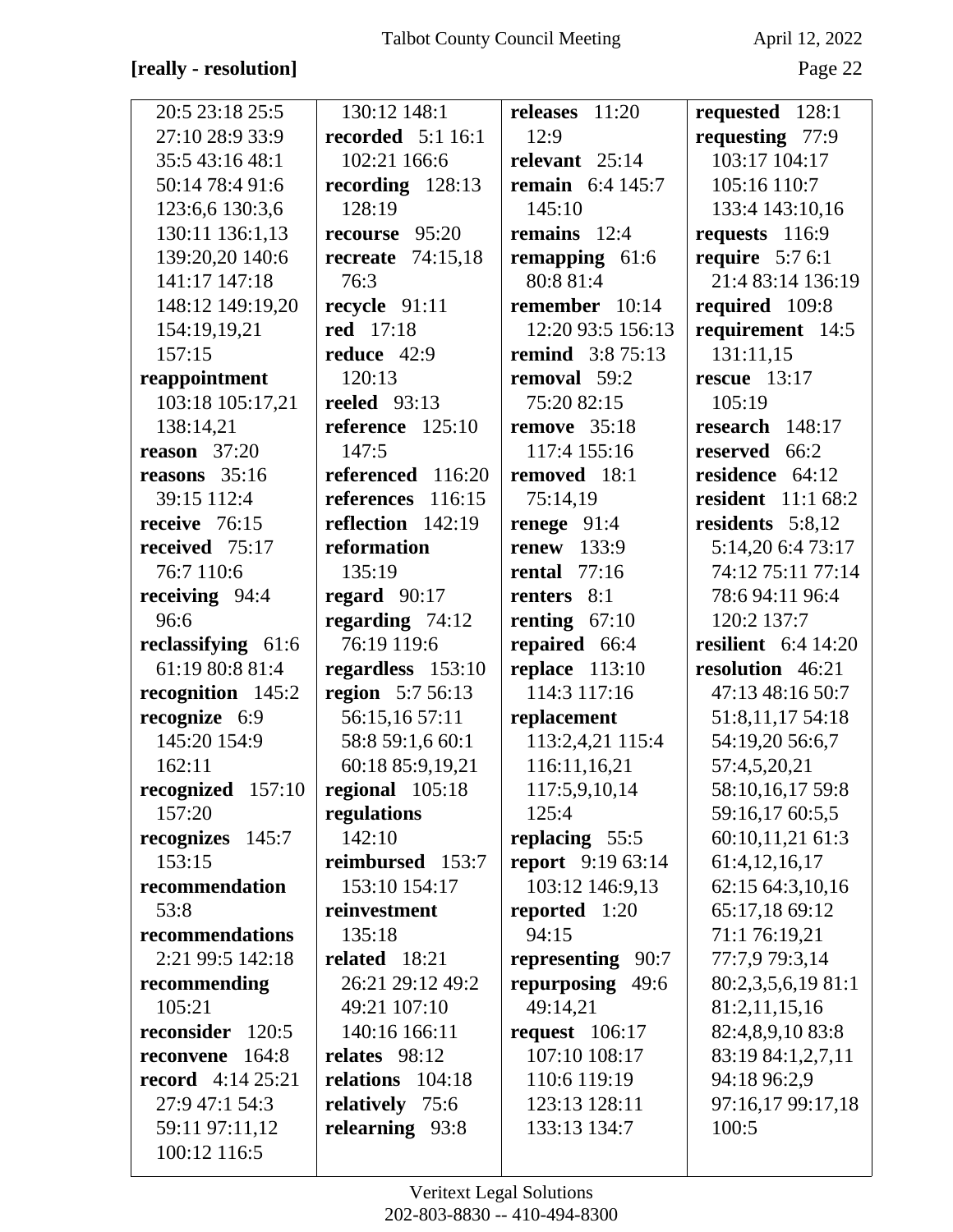### **[resolutions - season]** Page 23

| resolutions 47:10         | 64:2,20 69:19                   | roughly 86:9         | saturday 163:1             |
|---------------------------|---------------------------------|----------------------|----------------------------|
| 85:5                      | 70:9 71:15 72:3                 | route 18:19 21:7,9   | saves $34:12$              |
| resolve $137:1$           | 78:7,12,12,19                   | 23:20 27:4,12        | saw 93:11 157:14           |
| resources 11:16           | 89:2 99:13 100:9                | 28:7,10,11,18        | saying 32:4 35:12          |
| 13:16 145:11              | 101:10 104:4                    | 29:5 39:7 61:20      | 38:14 55:17 79:10          |
| <b>respect</b> 47:5 74:11 | 112:13 118:6                    | 67:1,2 69:18         | 94:14 101:5,13             |
| 78:13                     | 125:1,19 126:9                  | 73:18 80:10,13       | 122:11 123:18              |
| respectfully 116:9        | 145:11,11 147:8                 | 81:6 116:7 122:5     | 148:17                     |
| 123:12                    | 156:10 157:7                    | 126:3                | says 64:19 68:11           |
| response 115:21           | <b>rights</b> 76:21 77:3        | <b>routes</b> 115:14 | 70:698:8                   |
| 120:7 145:15              | 78:18                           | row $22:13$ 125:17   | $sb$ 86:16                 |
| responsibility            | rigorous $142:15$               | royal 23:2,3 39:11   | scale 99:19                |
| 113:17                    | rising $5:3$                    | 56:15 66:4 80:9      | scenario $130:12$          |
| rest 62:14,17 67:6        | risk $6:68:5,12$                | 80:10,12,13 81:5     | 131:19 136:13              |
| 68:3 69:3,16              | risks $7:15$                    | rules 139:16 141:7   | schaffle $12:3$            |
| 70:20 71:9,12             | river 66:14                     | 142:10               | schedule 49:1              |
| 72:9 78:9 112:16          | rivers 66:9                     | run 99:1 120:14      | scheduled 144:15           |
| restaurant 31:9           | road 13:8 18:14                 | 139:5 148:4,5        | schmidt 88:20              |
| <b>restore</b> 155:16     | 19:8,14 24:5 27:4               | 150:10 152:8         | 89:2,4,4,13,20             |
| restriction 99:9          | 27:14 30:8 34:8                 | running $64:1$       | 90:3 96:11,12,19           |
| resulting 115:18          | 35:8 40:3,10,10                 | 90:16,19 92:5        | 96:20 97:2,9               |
| resuscitate 153:13        | 42:3 49:7 61:7,20               | 142:13 147:12,12     | 146:16,16,18               |
| rethinking $22:16$        | 66:8 67:4 71:20                 | <b>runs</b> 142:20   | 147:1,4,6,8,10             |
| retirement 151:14         | 71:21 72:1,6,9,15               | rural 68:15,16       | 149:1,10,12                |
| revamp $20:8$             | 72:16,18,20,20,20               | 121:3                | 161:13                     |
| <b>review</b> 7:2 99:4    | 73:9,9,10,16,20                 | rustling $81:21$     | scholarship                |
| 103:1,4 127:21            | 74:3 77:21 78:5,7               | ryan 83:3,5 97:4     | 162:16,17,19               |
| reviewed $84:14,15$       | 78:9 80:10,13                   | 98:1,3 147:20        | school 135:9               |
| revise $97:18$            | 81:5 120:14                     | S                    | 160:11 162:17              |
| <b>revisit</b> 125:13,15  | <b>roads</b> 11:10 13:5         | $\,$ 61:9 62:1 80:15 | schools $137:5$            |
| reword $147:1$            | 16:17 17:1 73:6,7               | 81:8                 | scientist 92:1             |
| $rfp$ 133:18              | roadway 66:19                   | safe 5:9 12:11       | scott 105:20               |
| <b>rides</b> 154:13       | roadways 10:16                  | 121:19 163:13        | scout $92:2,3$             |
| riding $72:4$             | 11:3 66:19                      | safety 27:8 29:4,4   | scouts $92:4$              |
| rigby $78:7$              | rockfish 93:16                  | 34:8 39:8,10,11      | scramble 162:14            |
| right $3:710:813:2$       | <b>rocks</b> 91:3               | 66:15 68:4 69:15     | scraps $91:13$             |
| 18:4,10 19:15,15          | role 99:3,11                    | 72:17 77:20 78:3     | screen 154:18              |
| 20:4,18,19 21:3           | <b>roll</b> 15:10               | 90:18 100:3 121:2    | <b>sda</b> $76:5,8,1679:8$ |
| 23:10,14 28:20            | <b>rolled</b> 134:5             | 145:6                | 79:11                      |
| 30:9 31:18 32:2           | roof $91:17130:2$               | salinas $151:12$     | sea 93:10,11               |
| 32:19 34:9 35:17          | <b>room</b> 36:12 37:6<br>153:8 | sanitary $60:18$     | seal 6:13 166:13           |
| 37:2,18 39:21             |                                 | 107:7                | season $4:20,21$           |
| 42:5,6,9,11 44:5,7        | roosting $93:3$                 | sat 13:20 141:1      | 12:1,2                     |
| 45:2,21 63:4,18           |                                 |                      |                            |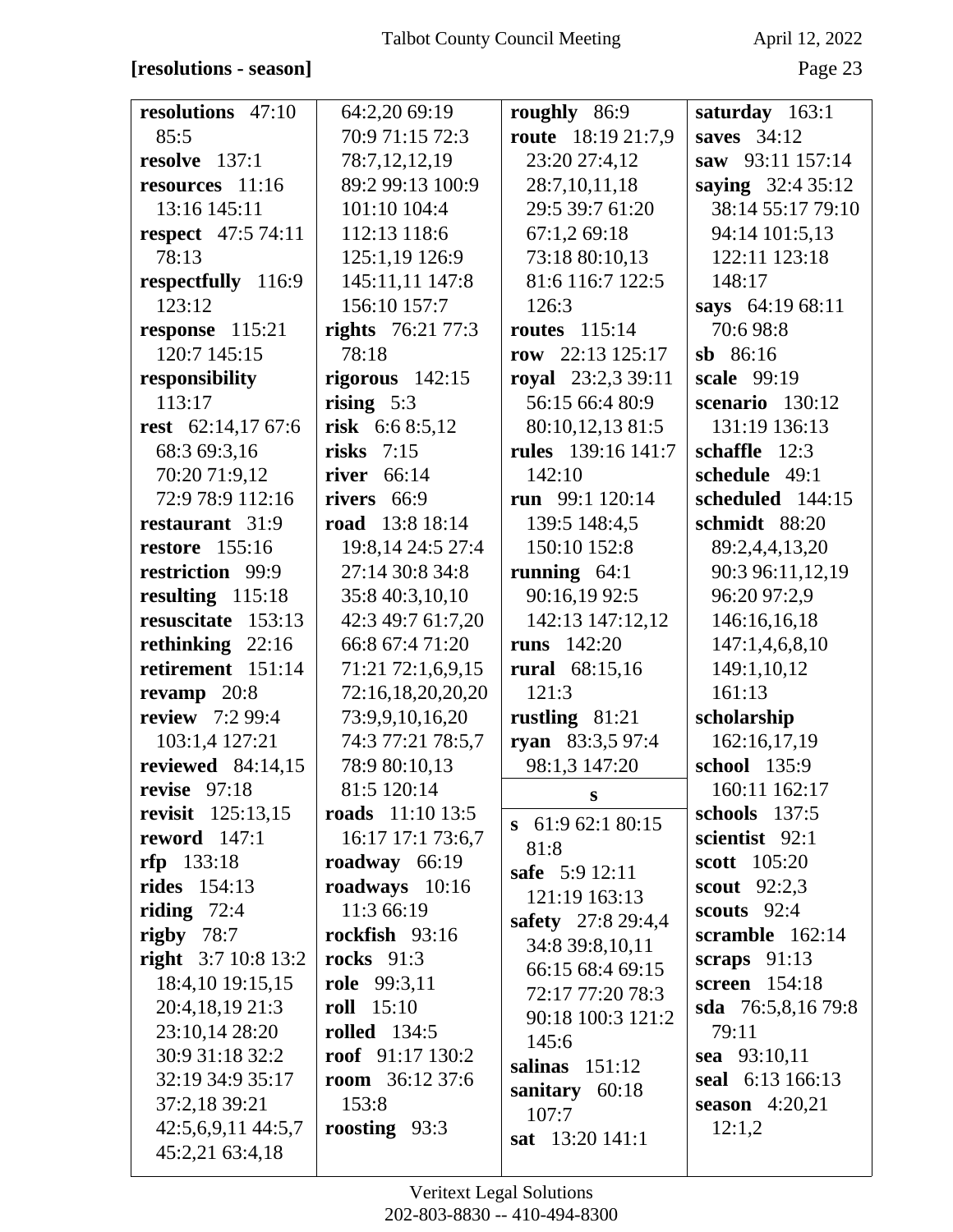## [seat - showalter]

April 12, 2022

| seat 151:19         | 164:21             | sent 66:13 79:12     | setup $38:6$       |
|---------------------|--------------------|----------------------|--------------------|
| second 15:8,10      | section 25:6 82:13 | 83:10 125:14         | seven 9:6,21 86:5  |
| 51:18,20 67:1,2     | 123:6 124:20       | 160:7,9,14           | 87:10,11 95:14     |
| 84:1 103:21 104:1   | 125:5              | sentence 98:8        | seventy 65:20      |
| 105:1,3 106:2,4     | secure 23:10 50:3  | 117:12 123:12        | severe 5:10 12:2   |
| 107:20 108:1        | security 128:13,19 | sentenced 134:21     | sewage $66:9,10$   |
| 109:11,13 111:1,5   | 130:3,5            | 149:2<br>sentences   | 68:12              |
| 111:11 127:4,5,8    | see 11:2 14:6      | sentiments 26:16     | sewer 2:19 54:21   |
| 131:7 132:8,11      | 18:16 21:21 28:2   | separate 21:18       | 56:8,16 57:6,11    |
| 134:7 137:18,20     | 38:4,7 42:16       | 29:9                 | 58:1,7,18 59:5,18  |
| 143:20,21 162:9     | 43:16 44:3 45:18   | separated 21:15      | 60:2,12,17 61:5    |
| 164:10,12           | 45:20 47:11 77:15  | separately 21:19     | 61:18 64:10 65:5   |
| secretary $4:13,16$ | 85:16 116:2 118:9  | september 75:3       | 65:14 71:3,5 74:2  |
| 6:16 15:4,11,13     | 122:8 146:2        | 76:1 166:20          | 80:7 81:3,17       |
| 15:15,17,19 16:3    | 149:14 153:21      | septic 58:5 59:3     | 82:11 83:14 84:10  |
| 46:20 48:13,16      | 154:17 156:11      | 64:14,19 65:2,11     | 85:1 97:18 99:5    |
| 49:8 51:1,3,20      | seek 35:17         | 79:5                 | share 8:16 92:11   |
| 52:1,3,5,7,9 54:15  | seeking $107:3$    | septics 66:6         | 93:20 119:4 160:4  |
| 54:16,19 55:8       | 109:2 110:12       | sequences 27:6       | shared 40:7 115:6  |
| 56:4,6,17 57:2,4    | 128:17             | series $156:1$       | shed 91:18         |
| 57:13,18,20 58:9    | seemingly 155:1    | serious 68:4         | sheds $91:15$      |
| 58:14,16 59:7,14    | seen 48:6 92:9     | 135:11               | sheriff 102:20     |
| 59:16 60:3,9,10     | sees 114:1 125:5   | serve 84:4,12        | sheriff's $105:20$ |
| 60:19 61:3,11,15    | 127:9              | 150:7 152:7,9        | sherwood 59:4      |
| 61:16 80:3,5,17     | segment 137:6      | served 84:19         | shifting $121:3$   |
| 81:1,9,14,15 82:3   | senate 139:13      | service 56:16        | <b>shine</b> 22:10 |
| 82:9 83:1 97:14     | 158:20 159:2,13    | 57:12 58:7 60:2      | shocked 14:1       |
| 97:16 99:16,17      | senator 108:17,18  | 64:11 85:2 96:7      | shore 33:20 34:2   |
| 100:13 102:8        | 109:4,4 140:11,21  | 119:12               | 36:1,5 65:3        |
| 104:6,8,10,12,14    | senators 158:16    | services $9:13$ 11:5 | 105:17 112:20      |
| 105:3,5,7,9,11,13   | 158:18 159:4,9     | 105:16 115:21        | 115:9,9            |
| 106:4,6,8,10,12     | 160:12,19          | 120:19 121:7         | short 115:17       |
| 106:14 108:1,3,5    | send 45:7,8 111:3  | 133:7,21 134:7,11    | 151:15             |
| 108:7,9,11 109:13   | 114:5 119:15       | 135:19 136:19        | shortcut 32:9      |
| 109:15,17,19,21     | 121:15 123:5       | 154:5                | shorter<br>38:7    |
| 110:2 114:8,19,20   | 124:6 127:2,8,20   | serving $81:19$      | shortly 64:7       |
| 115:1 117:12        | sending $13:11$    | session $102:19$     | shoulder 32:8      |
| 127:10,12,14,16     | 44:21 112:20       | 103:5 139:18         | 37:11 96:5         |
| 128:3,5 132:11,13   | 120:5 124:10       | 141:6 158:19,20      | shout 146:3 160:6  |
| 132:15,17,19,21     | sense 22:14 36:5   | 159:9,19 164:2,3     | show $50:18,21$    |
| 137:20 138:1,3,5    | 63:19 99:6 124:2   | set 10:5 86:2        | 51:2               |
| 138:7,9 144:1,2,4   | 155:6              | 166:4                | showalter 83:4,5   |
| 144:6,8,10 164:12   | sensors 56:13,13   | setting $92:15$      | 98:2,3,5           |
| 164:13,15,17,19     |                    |                      |                    |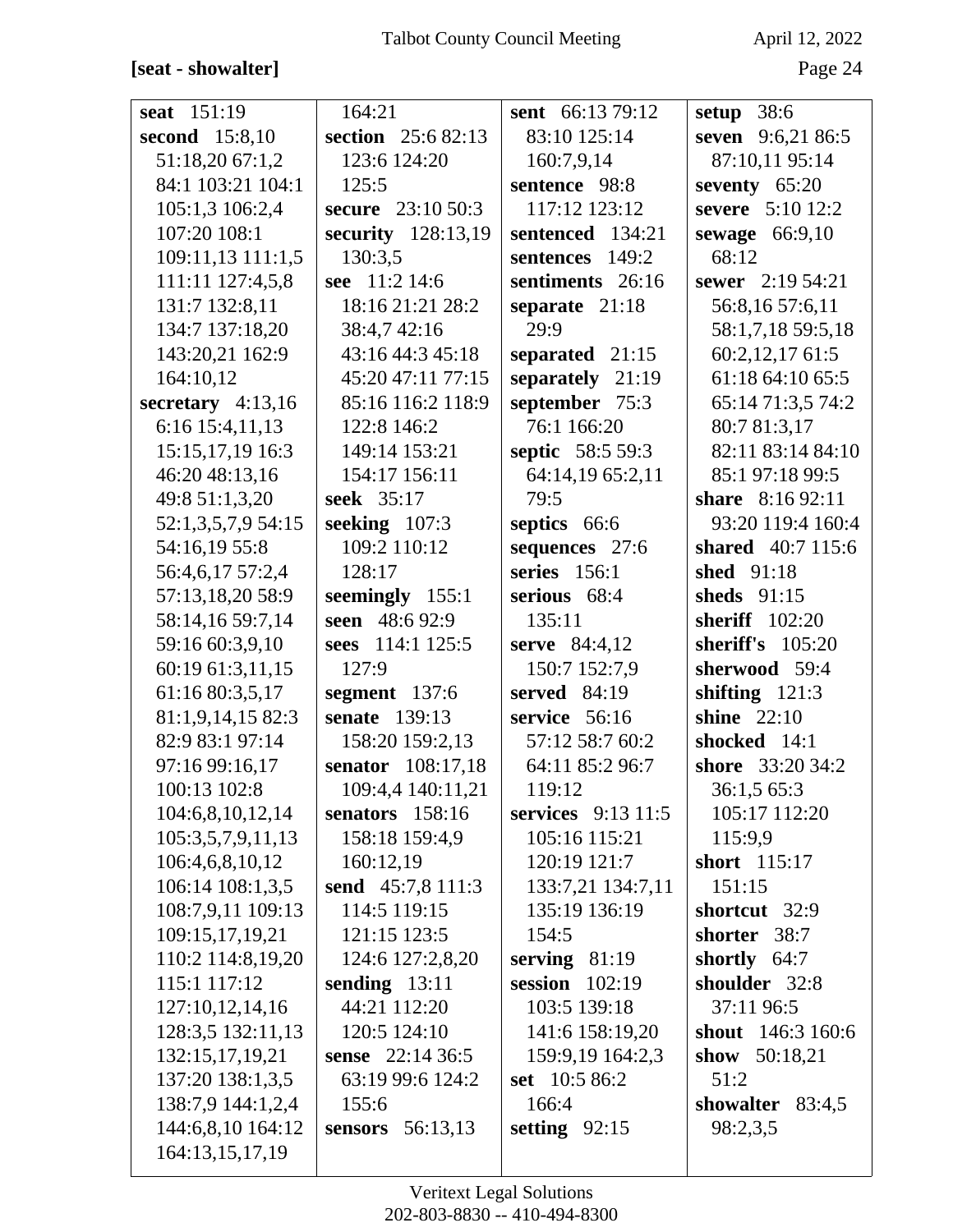### **[showed - stenographic]** Page 25

| showed 11:9,10        | situation 159:16       | speaking $89:6,18$       | 139:1               |
|-----------------------|------------------------|--------------------------|---------------------|
| 159:5                 | $six$ 91:19 164:1      | 90:1 136:7 160:12        | standstill 121:1    |
| showing $27:21$       | sky $5:21$             | <b>special</b> 8:5 99:20 | start 16:18 49:9    |
| shown 61:8,21         | slap $157:5$           | 143:17 156:8             | 54:17 62:10,20      |
| 80:11,14 81:6         | small 75:6 96:15       | specific 68:8            | 76:14 82:12 91:6    |
| sic $57:790:15$       | snider 68:20 69:2      | specifics 70:4           | 110:18              |
| 100:10                | 69:3,5,8               | speech $12:18$           | started $2:4,11$    |
| side $18:1425:2$      | <b>soil</b> 75:15,20   | speed 18:14 33:7         | 24:10 111:15        |
| 27:18 40:9 72:8       | solar 91:17 99:20      | 36:3,10 37:17            | 112:9 158:11        |
| 85:21,21 141:2,2      | sold 71:6              | 42:9 120:13              | 159:9               |
| 162:7                 | solids $86:15$         | spend $78:2$             | starts 31:16 32:2   |
| sideways 30:6         | solution 20:14         | spending $108:21$        | 83:16 112:13        |
| sierra $91:10$        | solutions 133:6        | 109:6 135:7,9            | 141:17              |
| sign $70:6$           | solve 118:17           | <b>spoken</b> 74:20      | state 16:20,21      |
| signage $35:11$       | somebody 54:5          | sponsor $157:17$         | 19:12 26:16 27:9    |
| signaling 27:6        | 153:13 161:8,19        | sponsorship 51:8         | 28:16 29:10 32:11   |
| signals $32:15$       | somerset 124:5         | spots $93:3,9$           | 33:2 35:13 41:3     |
| signature 49:4        | somewhat 18:20         | spring $86:18$           | 44:8 46:2 65:10     |
| 166:15                | 19:21                  | square $76:9$            | 66:18,19 73:5       |
| signed $63:2$         | soon $155:6$           | st $49:761:2066:8$       | 84:17 85:4 112:6    |
| significant 85:11     | <b>sooner</b> 96:18    | 66:10 69:18 71:20        | 114:1,9 118:12      |
| significantly         | 142:4                  | 72:18 74:3 77:18         | 119:11 120:7        |
| 86:17                 | sorry 47:2 50:20       | 77:21 78:5 99:2          | 121:6, 16, 19 125:4 |
| simple $22:8$         | 62:13 64:2 69:2        | stadium $33:15$          | 131:9 138:20        |
| simplify $21:11$      | 138:12 144:13          | staff 128:21,21          | 157:13,21 166:1,2   |
| simply $147:14$       | 147:9 149:1            | 130:10 141:19            | state's 113:16      |
| sine 141:11 152:20    | sort 19:19 24:18       | 143:6 149:21,21          | 119:7 131:21        |
| single $64:1273:16$   | 89:15 148:4            | 150:14                   | stated 65:1 68:14   |
| 84:3 88:14,15         | sounds $29:650:16$     | stage $99:21$            | statement 164:5     |
| 157:15                | south 27:13 31:17      | stamp 11:4,7,19          | states $64:11$      |
| $\sin$ 67:19 68:18,19 | 42:21 44:10            | 11:20 42:13 46:1         | statewide 65:12     |
| 69:7 74:7 88:19       | 111:21 122:18          | 46:6 103:13 104:3        | 159:17 161:5        |
| 89:16,16 104:5        | southern $17:15$       | 104:5,16 105:15          | station $47:12$     |
| 146:15 163:18,18      | 111:18                 | 106:16 108:13,16         | 62:15 64:4 66:4     |
| sisters $74:19$       | sovereign 84:3         | 110:4 114:7,15           | 74:10,16,17 75:19   |
| sit 88:10             | space $37:1$           | 128:7 133:2 134:4        | station's $65:13$   |
| site 74:10,17         | span $112:8$           | 134:11 137:13            | statistics 148:10   |
| 75:15,1876:5,8        | spans 111:16           | 138:11 139:4             | stats $95:9149:4$   |
| 76:16 77:6 78:13      | <b>speak</b> 12:4 36:3 | 142:6,19 143:12          | status $61:1062:2$  |
| 78:16 79:11           | 56:19 57:15 61:13      | 143:14 144:12,21         | 80:16 81:8          |
| sites $24:17$         | 62:4,11,15,21          | 146:8                    | stay 7:6 124:17     |
| sitting 32:14 139:6   | 63:11 90:6 100:6       | stand $2:5119:2$         | 126:3               |
| 139:7 152:4,4         | 101:17                 | standards 82:16          | stenographic        |
| 159:6                 |                        | 95:2 138:15,19           | 166:6               |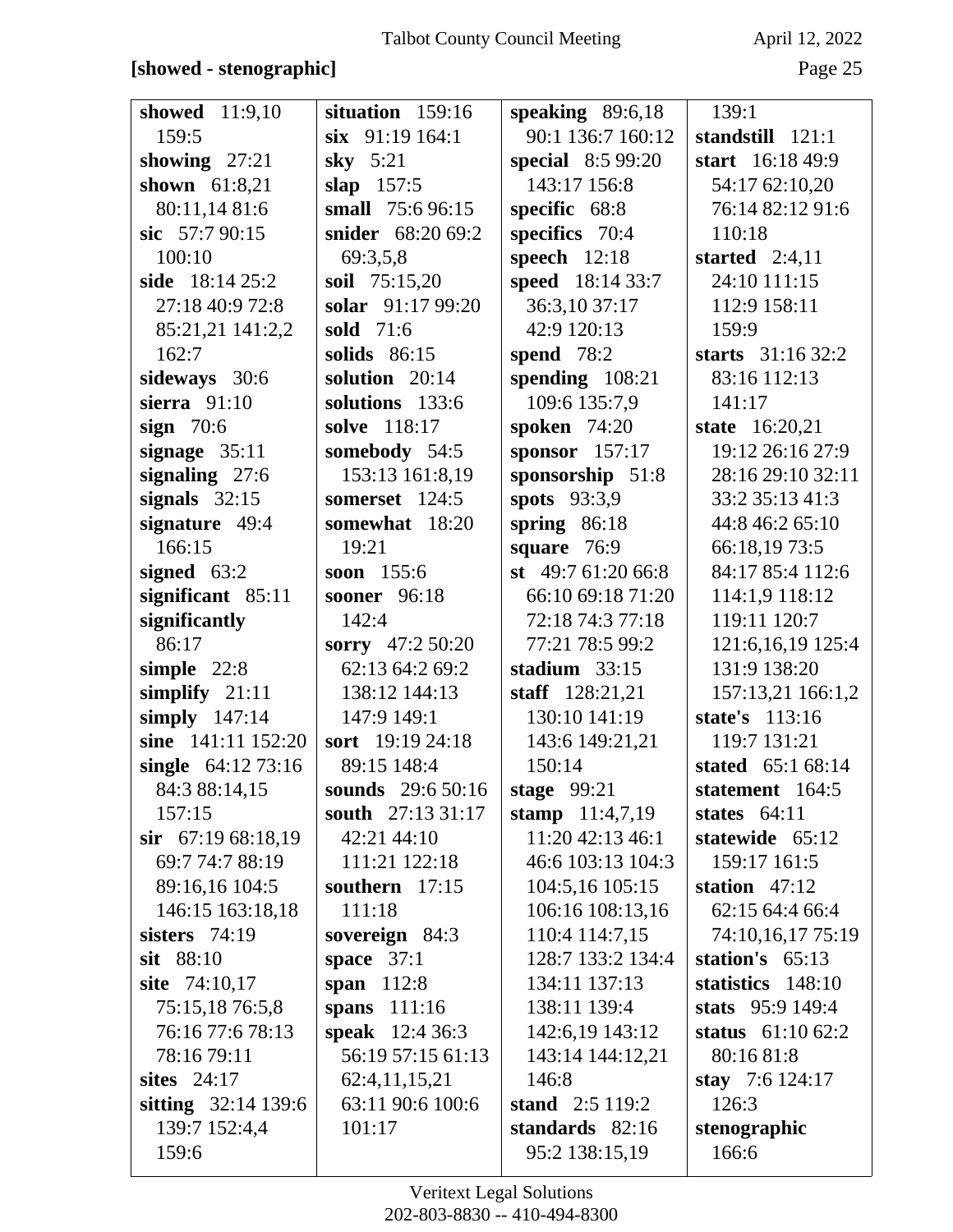### **[stenographically - tell]** Page 26

| stenographically      | sudden 156:9       | swinging $25:1$    | 120:1,11 122:2            |
|-----------------------|--------------------|--------------------|---------------------------|
| 166:6                 | suddenly 72:10     | system 7:9 57:12   | 124:3,6 125:10            |
| steve 105:18          | suggested 78:6     | 58:8 59:2,6 60:17  | 128:14,15 137:7           |
| sticking $3:6$        | suggesting 88:4    | 64:19 65:2 77:9    | 138:16 145:19             |
| stipulations 166:8    | suggestion 39:5    | 79:5 82:18,19      | 148:8 150:7 151:1         |
| stop $72:10146:1$     | summer $19:17$     | 85:3 98:21 128:14  | 151:16 152:9              |
| stops $112:11$        | 87:7,10 115:15     | 128:19 129:18,18   | 156:12,21 157:11          |
| storage $131:11$      | summertime         | 130:9,11,16,16     | 159:15 161:4              |
| store 130:14          | 19:10 121:1        | 131:18 145:15      | 162:8 163:5 166:3         |
| stories 94:8          | sun $92:15$        | 151:13,18 158:6    | talbot's $124:7,8$        |
| storm $11:9$          | sunday $40:6$      | systems 58:6 59:3  | talbotcounty              |
| storms $4:21\,5:2,18$ | 158:15             | 99:11,20 156:3     | 11:14                     |
| 19:3                  | sunny $141:11$     | t.                 | talbotdes.org.            |
| story 40:7 93:20      | sunset 153:20      | table $22:18$      | 11:15                     |
| strategies 29:8       | 154:3              | tabled $65:16$     | talk 12:5 23:16           |
| strategy $29:10$      | super 153:4        | tablets $130:21$   | 37:13 40:1 47:20          |
| street 22:14 38:19    | supervision 135:2  | tacit $27:1$       | 55:11 56:2 59:9           |
| 135:14                | supper 160:5       | tackle 26:7        | 59:12 60:4,20             |
| streets $22:12,12$    | support $9:12$     | take 5:8 17:15     | 80:2,18 81:11             |
| strengthen $124:15$   | 25:15 50:14 68:11  | 36:12 40:12 44:14  | 82:5 93:17 97:21          |
| stretch 22:7          | 108:17 109:3       | 68:16 73:5 117:6   | 100:20 117:1              |
| strike $162:2$        | 110:8,13 111:4     | 119:21 126:5       | 123:7                     |
| stringent 86:13       | 112:3 115:3        | 130:13 135:16      | talked 112:7,14           |
| 87:1                  | 119:15 120:6       | 136:17 137:10      | 159:9                     |
| structure 74:14       | 127:20 140:4       | 138:13 140:9       | talking $44:1274:1$       |
| 75:8 118:20           | 141:16,17 142:5    | 157:20             | 102:17 116:15             |
| structures 76:3,5     | 150:3 152:3,5      | taken 6:2 17:21    | talks $113:2$             |
| stuck 120:18          | 163:4,5            | 78:18 119:10       | target $84:6$             |
| 139:16,16,21          | supposed 97:3      | 125:20 136:1       | tax 61:8,21 80:11         |
| studies $116:19$      | sure 2:16 3:8 6:19 | 148:19             | 80:14 81:7 82:1           |
| study 38:3 69:21      | 6:20 13:17 16:19   | talbot 1:1 5:8,19  | $\,$ taxpayer 85:7        |
| 111:15 121:12         | 17:10 38:12 50:9   | 6:3,9,147:2,5,12   | taylor $22:21$            |
| 122:14,20 123:4,9     | 51:15 53:21 55:20  | 7:16 8:2,14,19 9:6 | team $16:12$ 142:20       |
| 123:17 125:7          | 63:1,16 110:17,19  | 9:10 13:5 29:21    | 158:14 160:17             |
| 140:2                 | 111:10 124:21      | 38:5 48:17 49:3    | <b>tear</b> $114:3$       |
| stuff $16:1731:16$    | 140:14 141:13      | 54:20 55:1 56:7,9  | technically 126:8         |
| 34:21                 | 145:10 148:6       | 57:5,8,21 58:2,17  | technology 55:6           |
| subdivided 84:21      | 151:1 158:3        | 58:19 59:17,19     | 95:19 130:20              |
| submit $43:12$        | susan $62:1369:9$  | 60:11,13 61:4,17   | <b>teeth</b> 121:11 157:2 |
| 106:18                | 70:21              | 69:6 73:17 80:6    | tele 136:21 145:6         |
| submitted 125:16      | suspended 86:14    | 81:2,16,18 82:10   | telephone 1:15            |
| subprojects 28:8      | swim $93:2$        | 97:17 100:15       | tell 6:18 27:7            |
| substance 131:1       | swing $25:9$       | 105:18 112:1       | 118:16 158:1,7            |
|                       |                    | 115:2,3 119:9      | 160:18                    |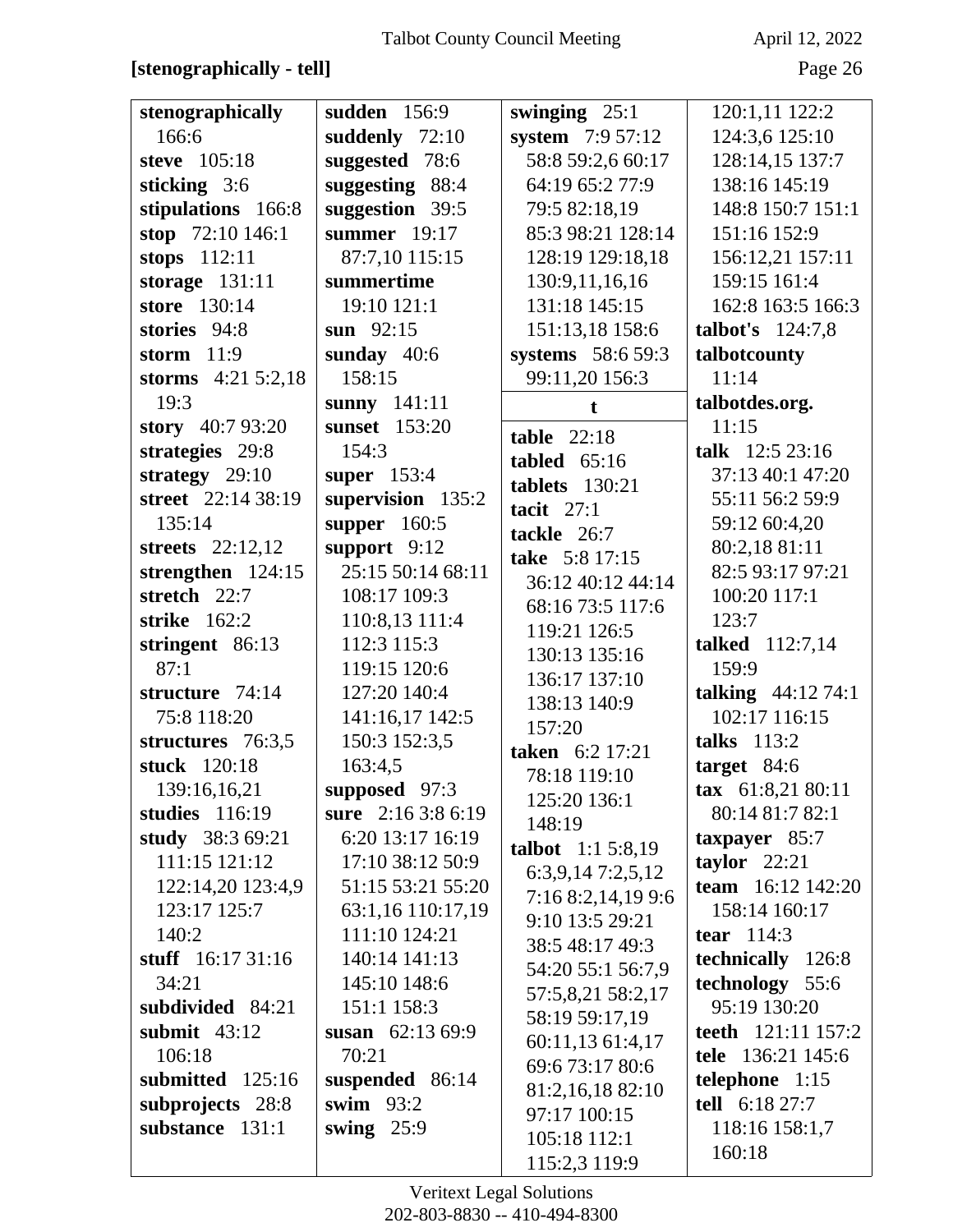## [telling - torn]

April 12, 2022

Page 27

| <b>telling</b> $79:791:6$ | 146:10,12 149:1,9        | 126:10 140:3,6             | 120:16,17                   |
|---------------------------|--------------------------|----------------------------|-----------------------------|
| 118:12                    | 149:10 152:10,11         | 142:2 147:19,20            | $\text{tim } 103:18\ 104:2$ |
| tells $69:19$             | 152:14,15,20             | 148:12 151:4,4,21          | time 11:21 12:21            |
| temporary 99:18           | 160:20 161:9,10          | 156:15 160:14              | 26:8 29:17 33:19            |
| <b>tend</b> 35:8          | 161:11,13 163:5,7        | thinking $22:11$           | 35:5 40:12 41:3,7           |
| tension $18:15$           | 165:2                    | 40:16 77:16                | 41:12 50:17 55:9            |
| <b>term</b> 150:2         | <b>thanks</b> 16:7 46:11 | <b>third</b> $31:732:7$    | 55:12 71:8 72:5             |
| terms 72:17 86:9          | 70:17                    | 67:8 162:9                 | 74:4 76:18 77:5,7           |
| terrible 73:8             | <b>thing</b> $3:94:7$    | thirds 95:5                | 78:21 88:17 93:12           |
| terry 128:9 129:5         | 16:19 20:8 23:8          | <b>thomas</b> $49:9,11,20$ | 96:11,19 103:10             |
| 129:6,7 133:2,14          | 25:8,19 28:2 35:4        | 54:3 126:16,20             | 133:13 138:13               |
| 138:11,13 139:4           | 35:15 39:12 52:19        | thoroughfare               | 140:17,19 141:9             |
| 142:7 143:12              | 69:14 121:11             | 115:8                      | 145:11 148:21               |
| 149:20                    | 123:2,8,9 125:19         | thought $13:21$            | 151:5 157:12                |
| testified 158:8           | 137:3 142:6,8            | 25:1 73:9 139:17           | 166:4                       |
| testify $47:12\,53:15$    | 156:20                   | 156:20                     | timely $13:17$              |
| 54:6 141:1                | things $12:1020:9$       | thoughtful 65:6            | times 11:17 37:19           |
| testimony 53:10           | 21:5 24:4 29:12          | thousands 73:15            | 87:6,13 88:1                |
| 54:4,10,11 160:8          | 34:10,18 37:10           | 158:21                     | 119:11 125:13               |
| <b>thank</b> $2:93:76:16$ | 39:1,19 68:17            | <b>three</b> 13:8 19:6     | 161:15                      |
| 6:19 9:10,15,16           | 78:1 89:8,14 90:4        | 21:18 22:12 26:12          | timing $99:9$               |
| 9:18 12:12,14             | 122:8 125:8,14           | 26:19,19 28:6,9            | 133:12 140:8                |
| 14:9,10,11,13             | 126:10 131:4             | 28:20 29:8,8               | timms $105:17$              |
| 15:2 16:5,6,8,9,10        | 136:12 143:15            | 30:17 31:8,10,11           | tip $94:4$                  |
| 18:7 46:10,16,18          | 144:15 147:2             | 32:5 55:14,17              | title 48:14 155:1           |
| 46:19 48:7,11             | 148:13,18 154:3          | 63:11 74:19 87:2           | today 23:14 67:11           |
| 49:8 51:9 52:11           | 158:11,12 159:18         | 87:6, 10, 11, 13, 21       | 83:7 86:2 112:10            |
| 52:12,13 55:7             | think 10:14 13:8         | 89:21 90:3,5               | 140:12                      |
| 56:17 57:13 58:9          | 17:18 21:16,20           | 97:19 111:20               | <b>told</b> 121:12 155:7    |
| 59:7 60:3,19              | 22:4 24:10,16            | 115:10 136:12              | 155:8                       |
| 61:11 63:17 67:13         | 25:13 29:7 30:13         | 148:1 153:20               | tonight $4:745:4$           |
| 67:14,17 68:17,18         | 30:20 31:16 33:21        | 154:2 155:13               | 48:3 51:14 85:6             |
| 69:7 70:12,13             | 35:1,21 37:5 42:1        | 158:16 159:12              | 89:7 101:11                 |
| 74:5,6 79:18,19           | 42:8,11,11 43:15         | 160:14                     | 102:17 119:19               |
| 79:20,21 80:17            | 44:2,6,7 45:9,16         | threes $125:8$             | 120:12 124:12               |
| 81:9 82:3 83:1            | 46:2,4,5 54:9 62:3       | thursday $102:14$          | 128:1 162:3,11              |
| 85:7 88:17,18             | 70:8 72:14 73:7          | <b>ticked</b> 29:20        | 163:9 165:3                 |
| 90:11 96:20,21            | 73:14,21 78:1,17         | <b>tidal</b> $5:18$ 14:17  | tonight's $146:9$           |
| 99:12,13 103:8            | 85:12,17 88:5,5,8        | tier $65:4,9,18$           | tons $75:14$                |
| 108:14 126:21             | 88:10 98:15,16,19        | tiers $65:6$               | top $17:14,1918:9$          |
| 128:7 135:13              | 99:9 111:6 112:20        | tilghman $58:8$            | 34:17                       |
| 137:9 139:2,3,4           | 113:8,16 114:2           | 59:1,6 60:18 86:4          | tore $91:15$                |
| 142:5 143:5,5,12          | 116:20 117:15            | 86:11 87:4,5,9,12          | torn $71:6$                 |
| 143:13,14 144:21          | 118:3 123:5 124:5        | 87:14 88:3,6,12            |                             |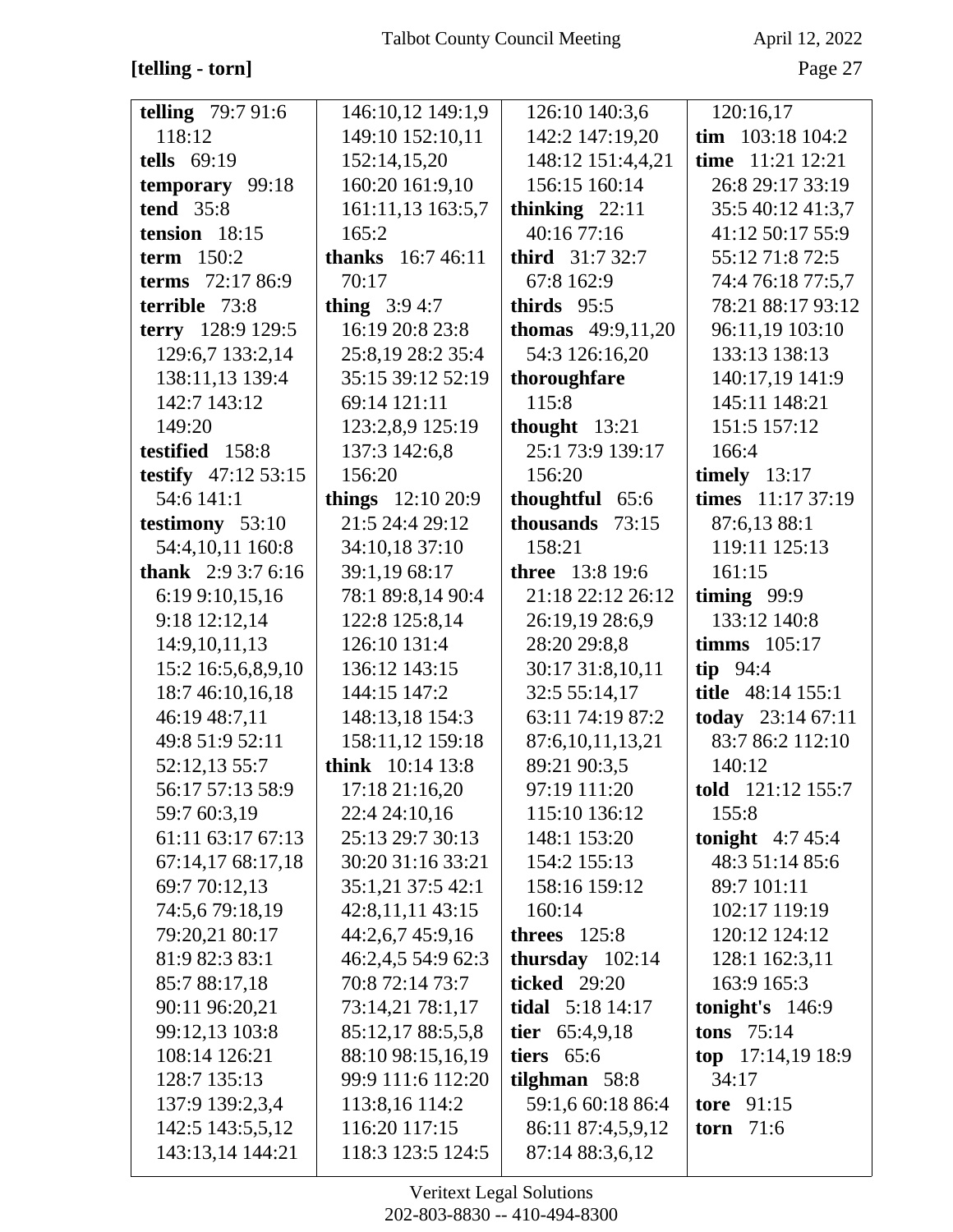### **[total - unprogrammed]** Page 28

| total 86:14,15,15     | transport $115:21$       | trinity 134:10,11   | twists $114:13$     |
|-----------------------|--------------------------|---------------------|---------------------|
| 95:12                 | 153:3,8,11,14            | 137:15              | two 19:11 23:19     |
| <b>totaled</b> 155:21 | 154:9,10                 | troop $92:3$        | 30:19 31:4,19       |
| 115:15<br>tourist     | transportation           | tropical 5:18       | 32:1,3,4 35:19      |
| tourists $75:12$      | 16:16 43:6 73:6          | troubled 93:21      | 38:16 40:18 53:17   |
| tournament            | 114:21 117:6             | troubling $115:19$  | 63:15 64:10 86:7    |
| 162:13                | 121:6 122:11             | <b>trout</b> 93:16  | 95:5 107:6,13       |
| town 19:13,16         | 124:11 125:11,16         | truck 67:10 70:5,7  | 113:5 114:3         |
| 21:8 23:16 26:13      | transportation's         | trucks 78:13,16     | 115:10 116:10,14    |
| 32:6 43:11,12,16      | 116:13 123:15            | 106:21 107:6,13     | 122:8,19 123:4,9    |
| 55:5 83:11,11,16      | <b>trappe</b> 82:17 83:6 | true $24:1725:10$   | 123:13,16 125:6     |
| 83:17 85:2,17         | 85:20 86:6,13,18         | 38:2 141:7 153:15   | 129:2 130:9         |
| 87:20 89:5 90:19      | 86:21 87:17 88:13        | 166:7               | 137:10 149:2        |
| 92:6 95:10 96:4       | 88:14 89:5,5             | truly $19:21$       | 153:1               |
| 99:1 147:12           | 90:15,21 91:4,7,8        | trust 83:7 116:18   | type 23:11 38:6     |
| 161:14,18             | 92:6,8,14 93:7,10        | truth 118:16        | typical 19:9        |
| town's $45:11$        | 94:12,17 95:10,21        | 145:14 148:20       | typically 153:21    |
| 84:13,15              | 96:3,13,16 99:2          | $try$ 13:1 18:16    | u                   |
| towns $43:7,8$        | 147:12,21 148:5          | 19:10,12 23:11      | $\mathbf{u}$ 11:6,7 |
| trade 74:16           | 161:14                   | 25:9 71:10 89:14    | $uh 54:2$           |
| traditional 7:18      | trappe's $86:13$         | 140:5               | ultimately $17:5$   |
| traffic 18:3 19:5     | 87:6,14 92:16            | trying $17:14$ 19:9 | 28:7                |
| 19:18 20:3 21:12      | 94:21                    | 24:11 40:8,12       | unanimous $3:14$    |
| 24:21 25:11 26:1      | travel $71:21$           | 44:7 66:11 71:12    | 3:204:6             |
| 26:5,13 27:8 28:7     | travelers $62:14,17$     | 71:14,15,18 72:3    | unanimously         |
| 28:10,10,18,19        | 67:6 68:3 69:3,16        | 72:5,9 77:17        | 64:17 65:14         |
| 29:3,5 30:6,10        | 70:20 71:9,12            | 120:18 136:14       | 158:10 159:13       |
| 32:17,18 36:13        | 72:9 78:9                | $\text{tss}$ 87:5,7 | understand 47:10    |
| 39:13 40:3 43:1       | traveling $5:106:2$      | tuesday $143:16$    | 48:7 85:15 97:2     |
| 66:16 67:1 69:20      | 72:18 73:16 116:1        | 163:21              | 98:11 101:2         |
| 71:13 72:2 73:8       | traverses $115:13$       | tunis $56:1460:2$   | 114:15 118:1,11     |
| 77:19 78:10           | treat $153:12$           | turn $9:1,313:1,2$  | understood 158:3    |
| 113:11,14,15          | treated $82:1495:2$      | 17:5 19:15 27:5     | unfortunately       |
| 115:13,15 116:6       | treatment 55:6           | 36:13 42:18,19,21   | 139:18 140:1        |
| 117:2 118:8           | 81:19,20 82:13           | 49:11 71:11,16      | unimproved 155:7    |
| 120:10 121:19         | 84:14 85:18,19,20        | 72:3,4 112:16       | unincorporated      |
| 122:2,14 125:20       | 85:21 90:17 92:17        | 126:2               | 7:129:8             |
| 126:6                 | 95:1,4,15,16             | turned $77:10$      | unionville 56:14    |
| trail 77:18,21        | 147:13,16 161:20         | turns $17:15$       | 60:1 61:7           |
| transcribed 166:6     | <b>tree</b> 10:16        | 114:13              | units 65:21 130:4   |
| transcript $2:1$      | trees 11:10 155:8        | <b>twice</b> 54:12  | unprogrammed        |
| transcription         | 155:14                   | twist 121:14        | 61:9 62:1 80:15     |
| 166:7                 | <b>tried</b> 139:9       | twisting $162:3$    | 81:7                |
|                       |                          |                     |                     |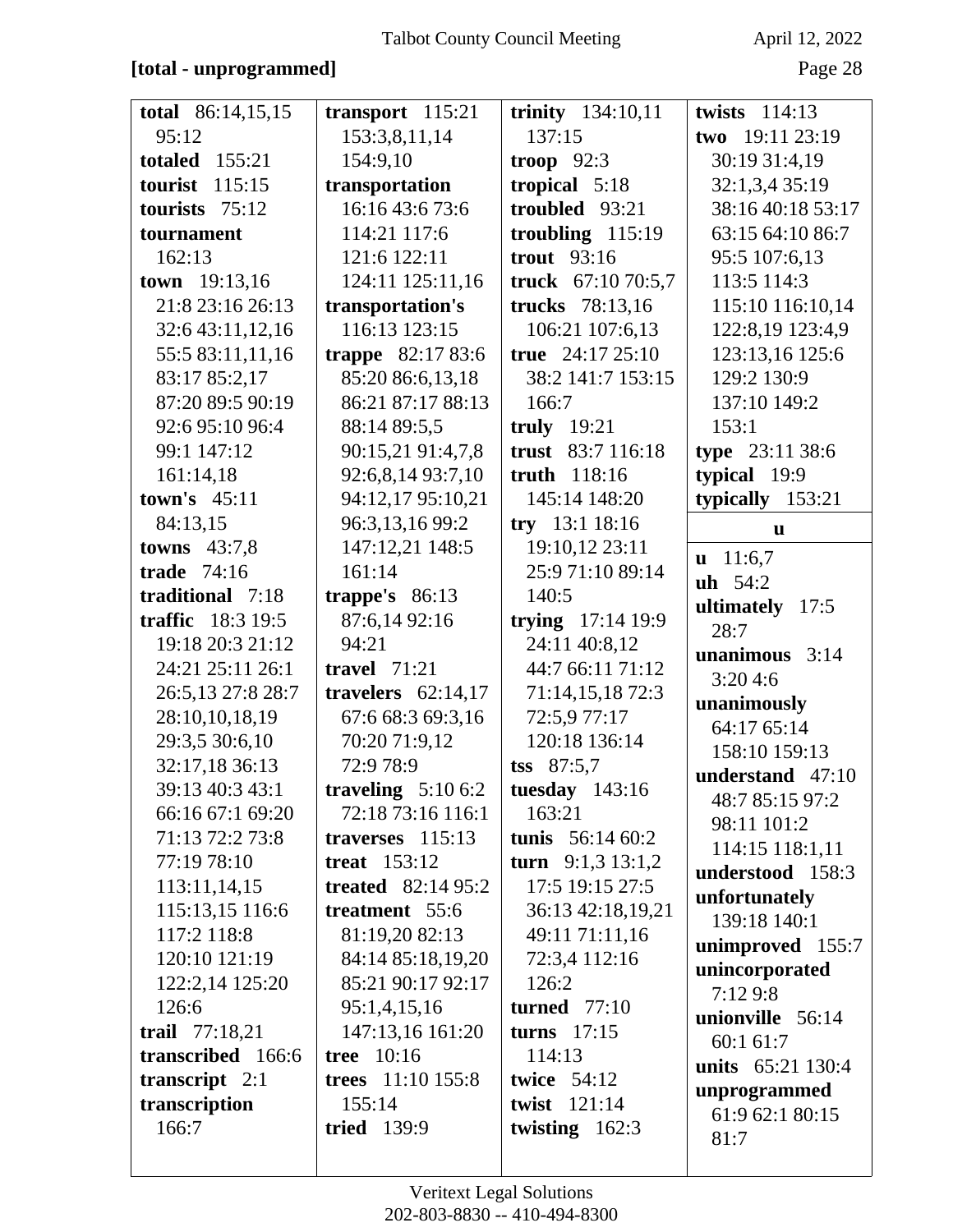### **[unreasonable - welfare]** Page 29

| unreasonable             | vicarious 130:7     | walmart $31:1,3$  | 59:18 60:12 61:5   |
|--------------------------|---------------------|-------------------|--------------------|
| 96:16                    | video 128:13,19     | want 6:17,179:17  | 61:18 71:3,5 74:1  |
| unsung $145:13$          | 129:18 130:14       | 16:12,14,18 28:16 | 80:7 81:3,17       |
| update $16:15$           | 131:3,16            | 29:15 34:21 44:2  | 82:11 83:13 84:10  |
| updated 10:18            | view 90:9           | 48:1,13 49:9      | 85:1 91:19 93:1    |
| updates $152:21$         | vigilant 6:4        | 50:11 51:2 52:16  | 97:18 99:5         |
| updating $26:11$         | 140:20              | 52:18 53:9 54:17  | watermen 94:1      |
| upgrade 88:5 95:7        | vilified 85:17      | 55:12,20 69:14    | waters 5:3         |
| 129:17                   | 161:15              | 72:14 77:15 78:17 | waterways 5:5      |
| upgraded 55:6            | villages $58:659:4$ | 85:11,1691:6      | way 13:3 21:3      |
| 88:9                     | violating 157:6     | 97:20 100:20      | 23:10,14 25:9      |
| upgrades 59:3            | violation 86:5      | 101:16,19,21      | 26:19 31:10 34:20  |
| 129:20                   | 87:12,13 155:9,11   | 103:6 110:18      | 36:12,16,19 40:2   |
| upgrading 95:16          | 155:18              | 111:1,2 117:3     | 42:6 64:20 71:13   |
| upmost $68:14$           | violations 82:21    | 121:18 124:15,16  | 77:18 95:15        |
| upsetting $147:18$       | 86:7 87:9 148:1     | 124:21 125:1      | 111:17,18 118:1    |
| 148:3                    | virtuous $162:15$   | 134:6 137:10      | 118:10,13 122:12   |
| $urge 85:8$              | vision $141:21$     | 138:13 144:13     | 122:15 157:2       |
| urgent $153:11$          | visitation $131:3$  | 145:4,20 152:15   | 166:11             |
| $\text{us}50 \quad 26:2$ | visitors $5:8,20$   | 153:1,21 158:7    | we've 2:19 18:15   |
| use 11:13 64:5,13        | <b>vital</b> 115:20 | 160:2,20 163:10   | 20:11 22:4 41:1    |
| 66:3 88:7 101:5          | voice 150:6         | 163:12,14,17      | 50:3 72:7 112:2,7  |
| 130:15,19 162:2          | <b>volume</b> 37:19 | wanted 3:1 29:20  | 119:9,10,11        |
| usual $63:11$            | 38:16 39:13 86:9    | 29:21,21 90:11    | 120:11 125:1,3,14  |
| usually $23:9$           | volumes 19:5        | 101:5 103:4       | 127:21 150:15      |
| utilities<br>11:8        | voluntarily 95:1    | 110:15 152:2      | 151:4              |
| $\mathbf{v}$             | volunteer 105:19    | 160:4             | weather $5:6,10$   |
| $\mathbf{v}$ 58:8 59:1,6 | vote $48:251:12,13$ | wanting $118:10$  | 6:6 12:2           |
| 60:18 85:10,19,21        | 51:14,17,21         | wants $70:2$      | web 11:14          |
| vacation 152:16          | 101:11,13 105:4     | warranted 98:15   | website 11:2 103:4 |
| vacuum $56:13$           | 106:5 108:2         | warren $10:18$    | week 2:20 6:11     |
| value $7:15$             | 109:14 127:11       | 16:14 46:19 50:11 | 47:7 101:20 143:7  |
| van 108:18 109:4         | 132:12 137:21       | washington 38:19  | 143:8,10 145:5,6   |
| various $112:19$         | 144:1               | wastewater 58:8   | weekend 163:11     |
| 150:16                   | voting 158:19,20    | 59:2,6 81:19,20   | weeks 17:20 59:13  |
| vehicle 72:11            | 159:8               | 82:12,17 84:13    | 63:15              |
| vehicles 107:13          | vulnerability 8:15  | 90:16 92:17 94:21 | welcome $2:36:17$  |
| 115:16                   | W                   | 95:3,14,16 147:13 | 17:10 47:18,19     |
| version 140:14           | $\mathbf{w}$ 1:17   | 147:16 161:20     | 53:6 56:20 58:11   |
| 160:13                   | wait 28:20 47:6     | watched 73:4 93:2 | 59:10 60:6 65:3    |
| versions 160:14          | 54:6 119:17         | watching 92:21    | 83:3 129:7         |
| vested 91:3              | waiting $38:17$     | water 2:18 8:8    | welcoming 74:18    |
| <b>viable</b> 115:14     | 53:13               | 54:21 55:5 56:8   | welfare 100:4      |
|                          |                     | 57:6,12 58:1,18   |                    |